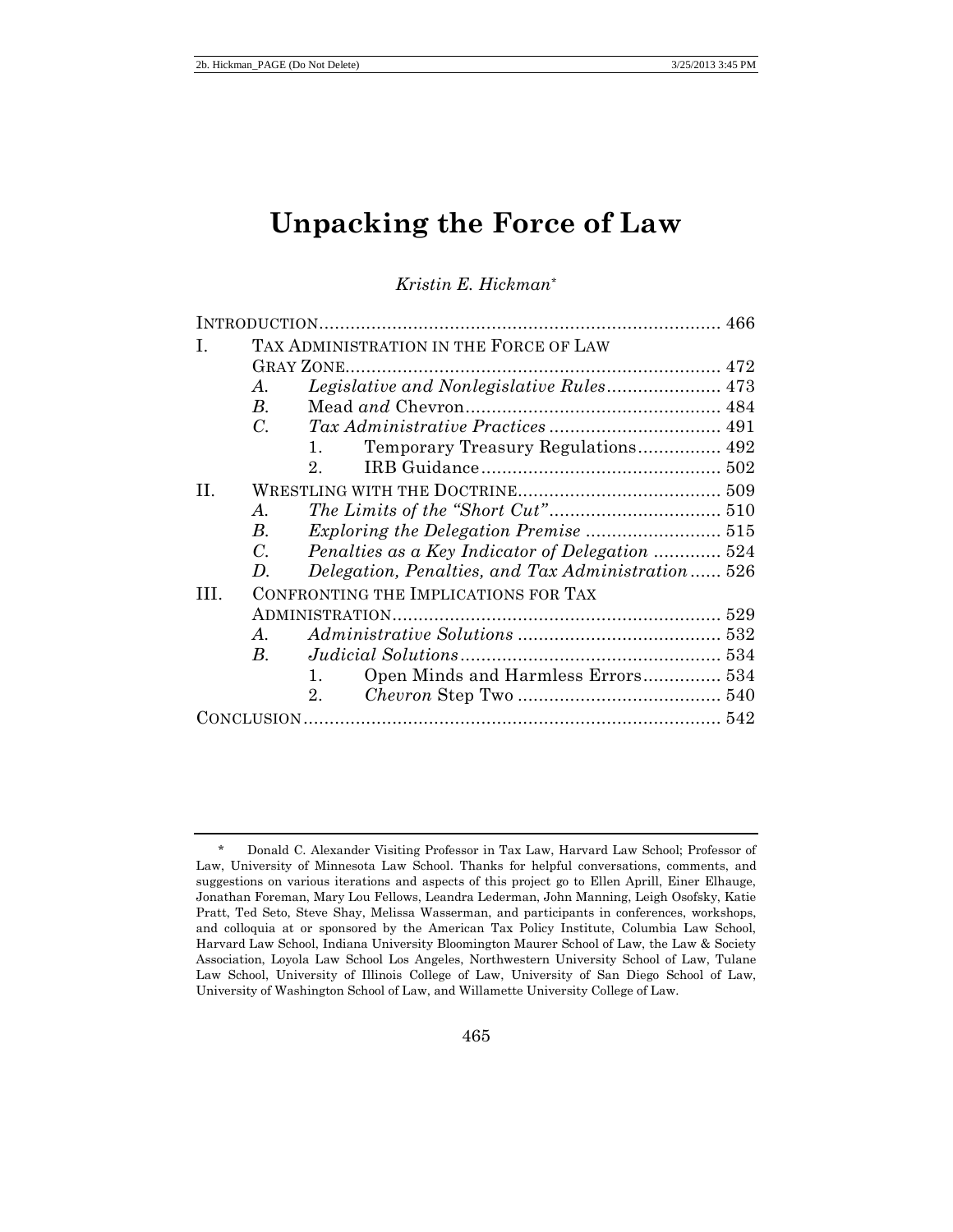#### **INTRODUCTION**

In its 2011 decision in *Mayo Foundation for Education and Research v. United States*, <sup>1</sup> the Supreme Court rejected tax exceptionalism, holding that the general administrative law standards articulated in *United States v. Mead Corp.*<sup>2</sup> and *Chevron USA Inc. v. Natural Resources Defense Council, Inc.*<sup>3</sup> govern judicial review of U.S. Department of the Treasury ("Treasury") regulations.<sup>4</sup> In so doing, the Court admonished, "[W]e are not inclined to carve out an approach to administrative review good for tax law only." <sup>5</sup> A few months later, the D.C. Circuit, sitting *en banc* in *Cohen v. United States*, reinforced the policy of administrative law uniformity in applying Administrative Procedure Act ("APA") provisions to Internal Revenue Service ("IRS") guidance: "The IRS is not special in this regard; no exception exists shielding it—unlike the rest of the Federal government—from suit under the APA." <sup>6</sup> Most recently, in *United States v. Home Concrete & Supply, LLC*, the Supreme Court considered the validity of a Treasury regulation that contradicted an earlier Supreme Court interpretation of the Internal Revenue Code ("I.R.C.") and that was issued initially in temporary form, in the midst of ongoing litigation, with only postpromulgation notice and comment.<sup>7</sup> While the Court decided that the meaning of the statute was clear, and thus avoided several administrative law questions raised by the briefs and the courts below,<sup>8</sup> the *Home Concrete* litigation and its many administrative law issues were closely followed by members of the tax bar.

Taken together, these cases have given tax lawyers a fresh awareness of administrative law doctrine as relevant to their field. 9

7. 132 S.Ct. 1836, 1841–42 (2012); Kristin E. Hickman, *Home Concrete: Impressions from the Oral Argument*, 134 TAX NOTES 579, 579–80 (2012).

8. *Home Concrete*, 132 S. Ct. at 1839–41 (concluding that the Court's decision in *Colony, Inc. v. Comm'r*, 357 U.S. 28 (1958), found the meaning of the statute clear and that stare decisis thus precluded the Court from adopting an alternative interpretation).

9. *See, e.g.*, Steve R. Johnson, Intermountain *and the Importance of Administrative Law in Tax Law*, 128 TAX NOTES 837, 838 (2010) ("Events in recent decades have brought into greater prominence the intersection of tax law and administrative law."); Patrick J. Smith, *Life After* Mayo*: Silver Linings*, 131 TAX NOTES 1251, 1256 (2011) ("[B]y far the most important aspect of *Mayo*, apart from the holding that *Chevron* applies to tax regulations, was the Supreme Court's emphasis on the principle that tax law is subject to the same administrative law rules that apply

<sup>1.</sup> 131 S. Ct. 704 (2011).

<sup>2.</sup> 533 U.S. 218 (2001).

<sup>3.</sup> 467 U.S. 837 (1984).

<sup>4.</sup> *Mayo Found.*, 131 S. Ct. at 714.

<sup>5.</sup> *Id.* at 713.

<sup>6.</sup> Cohen v. United States, 650 F.3d 717, 723 (D.C. Cir. 2011) (en banc).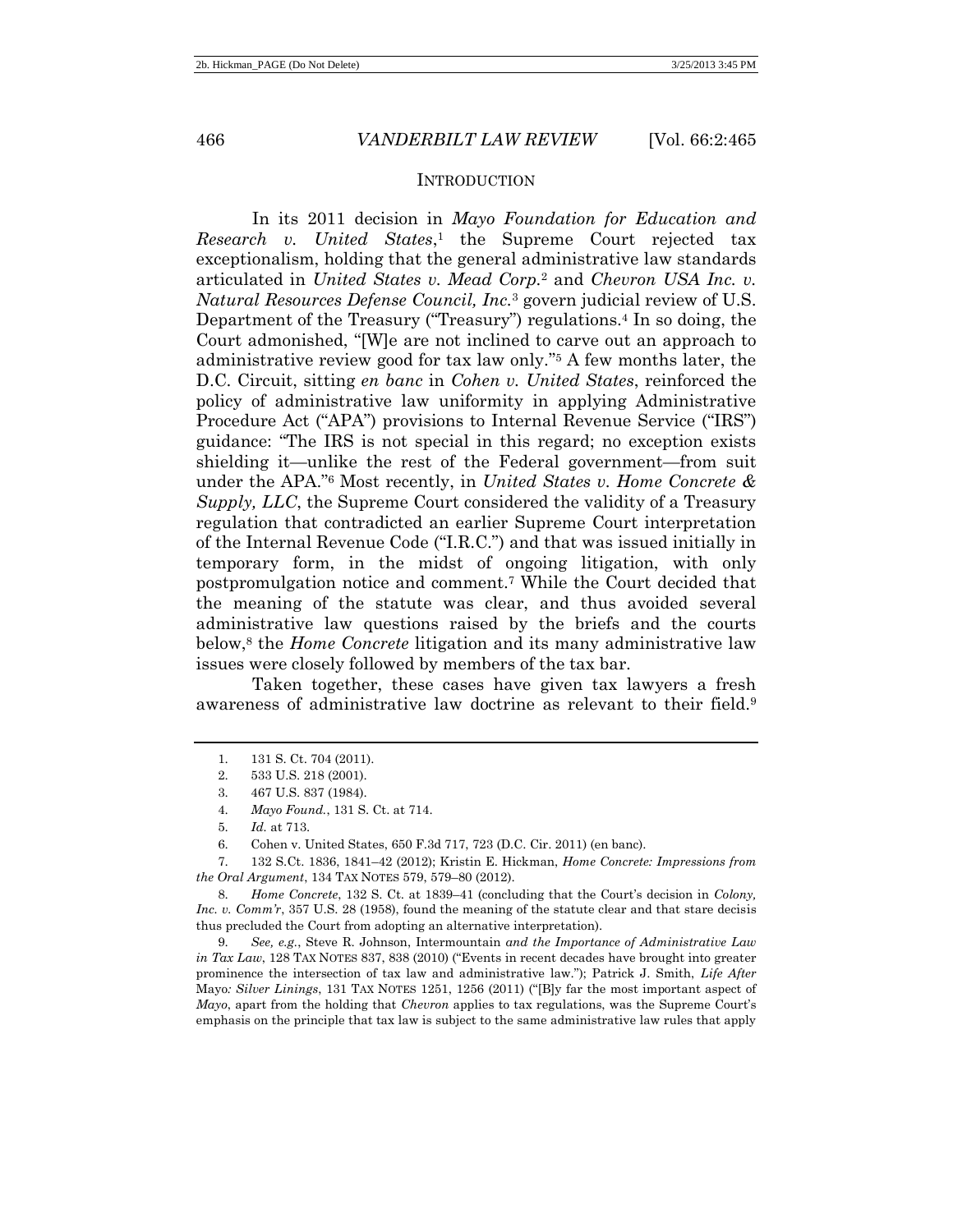The tax bar's new attention to administrative law doctrine has potential implications for administrative law as well. Every area of federal government administration is at least a little different from the others, sometimes because provisions and requirements of organic statutes vary, but just as often simply because each agency develops its own habits and norms in administering the statutes within its jurisdiction. Challenges to agency actions that derive from those variations in turn explore and test the nuances and boundaries of administrative law doctrine. Such is the case with tax. As the tax community attempts to reconcile unique elements of tax administration with existing administrative law doctrine, unanswered questions regarding the latter are coming to the fore.

Perhaps the single most challenging administrative law question for the tax community is an old perennial: what does it mean for agency action to carry the "force of law"? <sup>10</sup> Whether a particular rule is legislative in character, and thus must satisfy the notice-andcomment rulemaking procedures imposed by the APA, depends upon whether the rule carries the force of law.<sup>11</sup> Also, whether agency action is eligible for *Chevron* deference or only the ostensibly lesser *Skidmore* respect turns upon whether the action carries the force of law.<sup>12</sup> In resolving these questions, it is not at all clear whether the force of law occupies precisely the same conceptual space.

Contemporary tax administration practices step right into this gray area of administrative law doctrine. The *Mayo* Court declared clearly and unequivocally that Treasury regulations promulgated

in all other areas of federal law . . . ."); Thomas Greenway, Mayo Foundation *Cures Tax Myopia*, TAXPROF BLOG 1 (Jan. 18, 2011), http://taxprof.typepad.com/files/mayo-kpmg.pdf (observing that the Supreme Court's *Mayo* decision "cured decades of 'tax myopia' . . . afflict[ing] tax practitioners who cannot see beyond the self-contained world of tax"); *cf.* Paul L. Caron, *Tax Myopia, or Mamas Don't Let Your Babies Grow Up to Be Tax Lawyers*, 13 VA. TAX REV. 517, 554– 57 (1994) (criticizing the tax bar for its insularity, including its neglect of administrative law insights); Richard E. Levy & Robert L. Glicksman, *Agency-Specific Precedents*, 89 TEX. L. REV. 499, 516–26 (2011) (documenting tax deviations from administrative law norms that evolved prior to *Mayo*).

<sup>10.</sup> *E.g.*, Sidney A. Shapiro & Richard W. Murphy, *Eight Things Americans Can't Figure Out About Controlling Administrative Power*, 61 ADMIN. L. REV. 5, 23 (2009) (describing the "force of law" as "one of the more pernicious phrases in American administrative law").

<sup>11.</sup> *See, e.g.*, Chrysler Corp. v. Brown, 441 U.S. 281, 295 (1979) ("It has been established in a variety of contexts that properly promulgated, substantive agency regulations have the 'force and effect of law.' "); Am. Mining Cong. v. Mine Safety & Health Admin., 995 F.2d 1106, 1109 (D.C. Cir. 1993) (describing notice and comment requirements as depending upon "whether the disputed rule has 'the force of law' "); U.S. DEP'T OF JUSTICE, ATTORNEY GENERAL'S MANUAL ON THE ADMINISTRATIVE PROCEDURE ACT 22, 30 n.3 (1947) (defining "substantive rules" subject to notice-and-comment rulemaking requirements as "hav[ing] the force and effect of law").

<sup>12.</sup> United States v. Mead Corp., 533 U.S. 218, 226–27 (2001).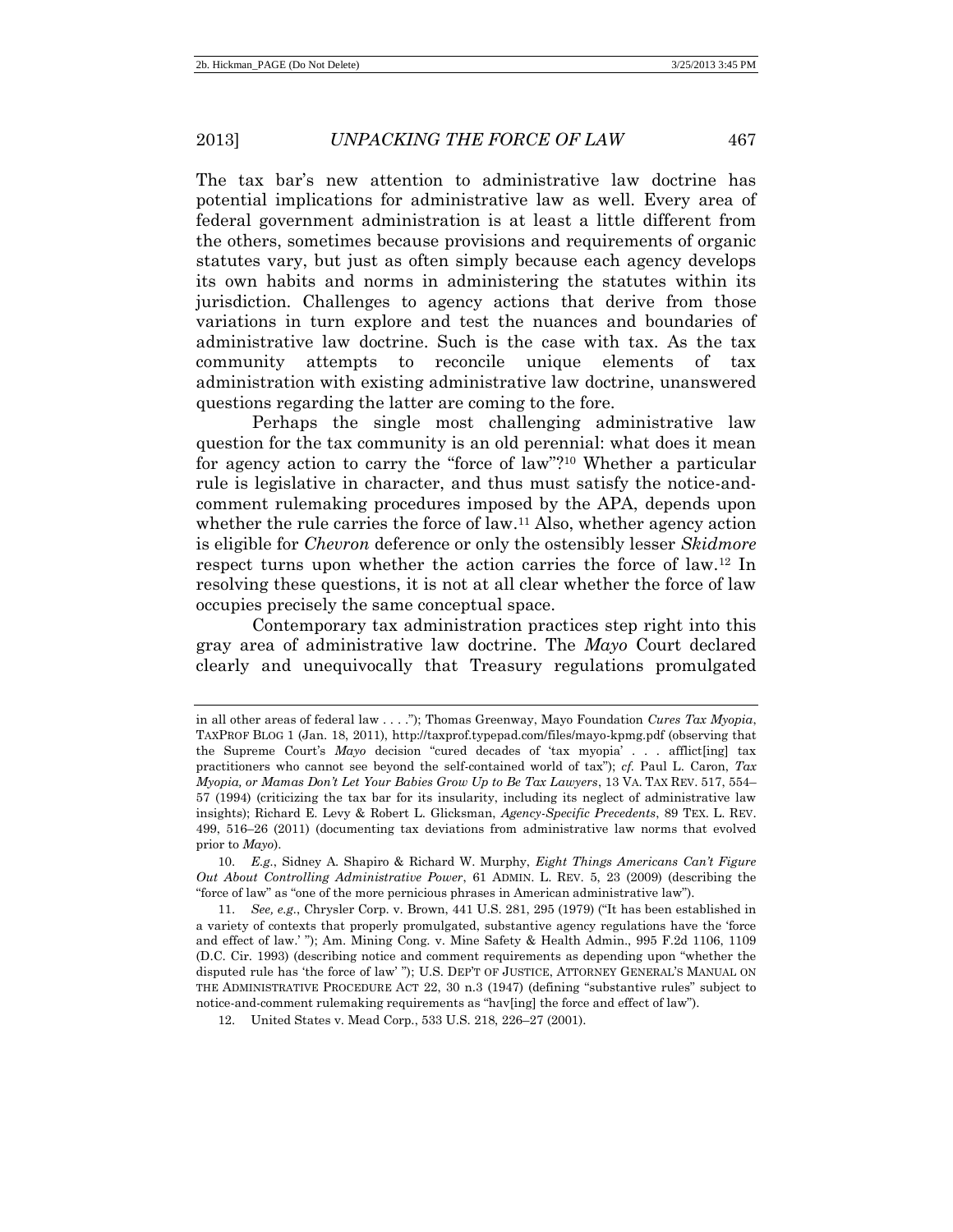using notice-and-comment rulemaking carry the force of law for the purpose of *Mead* and *Chevron*, irrespective of whether Treasury issues those regulations under specific grants of rulemaking power expressed in individual I.R.C. provisions or through the general rulemaking authority of I.R.C.  $\S$  7805(a).<sup>13</sup> Yet, Treasury and the IRS continue to claim that most Treasury regulations are interpretative rules exempt from APA notice and comment procedures.<sup>14</sup> Treasury also still regularly issues temporary regulations with only postpromulgation notice and comment and without a contemporaneous good cause claim—arguably violating APA procedural requirements.<sup>15</sup> Does the Court's conclusion in *Mayo* regarding the legal force of Treasury regulations for *Chevron* purposes compel a conclusion that Treasury regulations carry the force of law for APA purposes, are legislative rules, and thus are procedurally invalid for their lack of notice and comment? And, if Treasury does not comply with APA notice and comment requirements in issuing its regulations, then can those regulations carry the force of law for purposes of *Chevron* deference? Judicial conclusions regarding these questions are mixed thus far.<sup>16</sup>

Beyond Treasury regulations, the IRS relies heavily on informal guidance documents published in the Internal Revenue Bulletin ("IRB"), particularly revenue rulings, revenue procedures, and notices (sometimes described collectively as IRB guidance).<sup>17</sup> The IRS has always maintained that IRB guidance documents "do not have the force of Treasury regulations," and the IRS does not subject these formats to notice-and-comment rulemaking.<sup>18</sup> Yet, according to Treasury regulations, failure to comply with IRB guidance may result

<sup>13.</sup> *See* Mayo Found. for Med. Educ. & Research v. United States, 131 S. Ct. 704, 714 (2011).

<sup>14.</sup> *See* INTERNAL REVENUE SERV., INTERNAL REVENUE MANUAL § 32.1.1.2.6 [hereinafter INTERNAL REVENUE MANUAL] (declaring that most Treasury regulations are exempt from APA notice and comment requirements as interpretative rules "because the underlying statute implemented by the regulation contains the necessary legal authority for the action taken and any effect of the regulation flows directly from the statute"); *see also* 5 U.S.C. § 553(b)(A) (2006) (exempting interpretative rules from public notice and comment requirements).

<sup>15.</sup> *See* Kristin E. Hickman, *Coloring Outside the Lines: Examining Treasury's (Lack of) Compliance with Administrative Procedure Act Rulemaking Requirements*, 82 NOTRE DAME L. REV. 1727, 1759–73 (2007) (documenting this problem at length). Treasury has not demonstrably altered its practices since the Supreme Court decided the *Mayo* case and continues to defend the validity of its temporary regulations in federal court.

<sup>16.</sup> *See infra* note[s 184](#page-35-0)–[196](#page-37-0) and accompanying text (summarizing the jurisprudence).

<sup>17.</sup> *See* Kristin E. Hickman, *IRB Guidance: The No Man's Land of Tax Interpretation*, 2009 MICH. ST. L. REV. 239, 242–52 (analyzing contemporary IRS use of IRB guidance formats).

<sup>18.</sup> *E.g.*, Introduction, 2012-42 I.R.B.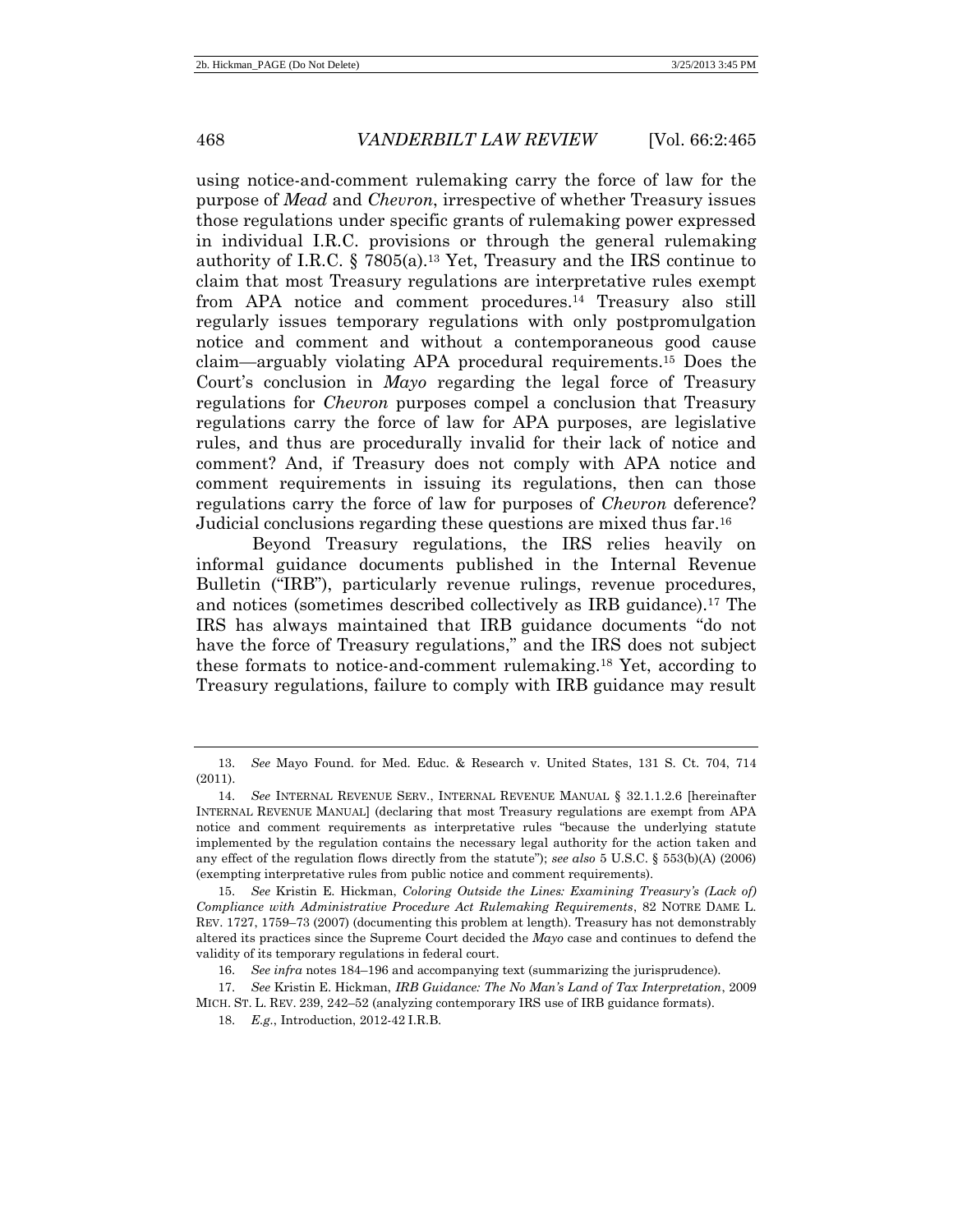in civil penalties.<sup>19</sup> Before *Mayo*, the Department of Justice ("DOJ") routinely argued in tax cases that IRB guidance documents carry the force of law and are entitled to *Chevron* deference.<sup>20</sup> Some circuit courts have rejected that claim, concluding that IRB guidance documents lack the force of law and are reviewable under the alternative *Skidmore* standard.<sup>21</sup> The Ninth Circuit has reserved the question, however, since Judge O'Scannlain opined in a concurring opinion that a revenue procedure was legally binding and thus *Chevron* eligible.<sup>22</sup> Meanwhile, in *Cohen v. United States*, the D.C. Circuit held that an IRS notice was final agency action and, therefore, that an APA procedural challenge against it was justiciable.<sup>23</sup> On remand, the federal district court interpreted the *Cohen* court's analysis of the finality question as requiring a conclusion that the notice was a legislative rule carrying the force of law and, on that basis, invalidated the notice for lack of notice-and-comment rulemaking.<sup>24</sup> In short, the lower courts are definitely muddled if not

21. *See, e.g.*, Kornman & Assoc., Inc. v. United States, 527 F.3d 443, 452–55 (5th Cir. 2008) (concluding after full consideration that revenue rulings are not *Chevron* eligible); *Aeroquip-Vickers*, 347 F.3d at 181 (holding that revenue rulings are entitled to *Skidmore* deference only).

22. *See* Taproot Admin. Servs., Inc. v. Comm'r, 679 F.3d 1109, 1115 n.14 (9th Cir. 2012) (recognizing and reserving the question of whether revenue rulings are reviewable under *Chevron* or *Skidmore*); Tualatin Valley Builders Supply, Inc. v. United States, 522 F.3d 937, 945–46 (9th Cir. 2008) (O'Scannlain, J., specially concurring) (recognizing circuit confusion regarding the proper standard of review for IRB guidance documents and concluding that IRS revenue procedure is entitled to *Chevron* deference); *see also* Bluetooth SIG Inc. v. United States, 611 F.3d 617, 622 (9th Cir. 2010) (acknowledging Judge O'Scannlain's opinion without resolving the open question of whether revenue rulings are entitled to *Chevron* deference); Texaco Inc. v. United States, 528 F.3d 703, 711 (9th Cir. 2008) (avoiding the *Chevron* question by holding that the revenue ruling at issue was in line with the plain meaning of the statute, but would be worthy of deference under either *Chevron* or *Skidmore* even if the statute was unclear).

23. Cohen v. United States, 578 F.3d 1, 6–7 (D.C. Cir. 2009), *aff'd en banc*, 650 F.3d 717, 723 (D.C. Cir. 2011) ("Put simply, 'Notice 2006-50 binds the IRS.' ").

24. *See In re* Long-Distance Tel. Serv. Fed. Excise Tax Refund Litig., 853 F. Supp. 2d 138, 144–45 (D.D.C. 2012) (concluding on remand that Notice 2006-50 was a legislative rule and invalidating the notice for lack of notice and comment).

<sup>19.</sup> *See* I.R.C. § 6662(a)–(b)(1) (2006) (imposing penalties for failure to comply with "rules and regulations"); Treas. Reg. § 1.6662-3(b)(2) (2012) (defining "rules or regulations" as including revenue rulings and notices); Accuracy-related Penalty, T.D. 8381, 56 Fed. Reg. 67,492-01, 67,494 (Dec. 31, 1991) (indicating that revenue procedures "may or may not be treated as 'rules or regulations' depending on all facts and circumstances").

<sup>20.</sup> *See, e.g.*, Brief for the Appellee at 59–60, Conopco, Inc. v. United States, 572 F.3d 162 (3d Cir. 2008) (No. 07-3564), 2008 WL 4126843; Brief for the Defendant-Appellant at 42–43, Fortis, Inc. v. United States, 447 F.3d 190 (2d Cir. 2005) (No. 05-2518), 2005 WL 5280992, at \*21–22; Brief for the Respondent-Appellant at 31, Aeroquip-Vickers, Inc. v. Comm'r, 347 F.3d 173 (6th Cir. 2002) (No. 01-2741), 2002 WL 34200821, at \*17. In May 2011, a DOJ official announced publicly that the government would no longer seek *Chevron* deference for IRB guidance in litigation. *See* Marie Sapirie, *ABA Section of Taxation Meeting: DOJ Won't Argue for*  Chevron *Deference for Revenue Rulings*, 131 TAX NOTES 674 (2011).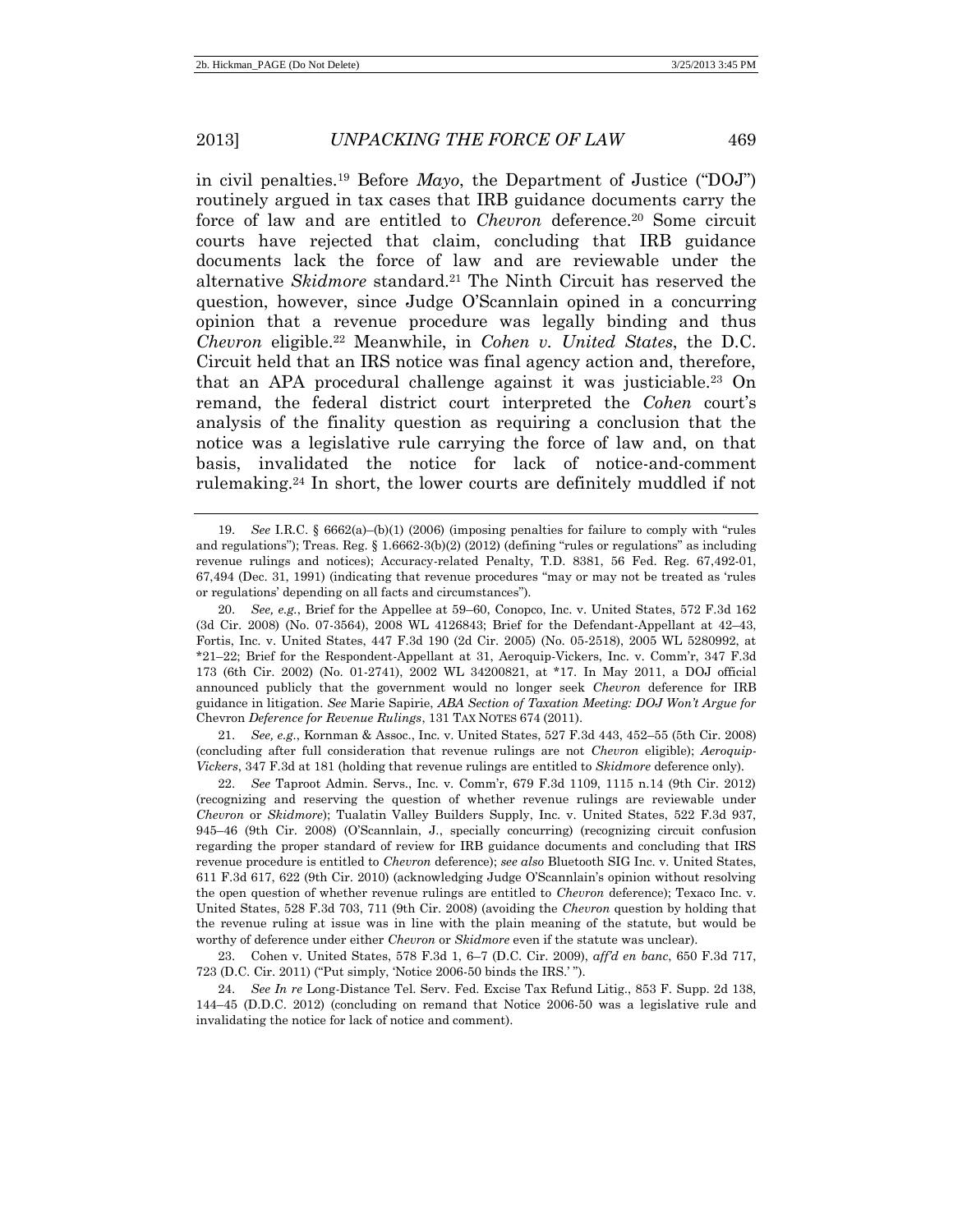split outright over whether IRB guidance documents carry the force of law for purposes of the APA, *Chevron*, or both. And, again the questions arise, what does it mean for these documents to carry the force of law, and can they do so for one purpose but not the other?

In short, common tax administrative practices that developed while the tax community was on a relative hiatus from administrative law doctrine present substantial questions for the force of law concept. Existing standards for identifying legislative rules subject to APA procedural requirements or for ascertaining eligibility for *Chevron* deference do not offer easy or clear answers. For that matter, from conversing with practitioners, reading briefs, and listening to oral arguments in various tax cases, I have developed a distinct if informal impression that tax practitioners, administrative law scholars, and judges often talk past each other—using the same words, but with somewhat different understandings, leading to further doctrinal confusion.

My primary goal with this Article, therefore, is to develop a coherent approach to judicial review of Treasury and IRS rulemaking by sifting through overlapping lines of relevant jurisprudence, considering the basic principles of administrative law that drive them, and analyzing their application in the tax context. Because tax practices are a little different from what most administrative law scholars contemplate in considering the force of law questions that are at the heart of this doctrinal analysis, I hope also to highlight undeveloped aspects and offer new insights to otherwise old doctrinal debates. In pursuing these ends, my analysis is deliberately constrained in two key ways. First, given the complexity of my doctrinal task, I leave in-depth normative and empirical assessment to past and future work. Second, because the tax practices addressed by this Article all fall within the category of rulemaking, I limit my analysis of the relationship between *Chevron* deference and the force of law to the rulemaking sphere and defer considering agency adjudication.

Accordingly, Part I examines the status quo of the intersection between administrative law standards and tax administrative practices. In particular, Parts I.A and I.B summarize existing administrative law standards for distinguishing legislative from nonlegislative rules and for ascertaining the applicability of *Chevron* review. Part I.C then documents the ongoing debate over temporary Treasury regulations and IRB guidance under those standards.

Because current administrative law standards in this area are notoriously murky, it is easy to focus too closely on their details and miss the bigger picture. Therefore, Part II examines theoretical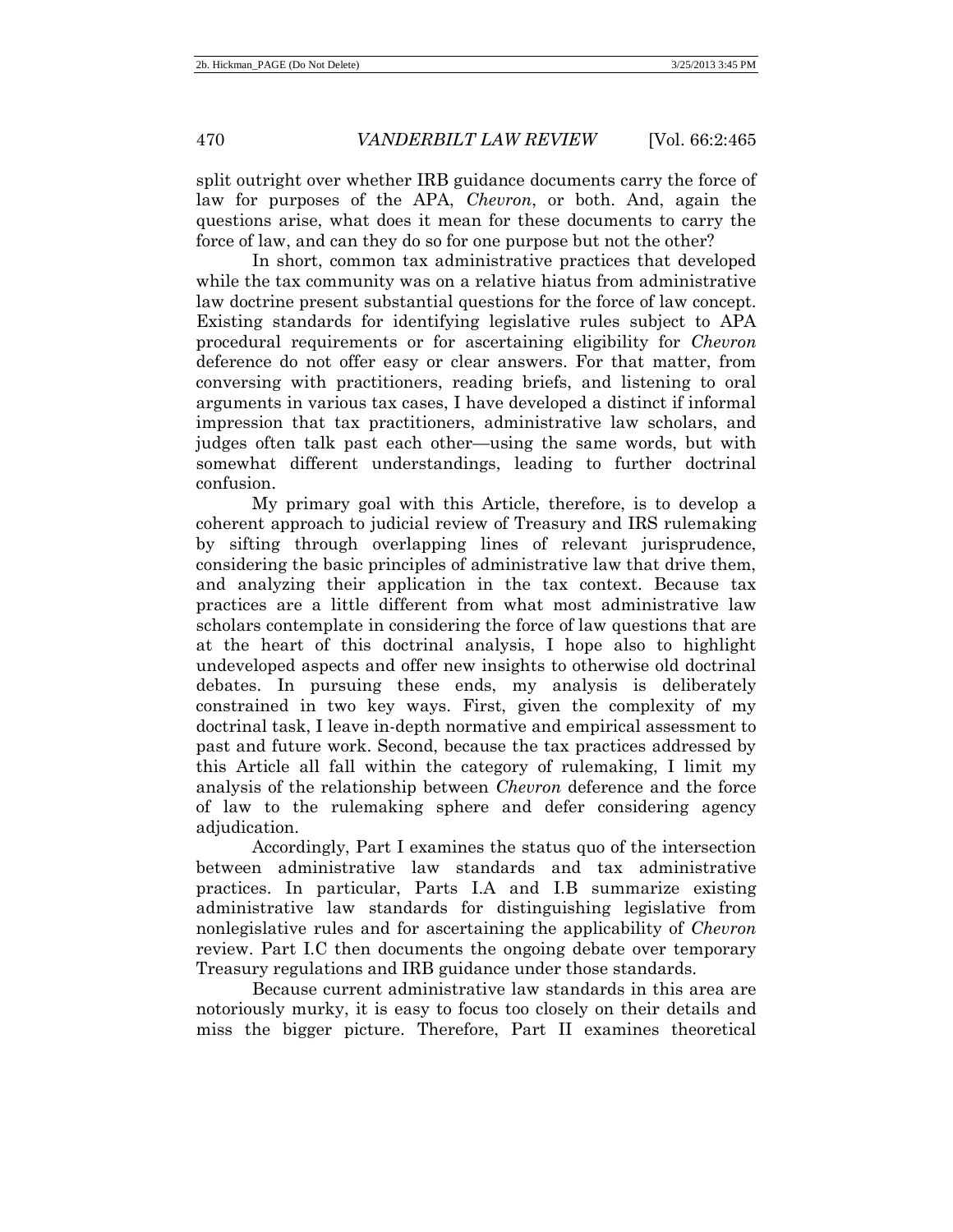principles underlying the standards described in Part I. In particular, while recognizing that delegation and procedure are closely connected, this Article rejects the premise that procedure alone ought to determine whether agency rules carry the force of law for either legislative rule characterization or *Chevron* deference. Eligibility for *Chevron* deference should not depend solely upon the presence of notice-and-comment rulemaking, nor should courts cease requiring notice and comment on some occasions where agencies have claimed exemption from such procedures. Rather, according to the Supreme Court, both questions turn on a theory of congressional delegation, which suggests strongly that agency action either does or does not carry the force of law simultaneously for both purposes. Following the Supreme Court's delegation premise, I contend that, at a minimum, statutory penalties for noncompliance with agency rules should serve as a definitive signal that Congress intended those rules to carry the force of law for both the APA and *Chevron* deference. Further, because Treasury has construed penalty provisions in the I.R.C. as extending to taxpayer noncompliance with temporary Treasury regulations and IRB guidance documents, those agency actions carry the force of law. As a general rule, therefore, courts should evaluate the legal interpretations advanced in these formats using the *Chevron* standard and should also generally require Treasury and the IRS to satisfy APA notice-and-comment rulemaking requirements in their promulgation.

As a practical matter, however, these doctrinal conclusions raise significant potential difficulties for the stability of the federal income tax system. Treasury and the IRS have been using temporary regulations to impose controversial interpretations of the tax laws on taxpayers for more than twenty years. Treasury has since "finalized" many if not most of those temporary regulations with postpromulgation notice and comment. But if the temporary regulations were procedurally defective, at least some courts may feel bound to find final regulations with temporary origins to be similarly invalid. Meanwhile, taxpayers have relied upon and organized their primary behavior to comply with these regulations. Further, Treasury is not the only agency guilty of using temporary regulations without the benefit of a valid good cause claim. Reviewing courts would be right to ask whether invalidating so many regulations would do more harm than good. Separately, while the IRS often uses IRB guidance formats to impose controversial interpretations on taxpayers, many other IRB guidance documents involve minor housekeeping matters that are both essential to efficient administration of the I.R.C. and utterly uncontroversial. Requiring notice-and-comment rulemaking for all IRB guidance would waste scarce agency resources and could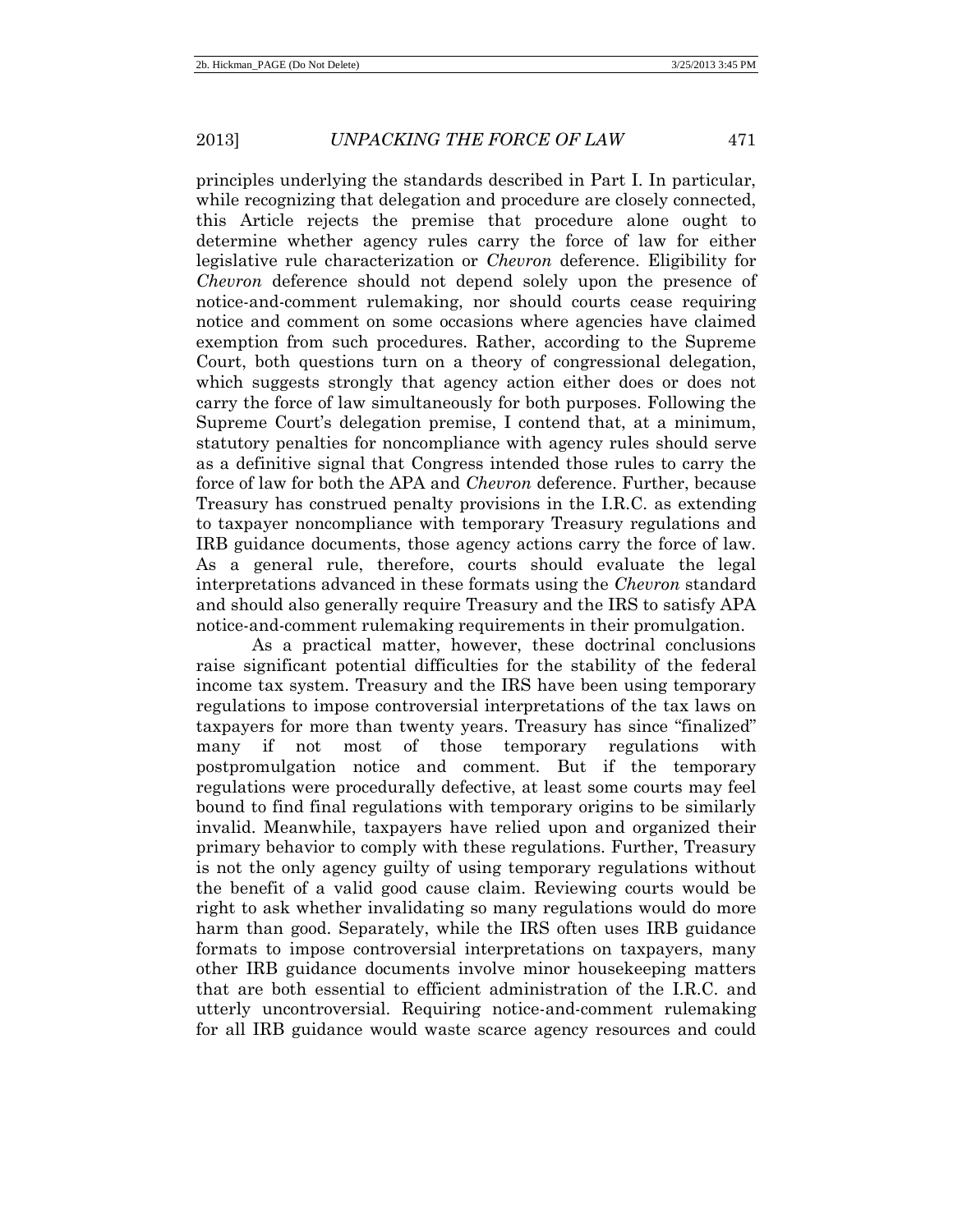dry up this important tool for communicating with taxpayers. On the other hand, extending *Chevron* deference to temporary Treasury regulations and IRB guidance documents that have not gone through notice and comment would be appalling to a tax community already troubled by the degree of agency discretion extended by the *Mayo* decision, and would risk undermining respect for and legitimacy of tax administration as a whole.

My goal with Part III, therefore, is to find a workable path or two out of the thicket. One such avenue is largely administrative. Treasury is the source of the problem, both in its indiscriminate use of temporary Treasury regulations and through its association of penalties with temporary regulations and IRB guidance. The IRS contributes to the problem by using the same formats for substantive guidance and minor housekeeping matters, when it could easily segregate those functions. Treasury and the IRS have the power to change both the penalty regulations and their practices, at least prospectively. Yet, absent judicial action, Treasury and the IRS are unlikely to do so. Moreover, a decision by Treasury to self-limit the use of temporary regulations going forward does not resolve the problem of existing regulations with temporary origins. Returning, then, to existing administrative law doctrine, Part III considers ways in which courts might extend existing administrative law doctrine to avoid giving Treasury and the IRS a complete pass for past noncompliance with APA requirements, and thus hopefully to nudge them to realign their practices with general administrative law norms, while preserving certainty and respecting reliance interests within the tax system.

### I. TAX ADMINISTRATION IN THE FORCE OF LAW GRAY ZONE

The force of law concept plays a significant role in at least two major areas of administrative law doctrine. The first is in distinguishing between legislative rules that must comply with APA notice-and-comment rulemaking procedures and nonlegislative rules that are exempt from those requirements. The second involves the *Mead* standard articulated by the Supreme Court for determining which agency rules are eligible for *Chevron* deference.<sup>25</sup> The courts

<sup>25.</sup> Courts also sometimes speak in force of law terms in analyzing whether or not agency action is final and thus justiciable under the APA and other statutes. *See, e.g.*, Cement Kiln Recycling Coal. v. EPA, 493 F.3d 207, 226 & n.14 (D.C. Cir. 2007) (acknowledging the overlap between jurisprudence concerning finality and legislative rule classification). The leading test for finality uses similar "rights and obligations" language to some of the standards distinguishing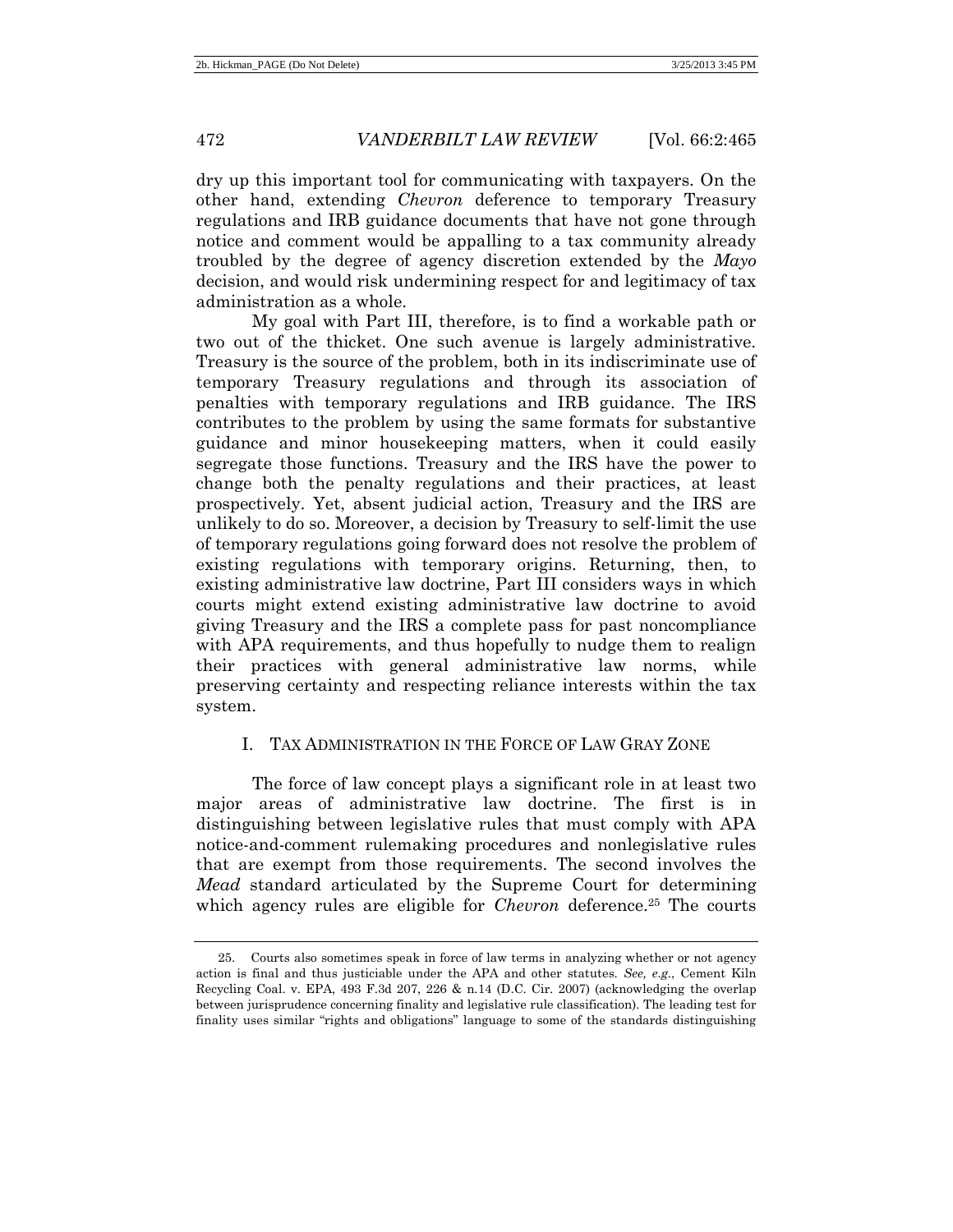have never precisely linked these two doctrinal lines, however, leaving open whether the force of law means the same thing in both contexts.

Some agency rules are obviously both legislative and reviewable under *Chevron*; other agency rules are clearly neither. But a small subset of agency rules falls somewhere in the middle: possibly but not obviously legislative, and potentially but not clearly within *Chevron*'s scope. Over the years, the courts have employed various standards for designating the rules within that subset as either legislative or not, and *Chevron* eligible or not. To date, however, applying those standards has not resulted in a consensus view of the proper characterization of temporary Treasury regulations and IRB guidance documents.

#### <span id="page-8-1"></span><span id="page-8-0"></span>*A. Legislative and Nonlegislative Rules*

Distinguishing legislative rules from nonlegislative ones is important.<sup>26</sup> APA § 553 imposes several procedural requirements on agencies seeking to promulgate legislative rules.<sup>27</sup> These procedures are quite burdensome. First, the agency must publish a notice of proposed rulemaking ("NOPR") in the Federal Register and offer interested parties the chance to submit written comments in response.<sup>28</sup> So that the opportunity to comment may be meaningful, the courts require agencies to provide enough detail of their intentions in the NOPR to sufficiently "foreshadow[]" their final regulations.<sup>29</sup> Because final rules must be a "logical outgrowth" of the preceding NOPR,<sup>30</sup> an agency that changes its mind about a critical element of a

30. Shell Oil Co. v. EPA, 950 F.2d 741, 747 (D.C. Cir. 1991); *see also, e.g.*, Chem. Waste Mgmt., Inc. v. EPA, 976 F.2d 2, 28–29 (D.C. Cir. 1992) (quoting *Shell Oil* and using "logical

legislative from nonlegislative rules. *E.g.*, Bennett v. Spear, 520 U.S. 154, 178 (1997). Whether nonlegislative rules that are ineligible for *Chevron* deference ought nevertheless to be justiciable as final agency action is a topic for another day.

<sup>26.</sup> The APA does not actually use the legislative term to describe rules subject to notice and comment requirements. Rather, explanations of APA provisions and both pre- and post-APA literature and jurisprudence use the term for purposes of distinguishing such rules from interpretative rules and policy statements. *See, e.g.*, 1 RICHARD J. PIERCE, JR., ADMINISTRATIVE LAW TREATISE § 6.1 (5th ed. 2010) (using the legislative term to distinguish different kinds of rules); Kenneth Culp Davis, *Administrative Rules—Interpretative, Legislative, and Retroactive*, 57 YALE L.J. 919, 919–31 (1948) (discussing at length the APA's definitions for the different kinds of "rules"); Frederic P. Lee, *Legislative and Interpretive Regulations*, 29 GEO. L.J. 1, 2 (1940) (discussing the difference between "legislative" and "interpretive" regulations).

<sup>27.</sup> 5 U.S.C. § 553 (2006).

<sup>28. §</sup>  $553(b)$ –(c).

<sup>29.</sup> Natural Res. Def. Council v. EPA, 279 F.3d 1180, 1187–88 (9th Cir. 2002); Sw. Bell Tel. Co. v. FCC, 168 F.3d 1344, 1353 (D.C. Cir. 1999); *see also* 1 PIERCE, *supra* note 26, § 7.3 (discussing the "sufficiently foreshadowed" test).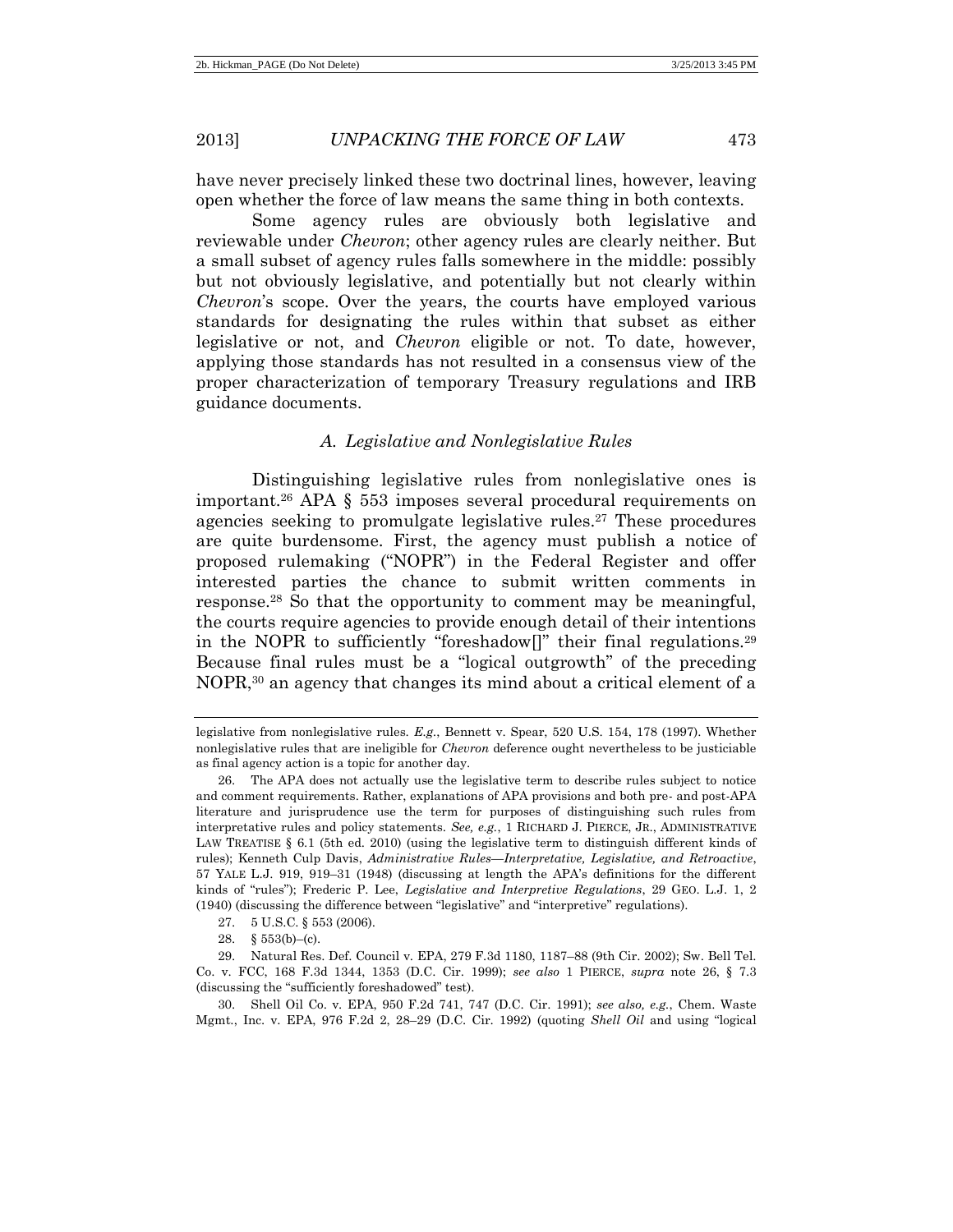proposed rule must issue an additional notice so that the public can consider and comment upon the change as well.<sup>31</sup> The NOPR must also include sufficient information about the data and reasoning upon which the agency relied in developing its proposed rules.<sup>32</sup> Final regulations must be accompanied by a "concise general statement of [their] basis and purpose."<sup>33</sup> Eschewing concision, the courts have insisted that the preamble to final regulations articulate the agency's response to all significant comments received.<sup>34</sup> Finally, the APA requires an agency to publish its final regulations in the Federal Register thirty days before their effective date.<sup>35</sup> The standard remedy for regulations that fail to satisfy these requirements is invalidation.<sup>36</sup>

<span id="page-9-0"></span>While contemplating legislative rules as the default categorization for agency rulemaking, the APA recognizes several exceptions from these procedural requirements, including exceptions for "interpretative rules" and "general statements of policy." <sup>37</sup> Given the burdens of notice-and-comment rulemaking, it is perhaps not surprising that agencies might prefer to advance substantive legal interpretations through these nonlegislative formats.<sup>38</sup> As a result, the courts generally do not accept agencies' characterizations at face value, but rather conduct their own inquiry into whether rules are legislative or nonlegislative.<sup>39</sup>

33. 5 U.S.C. § 553(c).

outgrowth" and "directly foreshadowed" interchangeably); 1 PIERCE, *supra* note [26,](#page-8-0) § 7.3 (equating the "sufficiently foreshadowed" test and the "logical outgrowth" test).

<sup>31.</sup> *See Shell Oil*, 950 F.2d at 750–52 (holding that agencies must provide notice of significant changes in a proposed rule, even if such changes are arguably foreseeable).

<sup>32.</sup> *See, e.g.*, Am. Radio Relay League, Inc. v. FCC, 524 F.3d 227, 237 (D.C. Cir. 2008) ("It would appear to be a fairly obvious proposition that studies upon which an agency relies in promulgating a rule must be made available during the rulemaking in order to afford interested persons meaningful notice and an opportunity for comment.").

<sup>34.</sup> *See, e.g.*, United States v. Nova Scotia Food Prod. Corp., 568 F.2d 240, 252 (2d Cir. 1977) ("It is not in keeping with the rational process to leave vital questions, raised by comments which are of cogent materiality, completely unanswered.").

<sup>35.</sup> *See* 5 U.S.C. § 553(d).

<sup>36.</sup> *See* 3 PIERCE, *supra* note 26, § 18.1.

<sup>37.</sup> 5 U.S.C. § 553(b)(A). Section 553 provides other exemptions from its procedural requirements that are not relevant for the purposes of this Article. *See id.* § 553(a)–(b)(B) (providing exemptions, inter alia, for rules involving military or foreign affairs, for procedural rules, and for circumstances in which an agency makes a particular finding of good cause).

<sup>38.</sup> *See* Richard J. Pierce, Jr., *Distinguishing Legislative Rules from Interpretive Rules*, 52 ADMIN. L. REV. 547, 555 (2000) ("[T]he agency has an incentive to mischaracterize a legislative rule as interpretative to circumvent the APA rulemaking procedure.").

<sup>39.</sup> *See, e.g.*, Hemp Indus. Ass'n v. DEA, 333 F.3d 1082, 1087 (9th Cir. 2003) ("[T]he court need not accept the agency characterization at face value."); Zhang v. Slattery, 55 F.3d 732, 746 (2d Cir. 1995) ("[T]he label that the particular agency puts upon its given exercise of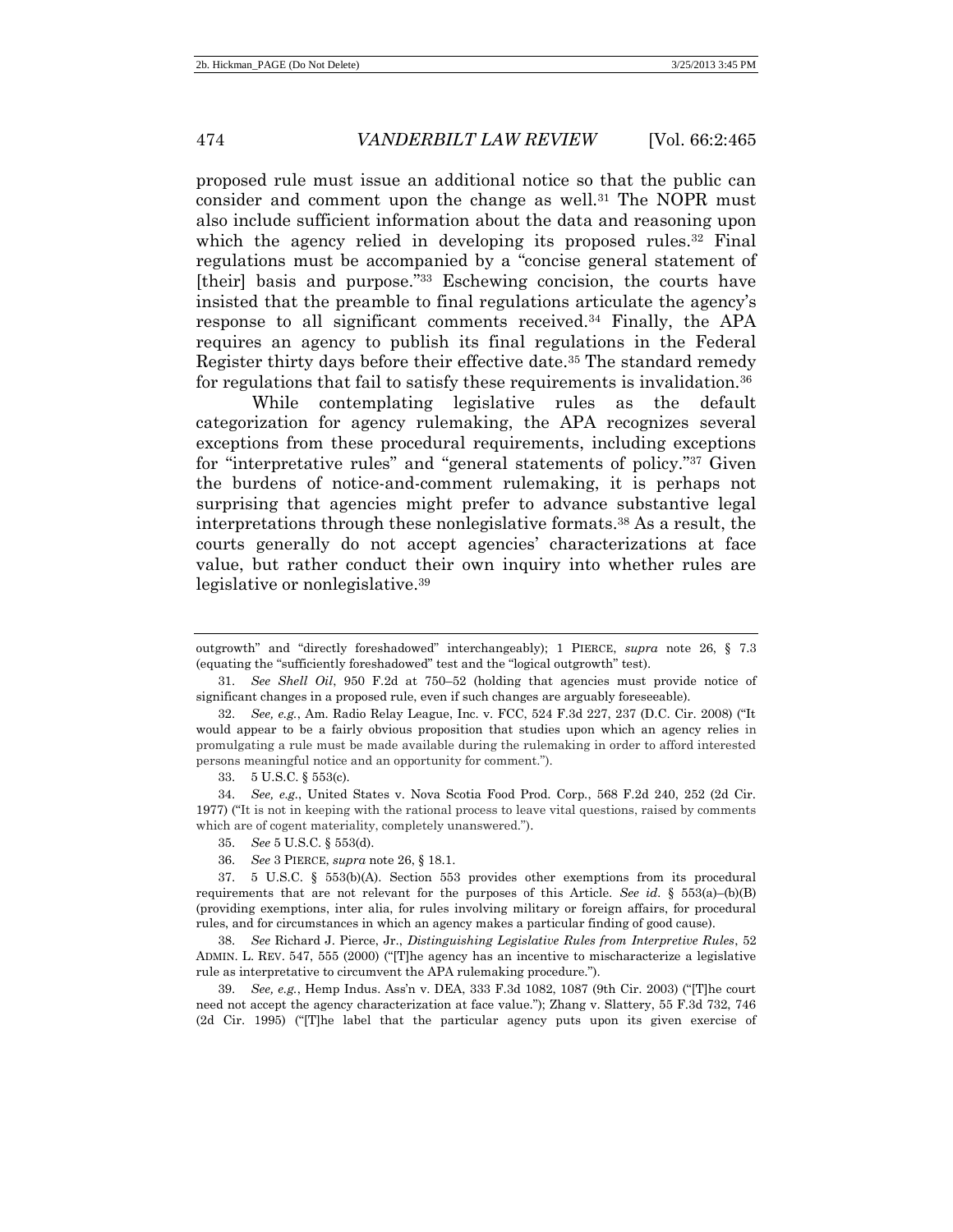The Supreme Court has explained that legislative rules carry the "force and effect of law" while nonlegislative rules do not.<sup>40</sup> The *Attorney General's Manual on the Administrative Procedure Act*, published shortly after Congress adopted the APA, made the same distinction.<sup>41</sup> The Supreme Court has never offered more precise guidance, however, and explaining operationally what it means for an agency rule to carry legal force has proven difficult.

<span id="page-10-0"></span>When Congress enacted the APA, the general consensus among courts and scholars held that the only rules properly characterized as legislative were those promulgated pursuant to a narrow and specific grant of authority to fill an explicitly identified statutory  $gap^{42}$ —for example, instructing an agency like the Interstate Commerce Commission or the Federal Power Commission to impose uniform accounting rules for industries whose rates were regulated and whose participants consequently had to file annual reports of their assets, income, and expenses; <sup>43</sup> or in the tax context, authorizing Treasury to adopt regulations for the filing of consolidated returns by affiliated corporations.<sup>44</sup> Many statutes, including the I.R.C., also contained general grants authorizing "all necessary rules and regulations" (or

41. U.S. DEPT. OF JUSTICE, *supra* note 11, at 30 n.3.

42. *See* Michael Asimow, *Public Participation in the Adoption of Interpretive Rules and Policy Statements*, 75 MICH. L. REV. 520, 541 (1977) (making a similar observation).

43. *See, e.g.*, Federal Power Act of 1935, Pub. L. No. 74-333, 49 Stat. 847, 854 (codified at 16 U.S.C. § 825(a) (2006)); Interstate Commerce Act of 1887, Pub. L. No. 49-104, § 20, 24 Stat. 379, *amended by* Hepburn Act of 1906, ch. 3591, § 7, 34 Stat. 584, 593–95 (codified as amended in scattered sections of 49 U.S.C.).

<span id="page-10-1"></span>administrative power is not . . . conclusive." (quoting Lewis-Mota v. Sec'y of Labor, 469 F.2d 478, 481–82 (2d Cir. 1972))).

<sup>40.</sup> Chrysler Corp. v. Brown, 441 U.S. 281, 295 (1979) ("It has been established in a variety of contexts that properly promulgated, substantive agency regulations have the 'force and effect of law.' "); *cf.* Batterton v. Francis, 432 U.S. 416, 425 n.9 (1977) (quoting U.S. DEPT. OF JUSTICE, *supra* note 11, at 30 n.3); Gen. Elec. Co. v. Gilbert, 429 U.S. 125, 141 (1976) (distinguishing "EEOC guidelines" from "administrative regulations which Congress has declared shall have the force of law").

<sup>44.</sup> I.R.C. § 1502 (2006). This I.R.C. section consists of two sentences totaling 112 words. Treasury has exercised its authority under this provision to adopt more than 350 pages of temporary and final regulations. *See* Treas. Reg. § 1.1502-0 *et seq*. Tax commenters have often characterized regulations implementing this provision as a prototypical example of legislative rules. *See, e.g.*, Ellen P. Aprill, *The Interpretive Voice*, 38 LOY. L.A. L. REV. 2081, 2097 n.73 (2005) (describing § 1502 as "perhaps the most famous legislative delegation"); Sheldon I. Banoff, *Dealing with the "Authorities": Determining Valid Authority in Advising Clients, Rendering Opinions, Preparing Tax Returns and Avoiding Penalties*, 66 TAXES 1072, 1086 (1988) (citing regulations promulgated under § 1502 in his explanation of legislative rules); Don Leatherman, *Why* Rite Aid *Is Wrong*, 52 AM. U. L. REV. 811, 818 (2003) (citing regulations promulgated under § 1502 as examples of legislative regulations).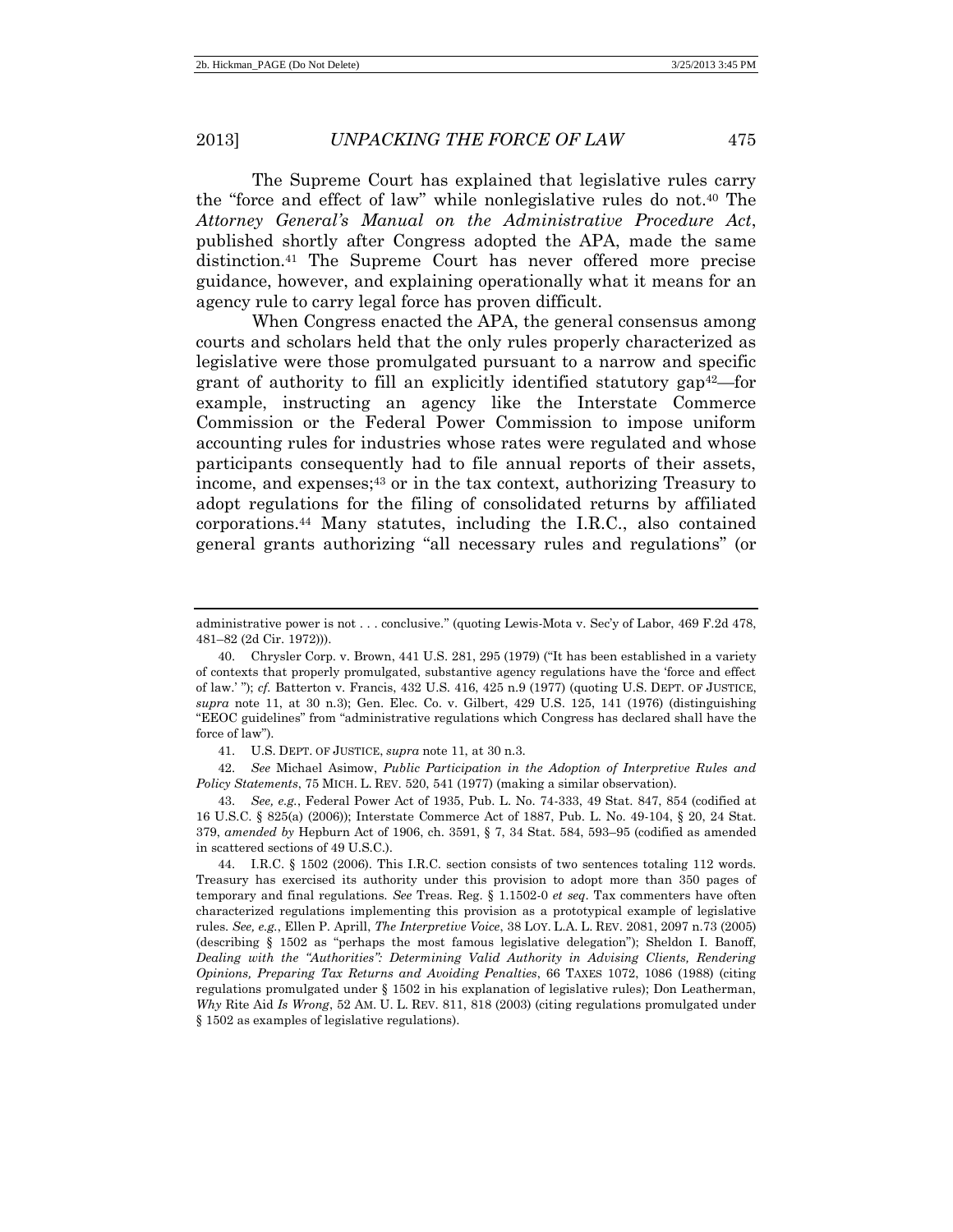<span id="page-11-0"></span>something similar), $45$  but rules adopted pursuant to such authority were considered nonbinding on regulated parties and thus interpretative for APA purposes.<sup>46</sup> The basis for this understanding rested in the constitutionally derived nondelegation doctrine: general authority grants that allowed for rules carrying the force and effect of law would violate the Constitution's prohibition against the delegation of legislative power, so rules promulgated under general authority simply had to be nonbinding.<sup>47</sup> By the 1970s, however, with the erosion of the nondelegation doctrine,<sup>48</sup> agencies increasingly exercised general authority grants to adopt regulations through notice-and-comment rulemaking.<sup>49</sup> The agencies then asserted, and

47. *See, e.g.*, Alvord, *supra* note 46, at 260–61 ("If [Section 62 of the I.R.C.] were to be construed as conferring on the Commissioner an unlimited power to make rules having the force and effect of law, it would be a plainly unconstitutional delegation of power."); John A. Fairlie, *Administrative Legislation*, 18 MICH. L. REV. 181, 189 (1920) (noting the inconsistency between the nondelegation doctrine and agency rulemaking under broad rulemaking grants); Surrey, *supra* note 46, at 557–58 (contending that the phraseology of the I.R.C.'s general rulemaking grant is too vague to be a delegation of legislative power).

48. *See, e.g.*, 2 KENNETH CULP DAVIS, ADMINISTRATIVE LAW TREATISE § 3.2 (2d ed. 1984) (describing nondelegation as a failed legal doctrine); BERNARD SCHWARTZ, ADMINISTRATIVE LAW § 12 (2d. ed. 1976) (opining that the nondelegation doctrine "cannot be taken literally").

49. *See* 1 PIERCE, *supra* note 26, § 1.6. Pierce traces the dramatic rise in rulemaking activity to several factors including the enactment of several new federal statutes in the mid- to late-1960s that delegated rulemaking authority to new or existing agencies. *See id.* Pierce also points to the Supreme Court's decisions in *United States v. Florida East Coast Railway Co.*, 410 U.S. 224 (1973), and *Vermont Yankee Nuclear Power Corp. v. Natural Resources Defense Council*, 435 U.S. 519 (1978), which largely replaced formal rulemaking, including oral hearings with informal rulemaking as the norm, and precluded judges from imposing procedural requirements beyond those expressed in APA § 553 upon informal rulemaking efforts. *Id*.; *see also* Thomas W. Merrill & Kathryn Tongue Watts, *Agency Rules with the Force of Law: The Original Convention*, 116 HARV. L. REV. 467, 546–59 (2002) (describing the evolution similarly).

<sup>45.</sup> I.R.C. § 7805(a) (2006); *see also, e.g.*, Federal Food, Drug, and Cosmetic Act of 1938, Pub. L. No. 75-717, §701, 52 Stat. 1040, 1055–58 ("The authority to promulgate regulations for the efficient enforcement of this chapter . . . is vested in the Secretary."); Communications Act of 1934, Pub. L. No. 73-416, § 4(i), 48 Stat. 1064, 1066 ("The Commission may perform any and all acts, make such rules and regulations, and issue such orders . . . as may be necessary in the execution of its functions.").

<sup>46.</sup> *See, e.g.*, 1 F. TROWBRIDGE VOM BAUR, FEDERAL ADMINISTRATIVE LAW § 489 (1942) ("Interpretive regulations . . . are issued pursuant to a statutory provision of an entirely general nature . . . ."); Ellsworth C. Alvord, *Treasury Regulations and the* Wilshire Oil *Case*, 40 COLUM. L. REV. 252, 260–61 (1940) (stating that courts usually held regulations promulgated under a grant of general authority to be interpretive rather than legislative); Stanley S. Surrey, *The Scope and Effect of Treasury Regulations Under the Income, Estate, and Gift Taxes*, 88 U. PA. L. REV. 556, 557–58 (1940) (dispelling the notion that Treasury regulations promulgated under a revenue act are anything more than interpretive regulations); *see also* Davis, *supra* note [26,](#page-8-0) at 929–30 (contending that some specific delegations may be implied from a statute's general purposes and framework rather than its express authority, while describing the tax code's general authority grant as a paradigmatic example of express authority to issue interpretative rules).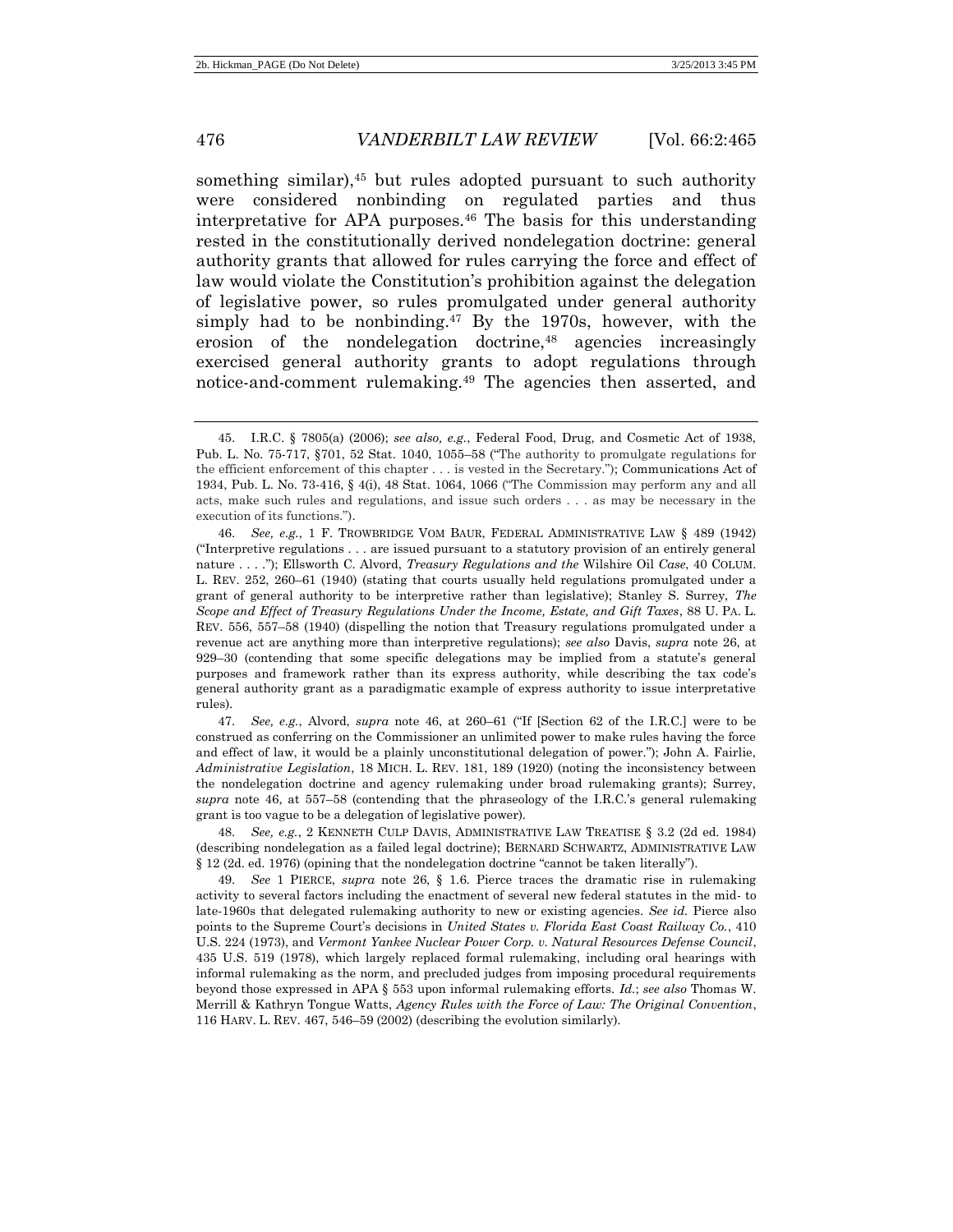the courts often accepted, that these regulations were legally binding on regulated parties.<sup>50</sup> The specific-versus-general authority distinction was no longer meaningful. But if some but not all rules historically labeled as interpretative were now going to be legally binding, then courts needed a new standard for deciding which ones should be subject to notice-and-comment rulemaking requirements.

Contemporary efforts to distinguish legislative rules from nonlegislative ones have concentrated on what a rule does rather than the source of its authority. As a matter of rhetoric, the lower courts often say that legislative rules "create law," <sup>51</sup> "prescribe, modify, or abolish duties, rights, or exemptions," <sup>52</sup> or "fill" statutory "gaps." <sup>53</sup> By contrast, interpretative rules "seek only to interpret language" that already exists in statutes or legislative rules,<sup>54</sup> "merely clarify or explain existing law or regulations," <sup>55</sup> or "simply state[] what the administrative agency thinks the statute means." <sup>56</sup> Policy statements "[do] not seek to change the normative standards under which [a]

51. *E.g.*, Prof'ls & Patients for Customized Care v. Shalala, 56 F.3d 592, 602 (5th Cir. 1995) (quoting Brown Express v. United States, 607 F.2d 695, 700 (5th Cir. 1979)); Indiana v. Sullivan, 934 F.2d 853, 856 (7th Cir. 1991) (quoting Cabais v. Egger, 690 F.2d 234, 238 (D.C. Cir. 1982)); Am. Hosp. Ass'n v. Bowen, 834 F.2d 1037, 1045 (D.C. Cir. 1987) (quoting Gibson Wine Co. v. Snyder, 194 F.2d 329, 331 (D.C. Cir. 1952)).

52. Michael Asimow, *Nonlegislative Rulemaking and Regulatory Reform*, 1985 DUKE L.J. 381, 383; *see also, e.g.*, Hemp Indus. Ass'n v. DEA, 333 F.3d 1082, 1087 (9th Cir. 2003) (recognizing that legislative rules "create rights, impose obligations, or effect a change in existing law pursuant to authority delegated by Congress").

53. Splane v. West, 216 F.3d 1058, 1063 (Fed. Cir. 2000) (characterizing legislative rules as those engaged in statutory "gap filling"); United Techs. Corp. v. EPA, 821 F.2d 714, 719 (D.C. Cir. 1987) (describing legislative rules as those "in which the agency sought to fill gaps and inconsistencies left by the statutory scheme").

54. SBC Inc. v. FCC, 414 F.3d 486, 498 (3d Cir. 2005) (quoting Chao v. Rothermel, 327 F.3d 223, 227 (3d Cir. 2003)); *see also* Syncor Int'l Corp. v. Shalala, 127 F.3d 90, 95 (D.C. Cir. 1997) (declaring a rule legislative because it "does not purport to construe any language in a relevant statute or regulation"); Sentara-Hampton Gen. Hosp. v. Sullivan, 980 F.2d 749, 759 (D.C. Cir. 1992) (stating that a rule may be interpretative if it "represents the agency's explanation of a statutory or regulatory provision").

55. Dismas Charities, Inc. v. U.S. Dep't of Justice, 401 F.3d 666, 679 (6th Cir. 2005) (quoting First Nat'l Bank v. Sanders, 946 F.2d 1185, 1188–89 (6th Cir. 1991)); Nat'l Org. of Veterans' Advocates, Inc. v. Sec'y of Veterans Affairs, 260 F.3d 1365, 1375 (Fed. Cir. 2001) (quoting Paralyzed Veterans of Am. v. West, 138 F.3d 1434, 1436 (Fed. Cir. 1998)).

56. Ass'n of Am. R.R.s v. U.S. Dep't of Transp., 198 F.3d 944, 947 (D.C. Cir. 1999) (alteration in original) (quoting Gen. Motors Corp. v. Ruckelshaus, 742 F.2d 1561, 1565 (D.C. Cir. 1984)).

<sup>50.</sup> *See, e.g.*, Nat'l Ass'n of Pharm. Mfrs. v. FDA, 637 F.2d 877, 879–81 (2d Cir. 1981) (discussing doctrinal shift and characterizing general authority regulations as legislative); Nat'l Petroleum Refiners Ass'n v. FTC, 482 F.2d 672, 678–83 (D.C. Cir. 1973) (analyzing the FTC's general rulemaking authority as supporting binding regulations and comparing to general authority grants in other statutes); *see also* Merrill & Watts, *supra* note 49, at 473, 546–71 (documenting the evolution in judicial regulation of rulemaking authority).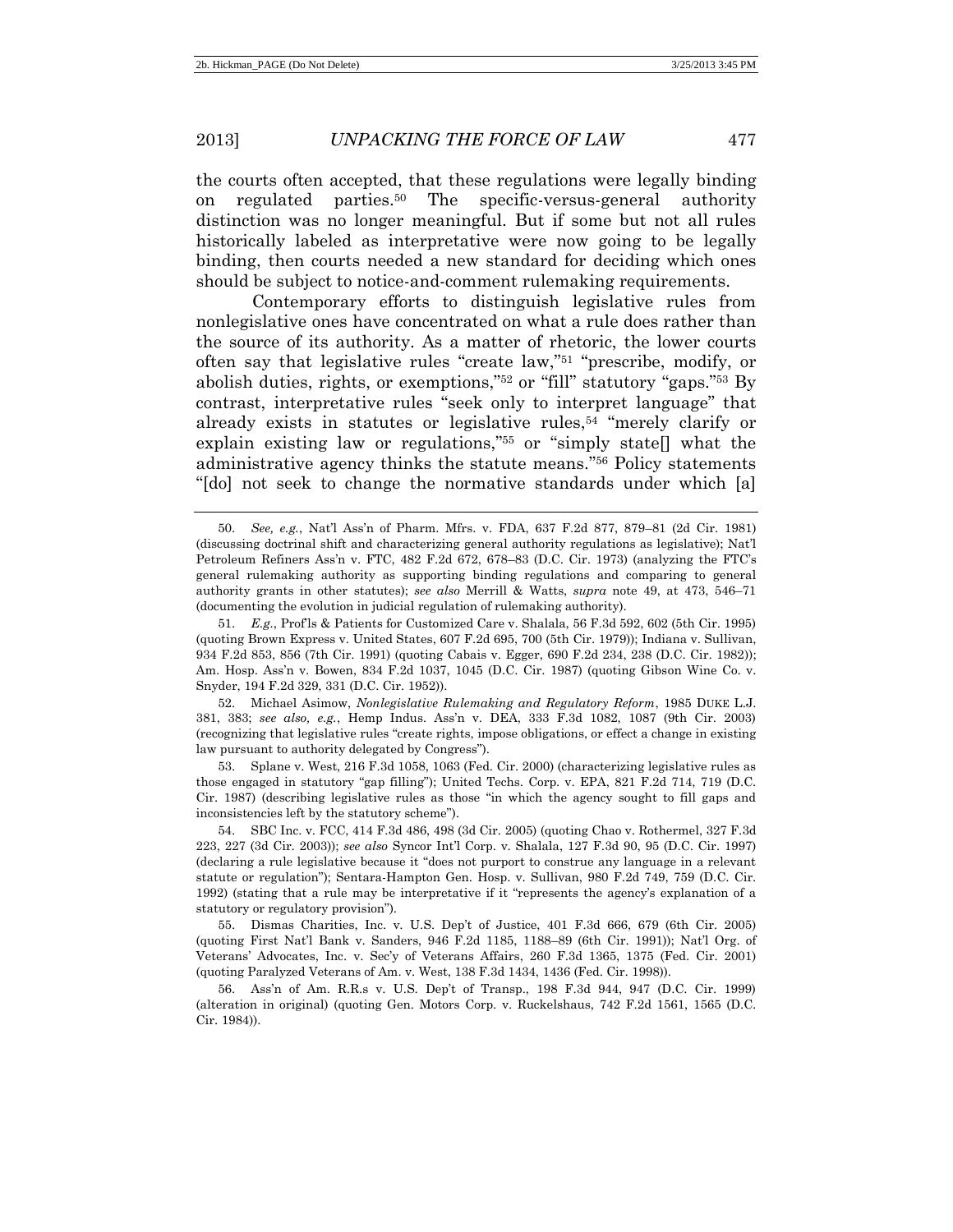statute operates." <sup>57</sup> Instead, they set forth "the manner in which [an] agency proposes to exercise a discretionary power," <sup>58</sup> such as "how the agency plans to exercise its enforcement discretion," <sup>59</sup> allowing agencies "to announce their 'tentative intentions for the future' without binding themselves."<sup>60</sup>

These rhetorical descriptions offer little practical guidance. Statutory language is often susceptible of more than one possible meaning. Statutes rarely, if ever, explicitly address every possible application or resolve the full range of circumstances within their scope. While Congress sometimes instructs agencies to fill specific statutory gaps, far more often Congress simply fails to define the statutory terms driving particular legal consequences or adopts openended standards rather than bright-line rules. On some level, agency pronouncements that define the undefined or designate the applicability of open-ended standards to particular facts and circumstances merely interpret statutory language, clarify existing law, or describe how the agency proposes to enforce a statute. Yet, courts have held that many such pronouncements are legislative rules subject to APA notice and comment requirements.<sup>61</sup> As Richard Pierce has observed, "A rule that performs an interpretative function is a legislative rule rather than an interpretative rule if the agency has the statutory authority to promulgate a legislative rule and the agency exercises that power." 62

<sup>57.</sup> Conn. Dep't of Children & Youth Servs. v. Dep't of Health & Human Servs., 9 F.3d 871, 984 (D.C. Cir. 1993); *see also* Prof'ls & Patients for Customized Care v. Shalala, 56 F.3d 592, 596 (5th Cir. 1995) ("A general statement of policy, on the other hand, does not establish a 'binding norm.'").

<sup>58.</sup> *Conn. Dep't of Children & Youth Servs.*, 9 F.3d at 984 (quoting U.S. DEP'T OF JUSTICE, *supra* note 11, at 30 n.3).

<sup>59.</sup> Animal Legal Def. Fund v. Veneman, 469 F.3d 826, 839 (9th Cir. 2006); *see also Syncor Int'l Corp.*, 127 F.3d at 96 (suggesting that enforcement discretion is relevant in connection with distinguishing policy statements from legislative rules).

<sup>60.</sup> Am. Hosp. Ass'n v. Bowen, 834 F.2d 1037, 1046 (D.C. Cir. 1987) (quoting Pac. Gas & Elec. Co. v. Fed. Power Comm'n, 506 F.2d 33, 38 (D.C. Cir. 1974)); *see also Veneman*, 469 F.3d at 839 (quoting *Am. Hosp. Ass'n* for the same proposition); *Prof'ls & Patients for Customized Care*, 56 F.3d at 596.

<sup>61.</sup> *See, e.g.*, Catholic Health Initiatives v. Sebelius, 617 F.3d 490, 494–96 (D.C. Cir. 2010) (describing examples of supposed mere interpretations that are nevertheless legislative rules, and holding a rule elaborating "reasonable costs" to be legislative); Tunik v. Merit Systems Protection Bd., 407 F.3d 1326 (Fed. Cir. 2005) (concluding that an agency's interpretation of the statutory term "removal" as including constructive removals was a legislative rule); *cf.* Chevron U.S.A. Inc. v. Natural Res. Def. Council, Inc., 467 U.S. 837, 844 (1984) (describing EPA regulation defining the statutory term "stationary source" as "legislative").

<sup>62.</sup> 1 PIERCE, *supra* note 26, § 6.4; *cf.* Cent. Tex. Tel. Coop., Inc. v. FCC, 402 F.3d 205, 212 (D.C. Cir. 2005) ("The APA's definition of 'rule' contemplates that all types of rules, legislative and interpretive alike, may interpret 'law.' ").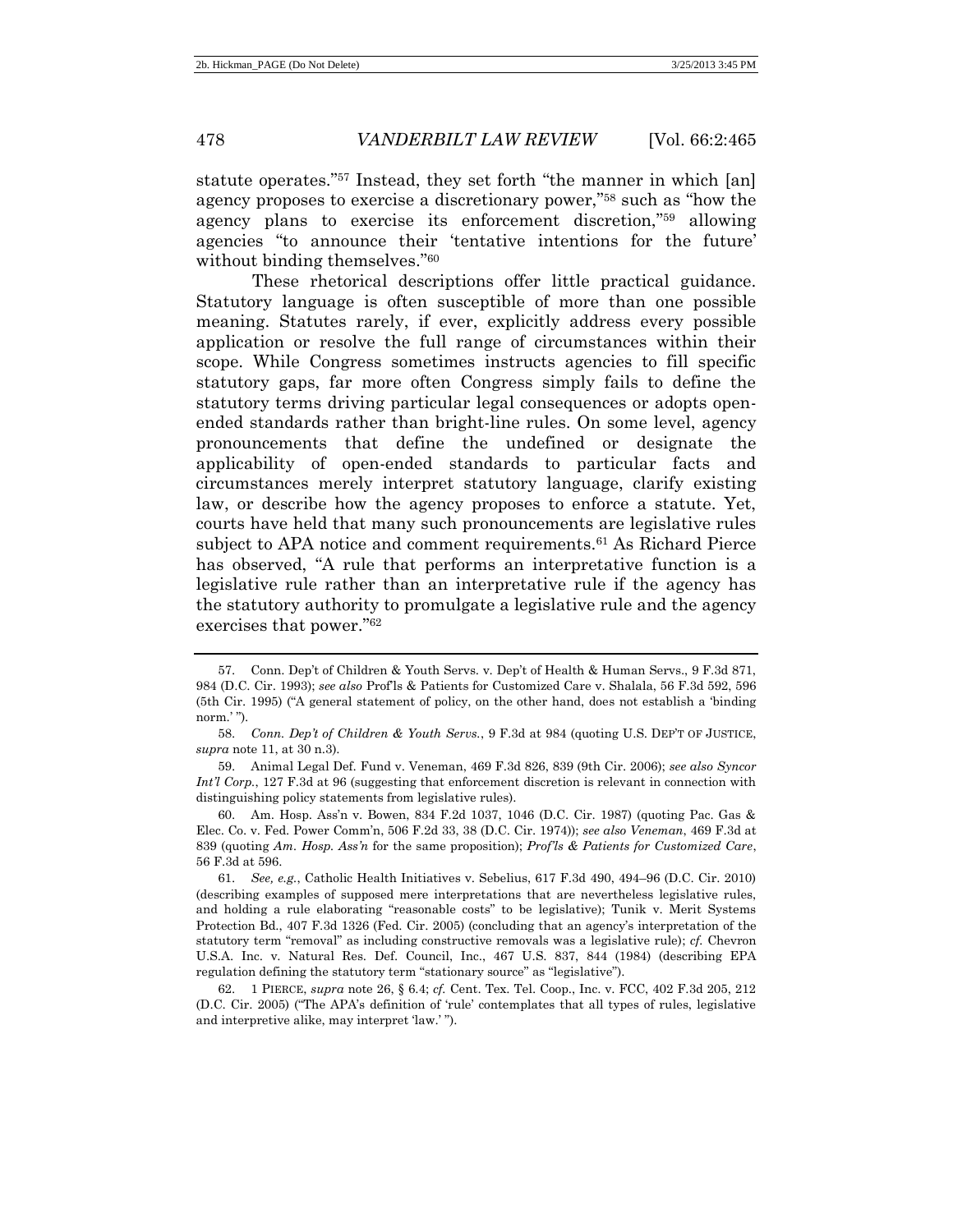<span id="page-14-0"></span>Moving past the rhetoric, therefore, courts have tried to identify criteria that demonstrate whether a rule operates with the force of law. Early on, courts simply looked to whether a rule, by its own terms, was "an authoritative implementation" under the relevant statute, such that "in an enforcement action an agency need prove only that the defendant's conduct was contrary to the rule." <sup>63</sup> In other words, did the rule in question "create, by its own force, a legally binding standard of conduct"? <sup>64</sup> If the rule on its face carried such legal effect, then it was a legislative rule. In practice, courts evaluating a rule's legal effect relied heavily on agencies' characterizations of their own rules.<sup>65</sup> Courts and others realized that agencies could avoid APA procedures and yet substantially influence the actions of regulated parties by labeling rules as nonlegislative while treating them as conclusive.<sup>66</sup> Hence, contemporary courts typically use an agency's characterization of its rules and their legal effects as at most a starting point.<sup>67</sup>

65. *See, e.g.*, *Amer. President Lines*, 316 F.2d at 421 (relying on agency's characterization of its own rule); Asimow, *supra* not[e 42,](#page-10-0) at 543; Mayton, *supra* not[e 63,](#page-14-0) at 907–08.

<sup>63.</sup> William T. Mayton, *A Concept of a Rule and the "Substantial Impact" Test in Rulemaking*, 33 EMORY L.J. 889 (1984); *see also, e.g.*, Pac. Gas & Elec. Co. v. Fed. Power Comm'n, 506 F.2d 33, 38 (D.C. Cir. 1974) (describing the test in similar terms); Thomas W. Merrill, *The* Mead *Doctrine: Rules and Standards, Meta-Rules and Meta-Standards*, 54 ADMIN. L. REV. 807, 827 (2002) (same).

<sup>64.</sup> Asimow, *supra* note 42, at 543; *see also* Amer. President Lines, Ltd. v. Fed. Mar. Comm'n, 316 F.2d 419, 421 (D.C. Cir. 1963) (speaking similarly of legislative rules as "independently enforcible").

<sup>66.</sup> *See, e.g.*, COMM. ON GOV'T REFORM, 106TH CONG., NON-BINDING LEGAL EFFECT OF AGENCY GUIDANCE DOCUMENTS, H.R. REP. NO. 106-1009, at 9 (2000) ("[A]gencies have sometimes improperly used guidance documents as a backdoor way to bypass the statutory notice-and-comment requirements for agency rulemaking and establish new policy requirements."); Mayton, *supra* note 63, at 906 (recognizing that relying on agency characterizations makes it easy for agencies to avoid rulemaking). A fairly recent study by Connor Raso suggests that agencies do not strategize their use of nonlegislative rules in this way. Connor Raso, *Strategic or Sincere? Analyzing Agency Use of Guidance Documents*, 119 YALE L.J. 782 (2010). Even if Raso is correct that agencies do not deliberately set out to circumvent the APA's procedural requirements in pursuing major policy initiatives, they have little incentive not to over-rely on informal guidance absent careful judicial oversight. Tax administration represents a good example of this phenomenon in action. *See* discussion *infra* Part I.C.2. Raso notably recognizes the IRS for using guidance more often than other agencies. *See* Raso, *supra*, at 822.

<sup>67.</sup> *See, e.g.*, Hemp Indus. Ass'n v. DEA, 333 F.3d 1082, 1088 (9th Cir. 2003) (stating that an agency's characterization of a rule "does not end the inquiry into whether the rule is legislative"); Mejia-Ruiz v. INS, 51 F.3d 358, 363–65 (2d Cir. 1995) (calling an agency's characterization of a rule a "starting point" but focusing the analysis principally on statutory provisions); Gen. Motors Corp. v. Ruckelshaus, 742 F.2d 1561, 1565 (D.C. Cir. 1984) (en banc) ("First, the agency's own label, while relevant, is not dispositive.").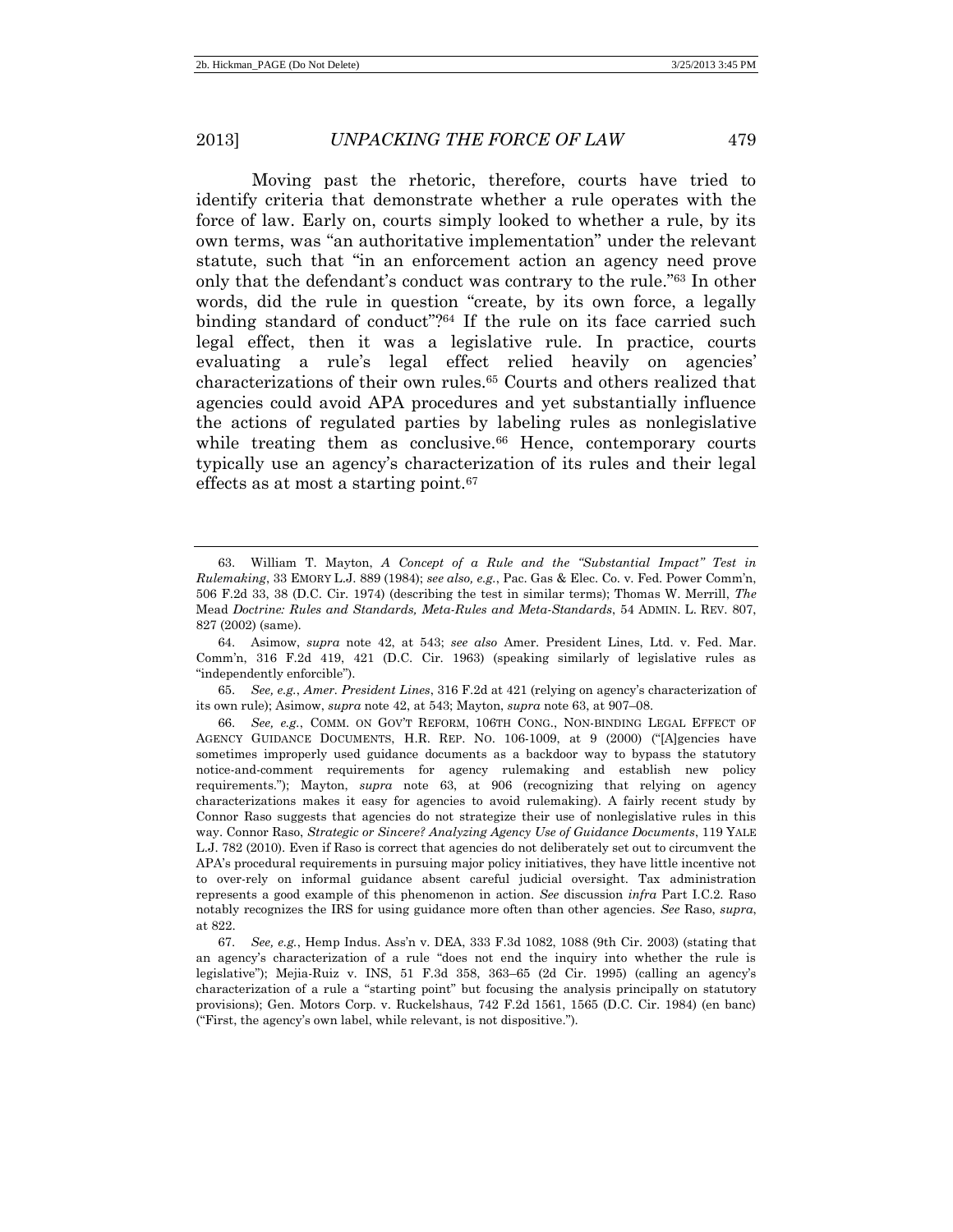In *Chrysler Corp. v. Brown*, the Court advised that legislative rules that carry the force of law "affect[] individual rights and obligations." <sup>68</sup> Drawing from this description, some courts have focused on the practical impact of a rule rather than its facial legal effect, asking whether the rule in question substantially affected the rights and duties of regulated parties.<sup>69</sup> But if the legal effect test was too narrow and allowed agency action improperly to escape the APA's notice and comment requirements, the substantial impact test was too broad. Prudent regulated parties scour even the most casual agency statements for clues and hints as to the agency's interpretations, policy preferences, and goals, and adjust their behavior accordingly.<sup>70</sup> The courts are rightly wary of characterizing every agency action that might influence regulated party behavior as a legislative rule subject to the requirements of notice-and-comment rulemaking for fear of discouraging agencies from issuing informal guidance.<sup>71</sup> As Judge Stephen Williams noted writing for the D.C. Circuit in *American Mining Congress v. Mine Safety and Health Administration*:

The protection that Congress sought to secure by requiring notice and comment for legislative rules is not advanced by reading the exemption for 'interpretive rule' so narrowly as to drive agencies into pure ad hocery—an ad hocery, moreover, that affords less notice, or less convenient notice, to affected parties.<sup>72</sup>

Seeking a middle ground for legislative rules—more inclusive than legal effect but less expansive than substantial impact—the circuits have settled on two tests that attempt to identify rules that agencies do not freely admit possess legal effect but that carry sufficient weight that notice and comment should be required. The standard used by the Fifth Circuit in particular is a modified

<sup>68.</sup> 441 U.S. 281, 302 (1979) (quoting Morton v. Ruiz, 415 U.S. 199, 232 (1974)).

<sup>69.</sup> *See, e.g.*, Reynolds Metals Co. v. Rumsfeld, 564 F.2d 663, 669 (4th Cir. 1977) ("[N]otice and comment is required if the rule makes a substantive impact on the rights and duties of the person subject to regulation."); Lewis-Mota v. Sec'y of Labor, 469 F.2d 478, 482 (2d Cir. 1972) (rejecting a rule for lack of notice and comment because "it changed existing rights and obligations" and thus had "substantial impact").

<sup>70.</sup> *See, e.g.*, Mayton, *supra* note 63, at 893 (noting that "the agency can, as it is said, regulate by means of 'a raised eyebrow' "). Mayton distinguishes the substantial impact test from the "force of law" test—a term he uses interchangeably with legal effects.

<sup>71.</sup> *See, e.g.*, Energy Reserves Grp., Inc. v. Dep't of Energy, 589 F.2d 1082, 1095 (Temp. Emer. Ct. App. 1978) (observing that "under the 'substantial impact' test every significant interpretative rule automatically becomes a legislative rule by virtue of its effect"); Levesque v. Block, 723 F.2d 175, 182 (1st Cir. 1983) (agreeing "that substantial impact does not make the rule legislative").

<sup>72.</sup> Am. Mining Cong. v. Mine Safety & Health Admin., 995 F.2d 1106, 1112 (D.C. Cir. 1993).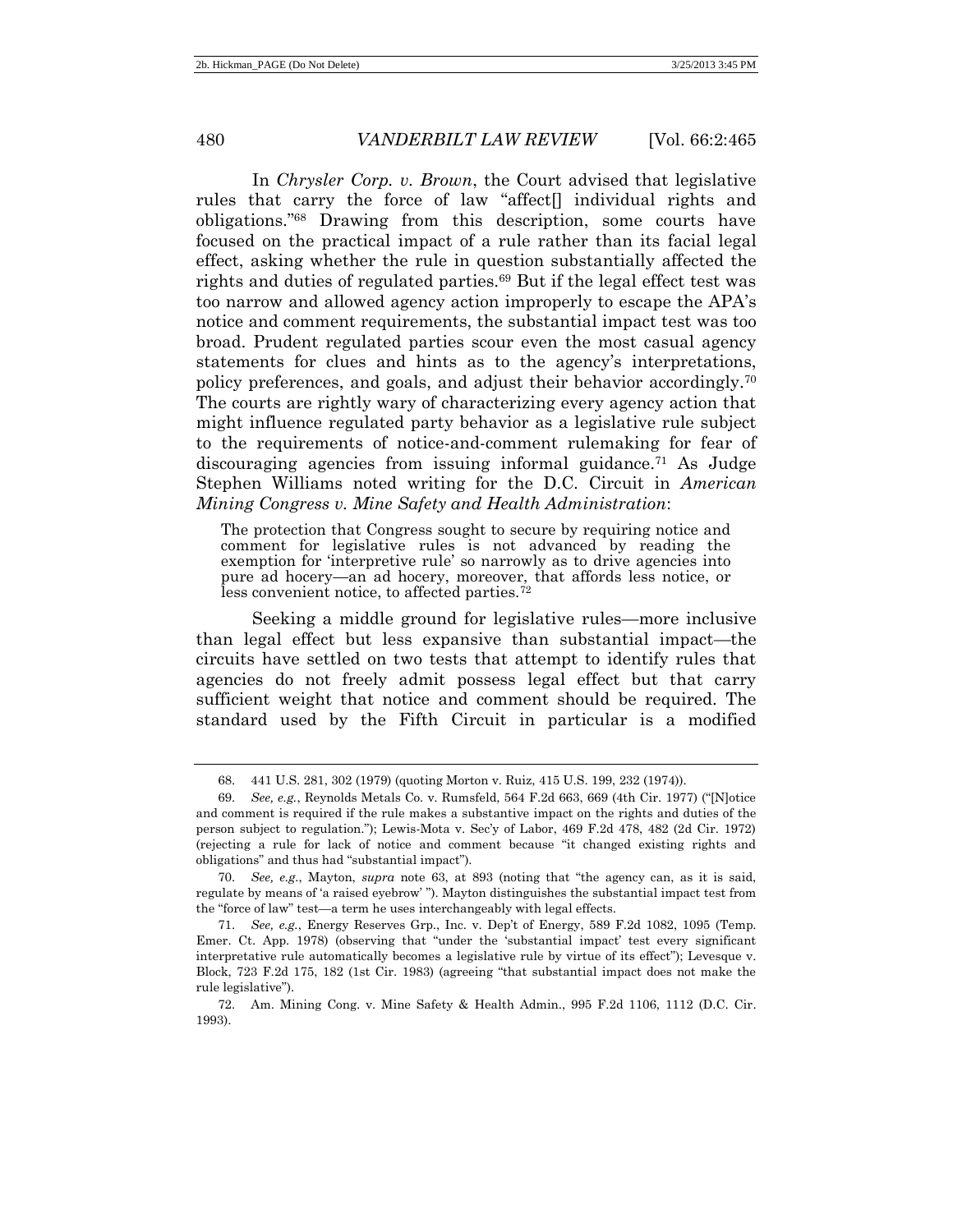substantial impact test that asks both whether the rule at issue imposes "rights and obligations" on regulated parties and also whether the rule leaves the agency and its decisionmakers free to exercise discretion or, conversely, binds the agency as well as regulated parties.<sup>73</sup> Most circuits, however, utilize a test that derives from the D.C. Circuit's opinion in *American Mining Congress*. <sup>74</sup> According to that decision, a rule is legislative "if Congress has delegated legislative power to the agency and if the agency intended to exercise that power in promulgating the rule." <sup>75</sup> The D.C. Circuit in *American Mining Congress* and subsequent cases has identified various elements which, if present, indicate the agency's intent to act legislatively:<sup>76</sup>

- Whether the rule is necessary to provide legislative basis for an enforcement action or conferral of benefits;<sup>77</sup>
- Whether the rule revokes or alters an existing legislative rule; 78
- Whether the agency has explicitly invoked its general legislative authority; <sup>79</sup> or
- Whether the rule in question seeks to interpret a legislative rule that is itself too vague or open ended to provide independent support for the alleged interpretative rule.<sup>80</sup>

If the answer to any of the above-listed questions is affirmative, then the court considers the agency to be acting with the intent to bind regulated parties with the force of law, and the rule is legislative in

<sup>73.</sup> Tex. Sav. & Cmty. Bankers Ass'n v. Fed. Hous. Fin. Bd., 201 F.3d 551, 556 (5th Cir. 2000); Prof'ls & Patients for Customized Care v. Shalala, 56 F.3d 592, 595 (5th Cir. 1995).

<sup>74.</sup> *See, e.g.*, Hemp Indus. Ass'n v. DEA, 333 F.3d 1082, 1087 (9th Cir. 2003) (applying the *American Mining Congress* test); New York City Employees' Ret. Sys. v. SEC, 45 F.3d 7, 13 (2d Cir. 1995) (same); Elizabeth Blackwell Health Ctr. for Women v. Knoll, 61 F.3d 170, 181 (3d Cir. 1995) (same); Mission Group Kan., Inc. v. Riley, 146 F.3d 775, 784 (10th Cir. 1988) (same).

<sup>75.</sup> *See Am. Mining Cong.*, 995 F.2d at 1109; *see also, e.g.*, *Elizabeth Blackwell Health Ctr.*, 61 F.3d at 187 (recognizing the same definition of legislative rule); 1 PIERCE, *supra* note 26, § 6.4 (characterizing a rule as legislative "if the agency has the statutory authority to promulgate a legislative rule and the agency exercises that power").

<sup>76.</sup> *See* 1 PIERCE, *supra* note 26, § 6.4 (summarizing the evolution of the *American Mining Congress* test).

<sup>77.</sup> *See Am. Mining Cong.*, 995 F.2d at 1112; *see also, e.g.*, Sweet v. Sheahan, 235 F.3d 80, 92–93 (2d Cir. 2000) (characterizing a rule as legislative on this basis); Warder v. Shalala, 149 F.3d 73, 80–81 (1st Cir. 1998) (applying this factor).

<sup>78.</sup> *See Am. Mining Cong.*, 995 F.2d at 1112; *see also, e.g.*, Cent. Tex. Tel. Coop., Inc. v. FCC, 402 F.3d 205, 211–12 (D.C. Cir. 2005) (considering particularly this factor); *Hemp Indus. Ass'n*, 333 F.3d at 1088 (same).

<sup>79.</sup> *See Am. Mining Cong.*, 995 F.2d at 1112.

<sup>80.</sup> *See, e.g.*, Catholic Health Initiatives v. Sebelius, 617 F.3d 490, 494–95 (D.C. Cir. 2010); Hoctor v. U.S. Dep't of Agric., 82 F.3d 165, 169–72 (7th Cir. 1996).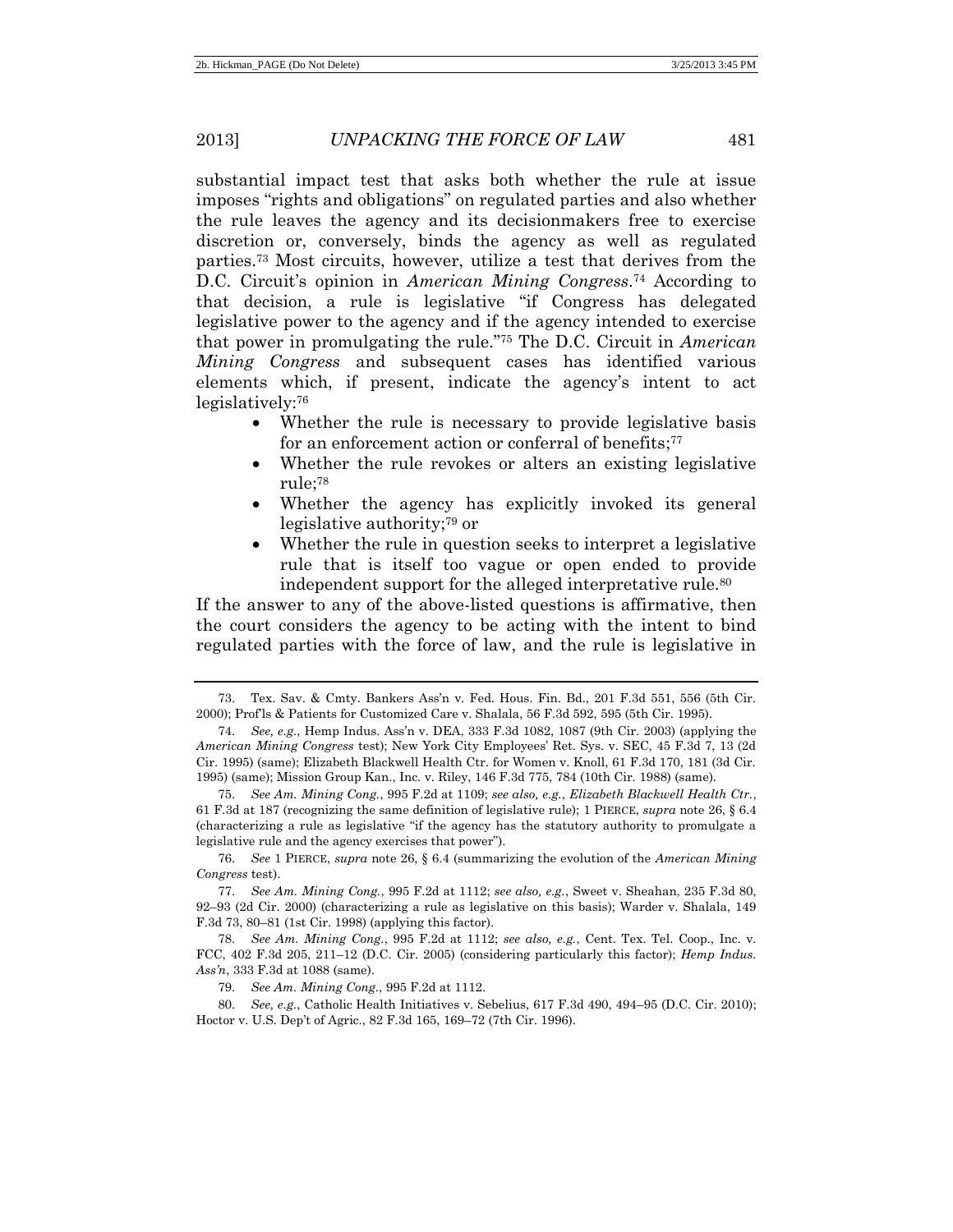character.<sup>81</sup> Some, but not all, circuits will also treat a rule as legislative and require notice and comment if it alters or revokes an existing interpretative rule, if that existing rule is sufficiently "wellestablished, definitive, and authoritative." <sup>82</sup> Finally, publication of the rule in the Code of Federal Regulations serves as a potential additional indicator that the rule is legislative, but is insufficient on its own to be dispositive.<sup>83</sup>

For policy statements, the courts typically rely upon a "binding norm" standard that, in its analysis if not its label, strongly resembles the Fifth Circuit's modified substantial effect test described above.<sup>84</sup> In *Pacific Gas & Electric Co. v. Federal Power Commission*, the D.C. Circuit stated that, unlike legislative rules, a general statement of policy "does not establish a 'binding norm.' It is not finally determinative of the issues or rights to which it is addressed." <sup>85</sup> In *American Bus Ass'n v. United States*, the D.C. Circuit elaborated and expanded the binding norm standard by articulating two criteria for identifying a policy statement: first, that the purported policy statement "not impose any rights and obligations on" regulated parties<sup>86</sup> and, second, that it "leave<sup>[]</sup> the agency and its decisionmakers free to exercise discretion." <sup>87</sup> Courts applying the

83. The D.C. Circuit in *American Mining Congress* included this element on its list of dispositive factors, but subsequently recognized that agencies also sometimes publish interpretative rules. *See, e.g.*, *Hemp Indus. Ass'n*, 333 F.3d at 1087 n.5; Sweet v. Sheahan, 235 F.3d 80, 91 n.8 (2d Cir. 2000); Health Ins. Ass'n of Am., Inc. v. Shalala, 23 F.3d 412, 423 (D.C. Cir. 1994).

84. *See, e.g.*, Sacora v. Thomas, 628 F.3d 1059, 1069 (9th Cir. 2010) (applying the binding norm standard to evaluate whether agency action qualified for the policy statement exception); Nat'l Mining Ass'n v. Sec'y of Labor, 589 F.3d 1368, 1371 (11th Cir. 2009) (quoting Ryder Truck Lines, Inc. v. United States, 716 F.2d 1369, 1377 (11th Cir. 1983)) (same).

<sup>81.</sup> *See Am. Mining Cong.*, 995 F.2d at 1112.

<sup>82.</sup> Warshauer v. Solis, 577 F.3d 1330, 1338 (11th Cir. 2009) (documenting a circuit split over this approach); *see also* 1 PIERCE, *supra* note 26, § 6.4 (same). This element was originally advanced by the D.C. Circuit in *Paralyzed Veterans of America v. D.C. Arena L.P.*, 117 F.3d 579 (D.C. Cir. 1997). *See also, e.g.*, Alaska Prof'l Hunters Ass'n v. FAA, 177 F.3d 1030, 1033–36 (D.C. Cir. 1999) (applying this element to characterize a rule as legislative); Shell Offshore Inc. v. Babbitt, 238 F.3d 622, 629 (5th Cir. 2001) (same). *But see, e.g.*, Miller v. Cal. Speedway Corp., 536 F.3d 1020, 1033 (9th Cir. 2008) (rejecting this approach); 1 PIERCE, *supra* note 26, § 6.4 (criticizing this justification for characterizing a rule as legislative).

<sup>85.</sup> 506 F.2d 33, 38 (D.C. Cir. 1974).

<sup>86.</sup> 627 F.2d 525, 529 (D.C. Cir. 1980) (quoting Texaco v. Fed. Power Comm'n, 412 F.2d 740, 744 (3d Cir. 1969)); *see also* Cmty. Nutrition Inst. v. Young, 818 F.2d 943 (D.C. Cir. 1987) (recognizing binding norm criteria).

<sup>87.</sup> *Cmty. Nutrition Inst.*, 818 F.2d at 946; *see also, e.g.*, *Sacora*, 628 F.3d at 1069 (describing policy statements in similar terms); *Nat'l Mining Ass'n*, 589 F.3d at 1371 (quoting Ryder Truck Lines, Inc. v. United States, 716 F.2d 1369, 1377 (11th Cir. 1983)) (applying the binding norm standard).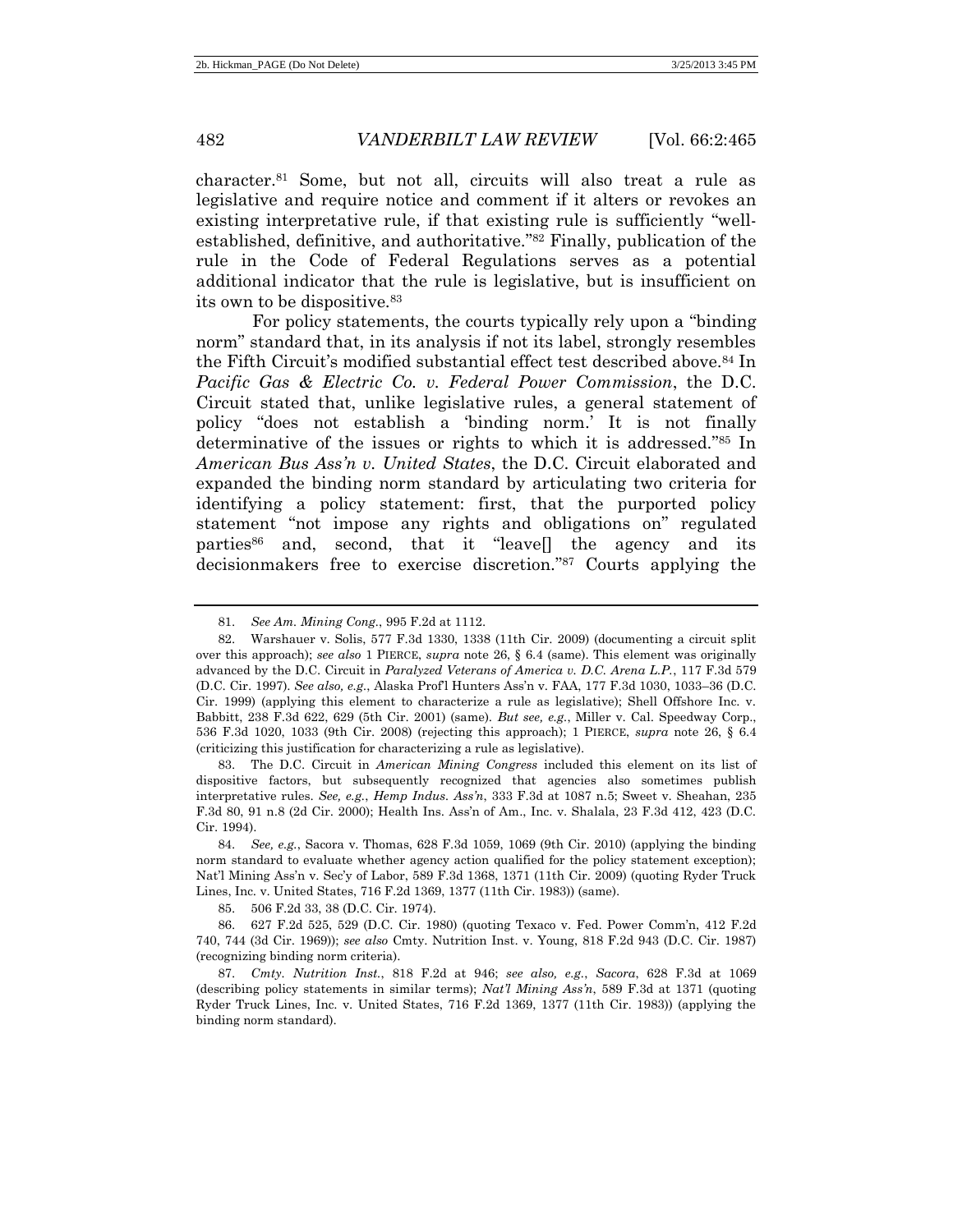binding norm standard also sometimes consider whether agency actions alleged to be policy statements operate only prospectively.<sup>88</sup>

As with interpretative rules, even if policy statements lack formal binding effect on regulated parties, they may still have coercive effects on regulated party behavior. In other words, even if an agency cannot rely on an exempt policy statement to bind regulated parties to its policy preferences, an agency may be able to use a policy statement to influence regulated parties strongly in that direction.<sup>89</sup> Hence, in *Appalachian Power Co. v. EPA*, the D.C. Circuit seemed to extend the binding norm standard to statements that were "practically binding," meaning that the agency usually acted consistently with its stated policy notwithstanding its supposed discretion to behave otherwise.<sup>90</sup> And in *Cement Kiln Recycling Coalition v. EPA*, the court indicated that "whether the agency action binds private parties or the agency itself with the 'force of law,' "—that is, whether the agency action is a legislative rule rather than a policy statement—turns on whether "as a practical matter" the agency action "either appears on its face to be binding, or is applied by the agency in a way that indicates it is binding." <sup>91</sup> Yet, in another recent case, *National Ass'n of Home Builders v. Norton*, <sup>92</sup> the court seemed to retreat from its focus on practical binding effect, emphasizing instead the lack of legal consequences from the agency action at issue. The court has not repudiated the practical binding iteration of its binding norm standard, but may be attempting to limit its applicability to particularly egregious circumstances.

Whichever of the above standards a court applies in distinguishing legislative rules from nonlegislative ones, since courts acquiesced to the idea that rules issued pursuant to general authority could be legislative rules, there has been no question that agency rules qualify when they carry facial legal effect by binding the actions of regulated parties. The tests that courts employ all operate with the presumption that, whatever the outer boundaries of the legislative rule category, any rule that, on its face and by its own terms, seeks to

<sup>88.</sup> *See, e.g.*, Chamber of Commerce of United States v. U.S. Dep't of Labor, 174 F.3d 206, 212–13 (D.C. Cir. 1999) (substituting "prospective effect" for the rights and obligations factor of the binding norm standard); Mada-Luna v. Fitzpatrick, 813 F.2d 1006, 1016 (9th Cir. 1987) (discussing prospective effect).

<sup>89.</sup> *See, e.g.*, Appalachian Power Co. v. EPA, 208 F.3d 1015, 1020 (D.C. Cir. 2000) (expressing this concern).

<sup>90.</sup> *Id.* at 1020 (quoting Richard J. Pierce, Jr., *Seven Ways to Deossify Agency Rulemaking*, 47 ADMIN. L. REV. 59, 85 (1995)).

<sup>91.</sup> 493 F.3d 207, 227 (D.C. Cir. 2007).

<sup>92.</sup> 415 F.3d 8 (D.C. Cir. 2005).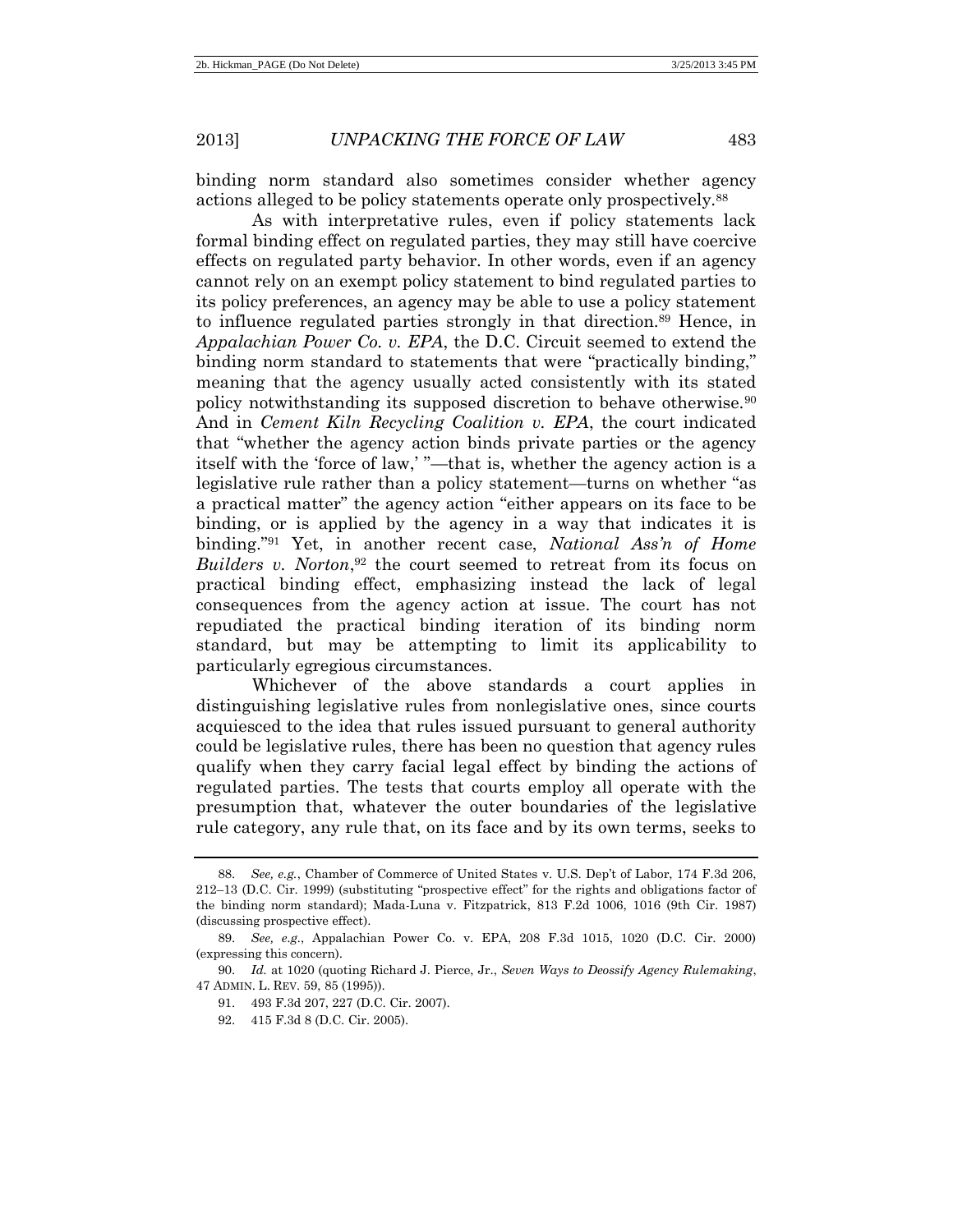bind regulated parties carries the force of law. Rather than supplanting the old legal effect test outright, therefore, the jurisprudence has sought merely to expand the legislative category beyond facial legal effect to include an additional subset of legislative rules: those that on their face purport not to be legally binding but that carry a sufficient degree of binding effect as to cross the legislative line.

#### *B.* Mead *and* Chevron

Apart from judicial efforts to classify rules for APA procedural purposes, the force of law concept is also central to the question of which standard of review courts should employ in evaluating agency statutory interpretations. In *Christensen v. Harris County*<sup>93</sup> and *United States v. Mead Corp.*, <sup>94</sup> the Supreme Court identified two primary alternatives.<sup>95</sup>

The first is the highly deferential standard articulated in *Chevron U.S.A. Inc. v. Natural Resources Defense Council, Inc.*, with its two-part test.<sup>96</sup> Recognizing that "the court, as well as the agency, must give effect to the unambiguously expressed intent of Congress," *Chevron* step one considers whether the statute being interpreted unambiguously resolves the issue at bar.<sup>97</sup> If, and only if, it does not, then *Chevron* step two asks merely "whether the agency's answer is based on a permissible construction of the statute," and mandates judicial deference if the answer is affirmative.<sup>98</sup>

The second, and arguably less deferential, alternative review standard highlighted by *Christensen* and *Mead* is a multifactor

96. 467 U.S. 837, 842–43 (1984).

97. *Id.* at 842. The *Chevron* decision frames this step one inquiry variably as "whether Congress has directly spoken to the precise question at issue," whether "the intent of Congress is clear," and whether "the statute is silent or ambiguous with respect to the specific issue"—three rhetorical formulations that do not necessarily call for the same analysis. *Id.* at 842–43.

98. .*Id.* at 843.

<sup>93.</sup> 529 U.S. 576 (2000).

<sup>94.</sup> 533 U.S. 218 (2001).

<sup>95.</sup> Notwithstanding *Mead*, William Eskridge and Lauren Baer have identified a few others that the Supreme Court, at least, has applied in evaluating agency statutory interpretations in the post-*Chevron* era. *See* William N. Eskridge, Jr. & Lauren E. Baer, *The Continuum of Deference: Supreme Court Treatment of Agency Statutory Interpretations from* Chevron *to* Hamdan, 96 GEO. L.J. 1083, 1099–1100 (2008). Yet, Eskridge and Baer also recognize *Mead*'s emphasis on *Chevron* and *Skidmore* as the two primary doctrinal alternatives and also advocate a deference regime focused principally on these two alternatives, with a more limited role for *Gonzales v. Oregon*, 546 U.S. 243 (2006). *See id.* at 1157, 1183–85 (urging the Court to simplify its deference regime by expanding the understanding of *Skidmore* and *Chevron* deference).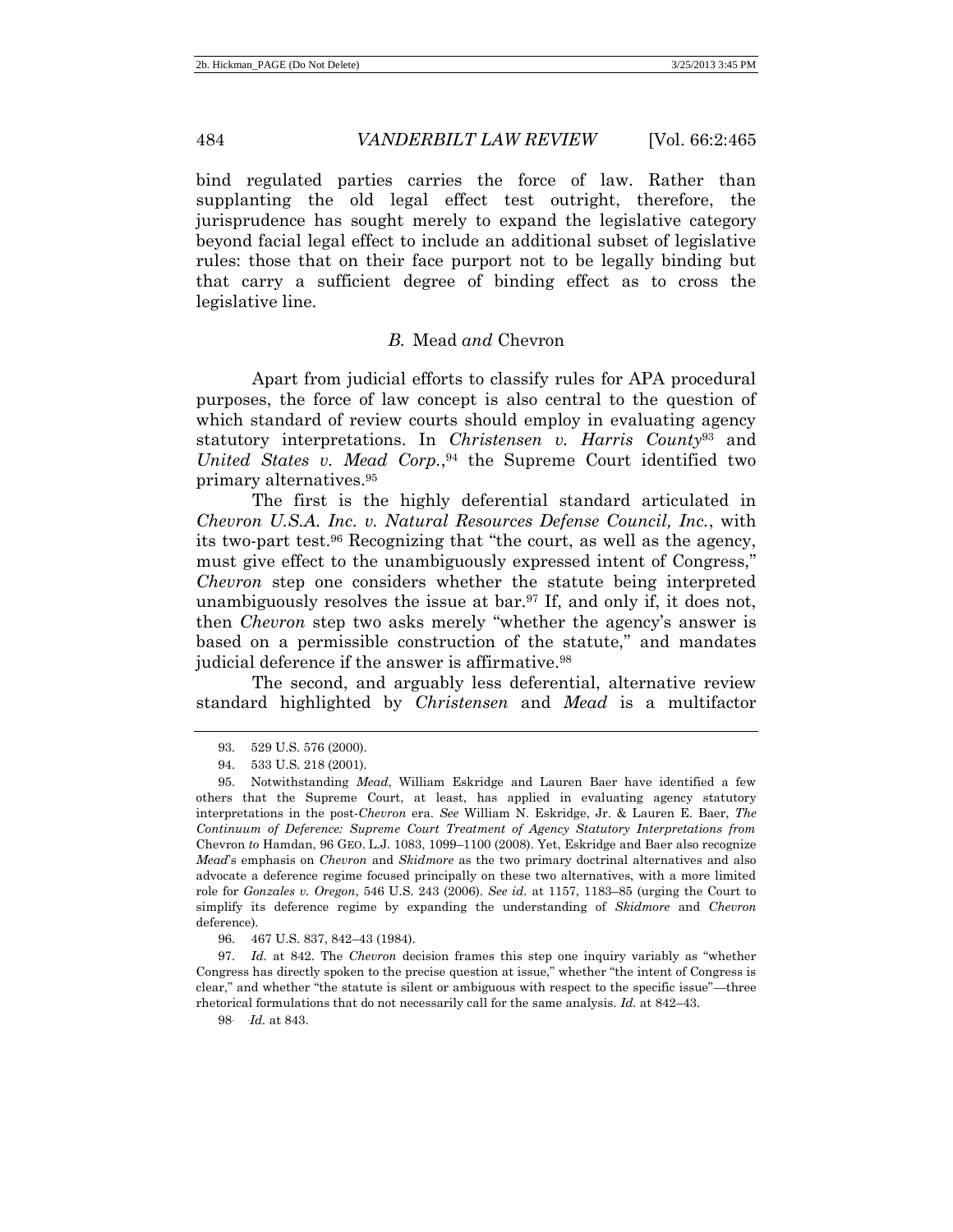approach exemplified by *Skidmore v. Swift*. <sup>99</sup> The Court in *Skidmore* allowed a reviewing court to decide for itself the appropriate level of deference, if any, by analyzing various factors including, but not limited to, "the thoroughness evident in [the interpretation's] consideration, the validity of its reasoning, its consistency with earlier and later pronouncements, and all those factors which give it power to persuade, if lacking power to control." <sup>100</sup> Other cases applying *Skidmore* have additionally identified as relevant factors the formality of the agency's decisionmaking process, the longevity of the agency's interpretation, the contemporaneity of that interpretation with the enactment of the statute, and the degree of agency expertise required in answering the interpretive question.<sup>101</sup>

In *Mead*, the Court held that *Chevron* applies only if Congress has given the agency in question the authority to bind regulated parties with "the force of law" and if the agency has in fact acted "in the exercise of that authority." <sup>102</sup> If either of these conditions is lacking, then *Skidmore* provides the appropriate evaluative standard.<sup>103</sup>

Just as agencies have an incentive to characterize their rules as nonlegislative, and thus avoid the burdens of notice-and-comment rulemaking, they also have good reason to push in the opposite direction at the boundaries of *Mead*: to claim that their rules carry the force of law and thereby obtain the maximum level of judicial deference through the *Chevron* standard. Having pronounced the force of law as the touchstone for *Chevron* deference, however, the Court has again declined to specify precisely what it means by that concept.

Agencies frequently wear multiple hats—as quasi-legislators charged with filling statutory gaps, as executive branch subordinates responsible for administering and enforcing the laws, and as quasijudicial bodies evaluating the actions and claims of regulated parties.<sup>104</sup> Whether or not they have the authority to adopt legally

103. *See id.*

104. *See, e.g.*, FTC v. Ruberoid Co., 343 U.S. 470, 487 (1952) (Jackson, J., dissenting) ("Administrative agencies have been called quasi-legislative, quasi-executive or quasi-judicial, as

<sup>99.</sup> 323 U.S. 134 (1944).

<sup>100.</sup> *Id.* at 140.

<sup>101.</sup> For example, citing *Skidmore*, the *Mead* Court paraphrased these factors in describing the standard as based upon "the degree of the agency's care, its consistency, formality, and relative expertness, and . . . the persuasiveness of the agency's position." United States v. Mead Corp., 533 U.S. 218, 228 (2001); *see also* Kristin E. Hickman & Matthew D. Krueger, *In Search of the Modern* Skidmore *Standard*, 107 COLUM. L. REV. 1235, 1258–59 (2007) (documenting factors articulated by the Supreme Court in applying *Skidmore*).

<sup>102.</sup> *Mead Corp*., 533 U.S. at 227.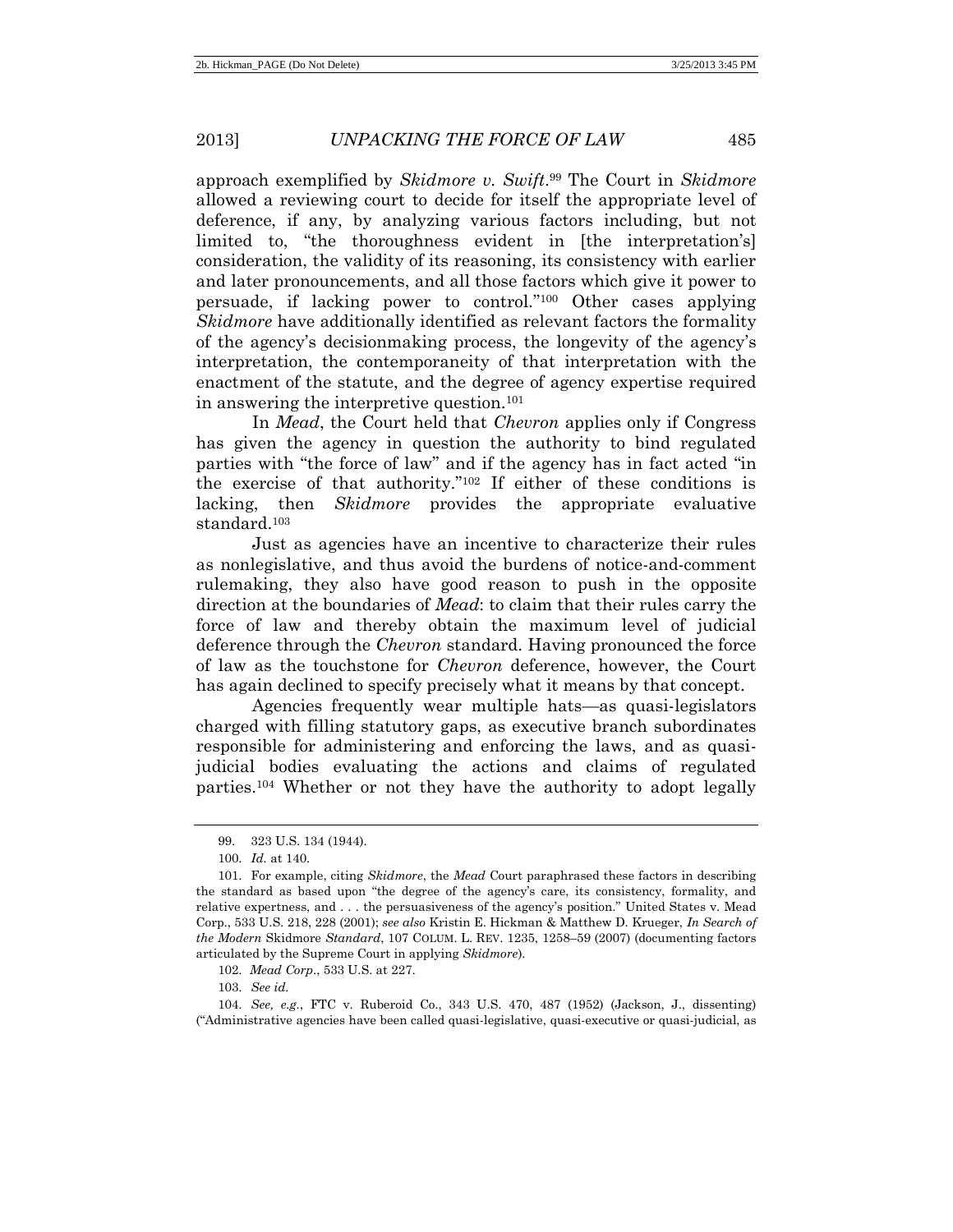binding legislative rules, all agencies must interpret statutes in the course of discharging their myriad duties.<sup>105</sup> Private parties subject to statutory requirements or eligible for statutory benefits certainly care what those agency officials think the statute means, whether or not those interpretations carry legal force. But *Chevron* deference "is not accorded merely because the statute is ambiguous and an administrative official is involved." <sup>106</sup> Rather, the *Chevron* standard requires a delegation from Congress, as expressed in a statute, as well as an exercise of that delegated power.<sup>107</sup>

The *Mead* test thus really raises two separate questions regarding the force of law. First, how do we know when an agency possesses the power to act with legal force? Second, if we conclude or assume that an agency enjoys that power, then how do we decide which agency actions are in exercise thereof?

The Court has recognized both express and implied delegations as giving rise to *Chevron* eligibility.<sup>108</sup> Express delegations are straightforward. As discussed above with respect to legislative rules, Congress sometimes specifically tells an agency to adopt rules and regulations to accomplish a specific purpose or fill a statutorily identified gap.<sup>109</sup> Hence, in the *Chevron* opinion itself, the Court described these express or specific delegations as offering the agency the power "to elucidate a specific provision of the statute by regulation." <sup>110</sup> Later, in *Mead*, the Court described express delegations as conveying "the responsibility to implement a particular provision or fill a particular gap." <sup>111</sup> In other words, specific grants of rulemaking authority are most obviously within the range of delegations leading to *Chevron* review.

Implied delegations are harder. The Court in *Chevron* did not elaborate the concept explicitly. Nevertheless, the EPA regulation at

the occasion required, in order to validate their functions within the separation-of-powers scheme of the Constitution.").

<sup>105.</sup> *See* 1 PIERCE, *supra* note 26, § 6.2 ("Any agency has the inherent power to issue an interpretative rule, a policy statement, or a procedural rule to implement a statute it administers.").

<sup>106.</sup> *Mead Corp*., 533 U.S. at 229; *see also* United States v. Home Concrete & Supply, LLC, 132 S. Ct. 1836, 1844 (2012) (quoting *Mead Corp.*, 533 U.S. at 229, for this same proposition).

<sup>107.</sup> *See, e.g.*, Chevron, U.S.A. Inc. v. Natural Res. Def. Council, Inc., 467 U.S. 837, 843–44 (1984); *see also Mead Corp*., 533 U.S. at 229–31 & n.11 (discussing the relationship between congressional delegations and *Chevron* review).

<sup>108.</sup> *See Chevron*, 467 U.S. at 843–44.

<sup>109.</sup> *See* discussion *supra* note[s 43](#page-10-1)–[45](#page-11-0) and accompanying text.

<sup>110.</sup> 467 U.S. at 844.

<sup>111.</sup> 533 U.S. at 229.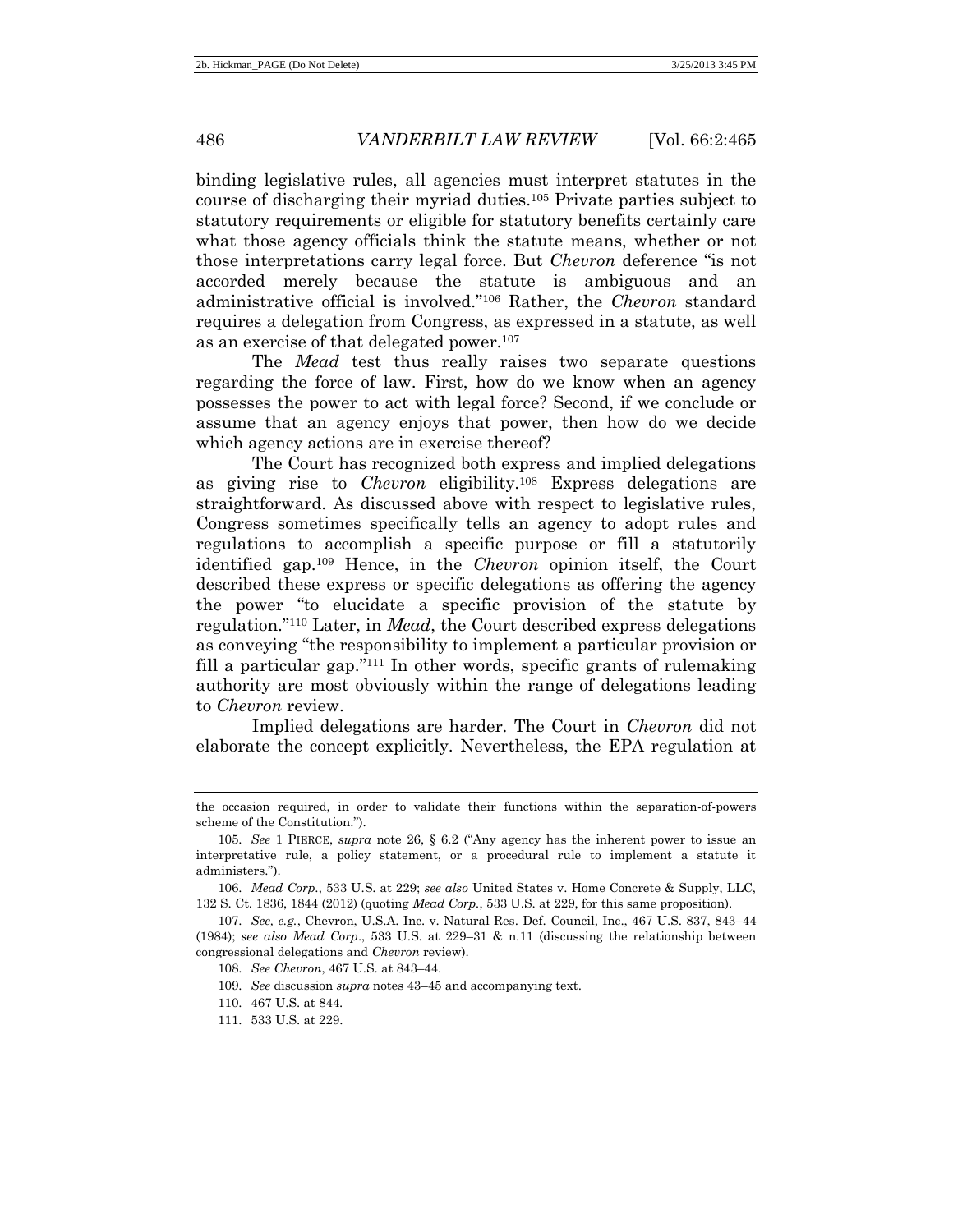issue in that case was not issued pursuant to a specific rulemaking grant. Instead, the regulation relied on the EPA's general authority "to prescribe such regulations as are necessary to carry out [its] functions under" the Clean Air Act to elaborate ambiguous statutory language.<sup>112</sup> In subsequent cases, the Court has been more explicit in recognizing that general rulemaking grants support regulations with the force of law. For example, in *Household Credit Services, Inc. v. Pfennig*, the Court found the requisite delegation in 15 U.S.C. § 1604(a), which at that time authorized the Federal Reserve Board to "prescribe regulations to carry out the purposes of" the Truth In Lending Act, including "such additional requirements, classifications, differentiations, or other provisions . . . as in the judgment of the Board are necessary or proper to effectuate the purposes of [the Act], to prevent circumvention or evasion thereof, or to facilitate compliance therewith." <sup>113</sup> In *National Cable & Telecommunications Ass'n v. Brand X Internet Services, Inc.*, the Court recognized the statutory authority of the Federal Communications Commission to "prescribe such rules and regulations as may be necessary in the public interest to carry out the provisions" of the Communications Act as a delegation of "the authority to promulgate binding legal rules." <sup>114</sup> Finally, the Supreme Court in the *Mayo* case recognized Treasury's authority to adopt " 'all needful rules and regulations for the enforcement' of the Internal Revenue Code" to be a sufficient basis for extending *Chevron* deference, and in doing so stated expressly, "Our inquiry in that regard does not turn on whether Congress's delegation of authority was general or specific." 115

Still, not every seemingly broad delegation of general authority to adopt rules or regulations qualifies, it seems. *Gonzales v. Oregon*

<sup>112.</sup> At least, this is the consensus among administrative law scholars. *See, e.g.*, John F. Duffy, *Administrative Common Law in Judicial Review*, 77 TEX. L. REV. 113, 199–200 (1998) (observing that the Solicitor General began his argument in *Chevron* by quoting in full the Clean Air Act's general authority language); Merrill & Watts, *supra* note 49, at 473 ("[T]he Supreme Court's *Chevron* decision treated as legally binding a rule adopted by the [EPA] pursuant to its general rulemaking powers under the Clean Air Act."). The preamble to those regulations cited four sections of the Clean Air Act, only one of which was the general authority provision. Requirements for Preparation, Adoption and Submittal of Implementation Plans and Approval and Promulgation of Implementation Plans, 46 Fed. Reg. 50,766, 50,771 (Oct. 14, 1981) (citing, inter alia, 42 U.S.C. § 7601(a) (1976)).

<sup>113.</sup> 15 U.S.C. § 1604(a) (2006); Household Credit Servs., Inc. v. Pfennig, 541 U.S. 232, 238 (2004) (quoting parts of 15 U.S.C. § 1604(a) and extending *Chevron* deference accordingly). The statute has since been amended to shift responsibility for Truth in Lending Act to a new agency, but the scope of the delegation otherwise remains the same.

<sup>114.</sup> 545 U.S. 967, 980–81 (2005).

<sup>115.</sup> Mayo Found. for Med. Educ. & Research v. United States, 131 S. Ct 704, 713–14 (2011).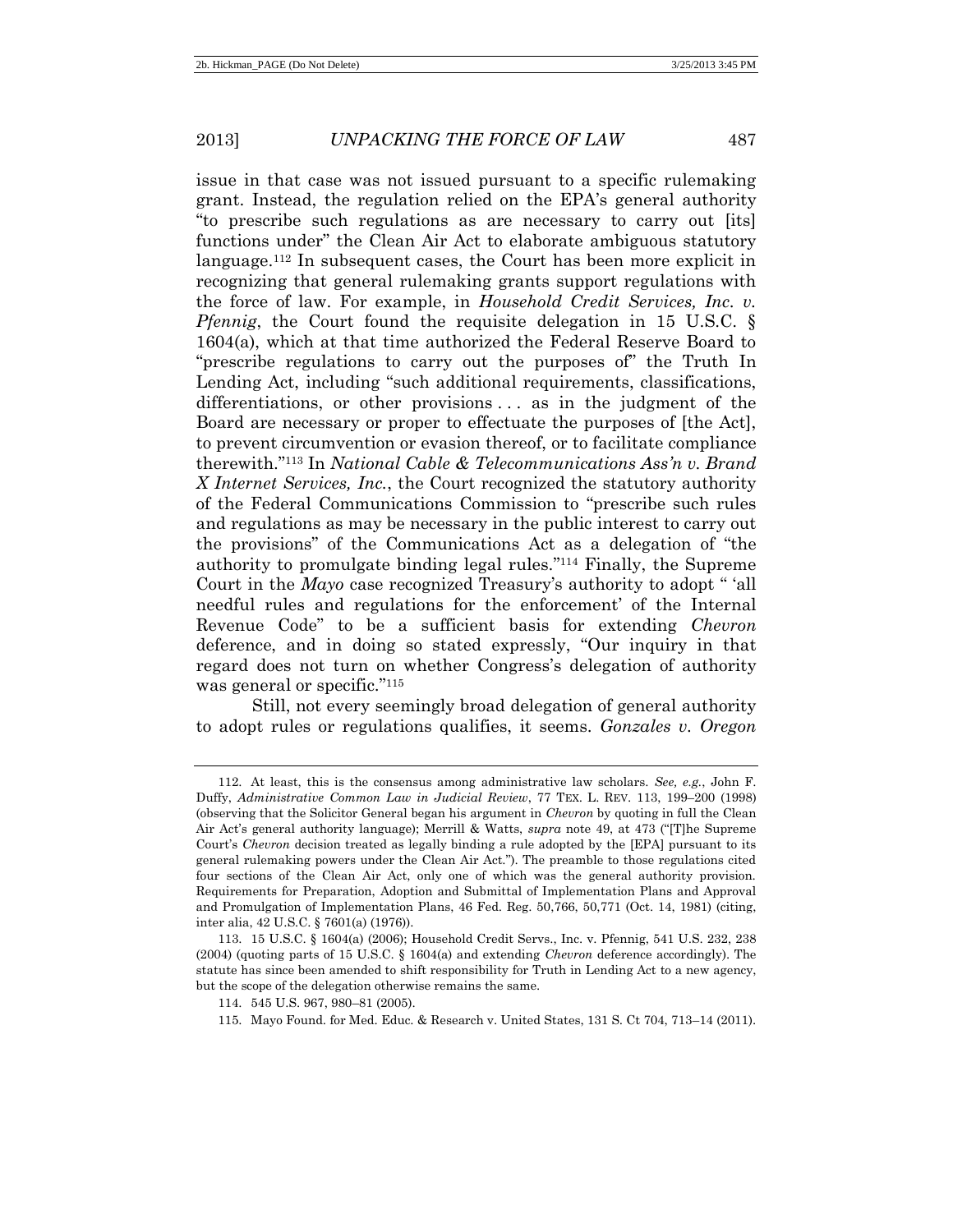offers an interesting example.<sup>116</sup> That case concerned an interpretation of the Controlled Substances Act advanced by the Attorney General through a document labeled an "interpretive rule." <sup>117</sup> The Court agreed with the government that the statute was ambiguous, but declined to evaluate the Attorney General's interpretation through the *Chevron* lens on the ground that the Attorney General's rule did not derive from congressionally delegated power to act with the force of law. In reaching that conclusion, the Court identified and considered two particular provisions in the Controlled Substances Act granting rulemaking authority to the Attorney General. The first provision, 21 U.S.C. § 821, contained a specific grant to make rules "relating to the registration and control of the manufacture, distribution, and dispensing of controlled substances and to listed chemicals." <sup>118</sup> The second provision, 21 U.S.C. § 871(b), authorized rules "for the efficient execution of [the Attorney General's] functions under" the Act.<sup>119</sup> The Court implied that the first of these two grants would be adequate to support rules carrying the force of law, but the rule in question fell outside its terms. Meanwhile, according to the Court, in authorizing rules for the "execution" of government "functions," Congress did not give the Attorney General the general power to construe the Act's substantive terms. In other words, the delegation contained in 21 U.S.C. § 871(b), while broadly written, was also textually limited, and thus was distinguishable from the general authority grants previously recognized by the Court for *Chevron* purposes.

Even if a court concludes that Congress has delegated the requisite authority to act with the force of law, not every agency pronouncement will qualify as an exercise of that power. The Court has been less than clear, however, in explaining which agency rules are *Chevron* eligible. In *Mead*, the Court recognized notice-andcomment rulemaking along with formal adjudication as evidence that an agency intended to act with the legal force required for *Chevron*

<sup>116.</sup> 546 U.S. 243 (2006).

<sup>117.</sup> To be precise, the interpretive rule, which lacked public notice and comment, purported to interpret regulations previously adopted by the Attorney General using notice-and-comment rulemaking. The *Gonzales* Court declined the government's invitation to characterize the case as concerning an agency's interpretation of its own regulations, on the ground that the regulations merely parroted the language of the statute. *See id.* at 257. Had the Court framed the case as the government preferred, the appropriate standard of review would have been that described in *Auer v. Robbins*, 519 U.S. 452 (1997).

<sup>118.</sup> *Gonzales*, 546 U.S. at 259 (quoting 21 U.S.C. § 821).

<sup>119.</sup> *Id.* (quoting 21 U.S.C. § 871(b)).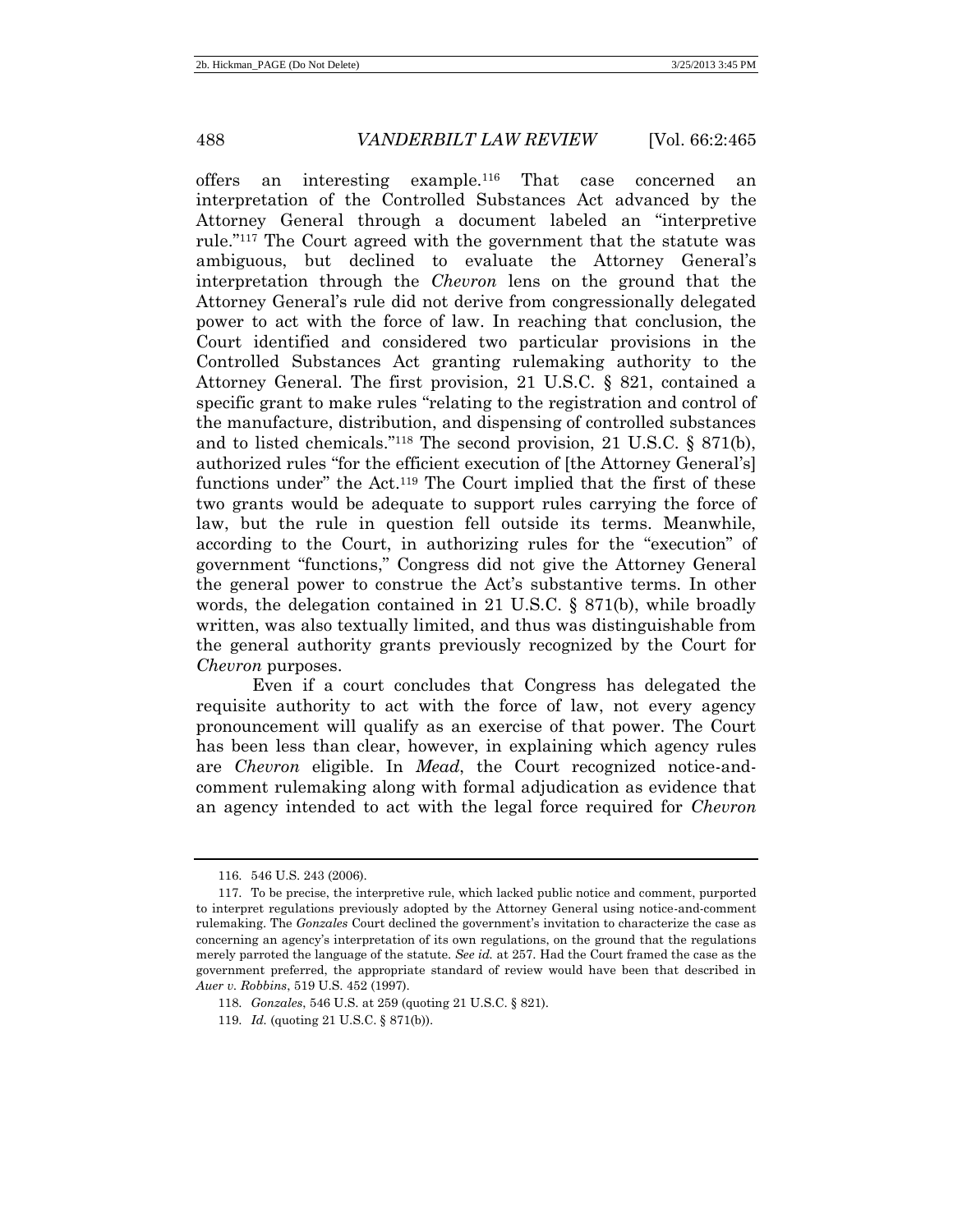deference,<sup>120</sup> but explicitly declined to limit *Chevron*'s reach to those two formats.<sup>121</sup> The only alternative example offered by the *Mead*  Court, however, was a bare citation to *NationsBank of North Carolina, N.A. v. Variable Annuity Life Insurance Co.*, <sup>122</sup> which concerned an agency adjudication conducted according to procedures contained in the agency's organic statute rather than the APA.<sup>123</sup> Similarly, *Mead* itself concerned an informal adjudication—a tariff ruling letter that applied only to the party to whom it was issued. Meanwhile, in *Christensen v. Harris County*, which predates but foreshadowed *Mead*, the Court stated that opinion letters as well as "policy statements, agency manuals, and enforcement guidelines" lack the force of law and are ineligible for *Chevron* deference.<sup>124</sup>

One could read *Christensen* and *Mead* together as suggesting that *Chevron*'s domain extends only to notice-and-comment regulations plus some broader collection of formal and informal adjudications. Since deciding *Mead*, the Court has often linked the agency's use of notice-and-comment rulemaking procedures with a rule's eligibility for *Chevron* deference.<sup>125</sup> The only instances not involving notice-and-comment regulations in which the post-*Mead* Court has actually applied *Chevron* review to evaluate agency action have involved informal adjudications, not rulemaking.<sup>126</sup> Consistent with *Christensen*, the Court has consistently extended only *Skidmore*  review to agency rules that lack notice and comment.<sup>127</sup>

<sup>120</sup> United States v. Mead Corp., 533 U.S. 218, 230 (2001) ("Thus, the overwhelming number of our cases applying *Chevron* deference have reviewed the fruits of notice-and-comment rulemaking or formal adjudication.").

<sup>121.</sup> *See id.* at 230–31 ("[A]s significant as notice-and-comment is in pointing to *Chevron* authority, the want of that procedure here does not decide the case . . . .").

<sup>122.</sup> NationsBank of N.C., N.A. v. Variable Annuity Life Ins. Co., 513 U.S. 251 (1995).

<sup>123.</sup> *See Mead*, 533 U.S. at 231.

<sup>124.</sup> Christensen v. Harris Cnty., 529 U.S. 576, 587 (2000).

<sup>125.</sup> *See, e.g.*, Mayo Found. for Educ. & Research v. United States, 131 S. Ct. 704, 714 (2011); Coeur Alaska, Inc. v. Se. Alaska Conservation Council, 129 S. Ct. 2458, 2469 (2009); Nat'l Cable & Telecomms. Ass'n v. Brand X Internet Servs., 545 U.S. 967 (2005); Yellow Transp., Inc. v. Michigan, 537 U.S. 36, 45 (2002).

<sup>126.</sup> *See* Negusie v. Holder, 555 U.S. 511, 516 (2009) (extending *Chevron* deference to Bureau of Immigration Affairs adjudication interpreting the Immigration and Nationality Act); United States v. Eurodif, 555 U.S. 305, 316 (2009) (granting *Chevron* deference to Commerce Department interpretation of the Tariff Act in adjudication).

<sup>127.</sup> *See* Gonzales v. Oregon, 546 U.S. 243, 246 (2006) (applying *Skidmore* standard and declining to defer to interpretative rule); Raymond B. Yates, M.D., P.C. Profit Sharing Plan v. Hendon, 541 U.S. 1, 17 (2004) (citing *Skidmore* in support of deference to agency advisory opinion); Clackamas Gastroenterology Assoc., P.C. v. Wells, 538 U.S. 440, 449 n.9 (2003) (analogizing the Equal Employment Opportunity Commission ("EEOC") Compliance Manual to nonbinding formats identified as only worthy of *Skidmore* review by *Christensen*). Less directly,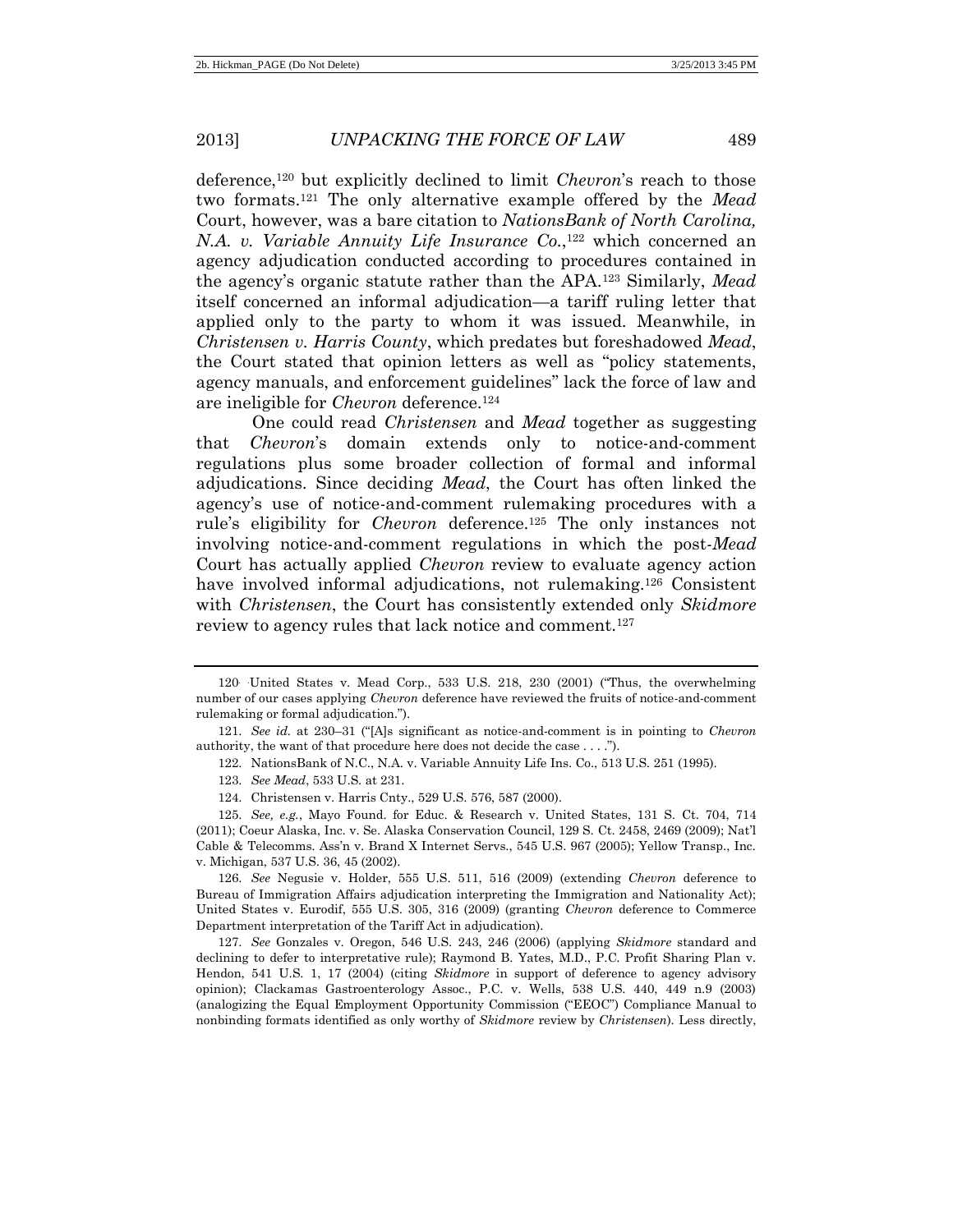Nevertheless, the Court has continued to maintain that notice and comment are neither necessary nor sufficient to justify *Chevron* deference.<sup>128</sup> Further, in *Barnhart v. Walton*, the Court extended *Chevron* deference to an agency regulation not only for its notice-andcomment pedigree but additionally for the agency's "longstanding" embrace of the same interpretation in less formal rulings and guidance documents—seemingly suggesting that such interpretive formats might on some occasions be *Chevron* eligible.<sup>129</sup>

The Supreme Court's refusal to limit *Chevron* deference to notice-and-comment regulations and its simultaneous failure to elaborate the circumstances when other agency rules might be *Chevron* eligible have perplexed lower courts forced to evaluate agency rules that lack notice and comment procedures. Courts in a few cases have responded essentially by favoring *Barnhart* over *Mead* and applying the *Chevron* standard to informal agency actions that the Court in *Christensen* marked for *Skidmore* review.<sup>130</sup> But many lower courts appear to have dealt with the uncertainty by ignoring it, simply treating the absence of notice and comment as dispositive without further inquiry, notwithstanding the Supreme Court's contrary advice.<sup>131</sup>

in *Wisconsin Department of Health and Family Services v. Blumer*, the Court cited *Mead* as supporting "respectful consideration" for a proposed regulation and informal ruling letter reasoning the dissent characterized as *Skidmore* review. 534 U.S. 473, 497 (2002); *id.* at 505 (Stevens, J., dissenting). Also, in *Dada v. Mukasey*, the Court again counseled "respectful consideration" for a proposed regulation and cited *Wisconsin Department of Health and Family Services v. Blumer* for this proposition. 554 U.S. 1, 20–21 (2008).

<sup>128.</sup> *See, e.g.*, *Nat'l Cable & Telecomms.*, 545 U.S. at 1004 (2005) (Breyer, J., concurring) (quoting *Mead* for the proposition that "notice-and-comment rulemaking [does] 'not decide the case' " for or against *Chevron* deference); *see also* Edelman v. Lynchburg Coll., 535 U.S. 106, 114 (2002) (agreeing that "deference under [*Chevron*] does not necessarily require an agency's exercise of express notice-and-comment rulemaking power").

<sup>129.</sup> Barnhart v. Walton, 535 U.S. 212, 219–22 (2002).

<sup>130.</sup> *See, e.g.*, Kruse v. Wells Fargo Home Mortg., Inc., 383 F.3d 49, 60–61 (2d Cir. 2004) (relying on *Barnhart* to extend *Chevron* deference to policy statement lacking notice and comment); Schuetz v. Banc One Mortg. Corp., 292 F.3d 1004, 1011–13 (9th Cir. 2002) ("*Chevron* deference is due even though HUD's Policy Statements are not the result of formal rulemaking or adjudication."); *see also* Hagans v. Comm'r of Soc. Sec., 694 F.3d 287, 300 (3d Cir. 2012) (deriving several factors from *Barnhart* for the purpose of determining whether a Social Security Acquiescence Ruling was eligible for *Chevron* deference notwithstanding its lack of notice and comment); Lisa Schultz Bressman, *How* Mead *Has Muddled Judicial Review of Agency Action*, 58 VAND. L. REV. 1443, 1458–64 (2005) (recognizing the doctrinal inconsistency between *Barnhart* and *Mead* and discussing circuit courts following the former).

<sup>131.</sup> *See, e.g.*, Lopez v. Terrell, 654 F.3d 176, 182–83 (2d Cir. 2011) (declining to defer to Bureau of Prisons Administrative Remedy Program Letter for lack of notice and comment); Freeman v. Quicken Loans, Inc., 626 F.3d 799, 805–06 (5th Cir. 2010) (rejecting *Chevron* deference for HUD policy statement for lack of notice and comment); Bradley v. Sebelius, 621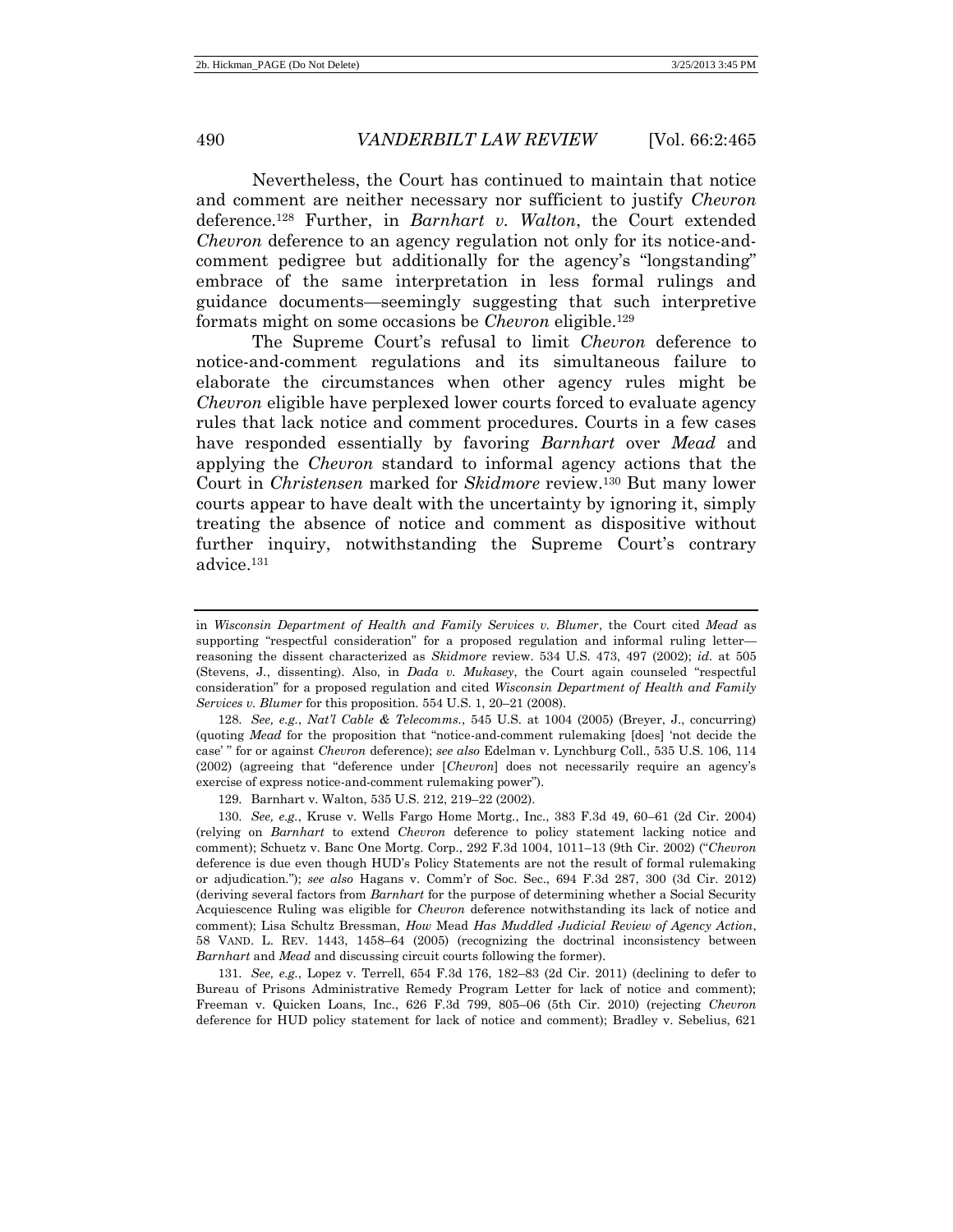#### *C. Tax Administrative Practices*

No one seriously doubts that Treasury and its delegee, the IRS, have the congressionally delegated power to act with legally binding force.<sup>132</sup> The I.R.C. contains precisely the sort of grants of rulemaking authority that the Supreme Court has described both in *Chrysler Corp. v. Brown* and in *Mead* and its progeny. Numerous I.R.C. provisions authorize or even command Treasury to adopt regulations to fill specific, congressionally identified gaps.<sup>133</sup> In addition, I.R.C.  $\S$ 7805(a) authorizes Treasury to adopt "all needful rules and regulations for the enforcement of" the I.R.C. without imposing any subject matter limitations of the sort at issue in *Gonzales v. Oregon*. 134

Treasury has long conceded that regulations promulgated pursuant to specific authority grants are legislative rules subject to APA notice-and-comment rulemaking procedures.<sup>135</sup> Treasury also purports to comply with APA notice and comment requirements in adopting all of its regulations,<sup>136</sup> and more often than not does follow those procedures at least in form.<sup>137</sup> Courts and tax commentators have correspondingly agreed for many years that specific authority Treasury regulations are eligible for *Chevron* deference.<sup>138</sup> More recently, the Supreme Court in *Mayo* found I.R.C. § 7805(a)'s general authority grant also to be the sort of "express congressional authorization to engage in the process of rulemaking" that serves as "a very good indicator of delegation meriting *Chevron* treatment." 139

F.3d 1330, 1338, 1338 n.18 (11th Cir. 2010) (rejecting HHS claim to *Chevron* deference for Medicare field manual lacking notice and comment).

<sup>132.</sup> *See, e.g.*, Haffner's Serv. Stations, Inc. v. Comm'r, 326 F.3d 1, 3 (1st Cir. 2003) (recognizing binding force of Treasury regulations); Suzy's Zoo v. Comm'r, 273 F.3d 875, 881 n.7 (9th Cir. 2001) (same); Irving Salem et al., *ABA Section of Taxation Report of the Task Force on Judicial Deference*, 57 TAX LAW. 717, 737–44 (2004) (same).

<sup>133.</sup> *See, e.g.*, I.R.C. § 1502 (2006).

<sup>134.</sup> I.R.C. § 7805(a) (2006); *see also supra* notes 116–19 and accompanying text (discussing Gonzales v. Oregon, 546 U.S. 243 (2006)).

<sup>135.</sup> *See, e.g.*, INTERNAL REVENUE MANUAL, *supra* note 14, § 32.1.1.4.

<sup>136.</sup> *See id.*

<sup>137.</sup> *See* Hickman, *supra* note 15, at 1749 (documenting that, during at least one three-year period, Treasury followed the traditional notice-and-comment sequence with roughly sixty percent of its regulation projects).

<sup>138.</sup> *See, e.g.*, Bankers Life & Cas. Co. v. United States, 142 F.3d 973, 978–79 (1998); UnionBanCal Corp. v. Comm'r, 113 T.C. 309, 316 (1999), *aff'd*, 305 F.3d 976 (9th Cir. 2002); Salem et al., *supra* note 132, at 737–38.

<sup>139.</sup> Mayo Found. for Med. Educ. & Research, 131 S. Ct. 704, 714 (2011).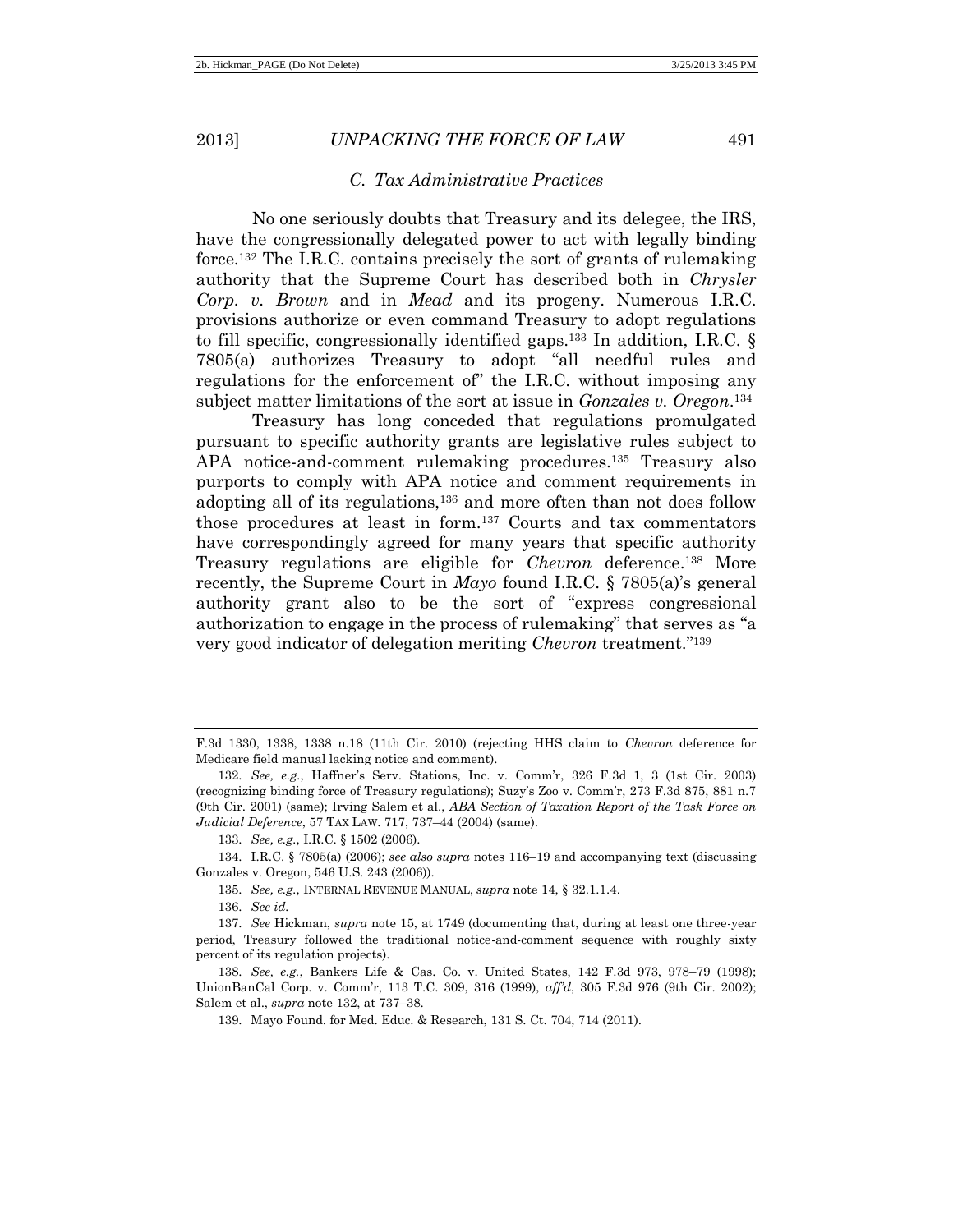## 1. Temporary Treasury Regulations

In the ordinary course, the APA contemplates that an agency seeking to promulgate legislative rules will issue a NOPR and will give the public the opportunity to submit comments before the agency adopts regulations that bind the actions of private parties.<sup>141</sup> Treasury frequently inverts this procedural sequence by issuing temporary regulations without notice and comment.<sup>142</sup> I.R.C. § 7805(e), adopted in 1996, requires Treasury to accompany any temporary regulations with a simultaneous NOPR and to finalize the regulations within three years.<sup>143</sup> The implied promise is that Treasury will consider the comments received and may make modifications in adopting replacement final rules, and Treasury typically does so. Meanwhile, Treasury publishes its temporary regulations in the Federal Register and Code of Federal Regulations, just like its final regulations. And in the interim between issuance and finalization, taxpayers and their advisers who fail to comply with temporary Treasury regulations face penalties for their noncompliance: I.R.C.  $\S$  6662(b)(1) imposes a penalty on taxpayers who underreport and underpay their taxes due to "negligence or disregard of rules or regulations,"<sup>144</sup> and I.R.C. § 6694(b) sanctions tax return preparers similarly.<sup>145</sup> Since 1991,

<sup>140.</sup> Beyond Treasury regulations, former IRS Chief Counsel Donald Korb has identified at least twenty-five different types of informal IRS interpretive formats ranging from published rulings to oral communications. *See* Donald L. Korb, *The Four R's Revisited: Regulations, Rulings, Reliance, and Retroactivity in the 21st Century: A View From Within*, 46 DUQ. L. REV. 323, 323 (2008).

<sup>141.</sup> *See* 5 U.S.C. § 553(b)–(c) (2006); *see also* discussion *supra* notes [27](#page-8-1)–[35](#page-9-0) and accompanying text (describing APA procedural requirements for legislative rules).

<sup>142.</sup> *See* Michael Asimow, *Public Participation in the Adoption of Temporary Tax Regulations*, 44 TAX LAW. 343, 343 (1991) (recognizing the Treasury's use of temporary regulations with only postpromulgation notice and comment); Hickman, *supra* note 15, at 1759– 60 (documenting Treasury's use of temporary regulations in one-third of regulation projects undertaken from 2004 to 2006).

<sup>143.</sup> I.R.C. § 7805(e) (2006).

<sup>144.</sup> I.R.C. § 6662(b)(1) (2006).

<sup>145.</sup> *See* I.R.C. § 6694(b)(1)–(2) (sanctioning tax return preparers who exhibit "a reckless or intentional disregard of rules or regulations").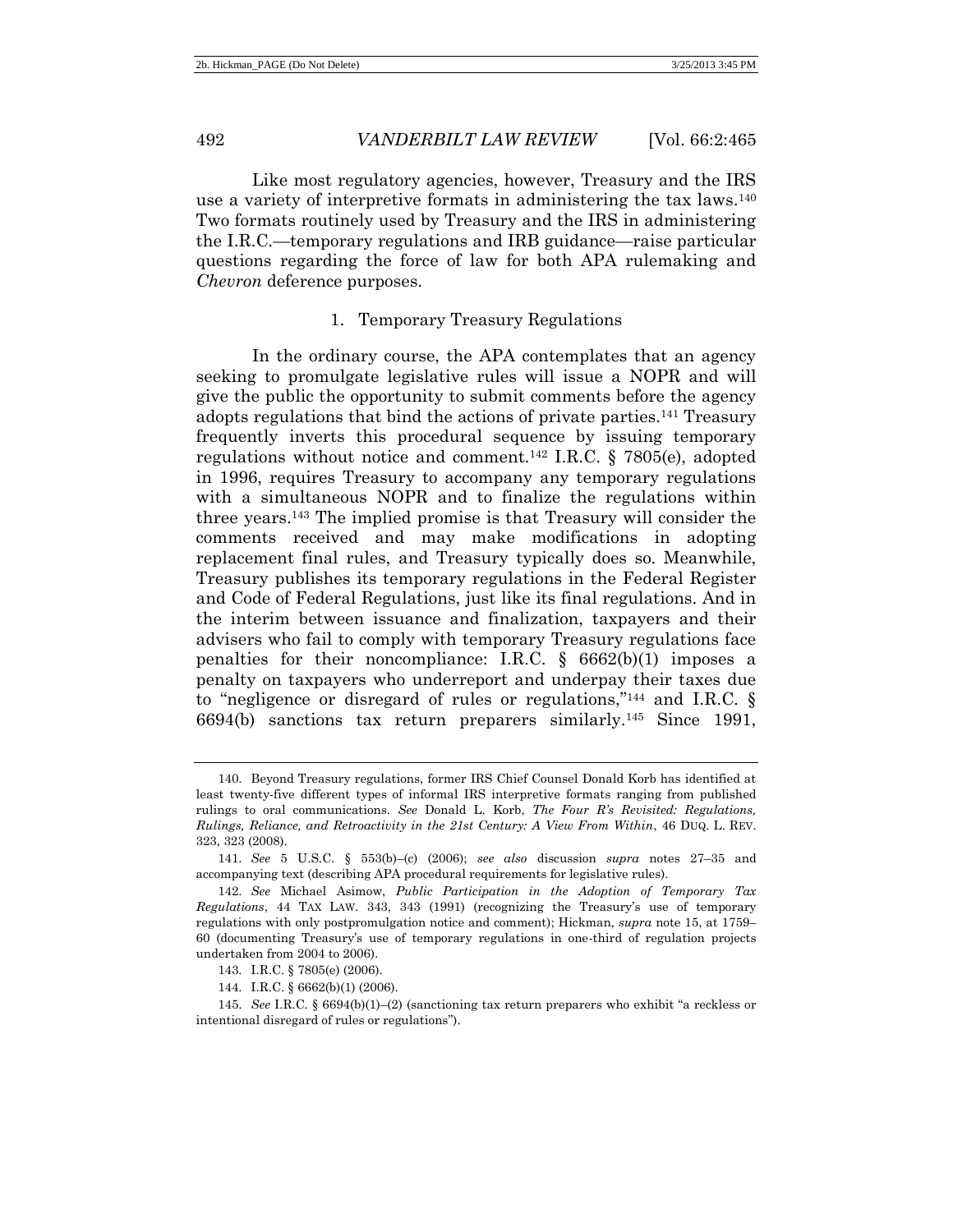Treasury has interpreted these penalty provisions as extending to temporary as well as final Treasury regulations.<sup>146</sup> In short, Treasury frequently begins its rulemaking with the legal equivalent of a final rule rather than with merely a nonbinding proposal.

Treasury is not the only agency to use temporary regulations, which other agencies and courts sometimes label interim-final regulations.<sup>147</sup> Courts and scholars have recognized interim-final rulemaking as compliant with the APA only when the rules in question qualify for an exception from the procedural requirements of APA § 553; otherwise, the legal consensus holds that interim-final rulemaking violates both the text and the spirit of the APA.<sup>148</sup> Where Treasury differs from other agencies is in its justification for departing from the procedural sequence required by the APA's text.

Agencies most often justify interim-final rulemaking by claiming the good cause exception of APA  $\S$  553(b)(B).<sup>149</sup> That provision excuses agencies from engaging in prepromulgation notice and comment "when the agency for good cause finds . . . that notice and public procedure thereon are impracticable, unnecessary, or contrary to the public interest."<sup>150</sup> The terms of APA  $\S$  553(b)(B) require an agency claiming the exception to include both its finding of good cause and its reasons for that finding "in the rules issued." 151 Hence, courts generally require agencies asserting the good cause exception to do so expressly and contemporaneously,<sup>152</sup> and with

149. *See* Administrative Conference of the United States, Notice; Adoption of Recommendations, 60 Fed. Reg. at 43,111.

<sup>146.</sup> Treas. Reg. § 1.6662-3 (2012).

<sup>147.</sup> *See* Administrative Conference of the United States, Notice; Adoption of Recommendations, 60 Fed. Reg. 43,108, 43,111 (Aug. 18, 1995) (acknowledging interim-final rulemaking by many agencies).

<sup>148.</sup> *See, e.g.*, *id.* at 43,111–12 ("Courts generally have not allowed post-promulgation comment as an alternative to the prepromulgation notice-and-comment process in situations where no exemption is justified."); Michael Asimow, *Interim-Final Rules: Making Haste Slowly*, 51 ADMIN. L. REV. 703, 717, 725–26 (1999) (observing that, absent a legal exception from APA notice and comment requirements, "a rule adopted with post- rather than pre-adoption notice and comment is procedurally invalid").

<sup>150.</sup> 5 U.S.C. § 553(b)(B) (2006).

<sup>151.</sup> *Id.*

<sup>152.</sup> *See, e.g.*, Buschmann v. Schweiker, 676 F.2d 352, 356–57 (9th Cir. 1982) (requiring good cause claim and justification to be included with new regulations); Bohner v. Daniels, 243 F. Supp. 2d 1171, 1176 (D. Or. 2003) (holding "good cause" exception inapplicable because it was not invoked or justified in statement accompanying the regulation); *see also* 1 CHARLES H. KOCH, JR., ADMINISTRATIVE LAW AND PRACTICE § 4.13[1] (3d ed. 2010) ("An agency cannot claim the 'good cause' exemption for the first time after its procedures have been challenged in court. It must invoke the exemption at the time of rulemaking and explain why it needs to bypass APA procedures."); *cf.* Consumer Energy Council of Am. v. Fed. Energy Regulatory Comm'n, 673 F.2d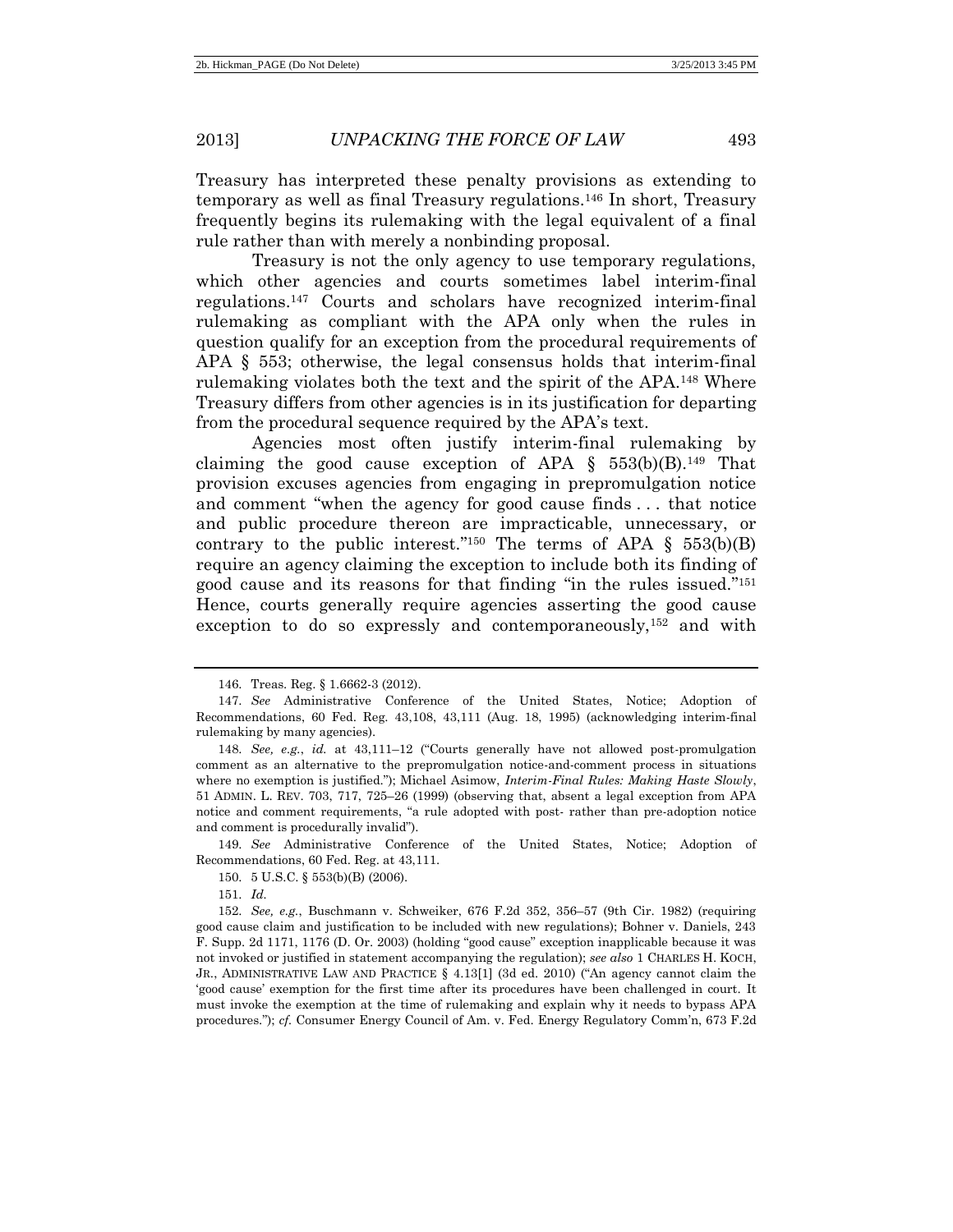specificity and particularity.<sup>153</sup> As for what constitutes good cause, courts tend to be skeptical of generic assertions of a need for immediate guidance.<sup>154</sup> Instead, courts generally limit the scope of the exception to truly unusual circumstances, such as when public safety is threatened or advance notice of a rule might undermine its application.<sup>155</sup> Courts often conclude after the fact that agencies' claims of good cause for promulgating temporary or interim-final rules are inadequate.<sup>156</sup> Where agencies assert the good cause exception in good faith and offer postpromulgation notice and comment with an open mind, the Administrative Conference of the United States has encouraged courts to be lenient.<sup>157</sup> On some occasions, however, courts have rejected even final regulations with temporary origins for the irregularity of the agency's procedures.<sup>158</sup>

Treasury, by contrast, typically does not rely upon the good cause exception to justify its use of temporary regulations.<sup>159</sup> In fact, Treasury rarely offers any contemporaneous justification at all for its claims that its regulations are exempt from APA procedural

154. *See, e.g.*, *Evans*, 316 F.3d at 912 (finding good cause assertion based on "generic" claims regarding the "complexity of data collection and time constraints" to be inadequate); Cal-Almond, Inc. v. U.S. Dep't of Agric., 14 F.3d 429, 441–42 (9th Cir. 1993) (citing Riverbend Farms, Inc. v. Madigan, 958 F.2d 1479 (9th Cir. 1992)) (rejecting good cause assertion for lack of specificity). *But see* Or. Trollers Ass'n v. Gutierrez, 452 F.3d 1104, 1125 (9th Cir. 2006) (holding that "habitual invocation" of good cause exception was not improper so long as specific support was provided); Methodist Hosp. of Sacramento v. Shalala, 38 F.3d 1225, 1236–37 (D.C. Cir. 1994) (holding that strict deadlines and special procedures justified application of "good cause" exception).

155. *See, e.g.*, Mack Trucks, Inc. v. EPA, 682 F.3d 87, 93–95 (D.C. Cir. 2012) (describing circumstances justifying good cause claims); James Kim, *For a Good Cause: Reforming the Good Cause Exception to Notice and Comment Rulemaking Under the Administrative Procedure Act*, 18 GEO. MASON L. REV. 1045, 1053–58 (2011) (summarizing cases in which courts upheld agency assertions of good cause).

156. *See, e.g.*, *Evans*, 316 F.3d at 906, 912 (rejecting agency's good cause explanation as insufficiently context specific); *see also* KOCH, *supra* note 152, § 4.14 (recognizing a trend toward greater judicial scrutiny of agency explanations).

157. *See* Administrative Conference of the United States, Notice; Adoption of Recommendations, 60 Fed. Reg. 43,108-02, 43,112 (Aug. 18, 1995) (recommending a finding of harmless error "[w]here an agency has used post-promulgation comment procedures, responded to significant adverse comments and ratified or modified the rule as appropriate").

158. *See* discussion *infra* Part III.B.1. and accompanying text.

159. *See* Hickman, *supra* note 15, at 1750 (documenting claims of good cause in fifteen of eighty-four Treasury regulation projects utilizing temporary regulations).

<sup>425, 447 (</sup>D.C. Cir. 1982) (requiring contemporaneous explanation of rationale supporting good cause claim).

<sup>153.</sup> *See, e.g.*, Natural Res. Def. Council, Inc. v. Evans, 316 F.3d 904, 912 (9th Cir. 2003) (requiring "context-specific analysis"); Zhang v. Slattery, 55 F.3d 732, 746 (2d Cir. 1995) ("A mere recitation that good cause exists, coupled with a desire to provide immediate guidance, does not amount to good cause.").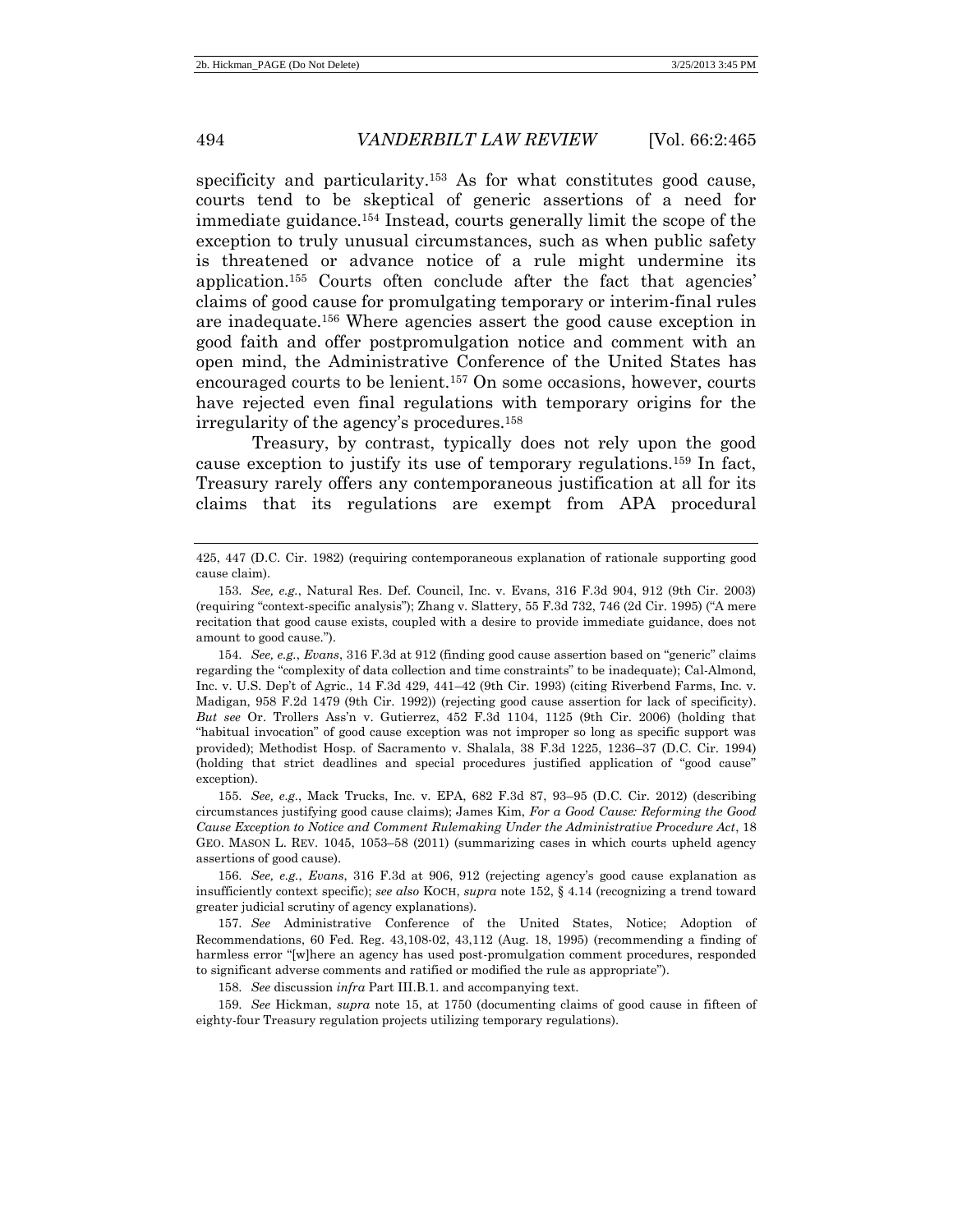<span id="page-30-1"></span><span id="page-30-0"></span>

requirements.<sup>160</sup> When Treasury does assert the good cause exception, it typically offers only a generalized, boilerplate assertion that its regulations "are necessary to provide taxpayers with immediate guidance." <sup>161</sup> In litigation over the validity of temporary Treasury regulations, Treasury has not attempted belatedly to rely upon the good cause exception.

Instead, the government's principal defense against accusations that its temporary regulations violate the APA has been that most of its regulations are exempt as interpretative rules. Treasury and the IRS historically have taken the position that only specific authority Treasury regulations are legislative rules, that general authority Treasury regulations are interpretative rules exempt from APA notice and comment requirements, and that most Treasury regulations are issued under general authority.<sup>162</sup> Although the Supreme Court in *Mayo* did not address the legislative versus interpretative characterization of general authority Treasury regulations, the Court did reject the specific versus general authority distinction in concluding that such regulations carry the force of law for *Chevron* purposes.<sup>163</sup> Since the *Mayo* decision, the IRS has amended the Internal Revenue Manual ("IRM") to acknowledge that at least some general authority regulations may be legislative rules.<sup>164</sup>

162. *See* Hickman, *supra* note 15, at 1729 n.9, 1749 (documenting official IRS position and pattern of disclaimers regarding APA applicability in preambles of Treasury regulations, and tracing to IRM instruction regarding interpretative rules).

<sup>160.</sup> *See id.* at 1778–82 (describing patterns of good cause claims in Treasury regulations).

<sup>161.</sup> *See, e.g.*, Portability of a Deceased Spousal Unused Exclusion Amount, 77 Fed. Reg. 36,150-01, 36,156 (June 18, 2012) ("These regulations are necessary to provide immediate guidance . . . ."); Amendments to the Section 7216 Regulations-Disclosure or Use of Information by Preparers of Returns, 75 Fed. Reg. 48-01, 51 (Jan. 4, 2010) ("These regulations are necessary to provide tax return preparers and taxpayers with immediate guidance . . . ."); Guidance Under Section 1502; Amendment of Matching Rule for Certain Gains on Member Stock, 73 Fed. Reg. 12,265-01, 12,267 (Mar. 7, 2008) ("The regulations are necessary to provide immediate guidance and relief to taxpayers . . . ."); *see also* INTERNAL REVENUE MANUAL, *supra* note 14, § 32.1.5.4.7.5.1(7)–(8) (instructing IRS personnel to justify good clause claims based on "the need for immediate guidance").

<sup>163.</sup> Mayo Found. for Med. Educ. & Research v. United States, 131 S. Ct. 704, 713–14 (2011).

<sup>164.</sup> *See* INTERNAL REVENUE MANUAL, *supra* note 14, § 32.1.1.2.7 (amending the IRM as of September 23, 2011, to read, "Legislative rules are required when Congress simply provided an end result, without any guidance as to how to achieve the desired goal or when a statutory provision does not provide adequate authority for the regulatory action taken."); *Id.* § 32.1.1.2.8 (amending the IRM as of September 23, 2011, to recognize that "[w]hether a regulation is promulgated under a specific grant of authority in the Internal Revenue Code does not govern whether the regulation is interpretative or legislative," and providing standards for classification of regulations). For several years prior to these recent amendments, the IRM indicated only that "most IRS/Treasury regulations are interpretative, and therefore not subject to" APA rulemaking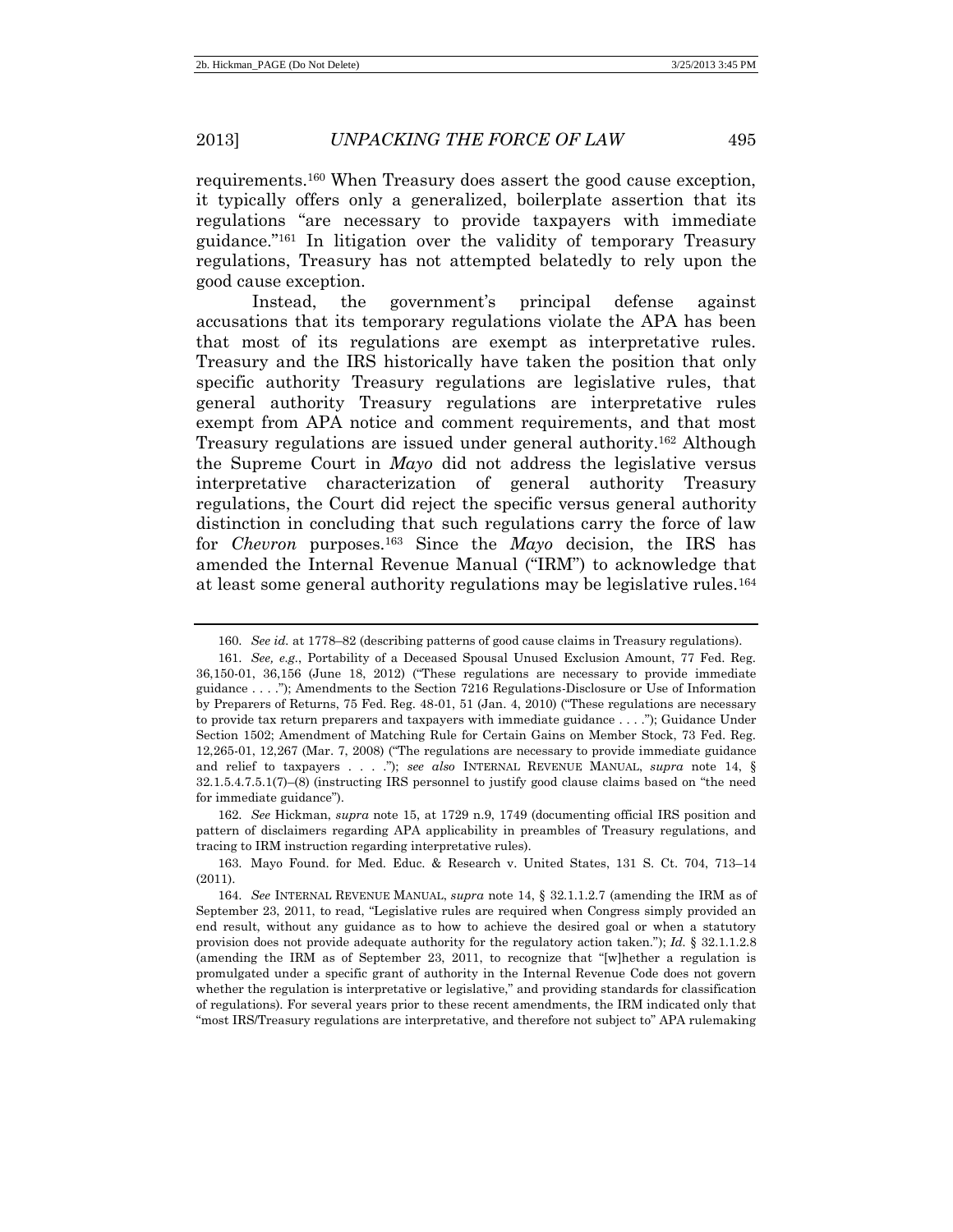Nevertheless, in the course of actual rulemaking, Treasury routinely continues to assert the inapplicability of APA procedures.<sup>165</sup>

In recent litigation, the government has claimed additionally that I.R.C. § 7805(e) authorizes Treasury's issuance of temporary regulations with only postpromulgation notice and comment. When Treasury issues a temporary regulation, I.R.C.  $\S$  7805(e)(1) requires Treasury to issue a corresponding notice of proposed rulemaking.<sup>166</sup> I.R.C. § 7805(e)(2) in turn sunsets temporary regulations after three years, thus setting a time frame within which Treasury must complete APA notice-and-comment rulemaking to finalize any temporary regulation it issues and wishes to retain.<sup>167</sup> The government characterizes these provisions as a congressionally authorized, taxspecific exception from prepromulgation notice and comment for temporary Treasury regulations; according to the government, to hold otherwise would be to deprive I.R.C. § 7805(e) of any meaning.<sup>168</sup>

The merits of the government's interpretation of I.R.C. § 7805(e) are arguably tangential to this Article's consideration of the force of law question. Nevertheless, some evaluation of I.R.C. § 7805(e) here is warranted, if only to demonstrate why the force of law question matters for the procedural validity of temporary Treasury regulations.

The APA is only a statute, and Congress may and often does alter APA procedural requirements in specific instances. But Congress has also instructed the courts that another statute "may not be held to supersede or modify" APA rulemaking requirements "except to the

requirements. *See* Hickman, *supra* note 15, at 1729 n.9, 1736 n.45 (documenting IRM statements prior to recent amendments).

<sup>165.</sup> *See, e.g.*, Public Inspection of Material Relating to Tax Exempt Organizations, T.D. 9581, 77 Fed. Reg. 12,202-01, 12,203 (Feb. 29, 2012) (claiming APA § 553(b) inapplicable to regulations issued under I.R.C. § 7805 general authority); Rewards and Awards for Information Relating to Violations of Internal Revenue Laws, T.D. 9580, 77 Fed. Reg. 10,370-01, 10,371 (Feb. 22, 2012) (same); Foreign Tax Credit Splitting Events, T.D. 9577, 77 Fed. Reg. 8127-01, 8134 (Feb. 14, 2012) (same); *see also* Source of Income from Qualified Fails Charges, T.D. 9579, 77 Fed. Reg. 9846-01, 9846 (Feb. 21, 2012) (claiming same for regulation citing both specific and general authority).

<sup>166.</sup> *See* I.R.C. § 7805(e)(1) (2006) ("Any temporary regulation issued by the Secretary shall also be issued as a proposed regulation.").

<sup>167.</sup> *See* § 7805(e)(2) ("Any temporary regulation shall expire within 3 years after the date of issuance of such regulation.").

<sup>168.</sup> *See* Brief for the United States, United States v. Home Concrete & Supply, LLC, 132 S. Ct. 1836 (2011) (No. 11-139), 2011 WL 5591822, at \*29 (citing I.R.C. § 7805(e) as "granting the Treasury Department authority to issue temporary regulations"); Brief for the Appellant, Intermountain Ins. Serv. of Vail, LLC v. United States, 650 F.3d 691 (D.C. Cir. 2011) (No. 10- 1204), 2010 WL 6210551, at \*50–52 ("If the absence of notice and comment could deprive temporary regulations of validity, then § 7805(e) is meaningless.").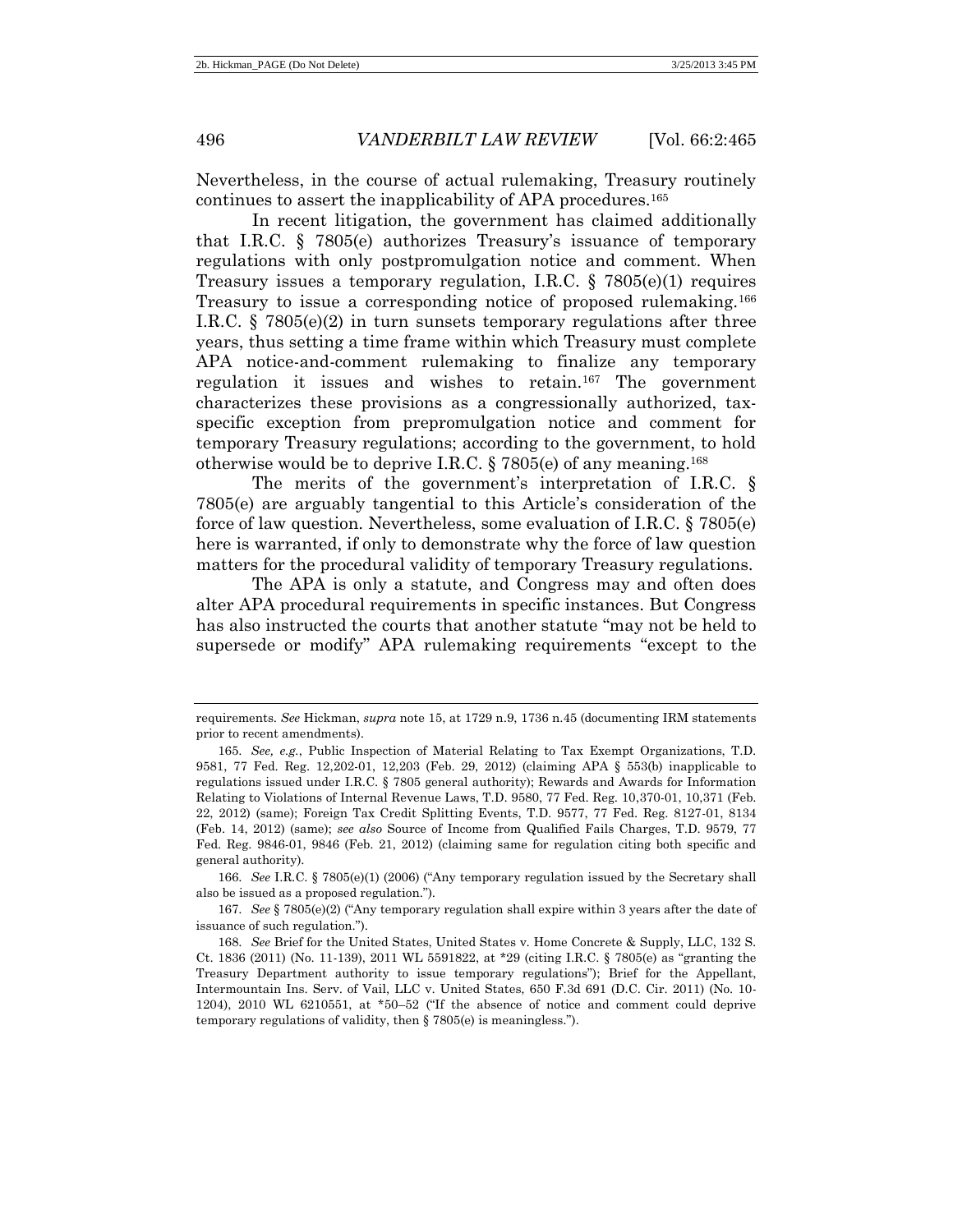extent that it does so expressly." <sup>169</sup> The courts have generally "looked askance at agencies' attempts to avoid the standard notice and comment procedures" and have construed supposed statutory exceptions from APA  $\S$  553 narrowly.<sup>170</sup> Thus, judicially recognized statutory authorizations to promulgate temporary or interim-final regulations tend to be more explicit than I.R.C. § 7805(e). For example, the Federal Aviation Reauthorization Act of 1996 provided that the Federal Aviation Administration ("FAA") "shall publish in the Federal Register an initial fee schedule and associated collection process as an interim final rule." 171

Moreover, the more straightforward reading of the text of I.R.C. § 7805(e) harmonizes with APA § 553, rather than setting them at odds. APA § 553 expressly permits Treasury, like all agencies, to issue temporary regulations without public notice and opportunity for comment so long as it can demonstrate good cause or the applicability of one of the other exceptions provided therein. I.R.C. § 7805(e), by contrast, contains no authorizing language, but rather speaks in terms of the consequences should Treasury and the IRS choose to issue temporary regulations—specifically, any temporary regulation "shall also be issued as a proposed regulation" and "shall expire within 3 years." <sup>172</sup> In other words, I.R.C. § 7805(e): acknowledges that Treasury, like other agencies, has the power to and sometimes does adopt temporary regulations without public notice and comment; assumes that Treasury, like other agencies, does so validly within the parameters established by the APA § 553; but then imposes additional requirements on Treasury to issue a NOPR and finalize the regulation before it expires.<sup>173</sup>

Reading I.R.C. § 7805(e) as limiting Treasury's authority in this way, rather than expanding it as the government suggests, is consistent with the circumstances driving the provision's enactment. Congress adopted I.R.C. § 7805(e) in 1988 as part of the Taxpayer Bill of Rights. Treasury had only started issuing temporary regulations without prepromulgation notice and comment regularly in the

<sup>169.</sup> 5 U.S.C. § 559 (2006).

<sup>170.</sup> Lake Carriers' Ass'n v. EPA, 652 F.3d 1, 6 (D.C. Cir. 2011) (quoting Asiana Airlines v. FAA, 134 F.3d 393, 396 (D.C. Cir. 1998)).

<sup>171.</sup> Pub. L. No. 104-264, § 273(a), 110 Stat. 3213 (codified at 49 U.S.C. § 45301(b)(2) (2006)); *see also Asiana Airlines*, 134 F.3d at 398 (recognizing this language as exempting FAA regulations from prepromulgation notice-and-comment rulemaking).

<sup>172.</sup> I.R.C. § 7805(e).

<sup>173.</sup> *See* Intermountain Ins. Serv. of Vail, LLC v. Comm'r, 134 T.C. 211, 245 (2010) (Halpern & Holmes, J.J., concurring) (adopting this reasoning); *see also* Asimow, *supra* note 142, at 363 (advocating this reading of I.R.C. § 7805(e)).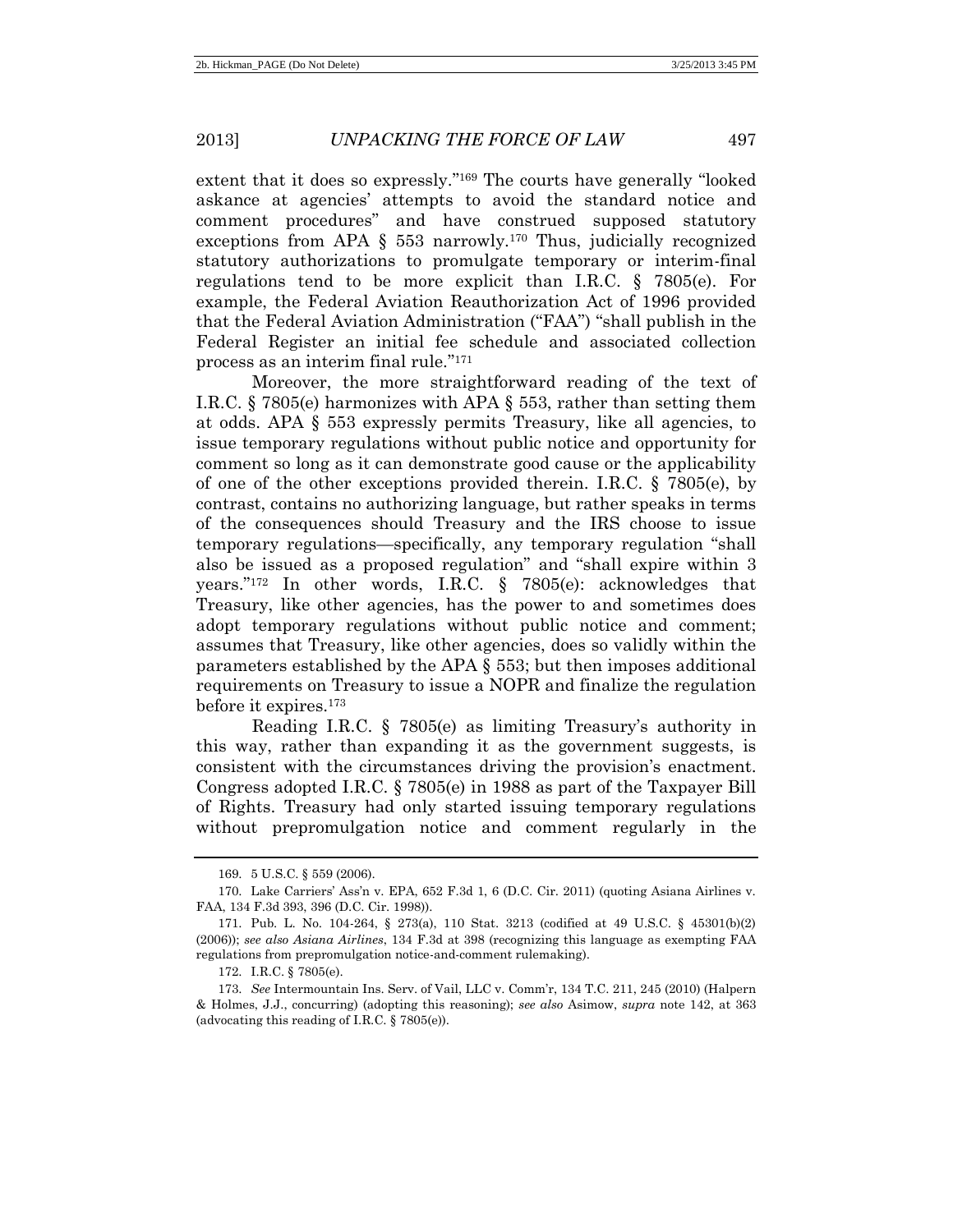1980s.<sup>174</sup> Then, as now, Treasury maintained that most of its regulations were exempt from APA § 553 notice and comment requirements as interpretative rules. Nevertheless, until the 1980s, Treasury routinely used notice and comment procedures in adopting its regulations. According to Michael Asimow, Congress's primary concern in adopting I.R.C.  $\S$  7805(e) was the sizeable number of temporary Treasury regulations that had languished on the books for several years with no indication of when or whether Treasury might finalize them using public notice and comment.<sup>175</sup> Wanting Treasury to use notice and comment, and taking at face value Treasury's claim that most of its regulations were exempt from notice and comment as interpretative rules, Congress contemplated language eliminating or restricting the interpretative rule exception in the tax context.<sup>176</sup> Ultimately, Congress chose instead to require postpromulgation notice and comment within three years and to avoid wreaking havoc on the tax system by grandfathering any then-existing temporary Treasury regulations. Regardless, this historical context further supports the conclusion that Congress adopted the requirements of I.R.C. § 7805(e) as additions to rather than subtractions from the procedures of APA § 553.<sup>177</sup>

The government's recent reliance on I.R.C. § 7805(e) as authorizing temporary Treasury regulations with only postpromulgation notice and comment is interesting because it seems implicitly to recognize that the APA otherwise would require Treasury to follow the traditional procedural sequence at least more often than it does. After all, if Treasury is correct that most of its regulations are interpretative, then Congress would have no need to adopt I.R.C. § 7805(e) to authorize temporary Treasury regulations. Courts thus far have avoided reaching any conclusions regarding the interplay of APA § 553 and I.R.C. § 7805(e). As a matter of litigation strategy, the government is wise to hedge its bets with alternative arguments. Still, in the only published opinion to address the issue squarely—a concurring opinion in *Intermountain Insurance Service of Vail, LLC v.* 

<sup>174.</sup> *See* Asimow, *supra* note 142, at 343 (linking temporary Treasury regulations to the 1980s); Hickman, *supra* note 15, at 1797 (describing the evolution of Treasury's use of temporary regulations).

<sup>175.</sup> *See* Asimow, *supra* note 142, at 362–64 (documenting the history of § 7805(e)); *see also* Salem et al., *supra* note 132, at 735 (2004) (recognizing same); Juan F. Vasquez, Jr. & Peter A. Lowy, *Challenging Temporary Treasury Regulations*, 3 HOUS. BUS. & TAX L.J. 248, 254 (2003) (describing similar reasons for adopting I.R.C. § 7805(e)).

<sup>176.</sup> *See* Asimow, *supra* note 142, at 362–63 (tracing legislative drafts).

<sup>177.</sup> *See id.* at 364 (reaching this conclusion).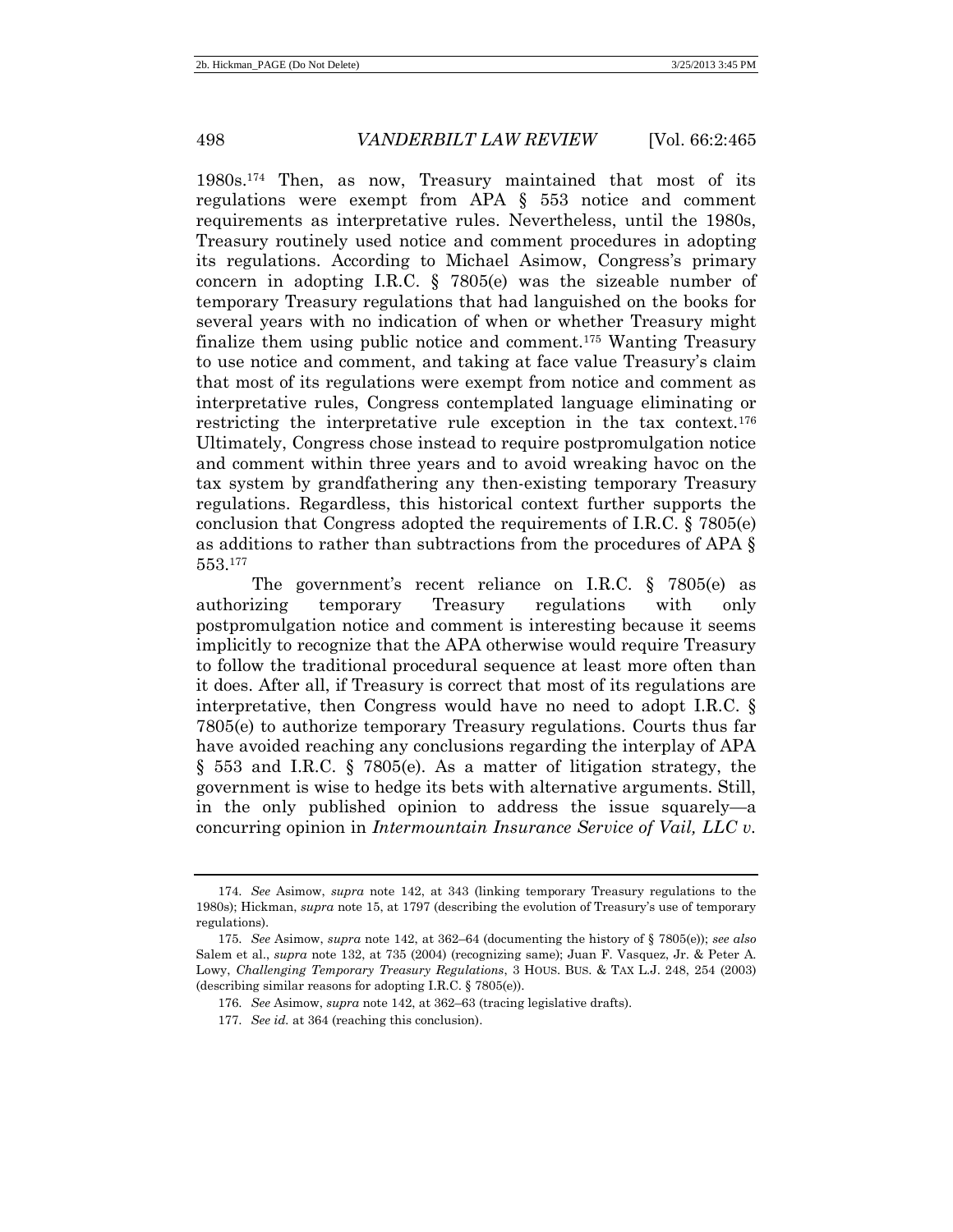*Commissioner—*Judges Halpern and Holmes of the United States Tax Court expressly rejected Treasury's interpretation of I.R.C. § 7805(e) as inconsistent with the plain text of that provision and as contrary to congressional intent regarding the APA.<sup>178</sup>

Which leads the discussion back to whether general authority Treasury regulations could be interpretative rules. Assuming that courts find the government's interpretation of I.R.C. § 7805(e) unpersuasive, and recognizing that Treasury rarely claims good cause, the only exception remaining for most temporary Treasury regulations is that for interpretative rules. Again, the original basis for Treasury's claim that most of its regulations are interpretative rested in the distinction between specific versus general rulemaking authority.<sup>179</sup> Notwithstanding the Supreme Court's rejection in *Mayo* of this divide for *Chevron* purposes, and its own concessions in the Internal Revenue Manual,<sup>180</sup> the government in litigation has continued to maintain that regulations issued pursuant to I.R.C. § 7805(a) general authority—whether temporary or final—are per se interpretative.<sup>181</sup> In addition to that argument, the government sometimes contends that the temporary Treasury regulations at issue merely clarify and thus interpret existing law—avoiding the force of law phraseology and ignoring altogether, in favor of fuzzier rhetoric, the standards that administrative law scholars would recognize.<sup>182</sup> In other briefs, the

182. *See, e.g.*, Brief for the Appellant, Beard v. Comm'r, 633 F.3d 616 (7th Cir. 2011) (No. 09- 3741), 2010 WL 3950613, at \*34–38 (citing circuit precedent for proposition that "[a]n

<sup>178.</sup> *See Intermountain*, 134 T.C. at 245–46 (Halpern & Holmes, J.J., concurring).

<sup>179.</sup> *See supra* note [162](#page-30-0) and accompanying text (explaining Treasury's position regarding specific versus general authority regulations).

<sup>180.</sup> *See supra* note [164](#page-30-1) and accompanying text (describing changes to the Internal Revenue Manual).

<sup>181.</sup> *See, e.g.*, Brief for the Appellee, Northrop Corp. Emp. Ins. Benefits Plan Master Trust v. United States, 467 F. App'x 886 (Fed. Cir. 2012) (No. 2011-5125), 2011 WL 7038432, at \*69–70 (arguing that Treas. Reg. § 1.512(a)-5T was an interpretative regulation exempt from notice and comment because it was issued under I.R.C. § 7805(a) general authority); Combined Answering and Reply Brief for the United States, Bemont Investments, L.L.C. *ex rel* Tax Matters Partner v. United States, 679 F.3d 339 (5th Cir. 2012) (No. 10-41132), 2011 WL 2828208, at \*53–55 ("Further supporting the IRS's characterization of the regulations as interpretive is the fact that they were issued pursuant to  $\S 7805(a)$ .... Regulations issued pursuant to that general authority generally have been viewed as interpretive."); Reply Brief for the Appellant, Wilmington Partners L.P. v. Comm'r, No. 10-4183 (2d Cir. May 11, 2011), 2011 WL 2113367, at \*25–26 ("Interpretive regulations are exempt from the APA's notice-and-comment requirements. . . . Regulations promulgated, as here, pursuant to the IRS's general rule-making authority, I.R.C. § 7805(a), are interpretive."); Reply Brief for the Appellant, Reynolds Properties, L.P. v. Comm'r, Nos. 10-72406 & 10-73376 (9th Cir. filed Aug. 5, 2010), 2011 WL 1653618 at \*23 ("Interpretive regulations are exempt from the APA's notice-and-comment requirements. . . . Regulations promulgated, as here, pursuant to the IRS's general rule-making authority, I.R.C. § 7805(a), are interpretive.").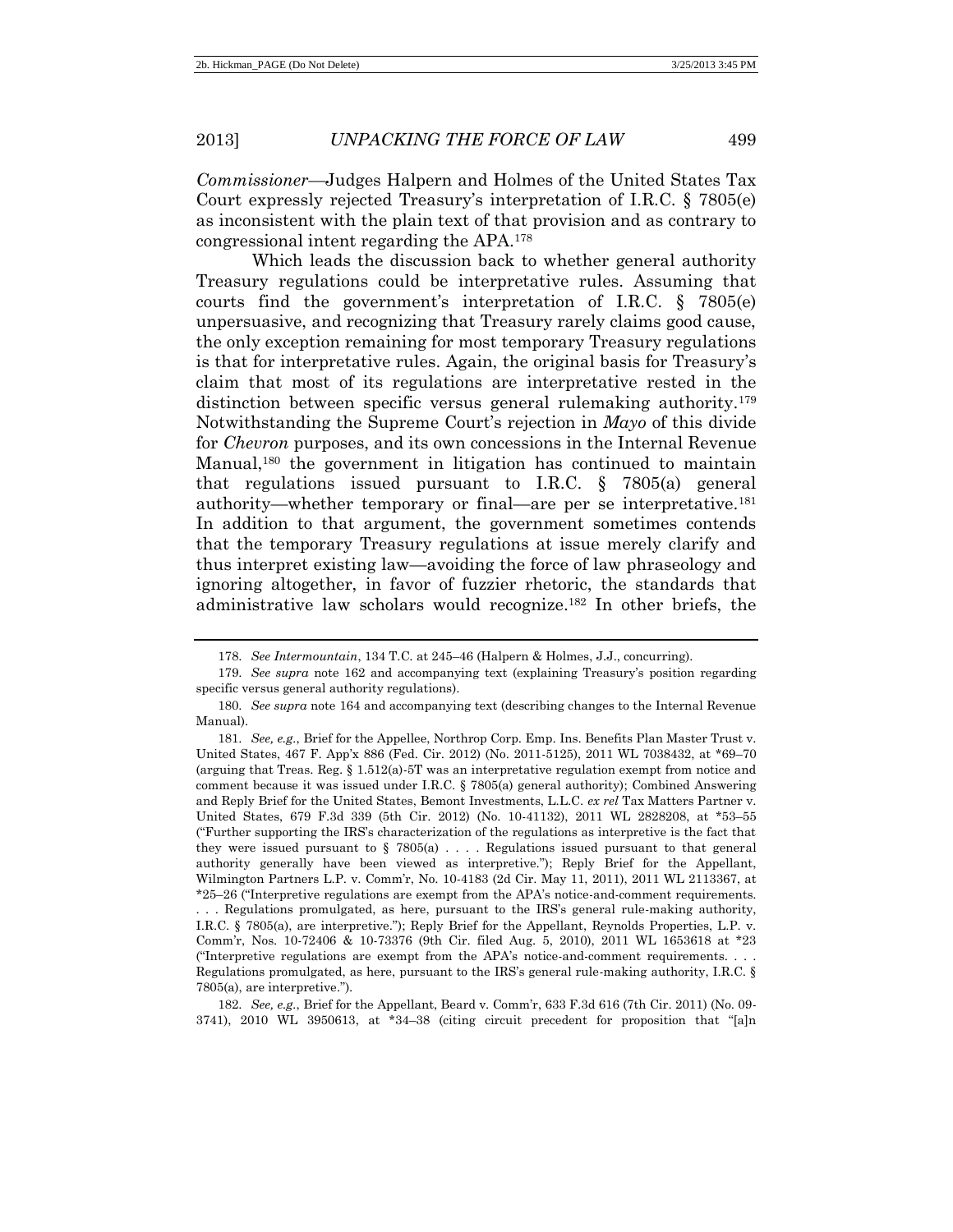government has argued that a regulation can affect taxpayer rights and obligations without automatically being legislative in character, again avoiding reference to *American Mining Congress* and the force of law.<sup>183</sup>

<span id="page-35-0"></span>Most of the relatively limited jurisprudence that addresses this question predates *Mayo*, and courts in most of those cases accepted Treasury's characterization of general authority regulations as interpretative, either arguendo or without any discussion at all, in considering the extent to which the regulations at issue were entitled to judicial deference.<sup>184</sup> In *Abbott Laboratories v. United States*, the Court of Federal Claims rejected the interpretative rule label for a temporary Treasury regulation, notwithstanding Treasury's original characterization of the regulation as interpretative, but largely because Treasury also cited a specific authority grant when it issued the regulation.<sup>185</sup> In the *Intermountain* case mentioned above, a majority of the United States Tax Court's judges expressly declined to resolve whether or not the general authority temporary regulation at issue was legislative or interpretative, or whether it qualified for *Chevron* deference, and instead invalidated the regulation on other grounds.<sup>186</sup> Writing in concurrence, however, Judges Halpern and Holmes rejected the government's claim that a temporary Treasury regulation was interpretative and concluded instead that the rule was legislative and thus invalid for its lack of prepromulgation notice and comment. Halpern and Holmes dismissed the distinction between specific authority and general authority as irrelevant.<sup>187</sup> Instead, citing *American Mining Congress*, Halpern and Holmes maintained

183. *See, e.g.*, Brief for the Appellant, Beard v. Comm'r, *supra* note 182, at \*35–38 ("A rule can be interpretive even though it affects the parties' rights and obligations.").

184. *See, e.g.*, Boeing Co. v. United States, 537 U.S. 437, 447–48 (2003) ("*Even if* we regard the challenged regulation as interpretative because it was promulgated under § 7805(a)'s general rulemaking grant rather than a specific grant of authority, we must still treat the regulation with deference." (emphasis added)); Estate of Gerson v. Comm'r, 507 F.3d 435, 437–38 (6th Cir. 2007) (labeling general authority Treasury regulation "interpretive" without discussion of label); Stobie Creek Invs., LLC v. United States, 82 Fed. Cl. 636, 668–69 (2008) (recognizing the specific versus general distinction in the course of discussing deference).

185. 84 Fed. Cl. 96, 109–10 & n.22 (2008).

186. Intermountain Ins. Serv. of Vail, LLC v. Comm'r, 134 T.C. 211, 220–21 (2010).

187. *See id.* at 240 (Halpern & Holmes, J.J., concurring) (" '[I]nterpretive' means something different in administrative law.").

interpretive rule is a statement as to what the administrative officer thinks the statute or regulation means" and arguing that, "[s]ince the regulations are a clarification of existing law, they are 'interpretive' under the APA, and notice and comment is not required."); Reply Brief for the Appellant, Burks v. United States, 633 F.3d 347 (5th Cir. 2011) (No. 09-60827), 2010 WL 3050316, at \*16–17 (citing and quoting from various circuit court cases to justify interpretative rule characterization).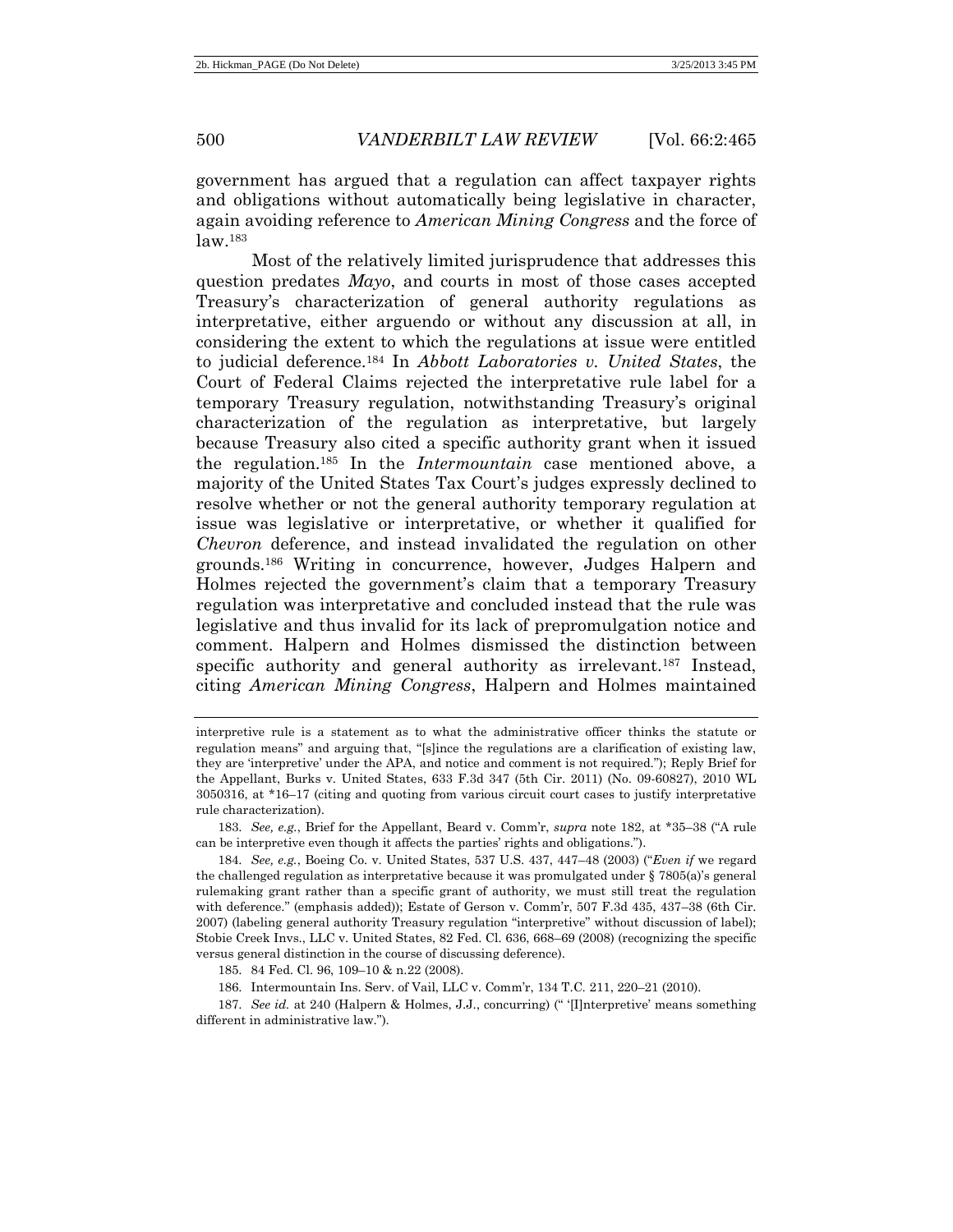that all Treasury regulations carry the force of law because Congress imposed penalties upon taxpayers who fail to comply with them, whether those regulations are temporary or final, or issued under specific or general authority.<sup>188</sup> Considering the four *American Mining Congress* factors,<sup>189</sup> Halpern and Holmes reasoned further that Treasury clearly acts with the force of law when it invokes the general authority of I.R.C. § 7805(a) in adopting temporary Treasury regulations.<sup>190</sup>

Meanwhile, the government routinely insists that temporary Treasury regulations carry the force and effect of law for purposes of *Chevron* deference.<sup>191</sup> While, again, the Supreme Court in *Mayo* concluded that Treasury regulations issued with notice and comment carry the force of law and are *Chevron* eligible, post-*Mead* jurisprudence concerning temporary Treasury regulations is relatively sparse, and the circuit courts that have offered guidance thus far are divided. After *Mead* but prior to *Mayo*, in *Hospital Corporation of America v. Commissioner*, the Sixth Circuit granted *Chevron* deference to a temporary Treasury regulation irrespective of its lack of notice and comment, although the court recognized, without deciding, that such regulations might violate the APA.<sup>192</sup> Post-*Mayo*, in *Beard v. Commissioner*, the Seventh Circuit expressed in dicta its inclination to extend *Chevron* review to temporary Treasury regulations, given that the Supreme Court does not require notice-and-comment rulemaking for *Chevron* deference.<sup>193</sup> By contrast, in *Burks v. United States*, the

193. *See* 633 F.3d 616, 623 (7th Cir. 2011) (explaining that "we would have been inclined to grant the temporary regulation *Chevron* deference" because "we have previously given deference to interpretive Treasury regulations issued with notice-and-comment procedures" and "the

<sup>188.</sup> *See id.* at 240–41.

<sup>189.</sup> *See supra* text accompanying notes 76–83 (summarizing *American Mining Congress* factors).

<sup>190.</sup> *See Intermountain*, 134 T.C. at 243–44 (Halpern & Holmes, J.J., concurring) (concluding that regulations issued under I.R.C. § 7805(a) "carry the force of law, because the Code imposes penalties for failing to follow them," and that, by relying on I.R.C. § 7805(a) in promulgating the regulations at issue, "the Secretary explicitly invoked his legislative authority").

<sup>191.</sup> *See, e.g.*, Brief for the Appellee, Northrop Corp. Emp. Ins. Benefits Plan Master Trust v. United States, *supra* note 181, at \*70–71 (claiming that temporary Treasury regulation was an interpretative rule even though it carried the force of law for *Chevron* purposes); Brief for the Appellant, JT USA, LP v. Comm'r, No. 12-70037 (9th Cir. filed Jan. 5, 2012), 2012 WL 993020, at \*39 (claiming *Chevron* deference for a temporary Treasury regulation).

<sup>192.</sup> *See* 348 F.3d 136, 144–45 & n.3 (6th Cir. 2003) (acknowledging but declining to address "the issue of whether the Administrative Procedure Act requires notice and comment procedures before Treasury may promulgate temporary interpretive regulations that make substantive choices among permissible statutory interpretations").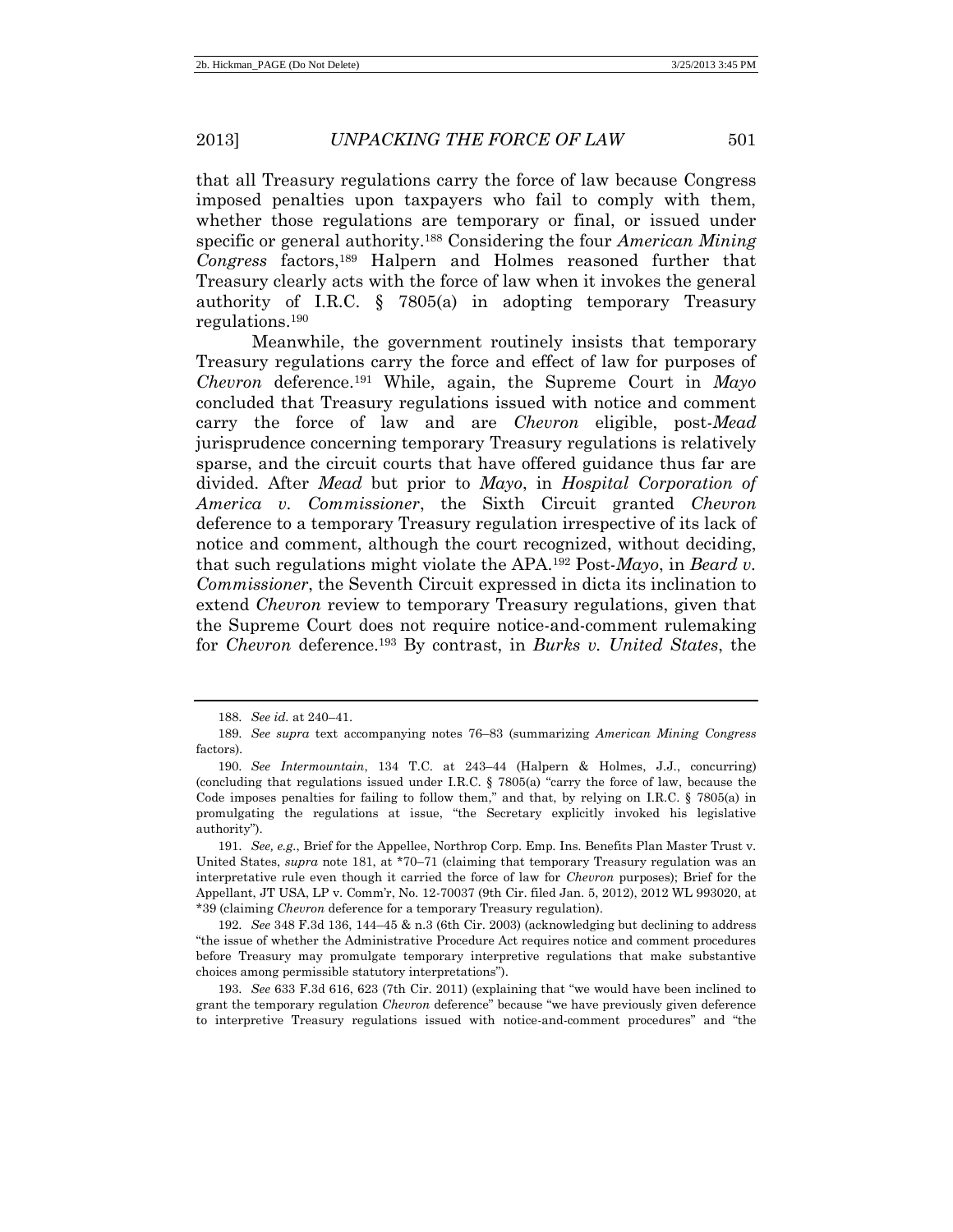Fifth Circuit strongly suggested that Treasury's failure to use prepromulgation notice and comment in issuing temporary regulations could make them ineligible for *Chevron* deference.<sup>194</sup> Courts are likewise divided regarding the degree of deference due to final Treasury regulations with temporary origins, with the D.C. Circuit and the Federal Circuit suggesting that Treasury's use of notice and comment in promulgating final regulations mooted taxpayers' complaints regarding the procedural validity of the earlier temporary regulations,<sup>195</sup> and the Fifth Circuit contending postpromulgation notice and comment "is not an acceptable substitute for pre-promulgation notice and comment." 196

## 2. IRB Guidance

IRB guidance documents—revenue rulings, revenue procedures, and notices published in the Internal Revenue Bulletin raise the same issues as temporary Treasury regulations, for largely the same reasons. The IRS defines revenue rulings formally as "interpretation[s]" and "conclusion[s] of the Service on how the law is applied to a specific set of facts." <sup>197</sup> Notices are "public pronouncement[s] by the Service that may contain guidance that involves substantive interpretations of" the tax laws, though their original purpose in contrast to revenue rulings was to allow the IRS to provide immediate, informal guidance as needed and appropriate.<sup>198</sup> Finally, the IRS has described revenue procedures as "statements of practice and procedure issued primarily for internal use." <sup>199</sup> Although both Treasury and the IRS recognize that revenue procedures may "affect<sup> $\parallel$ </sup> the rights or duties of taxpayers or other members of the

199. Rev. Proc. 55-1, 1955-2 C.B. 897, § 3.

Supreme Court has stated that the absence of notice-and-comment procedures is not dispositive to the finding of *Chevron* deference"), *vacated on other grounds*, 132 S. Ct. 2099 (2012).

<sup>194.</sup> *See* Burks v. United States, 633 F.3d 347, 360 n.9 (5th Cir. 2011) (distinguishing temporary Treasury regulations from those at issue in *Mayo*).

<sup>195.</sup> Grapevine Imports, Ltd. v. United States, 636 F.3d 1368, 1380 (Fed. Cir. 2011); *Intermountain*, 650 F.3d at 709.

<sup>196.</sup> *Burks*, 633 F.3d at 360 n.9.

<sup>197.</sup> Rev. Proc. 2012-4, 2012-1 I.R.B. 125, app. E § 3.07. Earlier IRS documents used a slightly different definition of revenue rulings as "official interpretation[s]." *E.g.*, Rev. Proc. 89- 14, 1989-1 C.B. 814, § 3.01; Rev. Proc. 86-15, 1986-1 C.B. 544, § 3.01; Rev. Proc. 78-24, 1978-2 C.B. 503, § 3.01. Treas. Reg. §  $601.601(d)(2)(i)(a)$  still uses the term "official interpretation" in describing revenue rulings.

<sup>198.</sup> *See, e.g.*, Korb, *supra* note 140, at 339 (emphasizing relative informality of notices and consequent suitability for providing immediate guidance).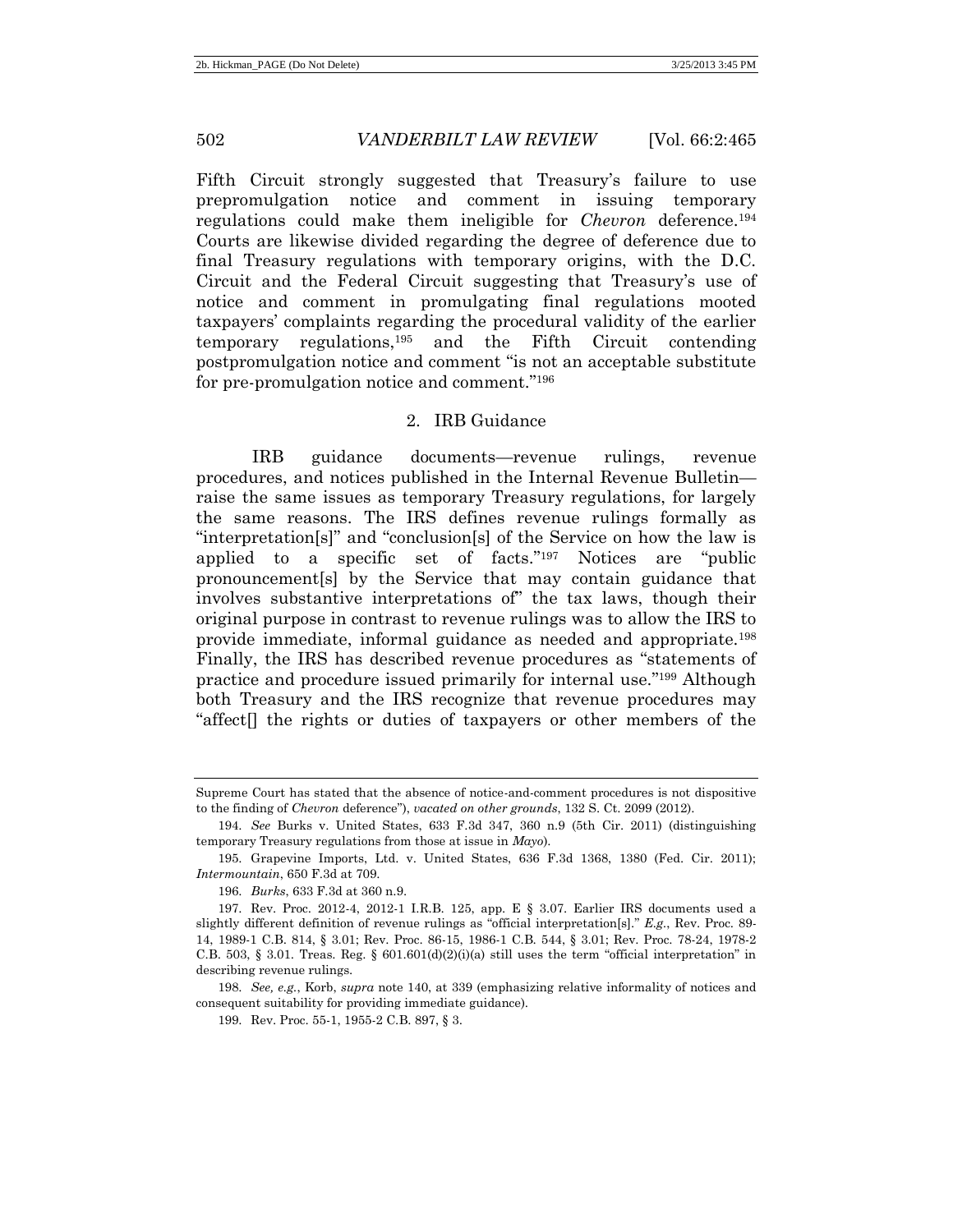public under the Code and related statutes," <sup>200</sup> former IRS Chief Counsel Donald Korb has suggested that revenue procedures "would generally not be useful to taxpayers in planning transactions or determining positions to be taken on returns." <sup>201</sup> The IRS almost never seeks public comments in issuing any of these guidance documents; on the rare occasions when the IRS does seek public input, it does not purport to comply with APA procedural requirements.

As originally envisioned by the IRS, and as widely regarded by tax practitioners, these documents would seem to be precisely the sort of informal guidance that one would expect to be exempt from noticeand-comment rulemaking and generally ineligible for *Chevron* deference. Treasury regulations and the Internal Revenue Bulletin state, as they have for decades, that these guidance documents "do not have the force and effect of Treasury Department Regulations . . . . "202" The courts generally recognize IRB guidance as "authoritative," <sup>203</sup> but in 1965, in *Dixon v. United States*, the Supreme Court concluded that "[t]he Commissioner's rulings have only such force as Congress chooses to give them, and Congress has not given them the force of law." <sup>204</sup> It is possible that one or another IRB guidance document might arguably have possessed sufficient practical binding effect to slip over the legislative rule line, particularly under the broad substantial impact test.<sup>205</sup> For example, *Simon v. Eastern Kentucky Welfare Rights Organization*, addressed by the Supreme Court in 1976, originated as an APA procedural challenge against a revenue

<sup>200.</sup> Treas. Reg. § 601.601(d)(2)(i)(b) (2012); *see also* Rev. Proc. 89-14, 1989-1 C.B. 814, § 3.02 (adopting a similar definition).

<sup>201.</sup> Korb, *supra* note 140, at 338; *see also* Mitchell Rogovin, *The Four R's: Regulations, Rulings, Reliance and Retroactivity: A View from Within*, 43 TAXES 756, 764 n.40 (1965) (explaining that the Revenue Procedure program was established to publicize primarily internal statements of practice and procedure relevant to taxpayers and to inform taxpayers of certain audit procedures); Salem et al., *supra* note 132, at 730 (noting that the IRS initially "distinguished revenue procedures from revenue rulings, the latter pertaining to 'substantive tax law,' as opposed to 'internal practices or procedures' ").

<sup>202.</sup> *E.g.*, Treas. Reg. § 601.601(d)(2)(v)(d); 2008-2 C.B. ii, Introduction; 2012-26 I.R.B. Introduction.

<sup>203.</sup> *E.g.*, Mass. Mut. Life Ins. Co. v. United States, 103 Fed. Cl. 111, 141 (2012) (quoting Reliant Energy Inc. v. United States, 45 Fed. Cl. 302, 306 n.6 (1999)).

<sup>204.</sup> 381 U.S. 68, 73 (1965); *see also* Bartels v. Birmingham, 332 U.S. 126, 132 (1947) (characterizing IRS rulings published in the IRB as lacking "the force and effect of" Treasury regulations).

<sup>205.</sup> *See generally* Robert A. Anthony, *Interpretive Rules, Policy Statements, Guidances, Manuals, and the Like—Should Federal Agencies Use Them to Bind the Public?*, 41 DUKE L.J. 1311 (1992) (examining agency use of nonlegislative rules to practically if not legally govern regulated party behavior, and listing numerous examples).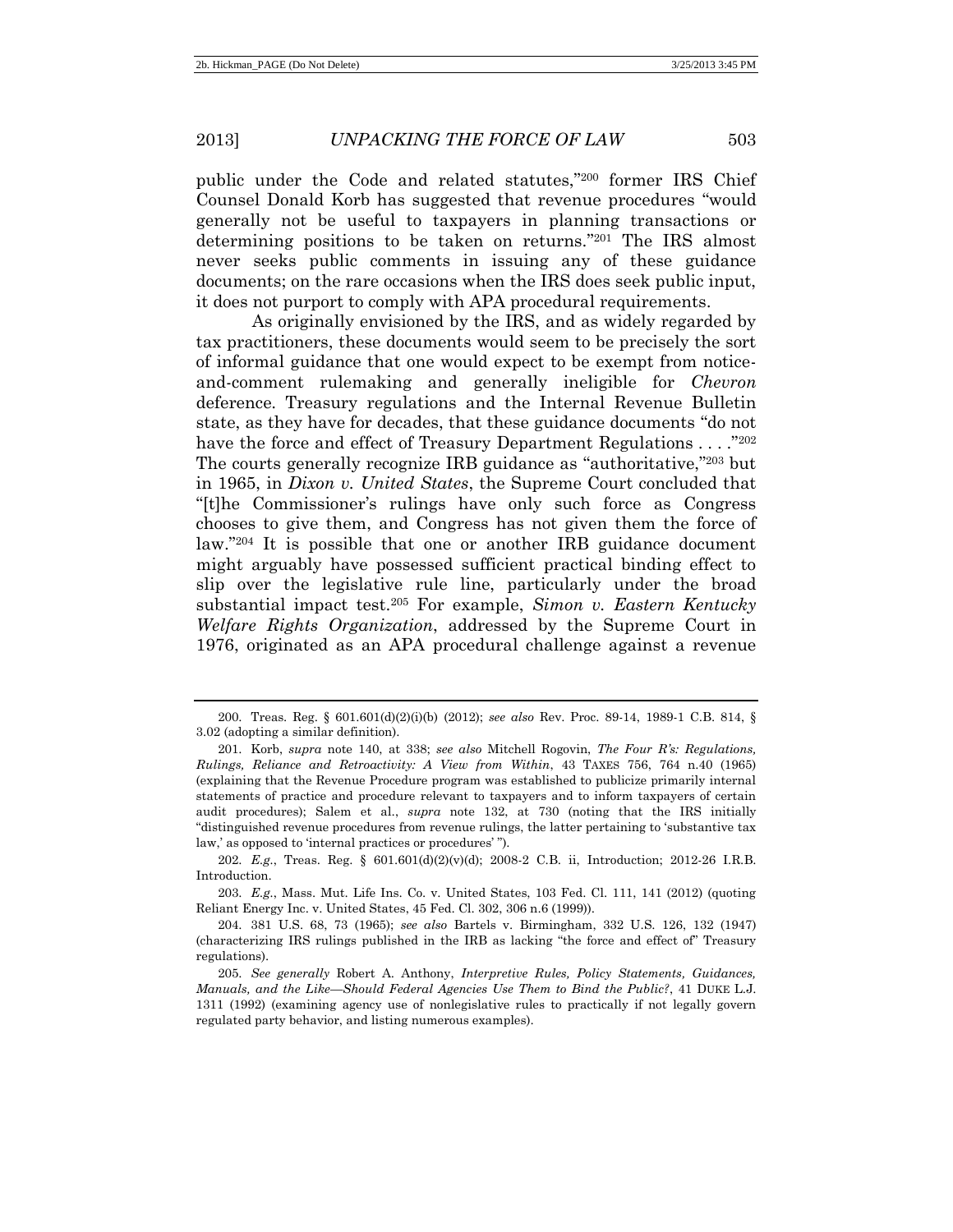ruling for lack of notice and comment,<sup>206</sup> although the D.C. Circuit rejected the claim after the taxpayer conceded that the ruling lacked "independent binding effect" on either taxpayers or the court, $207$  and the Supreme Court dismissed the case on standing grounds. 208 Nevertheless, for a long time, the United States Tax Court's description of IRB guidance as "merely opinions of a lawyer in the agency" was widely shared.<sup>209</sup>

Two aspects of contemporary IRB guidance documents shift them squarely into the force of law gray zone with respect to both APA procedural requirements and *Chevron* eligibility. First, the IRS's utilization of IRB guidance documents has evolved considerably, to a point where it is often easier to declare that they create law rather than merely interpret existing law. Revenue rulings were always substantive—for example, explaining how particular statutory and regulatory provisions applied to a particular set of hypothetical facts and circumstances;<sup>210</sup> or acknowledging a particular source of ambiguity in the I.R.C., articulating various guiding principles that the IRS considered relevant in resolving the ambiguity, and providing examples demonstrating the application of those principles.<sup>211</sup> The IRS continues to enforce past revenue rulings through litigation, but its use of these documents has declined substantially, and many that are issued merely communicate periodic adjustments to federal interest rates and adjustable percentages for various I.R.C. sections.<sup>212</sup> Meanwhile, many revenue procedures are now significantly more substantive than in the past. Many revenue procedures still offer instructions for accomplishing particular filing tasks or communicating with the IRS.<sup>213</sup> But the IRS also routinely uses

<sup>206.</sup> *See* 426 U.S. 26, 33–34 (1976) (summarizing the taxpayer's claims regarding Revenue Ruling 69-545).

<sup>207.</sup> E. Ky. Welfare Rights Org. v. Simon, 506 F.2d 1278, 1290 (D.C. Cir. 1974).

<sup>208.</sup> Simon v. E. Ky. Welfare Rights Org., 429 U.S. 26, 44–45 (1976).

<sup>209.</sup> Lunsford v. Comm'r, 117 T.C. 159, 174 n.6 (2001); *see also* McLaulin v. Comm'r, 115 T.C. 255, 263 (2000) ("We generally treat a revenue ruling as merely the Commissioner's litigating position not entitled to any judicial deference or precedential weight."); Philips Petroleum Co. v. Comm'r, 101 T.C. 78, 99 n.17 (1993) (noting that revenue rulings, revenue procedures, and notices "do not have the force of law, are merely statements of the Commissioner's position, and are entitled to no special deference in this Court").

<sup>210.</sup> *See, e.g.*, Rev. Rul. 14, 1953-1 C.B. 348; Rev. Rul. 9, 1953-1 C.B. 468; Rev. Rul. 7, 1953-1 C.B. 224.

<sup>211.</sup> *See, e.g.*, Rev. Rul. 12, 1953-1 C.B. 290; Rev. Rul. 8, 1953-1 C.B. 300.

<sup>212.</sup> *See* Hickman, *supra* note 17, at 244–46 (analyzing current revenue ruling utilization patterns).

<sup>213.</sup> *See, e.g.*, Rev. Proc. 2012-1, 2012-1 I.R.B. 1; Rev. Proc. 2012-2, 2012-1 I.R.B. 92; Rev. Proc. 2012-3, 2012-1 I.R.B. 113.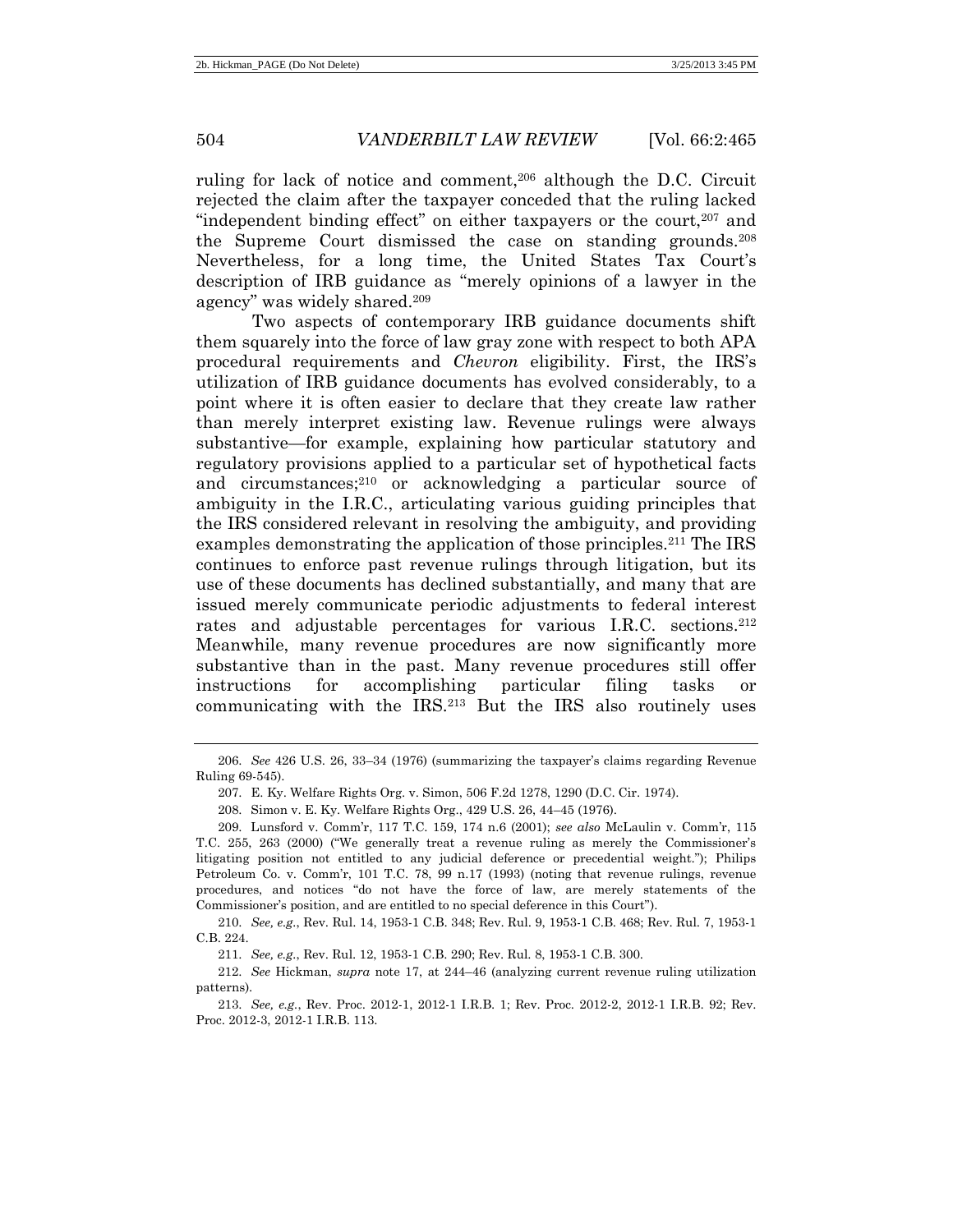<span id="page-40-0"></span>revenue procedures to establish safe harbors or other criteria for satisfying the requirements of various substantive provisions.<sup>214</sup> In addition, the IRS has issued several revenue procedures identifying specific transactions as not being reportable transactions, meaning that taxpayers will not be penalized for failing to disclose their participation in such transactions on their tax returns under I.R.C. § 6707A and Treas. Reg. § 1.6011-4.<sup>215</sup> Similarly, while the IRS initially began to use the notice format in the 1980s to communicate minor matters to taxpayers, now the IRS publishes notices to accomplish at least one particularly significant substantive function. Whereas the IRS uses the revenue procedure format to notify taxpayers of transactions that are not reportable under I.R.C. § 6707A and Treas. Reg. § 1.6011-4, the IRS has issued numerous notices declaring particular transactions to be "listed transactions" that are thus, by regulatory definition, reportable.<sup>216</sup> Courts may ultimately uphold the legality of a listed transaction,<sup>217</sup> but the label represents at least a preliminary communication by the IRS that it considers the transaction to be abusive. Yet while these notices tend to provide factual descriptions of the transactions at issue, they offer little legal analysis to explain or support their designation. Meanwhile, taxpayers engaging in listed transactions must file detailed disclosure statements with the IRS or face substantial financial penalties.<sup>218</sup>

<span id="page-40-1"></span>Beyond the content of IRB guidance, the legal significance that Treasury and the IRS assign to these documents has changed. For example, I.R.C. § 6662 imposes penalties on taxpayers who underreport and underpay their taxes due to "negligence or disregard of rules or regulations." <sup>219</sup> In 1991, Treasury adopted language in Treas. Reg. § 1.6662-3 defining "rules and regulations" for this

219. I.R.C. § 6662(b)(1).

<sup>214.</sup> *See, e.g.*, Rev. Proc. 2009-10, 2009-2 I.R.B. 267; Rev. Proc. 2008-43, 2008-30 I.R.B. 186; Rev. Proc. 2008-26, 2008-21 I.R.B. 1014; Rev. Proc. 2008-25, 2008-13 I.R.B. 686; Rev. Proc. 2008- 16, 2008-10 I.R.B. 547; Rev. Proc. 2002-12, 2002-1 C.B. 374; *see also* Kathryn Sedo & Katrina Wessbecker, *Should Courts Ever Give Deference to Revenue Procedures?*, 134 TAX NOTES 225, 227–33 (2012) (offering additional examples of substantive revenue procedures).

<sup>215.</sup> *See* Rev. Proc. 2007-20, 2007-1 C.B. 517; Rev. Proc. 2004-68, 2004-2 C.B. 969; Rev. Proc. 2004-67, 2004-2 C.B. 967; Rev. Proc. 2004-66, 2004-2 C.B. 966.

<sup>216.</sup> *See, e.g.*, I.R.S. Notice 2008-111, 2008-2 C.B. 1299; I.R.S. Notice 2008-34, 2008-1 C.B. 645; I.R.S. Notice 2007-83, 2007-2 C.B. 960. A more complete list of transactions designated by the IRS as abusive, including listed transactions and delisted transactions, is available on the IRS website.

<sup>217.</sup> Treasury states explicitly that the listing of a transaction "shall not affect the legal determination of whether the taxpayer's treatment of the transaction is proper." Treas. Reg. § 1.6011-4(a) (2012).

<sup>218.</sup> I.R.C. § 6707A (2006).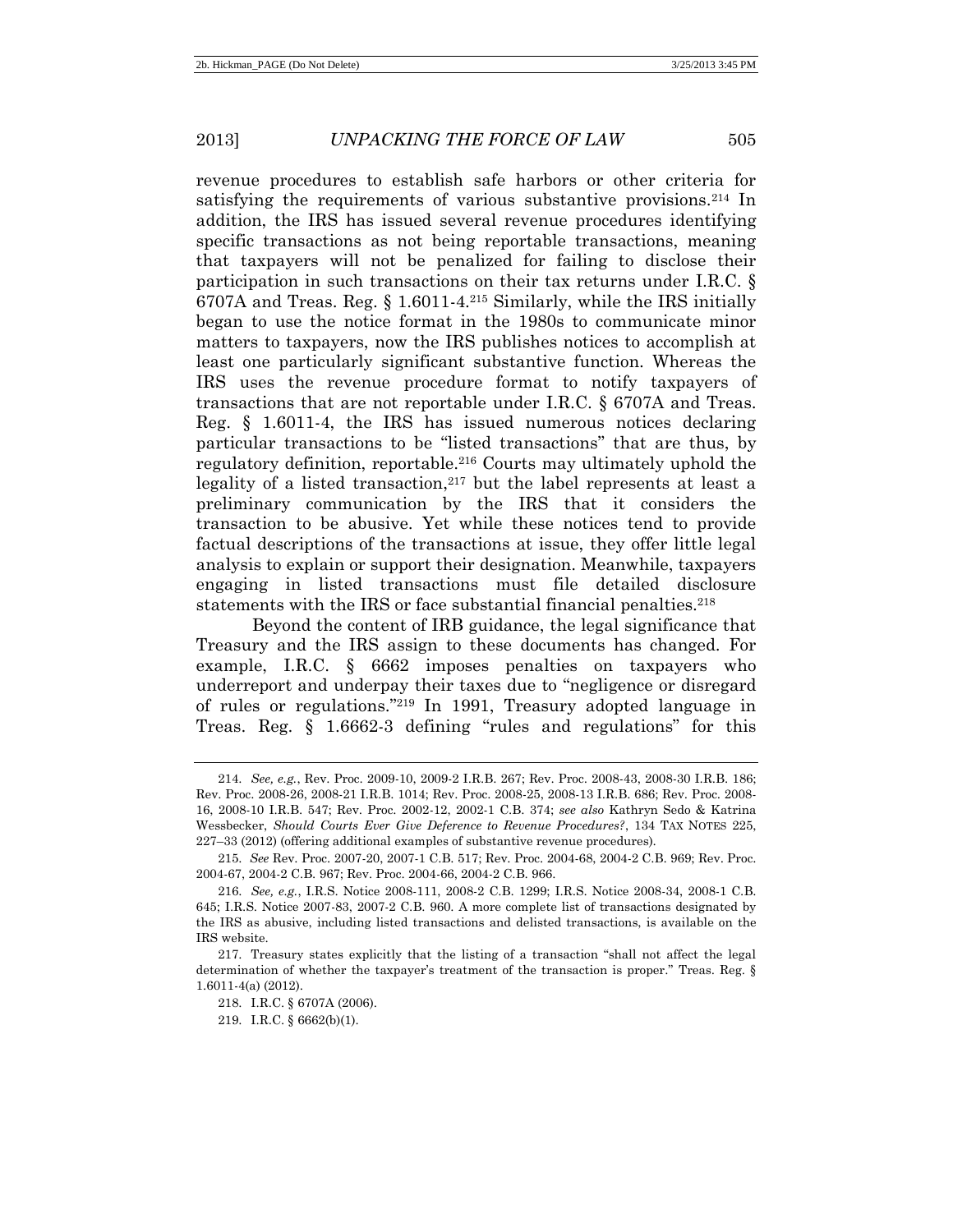purpose as including "revenue rulings or notices (other than notices of proposed rulemaking) issued by the Internal Revenue Service and published in the Internal Revenue Bulletin" and indicated in the preamble that revenue procedures "may or may not be treated as 'rules or regulations' depending on all facts and circumstances." 220 I.R.C. § 6694 similarly imposes penalties on professional tax advisers who prepare tax returns that understate taxes due based on "a reckless or intentional disregard of rules or regulations." <sup>221</sup> As with I.R.C. § 6662, Treasury in 1991 adopted regulatory language extending the definition of "rules and regulations" for this purpose to include revenue rulings, notices, and some revenue procedures.<sup>222</sup> In short, taxpayers are potentially subject to underpayment penalties, and tax professionals may face tax preparer penalties, should they decline or otherwise fail to comply with legal interpretations that the IRS articulates in IRB guidance documents. Finally, in 2004, Congress adopted I.R.C. § 6707A, imposing hefty financial penalties (in addition to those for underpayment of taxes) upon taxpayers who fail to disclose their participation in "reportable transactions," including but not limited to "listed transactions," on their tax returns.<sup>223</sup> As noted above, the IRS principally uses revenue procedures and notices to communicate its conclusions regarding whether or not a particular transaction falls within these categories.

<span id="page-41-1"></span>Post-*Mead*, until the *Mayo* decision, the DOJ routinely argued in tax cases that IRB guidance documents carry the force of law and are entitled to *Chevron* deference.<sup>224</sup> In making that argument, the DOJ described IRB guidance documents as "official" agency pronouncements, reviewed and issued by top agency officials and published in the IRB, just like Treasury regulations.<sup>225</sup> The DOJ

224. *E.g.*, Brief for the Appellee, Conopco, Inc. v. United States, *supra* note 20, at 59–60; Brief for the Defendant-Appellant, Fortis, Inc. v. United States, *supra* note 20, at 42–43; Brief for the Appellant (Final), Aeroquip-Vickers, Inc. v. Comm'r, *supra* note 20, at 31–32.

225. *E.g.*, Brief for the Appellee, Conopco Inc. v. United States, *supra* note 20, at 59–60; Brief for Defendant-Appellant, Fortis, Inc. v. United States, *supra* note 20, at 43; Reply Brief for the Appellant at 24–25, Fed. Nat'l Mortg. Assoc. v. United States (Fed. Cir. 2004) (No. 03-5162),

<sup>220.</sup> Treas. Reg. § 1.6662-3(b)(2) (2012); Accuracy-related Penalty, T.D. 8381, 56 Fed. Reg. 67,492-01, 67,494 (Dec. 31, 1991).

<span id="page-41-0"></span><sup>221.</sup> I.R.C. § 6694(b)(1)–(2).

<sup>222.</sup> Treas. Reg. § 1.6694-3(e) (2012); Penalty on Income Tax Return Preparers Who Understate Taxpayer's Liability on a Federal Income Tax Return or a Claim for Refund, T.D. 8382, 56 Fed. Reg. 67,509-01, 67,513 (Dec. 31, 1991).

<sup>223.</sup> I.R.C. § 6707A(a)–(b) (imposing penalties of up to two hundred thousand dollars for failure to disclose participation in a listed transaction and up to fifty thousand dollars for failure to disclose participation in any other reportable transaction); American Jobs Creation Act of 2004, Pub. L. No. 108-357 § 811(a), 118 Stat. 1418 (adopting the new § 6707A).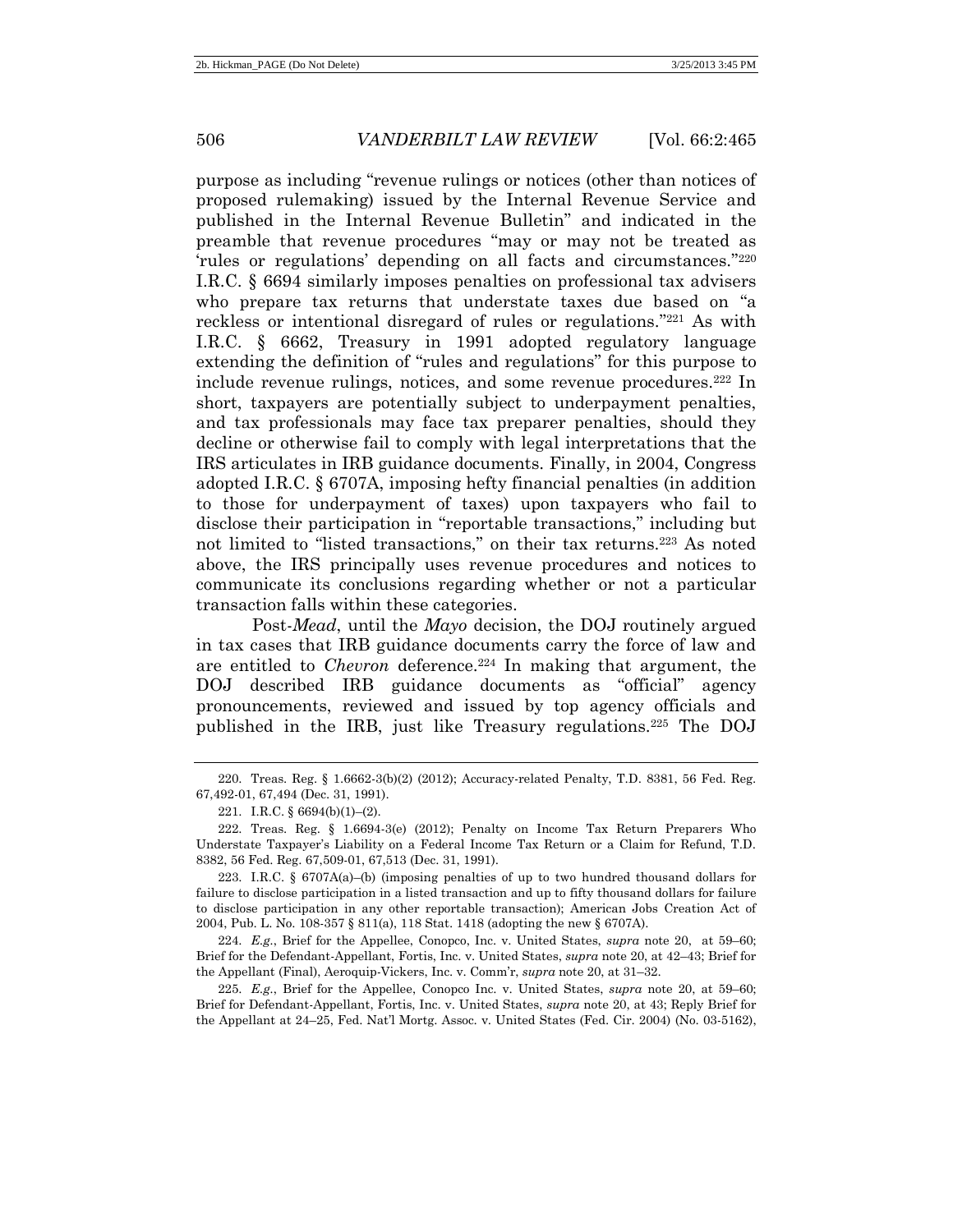particularly described revenue rulings as "formal" rulings involving "substantive tax law" and having precedential effect for the disposition of other cases.<sup>226</sup> In at least one case, the DOJ claimed that "[t]he only material distinction" between Treasury regulations and revenue rulings "is that the latter are not issued pursuant to notice-andcomment procedures."<sup>227</sup> In another brief, the DOJ claimed that the revenue procedure at issue was eligible for *Chevron* deference because it "contain[ed] not just procedural instructions, but rather a substantive rule" that had "the force and effect of law" notwithstanding its lack of notice and comment." 228

Post-*Mayo*, the DOJ publicly signaled its intent to stop seeking *Chevron* deference for IRB guidance documents.<sup>229</sup> To date, several circuits have generally rejected *Chevron* deference for IRB guidance documents, taking at face value IRS assertions that revenue rulings lack "the force and effect of Treasury Department regulations,"<sup>230</sup> and also on the ground that IRB guidance documents lack notice and comment—procedures that the Supreme Court has explicitly rejected as required for *Chevron* eligibility.<sup>231</sup> Other circuits, including the D.C. Circuit, have deliberately left open which standard of review ought to

227. Brief for the Appellant, Texaco Inc. v. United States, *supra* not[e 225,](#page-41-0) at 28.

228. Reply Brief for the Appellant, Fed. Nat'l Mortg. Assoc. v. United States, *supra* not[e 225,](#page-41-0) at 25.

230. Aeroquip-Vickers, Inc. v. Comm'r, 347 F.3d 173, 181 (6th Cir. 2003) (quoting Rev. Proc. 89-14, 1989-1 C.B. 814).

<sup>2004</sup> WL 3763424 at \*24–25; *see also* Brief for the Appellant at 27–28, Texaco Inc. v. United States (9th Cir. 2008) (No. 06-16098), 2006 WL 3623262 (acknowledging that, like Treasury regulations, revenue rulings are "published," in addition to being "written and reviewed at the same level of the IRS and the Department of Treasury").

<sup>226.</sup> *E.g.*, Brief for the Appellant at 58, Gen. Mills, Inc. v. United States (8th Cir. 2009) (No. 08-1638), 2008 WL 2505866 at \*58 (quoting Treas. Reg. § 601.601(d)(2)(v)(a)); Brief for the Appellee, Conopco Inc. v. United States, *supra* note 20, at 60 (quoting Treas. Reg. §  $601.601(d)(2)(v)(a)$ ; Brief for the Appellant at 39–40, USA Choice Internet Serv., LLC v. United States (Fed. Cir. 2008) (No. 2007-5077), 2007 WL 1997157 (quoting Treas. Reg. §  $601.601(d)(2)(v)(a)$ .

<sup>229.</sup> *See* Sapirie, *supra* note 20, at 674 (reporting that the DOJ Tax Division appellate section chief announced intent to stop seeking *Chevron* deference for revenue rulings and revenue procedures).

<sup>231.</sup> *See, e.g.*, Kornman & Assocs. v. United States, 527 F.3d 443, 452–57 (5th Cir. 2008) (rejecting *Chevron* deference for revenue rulings because they "are not promulgated pursuant to the notice-and-comment procedures of the Administrative Procedures Act" and because "we believe that the lack of notice-and-comment and the IRS's own divergent treatment of treasury regulations and revenue rulings is dispositive of the deference issue"); *cf.* Nelson v. Comm'r, 568 F.3d 662, 665 (8th Cir. 2009) (according revenue rulings *Skidmore* deference without further analysis); Del Commercial Props., Inc. v. Comm'r, 251 F.3d 210, 214 (D.C. Cir. 2001) (same).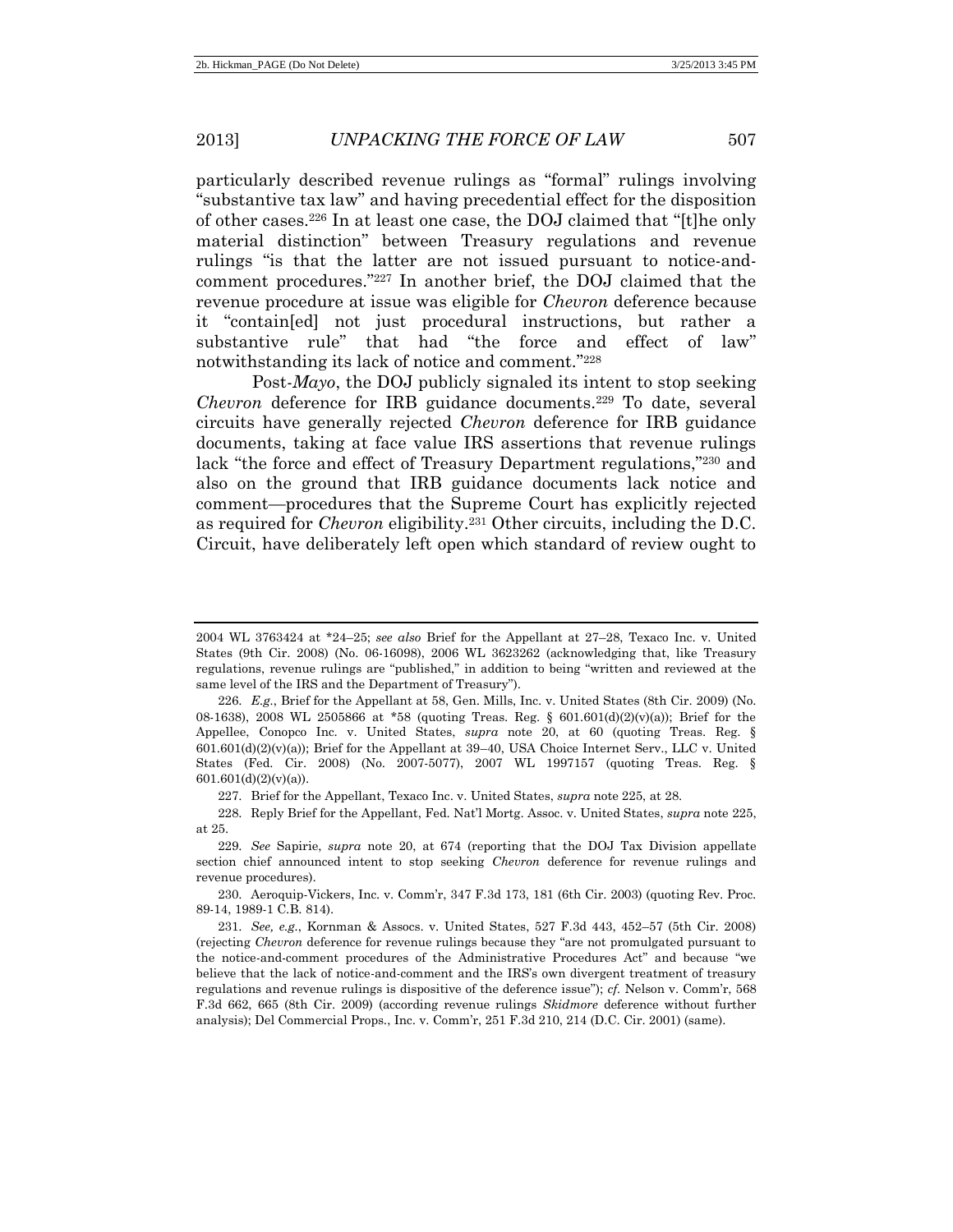apply to IRB guidance.<sup>232</sup> In particular, the Ninth Circuit has reserved the question repeatedly since Judge O'Scannlain, in a concurring opinion in *Tualatin Valley Builders Supply, Inc. v. United States*, opined that a revenue procedure was legally binding and thus *Chevron* eligible.<sup>233</sup> The *Tualatin Valley* decision predates the Supreme Court's decision in *Mayo*. But in 2012, in *Taproot Administrative Services, Inc. v. Commissioner*, the Ninth Circuit reiterated its reservation regarding the level of deference due to IRB guidance, notwithstanding the government's position on brief that *Skidmore* provided the appropriate evaluative standard for a revenue ruling.<sup>234</sup> Because courts rather than litigants determine which standard of review applies, the Justice Department's shift away from claiming *Chevron* deference for IRB guidance may not foreclose a potential future circuit split on this issue.

<span id="page-43-0"></span>Meanwhile, the IRS has claimed in litigation that IRB guidance is nonlegislative and thus is exempt from APA notice-andcomment rulemaking requirements. The courts may not agree. In particular, in *Cohen v. United States*, the D.C. Circuit considered the justiciability of an APA challenge to Notice 2006-50, which designated procedures for obtaining refunds of a defunct telephone excise tax. 235 Most of the discussion in *Cohen* concerned other issues, including but not limited to the meaning of the I.R.C.'s Anti-Injunction Act, 26 U.S.C. § 7421(a). <sup>236</sup> Among other claims, however, the government asserted that Notice 2006-50 was a policy statement that lacked the force of law for APA purposes, and thus was not final agency action as

<sup>232.</sup> *See, e.g.*, Nat'l R.R. Passenger Corp. v. United States, 431 F.3d 374, 379 (D.C. Cir. 2005) ("[A]lthough the parties discuss whether we should defer to Revenue Ruling 79-404 pursuant to [*Chevron* or *Skidmore*], we need not resolve that question."); Am. Bankers Ins. Group v. United States, 408 F.3d 1328, 1335 (11th Cir. 2005) ("[W]e need not determine the proper level of deference to be given Revenue Ruling 79-404.").

<sup>233.</sup> 522 F.3d 937, 945–46 (9th Cir. 2008) (O'Scannlain, J., specially concurring) (recognizing circuit confusion regarding proper standard of review for IRB guidance documents and concluding that the IRS revenue procedure at issue was entitled to *Chevron* deference); *see also*  Bluetooth SIG Inc. v. United States, 611 F.3d 617, 622 & n.6 (9th Cir. 2010) (acknowledging Judge O'Scannlain's special concurrence without resolving the open question); Texaco Inc. v. United States, 528 F.3d 703, 711 & n.8 (9th Cir. 2008) (same).

<sup>234.</sup> 679 F.3d 1109, 1115–16 & n.14 (9th Cir. 2012) (holding open the question of whether *Skidmore* deference or *Chevron* deference applies to revenue rulings as well as revenue procedures).

<sup>235.</sup> Cohen v. United States, 599 F.3d 652, 652 (D.C. Cir. 2010); Final Brief for the Appellee at 3–4, *Cohen*, 599 F.3d 652 (D.C. Cir. 2010) (Nos. 08-5088, 08-5093 & 08-5174), 2009 WL 857437.

<sup>236.</sup> *See Cohen*, 599 F.3d at 652 (ordering briefing of four questions, three of which concerned the Anti-Injunction Act).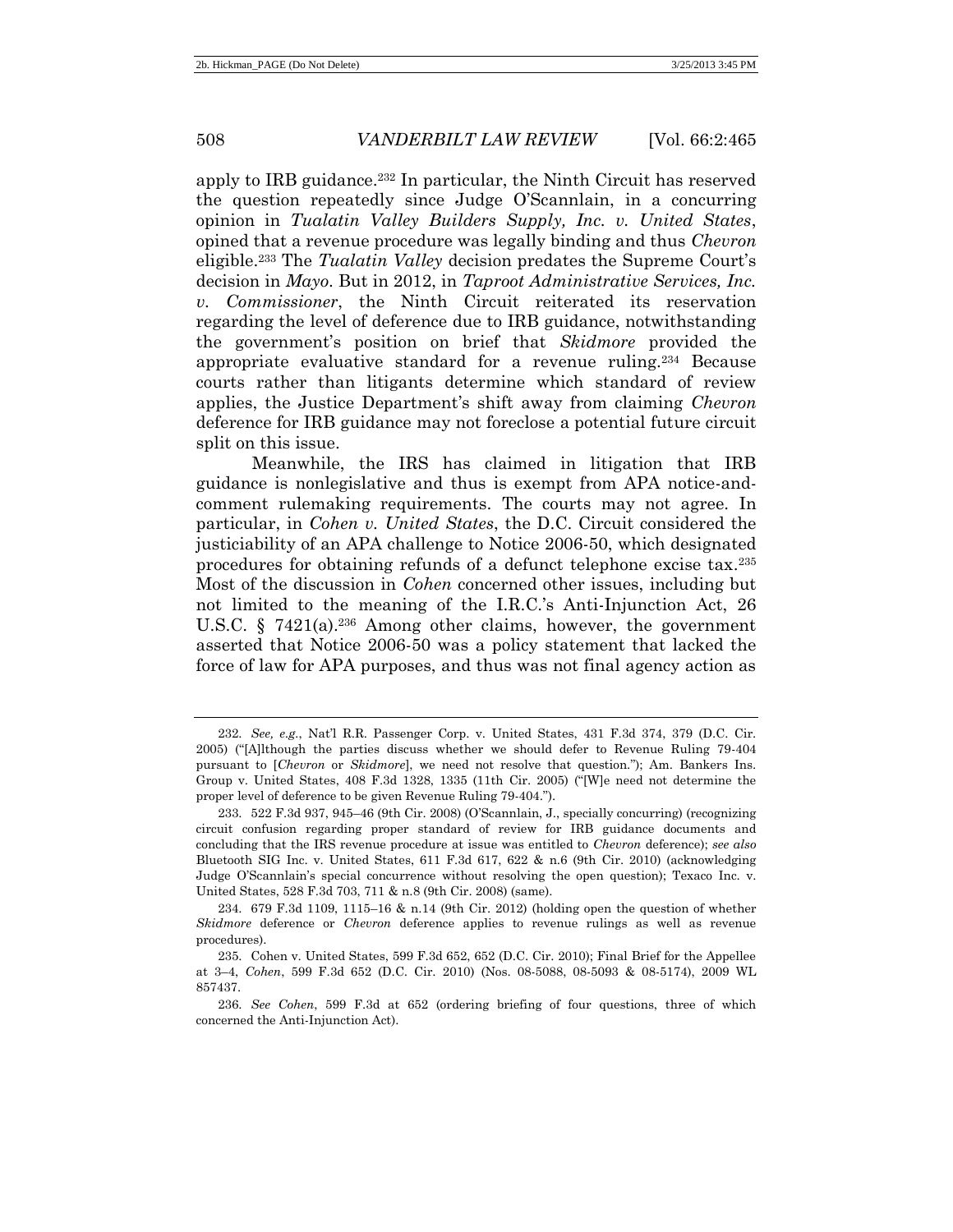required for judicial review under the APA.<sup>237</sup> A majority of the threejudge panel initially hearing the case concluded after some discussion that Notice 2006-50 was reviewable as final agency action, calling it "a binding standard" that "alters the legal obligations of service providers charged with collecting excise taxes" and "changes taxpayers' rights and obligations," and declaring that it "operates as a substantive rule that binds the IRS, excise tax collectors, and taxpayers." <sup>238</sup> While the rehearing en banc concerned different questions, the majority of the court made a point of reiterating its earlier finality conclusion: "Put simply, 'Notice 2006-50 binds the IRS.' " <sup>239</sup> While the D.C. Circuit's holding concerned the finality of Notice 2006-50 rather than its characterization as a legislative rule, on remand the district court interpreted the D.C. Circuit's decision in *Cohen* as requiring the invalidation of Notice 2006-50 for its lack of notice and comment.<sup>240</sup> "Simply stated, because Notice 2006-50 is binding, the defendant was required to abide by the APA's notice-andcomment requirements, or to, alternatively, provide good-cause for not doing so." 241

#### II. WRESTLING WITH THE DOCTRINE

Whether the issue is distinguishing legislative and nonlegislative rules or ascertaining eligibility for *Chevron* deference, the judicial rhetoric that accompanies the force of law concept reflects considerable overlap. Where an agency employs notice-and-comment rulemaking under clear congressional authority to adopt rules and regulations, there is little doubt that the courts will treat the rule both as legislative and as eligible for *Chevron* deference. An agency's failure to employ notice-and-comment rulemaking does not foreclose either the possibility that the rule is legislative, and thus that the agency should have used notice and comment, or that *Chevron* may apply.

<sup>237.</sup> Final Brief for the Appellee, *supra* not[e 235,](#page-43-0) at pt. II.C.1. Subsequently, before the D.C. Circuit en banc, the government repackaged the same argument as relating to the APA's exclusion from judicial review those matters "committed to agency discretion," citing 5 U.S.C. § 701(a)(2). En Banc Brief for the Appellee at 64, Cohen v. United States, 650 F.3d 717, 723 (D.C. Cir. 2011) (Nos. 08-5088, 08-5093 & 08-5174), 2010 WL 3514351 at \*64.

<sup>238.</sup> Cohen v. United States, 578 F.3d 1, 6–9 (D.C. Cir. 2009).

<sup>239.</sup> Cohen v. United States, 650 F.3d 717, 723 (D.C. Cir. 2011) (en banc) (quoting Cohen v. United States, 578 F.3d 1, 8 (D.C. Cir. 2009)).

<sup>240.</sup> *In re* Long-Distance Tel. Serv. Fed. Excise Tax Refund Lit., 853 F. Supp. 2d 138, 142– 43 (D.D.C. 2012).

<sup>241.</sup> *Id.* at 143 (citations omitted).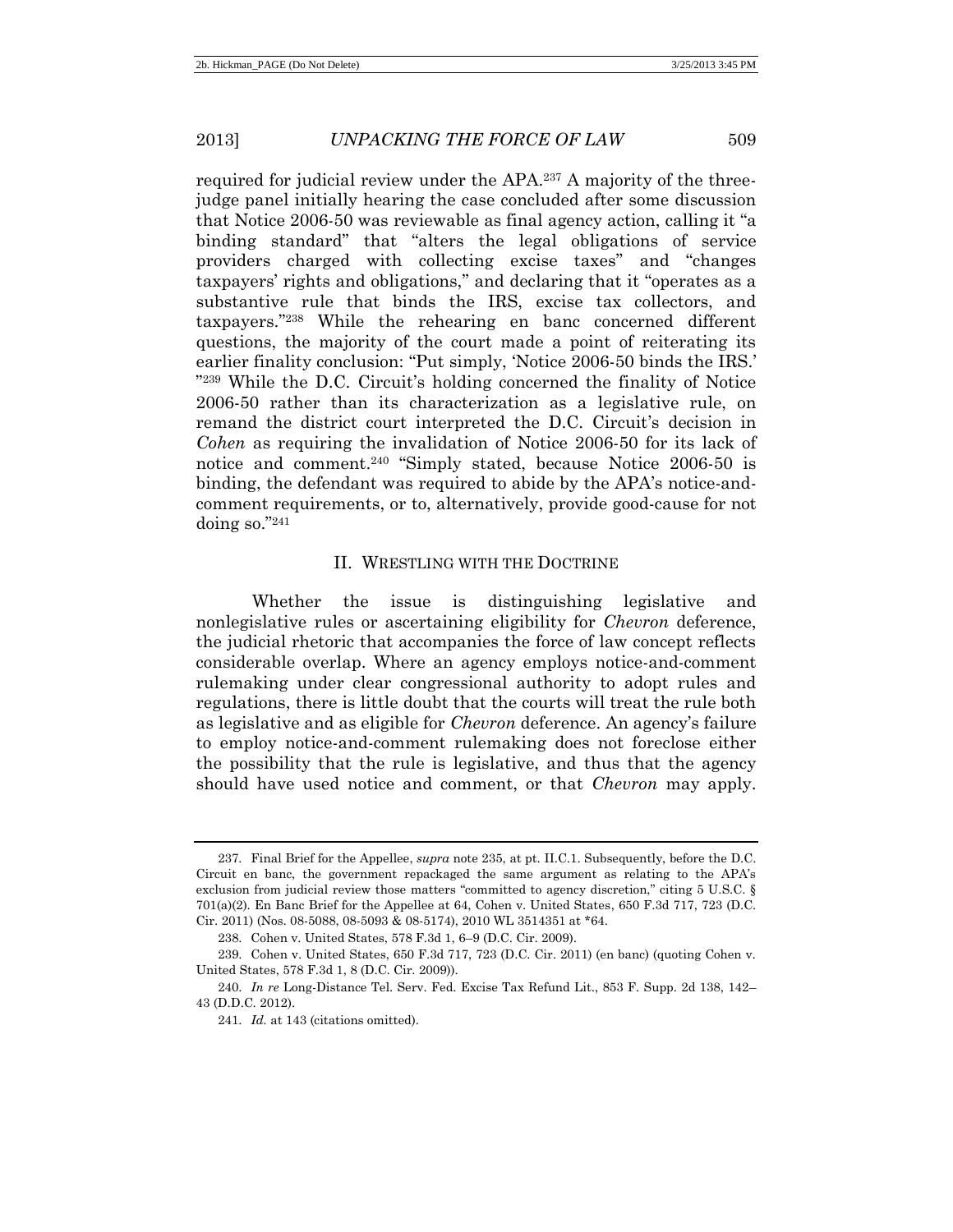Courts can and have applied the various tests articulated in Part I above to reach all of these conclusions.

Yet, focusing too closely on the various steps, elements, and factors of the standards outlined in Part I risks missing the point. As the Supreme Court has made clear on various occasions, most notably in *Chrysler Corp. v. Brown* and *Mead*, whether agency rules are legislative and whether they are eligible for *Chevron* deference both turn on evidence of a congressional delegation of power to act with legal force and agency intent to utilize that authority. Cases like *American Mining Congress*, *Community Nutrition Institute*, and *Mead*—and the steps, elements, or factors they adopt—merely reflect courts' efforts to elaborate that force of law concept and to discern the presence or absence of congressional delegation and agency intent with respect thereto.

Extensive scholarly ink has been spilled criticizing courts' existing standards for grappling with these questions. Much of the criticism is aimed at the practical difficulties of applying the delegation premise consistently, although commentators also challenge the merits of the premise itself. Trying to resolve all the problems with the delegation premise is beyond the scope of this Article. Nevertheless, the Supreme Court in particular shows no signs of backing away from delegation. Hence, stepping back a bit to contemplate delegation theory and its relationship to the tax laws seems warranted. Without wholeheartedly embracing the delegation premise as a normative matter, the following analysis at least attempts to ground it a little in administrative law theory and to apply it to the tax context.

## *A. The Limits of the "Short Cut"* 242

Administrative law scholars have criticized the standards discussed in Part I for decades. Instead of trying to distinguish between legislative and nonlegislative rules on the basis of what they do,<sup>243</sup> some scholars have suggested that courts instead should simply accept an agency's characterization of its own rules as evidenced by its

<sup>242.</sup> I borrow this language from David L. Franklin, *Legislative Rules, Nonlegislative Rules, and the Perils of the Short Cut*, 120 YALE L.J. 276, 278–82 (2010), which discusses some of the same issues addressed in this Article. I think, however, that I expand my use of the term beyond what Franklin envisioned.

<sup>243.</sup> *See supra* text accompanying notes 52–61 (discussing emphasis of contemporary standards for characterizing rules).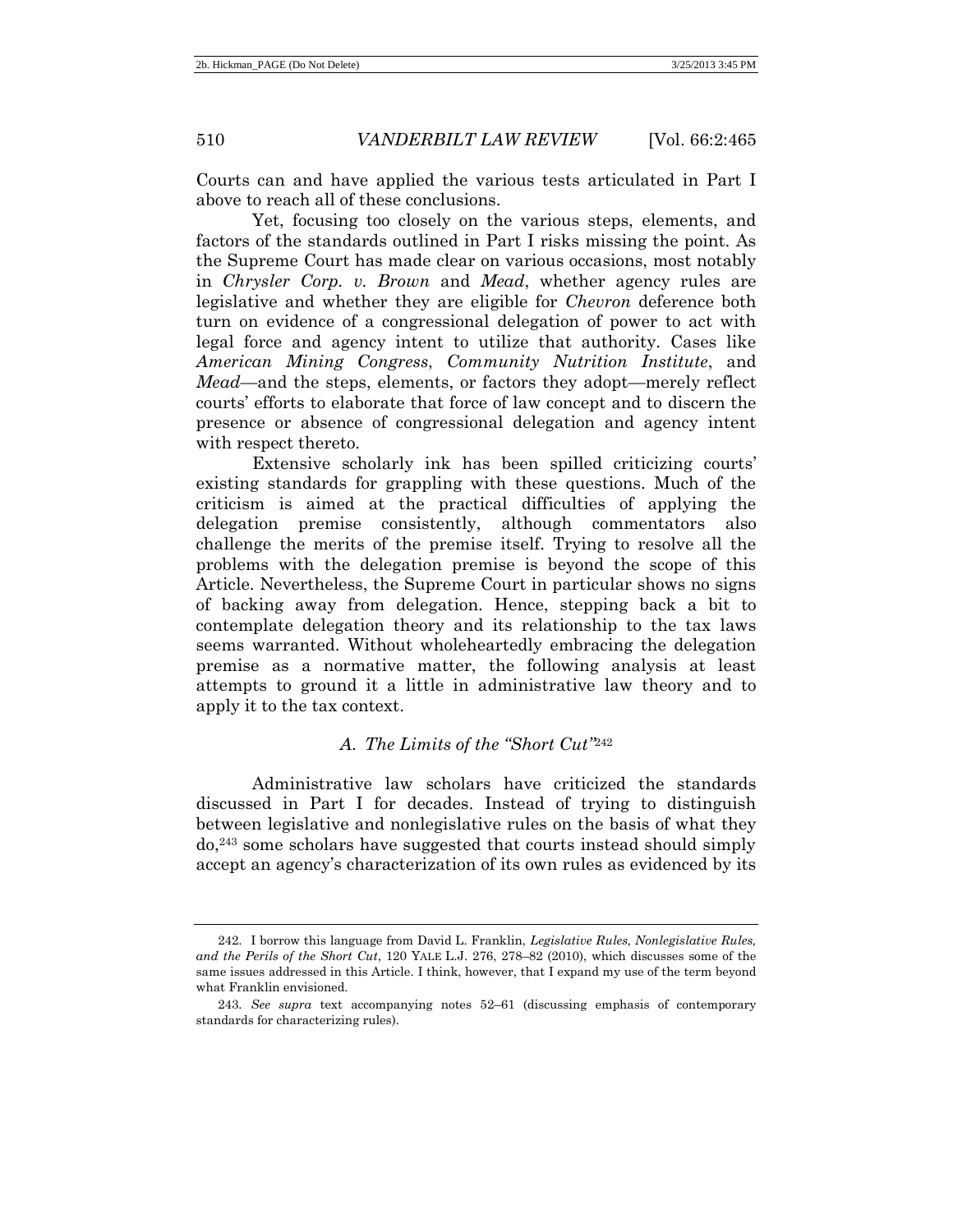decision whether to undertake notice-and-comment rulemaking. 244 Thus, agency rules promulgated using notice and comment procedures would be legislative, while agency interpretations advanced through formats lacking those procedures would be interpretative rules or policy statements—an approach that David Franklin recently dubbed the "short cut." <sup>245</sup> Pre-*Mead*, Donald Elliott described this approach as "pay me now, or pay me later," with the understanding that an agency that chose to avoid the scrutiny of notice and comment would have to suffer closer inspection of its legal interpretations case by case through judicial review of enforcement actions.<sup>246</sup> In other words, because nonlegislative rules lack binding force, an agency that chose to forego notice and comment would need to "be prepared to support the policy just as if the policy statement had never been issued." 247 More recently, Jacob Gerson has suggested that *Mead* only increases the "pay later" burden by generally denying *Chevron* deference to interpretative rules and policy statements.<sup>248</sup> While not per se embracing the short cut approach to distinguishing between legislative and nonlegislative rules, John Manning has made a similar observation regarding *Mead*: "By denying *Chevron* deference to nonlegislative rules, the Court makes them nonbinding in practice. Such a default position, moreover, meaningfully distinguishes nonlegislative from legislative rules without the confusing form of inquiry that direct judicial review of that distinction has thus far entailed." 249

As both Gerson and Manning recognize, *Mead* does not absolutely condition *Chevron*'s applicability upon the use of notice and

<sup>244.</sup> *See, e.g.*, E. Donald Elliott, *Re-Inventing Rulemaking*, 41 DUKE L.J. 1490, 1490 (1992) (contending that "a court should not go behind the objective terms of a statement of agency policy to speculate about whether the statement was 'really intended' to bind the public"); William Funk, *When Is a "Rule" a Regulation? Marking a Clear Line Between Nonlegislative Rules and Legislative Rules*, 54 ADMIN. L. REV. 659, 663 (2002) (advocating a "notice-and-comment test," which "is simply that any rule not issued after notice and comment is an interpretive rule or statement of policy, unless it qualifies as a rule exempt from notice and comment on some other basis"); Jacob E. Gersen, *Legislative Rules Revisited*, 74 U. CHI. L. REV. 1705, 1719 (2007) ("Rather than asking whether a rule is legislative to answer whether notice and comment procedures should have been used, courts should simply ask whether notice and comment procedures were used."); *see also* Franklin, *supra* note 242, at 289–94 (summarizing this literature).

<sup>245.</sup> Franklin, *supra* note 242, at 279.

<sup>246.</sup> Elliott, *supra* note 244, at 1491.

<sup>247.</sup> Pac. Gas & Elec. Co. v. Fed. Power Comm'n, 506 F.2d 33, 38 (D.C. Cir. 1974).

<sup>248.</sup> *See, e.g.*, Gersen, *supra* note 244, at 1720–21 (discussing *Mead*'s impact on the short cut).

<sup>249.</sup> John F. Manning, *Nonlegislative Rules*, 72 GEO. WASH. L. REV. 893, 940 (2004).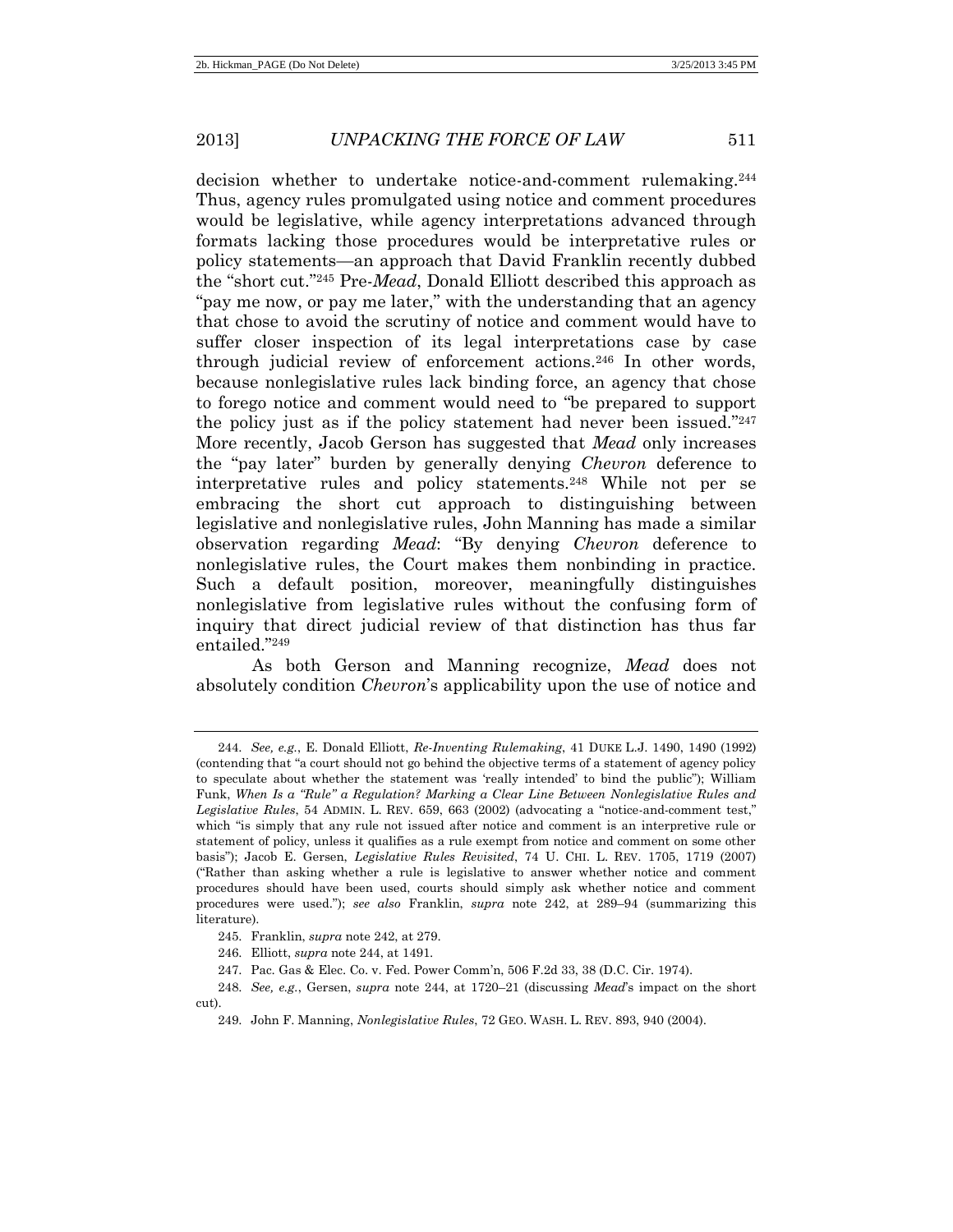comment.<sup>250</sup> Most judicial opinions discussing *Mead* acknowledge the same, although they also reflect uncertainty regarding exactly which agency rules that lack notice and comment might nevertheless qualify for *Chevron* deference. Nevertheless, lower courts on occasion have seemed implicitly to follow a short cut approach to *Mead* by simply extending or rejecting *Chevron* review based on the presence or absence of public notice and comment without further inquiry. 251 Putting it all together, therefore, one might envision an expanded short cut as follows: if an agency uses notice-and-comment rulemaking, then the resulting rule carries the force of law, is legislative, and should be eligible for *Chevron* deference. If an agency rule lacks notice and comment, then the rule lacks the force of law, is nonlegislative, and should merit *Skidmore*'s greater scrutiny.

The simplicity of this approach is appealing. Judicial efforts to define the force of law concept in the abstract both for legislative rule characterization and for assessing *Chevron*'s scope have yielded confusion and inconsistency. Most of the cases in which courts evaluate whether rules are legislative or nonlegislative come down to relatively minute degrees of practical binding effect, as evidenced by the fact that contemporary standards for evaluating that question are targeted at defining that illusive characteristic. At least anecdotally, most agency rules seem to fall rather obviously into the legislative or nonlegislative categories in a manner consistent with the presence or absence of notice-and-comment rulemaking, making the question of *Chevron* versus *Skidmore* fairly simple. While some members of the Supreme Court are clearly comfortable with extending *Chevron* deference to at least some nonlegislative rules, the Court has yet to find an opportunity to apply *Chevron* to a rule promulgated using procedures other than notice and comment.<sup>252</sup> The short cut's bright

<sup>250.</sup> Gersen, *supra* note 244, at 1720–21; Manning, *supra* note 249, at 938–40.

<sup>251.</sup> *See, e.g.*, Mont. Sulphur & Chem. Co. v. EPA, 666 F.3d 1174, 1183 n.2 (9th Cir. 2012) ("Agency actions which have gone through notice and comment are typically reviewed for *Chevron* deference, but those which have not are still afforded *Skidmore* deference . . . ."); Sacora v. Thomas, 628 F.3d 1059, 1066 (9th Cir. 2010) ("If the challenged policies had been adopted pursuant to the notice-and-comment process, this would be the end of the inquiry.").

<sup>252.</sup> Only two cases come close. The first is *Edelman v. Lynchburg College*, 535 U.S. 106 (2002), in which the Supreme Court considered a procedural regulation initially adopted by the EEOC without notice and comment but subsequently reissued using those procedures. *Id.* at 122–24 (O'Connor, J., concurring). In an amicus brief, the EEOC claimed *Chevron* deference and defended its lack of notice and comment by citing the APA's procedural rule exception. *See* Brief for the United States and the Equal Employment Opportunity Commission as Amici Curiae Supporting Petitioner, Edelman v. Lynchburg Coll., 533 U.S. 106 (2002) (No. 00-1072), 2001 WL 1002673 at \*19 & n.11. After the Court's majority declined to resolve the deference standard question, Justice O'Connor in concurrence opined in favor of *Chevron*, but in so doing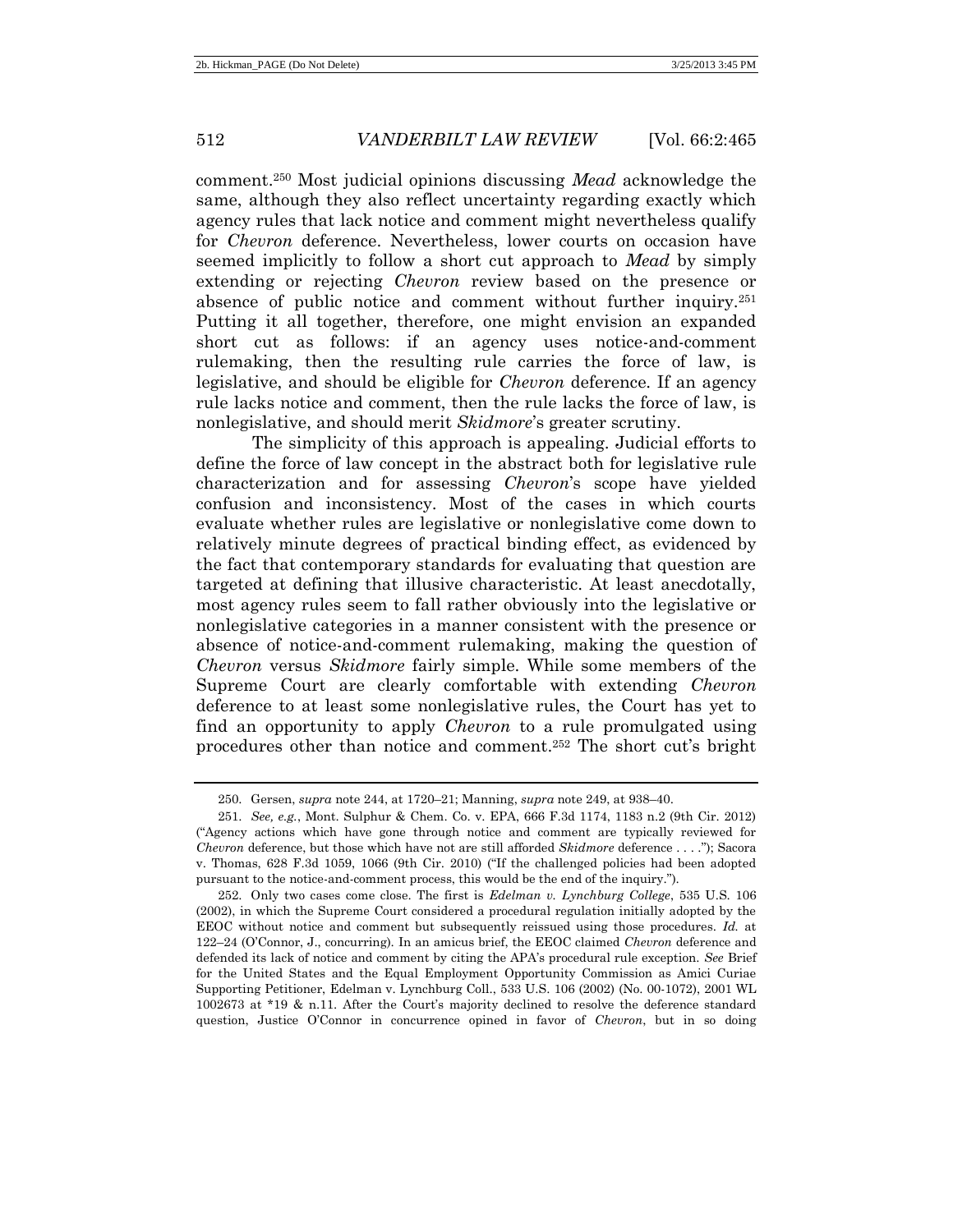line would undoubtedly yield the same results as existing doctrine for the vast majority of agency rules while conserving judicial resources.

Not everyone is convinced, however, due largely to continued concerns of agency misuse and practical binding effect. The burdens of notice and comment give agencies an incentive to avoid those procedures as much as possible while still asserting their preferences. As Robert Anthony documented, agencies frequently use nonlegislative rules in a manner that gives them a high level of practical binding effect, even while denying their legal force.<sup>253</sup> The D.C. Circuit describes the pattern of abusive agency behavior as follows:

Congress passes a broadly worded statute. The agency follows with regulations containing broad language, open-ended phrases, ambiguous standards and the like. Then as years pass, the agency issues circulars or guidance or memoranda, explaining, interpreting, defining and often expanding the commands in the regulations. One guidance document may yield another and then another and so on. Several words in a regulation may spawn hundreds of pages of text as the agency offers more and more detail regarding what its regulations demand of regulated entities. Law is made, without notice and comment, without public participation, and without publication in the Federal Register or the Code of Federal Regulations.<sup>254</sup>

Echoing these concerns, David Franklin observes that "[i]t would seem inconsistent with both legislative intent and democratic theory to allow agencies to make such decisions without public input whenever they wish." 255

Indeed, then-Judge Kenneth Starr, in advocating the short cut, conceded that "[a]gencies may yield to temptation and seek to shield

particularly emphasized the agency's eventual use of notice and comment. *See Edelman*, 535 U.S. at 122–24 (O'Connor, J., concurring). Subsequently, in *Barnhart v. Walton*, 535 U.S. 212 (2002), the Court extended *Chevron* deference to a regulation adopted by the Social Security Administration using notice-and-comment rulemaking, but continued in dicta to suggest that earlier, less formal documents advancing the same interpretation might also have warranted *Chevron* deference notwithstanding their lack of notice and comment. 535 U.S. at 217–22.

<sup>253.</sup> *See* Anthony, *supra* note 205, at 1333–55 (summarizing numerous examples). Anthony maintained that his examples were of policy statements, not interpretative rules, and suggested that the two might carry different degrees of practical binding effect. *Id.* at 1355–59. Not all of Anthony's examples seem so obviously to be one rather than the other. As Ronald Levin observed in response to Anthony's suggestion, distinguishing between interpretative rules and policy statements would be as difficult as distinguishing between legislative and nonlegislative rules, and even less worth the effort. Ronald M. Levin, *Nonlegislative Rules and the Administrative Open Mind*, 41 DUKE L.J. 1497, 1505–06 (1992).

<sup>254.</sup> Appalachian Power Co. v. EPA, 208 F. 3d 1015, 1020 (D.C. Cir. 2000); *see also* Fund for Animals, Inc. v. U.S. Bureau of Land Mgmt., 460 F.3d 13, 23–26 (D.C. Cir. 2006) (Griffith, J., concurring in part and dissenting in part) (expressing the same concern).

<sup>255.</sup> Franklin, *supra* note 242, at 305.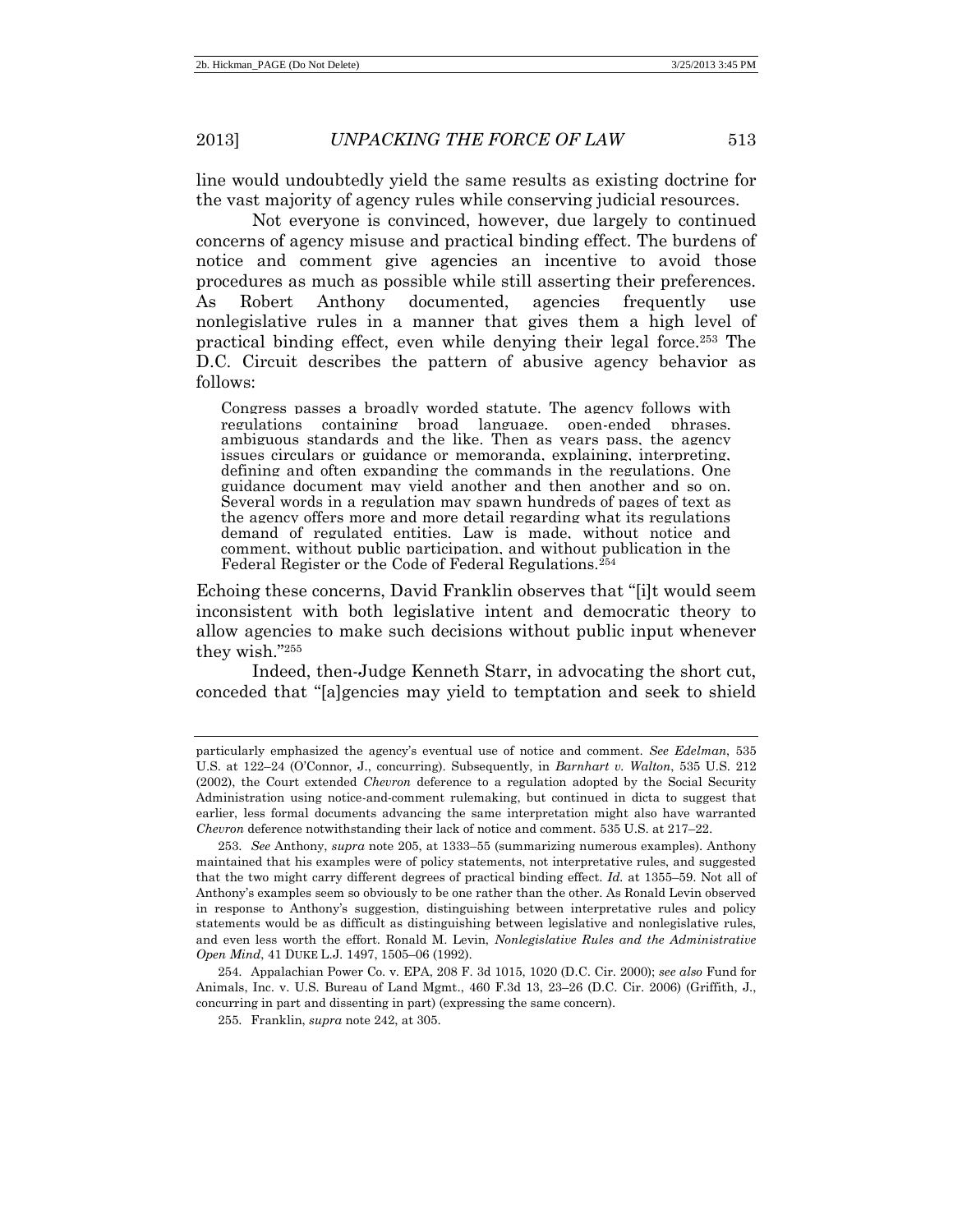their regulations from the scrutiny occasioned by notice and comment procedures, choosing instead to cast would-be regulations as interpretative rules," although he maintained "the danger is more theoretical than real." <sup>256</sup> Donald Elliott likewise has recognized that agencies might treat claimed policy statements as binding, though he maintains that courts could still accommodate the short cut by invalidating such actions for lack of contemporaneous justification.<sup>257</sup> Jacob Gersen also accepts that concerns about agency abuse are "real," but contends that *Mead* should function to limit agencies' inappropriate use of nonlegislative formats.<sup>258</sup>

Irrespective of the short cut's merits, it does not quite resolve the questions concerning temporary Treasury regulations and IRB guidance in any event. The short cut's applicability to temporary Treasury regulations is especially superficial. The short cut was promoted to eliminate the need to identify that illusive, heightened degree of practical binding effect that tilts facially nonbinding guidance into the legislative category. While temporary Treasury regulations lack prepromulgation notice and comment, the government does not claim that those documents are not legally binding, but relies on other arguments to justify classifying its regulations as interpretative and postponing notice and comment.<sup>259</sup>

By comparison, the short cut might seem particularly appropriate for IRB guidance documents, which the government routinely asserts lack at least the force of Treasury regulations. In light of these assertions, and given their lack of notice and comment, characterizing IRB guidance documents as nonlegislative and reviewing them under the *Skidmore* standard as the short cut suggests would seem quite reasonable. Although they do not reference the administrative law literature advocating the short cut, most tax scholars and commentators who label IRB guidance as nonlegislative and advocate *Skidmore* review seem at least implicitly to adopt that approach, as they point to various Treasury and IRS statements disclaiming legal force for those documents in addition to the lack of

<sup>256.</sup> Cmty. Nutrition Inst. v. Young, 818 F.2d 943, 953 (D.C. Cir. 1987) (Starr, J., concurring in part and dissenting in part).

<sup>257.</sup> Elliott, *supra* note 244, at 1491.

<sup>258.</sup> *See* Gersen, *supra* note 244, at 1721 ("But for *Mead*, agencies might well make critical interpretive choices using nonlegislative rules. But after *Mead*, this approach to policy is implausible, or at least less attractive.").

<sup>259.</sup> *See supra* Part I.C.1 (detailing government arguments defending the procedural validity of temporary Treasury regulations).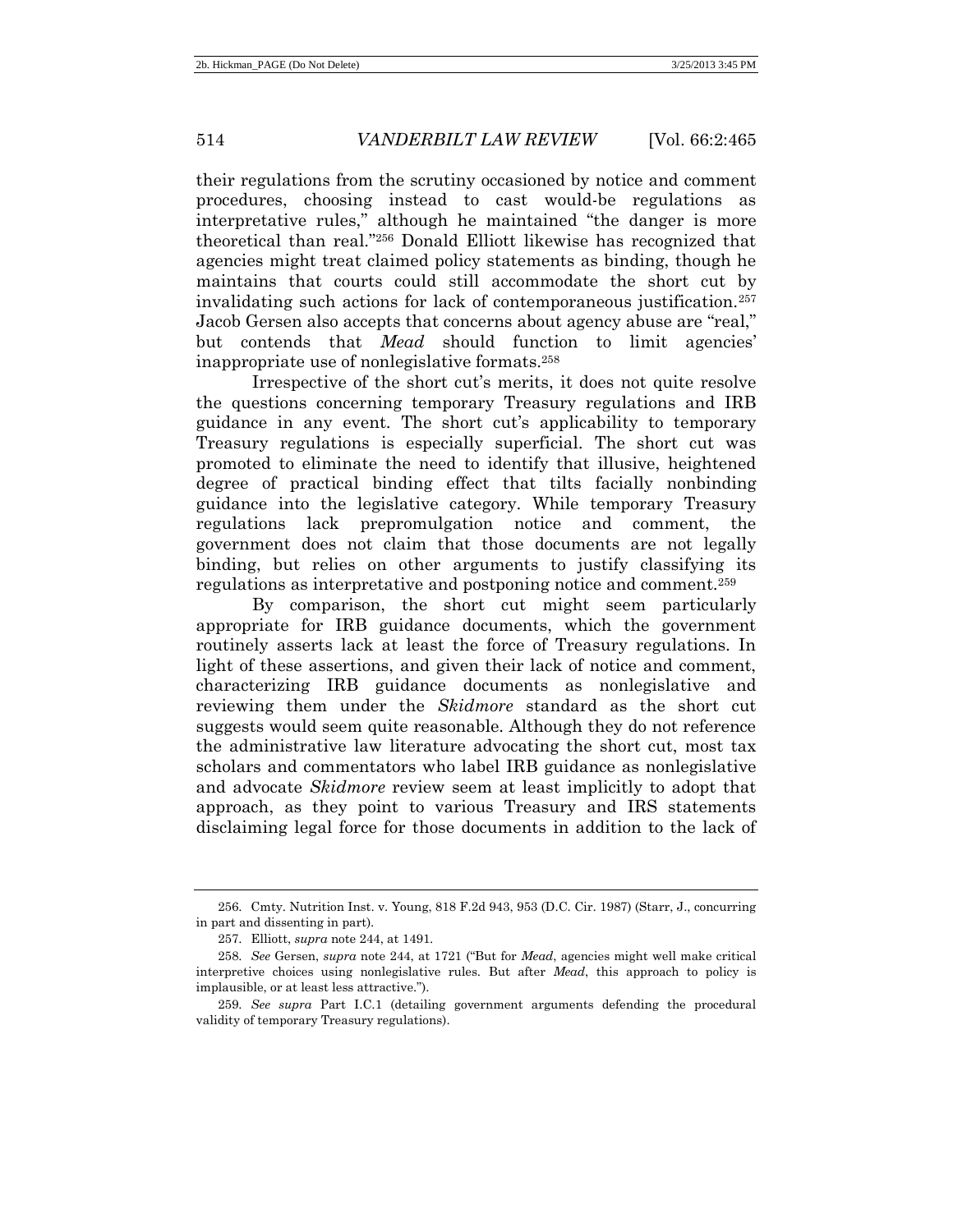notice and comment.<sup>260</sup> Yet these accounts do not address the penalty elephant in the middle of the room: How should courts square Treasury and IRS claims that IRB guidance lacks the force of law with Treasury regulations that impose penalties for failing to comply with interpretations contained in those formats? Can an interpretation truly be said to lack legal force if it carries penalty potential? By contrast, while they do not say so explicitly, administrative law scholars discussing the relative merits and demerits of the short cut seem to assume that the interpretations at issue do not carry the facial legal effect that penalties represent.

Regardless, courts have declined to adopt the short cut either for distinguishing between legislative and nonlegislative rules or for applying the *Chevron* standard.<sup>261</sup> Courts continue to invalidate alleged interpretative rules and policy statements on the ground that they are legislative rules that need to go through notice and comment. After expressly refusing to require notice and comment as a condition of *Chevron* deference in *Mead*, <sup>262</sup> the Supreme Court has continued to maintain that such procedures alone are neither necessary nor sufficient to justify *Chevron* review. In *Barnhart v. Walton*, while deferring under *Chevron* to a notice-and-comment regulation, the Court observed that "the fact that the Agency previously reached its interpretation through means less formal than 'notice and comment' rulemaking does not automatically deprive that interpretation of" *Chevron* deference.<sup>263</sup> In *Edelman v. Lynchburg College*, without deciding whether an Equal Employment Opportunity Commission regulation interpreting Title VII was eligible for *Chevron* deference under *Mead*, the Court noted that *Chevron* deference "does not necessarily require an agency's exercise of express notice-andcomment rulemaking power." 264

# *B. Exploring the Delegation Premise*

In lieu of the short cut, the Supreme Court has embraced congressional delegation and agency exercise of delegated power as driving the force of law inquiry for both legislative rule

<sup>260.</sup> *See, e.g.*, Salem et al., *supra* note 132, at 744–45 (discussing Treasury and IRS characterizations of IRB guidance and recommending *Skidmore* review for those formats).

<sup>261.</sup> *See* Franklin, *supra* note 244, at 294–303 (summarizing key cases).

<sup>262.</sup> *See* 533 U.S. 218, 231 (2001) ("[A]s significant as notice-and-comment is in pointing to *Chevron* authority, the want of that procedure here does not decide the case.").

<sup>263.</sup> 535 U.S. 212, 222–23 (2002).

<sup>264.</sup> 535 U.S. 106, 114 (2002).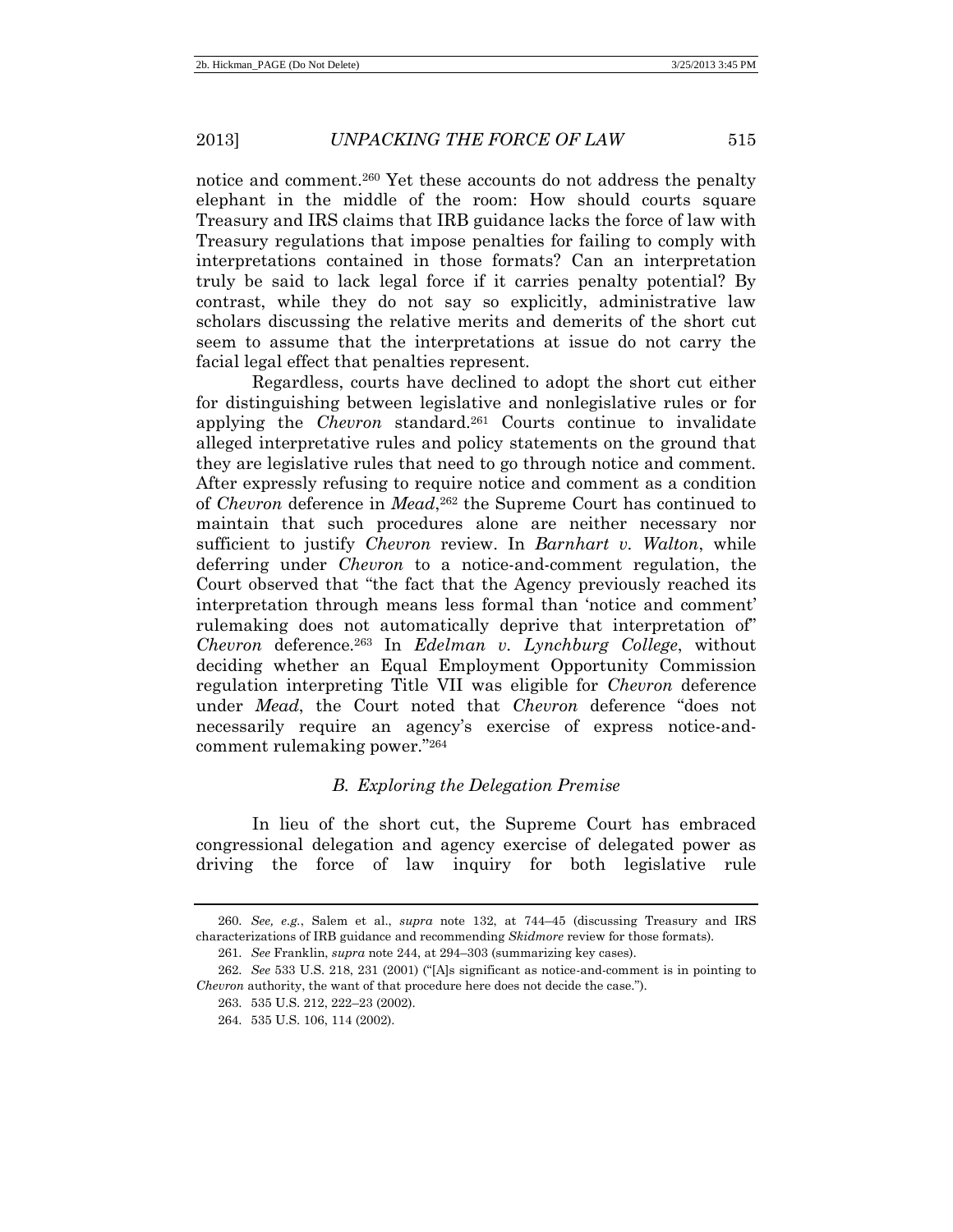characterization and *Chevron* deference. Although the Supreme Court has never had very much to say about the distinction between legislative rules and nonlegislative ones, the Court has consistently described the capacity of administrative agencies to promulgate legislative rules as a function of congressional delegation. In describing legislative rules as "affecting individual rights and obligations" and having "the force of law," the Supreme Court in *Chrysler Corp. v. Brown* elaborated that "the exercise of quasilegislative authority by governmental departments and agencies must be rooted in a grant of such power by the Congress and subject to limitations which that body imposes." <sup>265</sup> In addressing a related question of an agency's power to adopt retroactively effective rules in *Bowen v. Georgetown University Hospital*, the Court said, "It is axiomatic that an administrative agency's power to promulgate legislative regulations is limited to the authority delegated by Congress." <sup>266</sup> In *Long Island Care at Home, Ltd. v. Coke*, the Court listed the agency's use of notice-and-comment rulemaking as a reason for characterizing a regulation as legislative, but principally as an indicator that the agency intended the regulation to be "a binding exercise of its rulemaking authority" as delegated by Congress.<sup>267</sup>

The D.C. Circuit has likewise linked the characterization of legislative rules with the exercise of delegated power. As already noted, in the *American Mining Congress* case, the court expressly linked the determination that a rule is legislative with the existence and exercise of congressionally delegated power.<sup>268</sup> *American Mining Congress* was not an outlier in this regard. Other D.C. Circuit decisions express similar sentiments. For example, in *National Latino Media Coalition v. Federal Communications Commission*, the D.C. Circuit recognized that "[w]hen Congress delegates rulemaking authority to an agency, and the agency adopts legislative rules, the agency stands in the place of Congress and makes law." <sup>269</sup> And in *American Postal Workers Union v. United States Postal Service*, the D.C. Circuit said that "[a] rule can be legislative only if Congress delegated legislative power to the agency and if the agency intended to

<sup>265.</sup> 441 U.S. 281, 302 (1979) (quoting Morton v. Ruiz, 415 U.S. 199, 232 (1974)).

<sup>266.</sup> 488 U.S. 204, 208 (1988).

<sup>267.</sup> 551 U.S. 158, 172 (2007).

<sup>268.</sup> 995 F.2d 1106, 1109 (D.C. Cir. 1993); *see also supra* notes 75–84 and accompanying text (discussing the *American Mining Congress* test for distinguishing between legislative and nonlegislative rules).

<sup>269.</sup> 816 F.2d 785, 788 (D.C. Cir. 1987).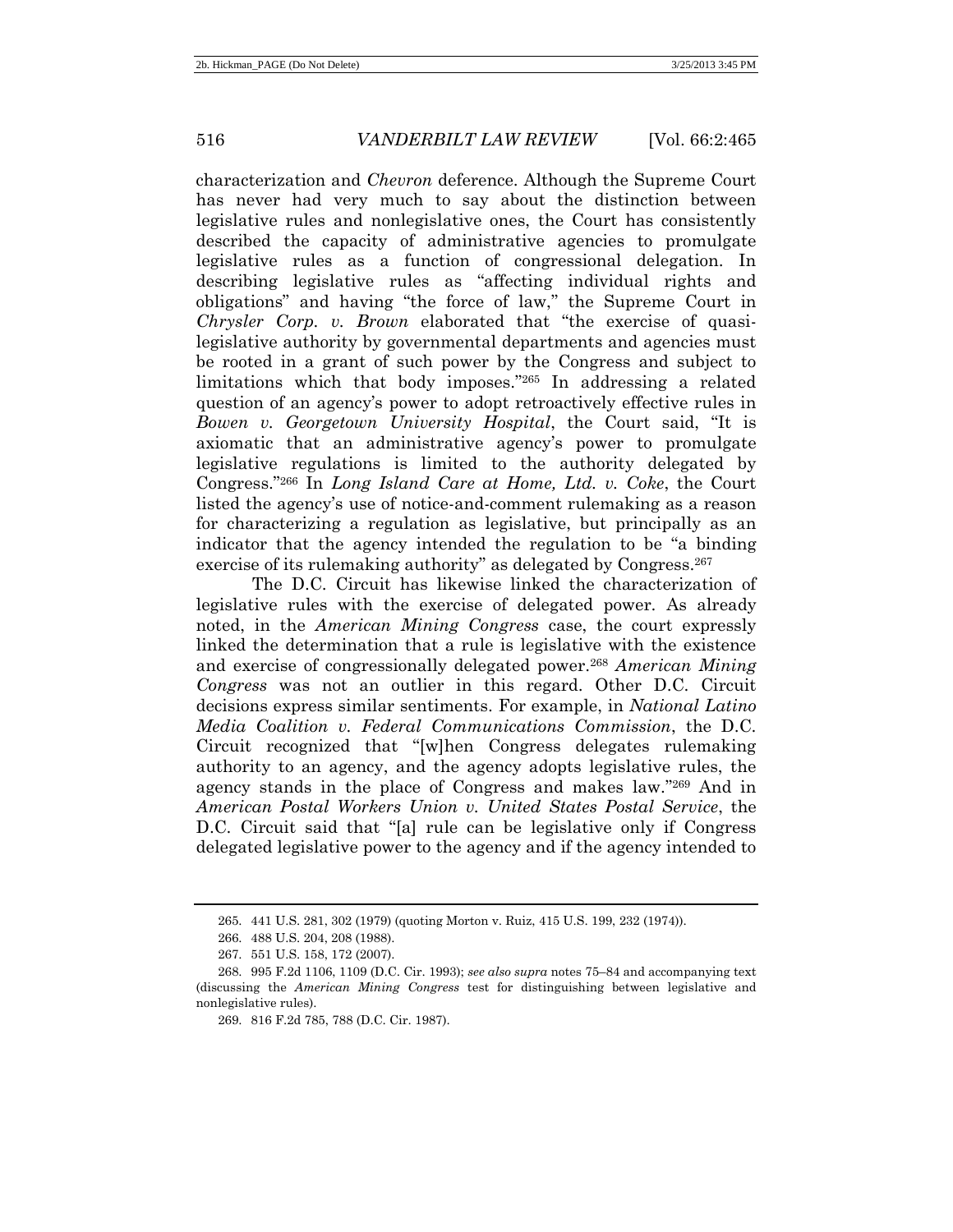use that power in promulgating the rule at issue." <sup>270</sup> Other federal circuit courts have followed the D.C. Circuit's lead, embracing the relationship between the force of law and congressional delegation in distinguishing legislative rules from nonlegislative ones.<sup>271</sup> As the Third Circuit observed in *Elizabeth Blackwell Health Center for Women v. Knoll*, for example:

*American Mining* is nothing more than a refinement of the law ...; that is to say, for a rule to be legislative and have the force of law, Congress must have delegated legislative power to the agency and the agency must have intended to exercise that power in promulgating its rule.<sup>272</sup>

Regarding deference, the *Chevron* Court spoke in terms of congressional delegations of power in describing the types of agency interpretations eligible for the strong, mandatory deference advocated in that case.<sup>273</sup> The Court recognized that Congress sometimes "explicitly [leaves] a gap for the agency to fill," creating "an express delegation of authority to the agency to elucidate a specific provision of the statute by regulation." <sup>274</sup> The Court also maintained that "[s]ometimes the legislative delegation to any agency on a particular question is implicit, rather than explicit," but cautioned reviewing courts in such instances not to "substitute [their] own construction of a statutory provision for a reasonable interpretation made by the administrator of an agency." 275

In articulating its own two-part test, the Court in *Mead* likewise predicated the availability of *Chevron* deference on the presence and the exercise of congressionally delegated power. According to *Mead*, *Chevron* only applies "when it appears that Congress delegated authority to the agency generally to make rules carrying the force of law, and that the agency interpretation claiming deference was promulgated in the exercise of that authority." <sup>276</sup> As with *Chevron*, the *Mead* Court recognized that both express and implied statutory delegations of power to elucidate statutory

<sup>270.</sup> 707 F.2d 548, 558 (D.C. Cir. 1983).

<sup>271.</sup> *See, e.g.*, Erringer v. Thompson, 371 F.3d 625, 630 (9th Cir. 2004) ("Legislative rules . . . create rights, impose obligations, or effect a change in existing law pursuant to authority delegated by Congress." (internal quotation marks omitted)); Hoctor v. U.S. Dep't of Agric., 82 F.3d 165, 169 (1996) (describing the promulgation of a legislative rule as a "legislative task entrusted to the agency" by Congress).

<sup>272.</sup> 61 F.3d 170, 187 (3d Cir. 1995).

<sup>273.</sup> 467 U.S. 837, 843–44 (1984).

<sup>274.</sup> *Id.* at 843–44.

<sup>275.</sup> *Id.* at 844.

<sup>276.</sup> 533 U.S. 218, 226–27 (2001).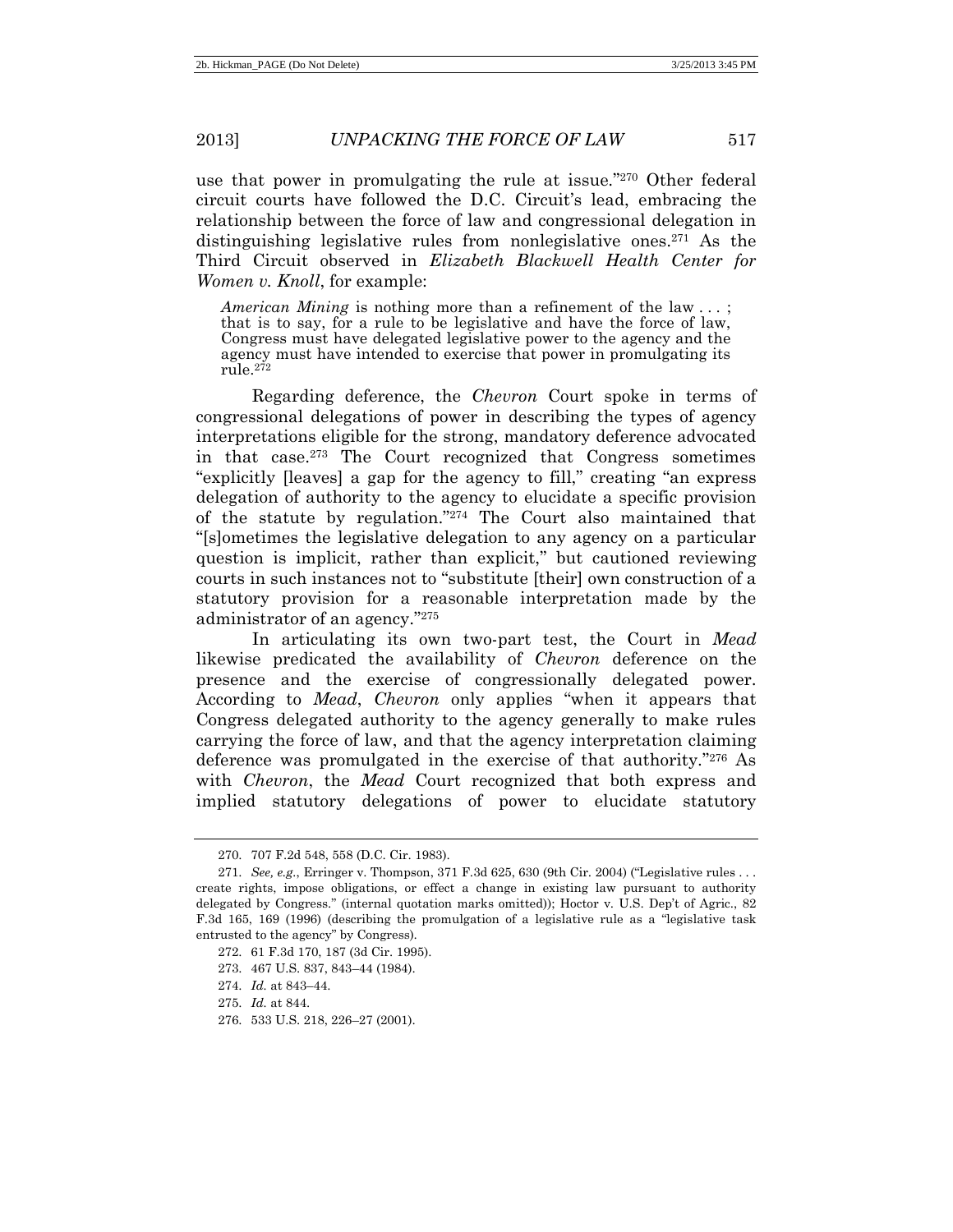provisions and fill statutory gaps indicate "that Congress would expect the agency to be able to speak with the force of law." <sup>277</sup> In the presence of such an expectation, "a reviewing court has no business rejecting an agency's exercise of its generally conferred authority to resolve a particular statutory ambiguity simply because the agency's chosen resolution seems unwise." <sup>278</sup> An agency's use of notice-and-comment rulemaking procedures was relevant only as "a very good indicator of delegation meriting *Chevron* treatment." 279

The Court has spoken of *Chevron*'s delegation premise in subsequent cases as well. In *National Cable & Telecommunications Ass'n v. Brand X Internet Services*, the Court described "ambiguities in statutes within an agency's jurisdiction" as "delegations of authority to the agency to fill the statutory gap in reasonable fashion." <sup>280</sup> Looking at the language of the statute, the Court went on to defer to the Federal Communications Commission's interpretation of the Communications Act because "Congress has delegated to the Commission the authority to 'execute and enforce' the Communications Act . . . and to 'prescribe such rules and regulations as may be necessary in the public interest to carry out the provisions' of the Act." <sup>281</sup> Most recently, in *United States v. Home Concrete & Supply, LLC*, writing for a four-Justice plurality, Justice Breyer took the position that not every ambiguity in a statute represents a congressional delegation of gap-filling power.<sup>282</sup> Meanwhile, Justice Kennedy in dissent, also writing for four Justices, described statutory amendments as "Congress [giving] new instruction" to an administering agency and the majority's *Chevron* step one resolution as "constricting Congress's ability to leave agencies in charge of filling statutory gaps." <sup>283</sup> Neither of these opinions even mentioned notice and comment procedures.

The Court's emphasis on delegation as primary, with notice and comment as only a secondary indicator, is hardly surprising. The modern administrative state reflects an implicit compromise of allowing Congress to delegate expansive lawmaking power to agencies

283. *Id.* at 1852.

<sup>277.</sup> *Id.* at 229.

<sup>278.</sup> *Id.*

<sup>279.</sup> *Id.* 

<sup>280.</sup> 545 U.S. 967, 980 (2005).

<sup>281.</sup> *Id.* (quoting 47 U.S.C. §§ 151 & 201(b)).

<sup>282.</sup> 132 S. Ct. 1836, 1844 (2012) ("There is no reason to believe that the linguistic ambiguity noted by [Colony, Inc. v. Comm'r, 354 U.S. 28 (1958)] reflects a post-*Chevron* conclusion that Congress had delegated gap-filling power to the agency.").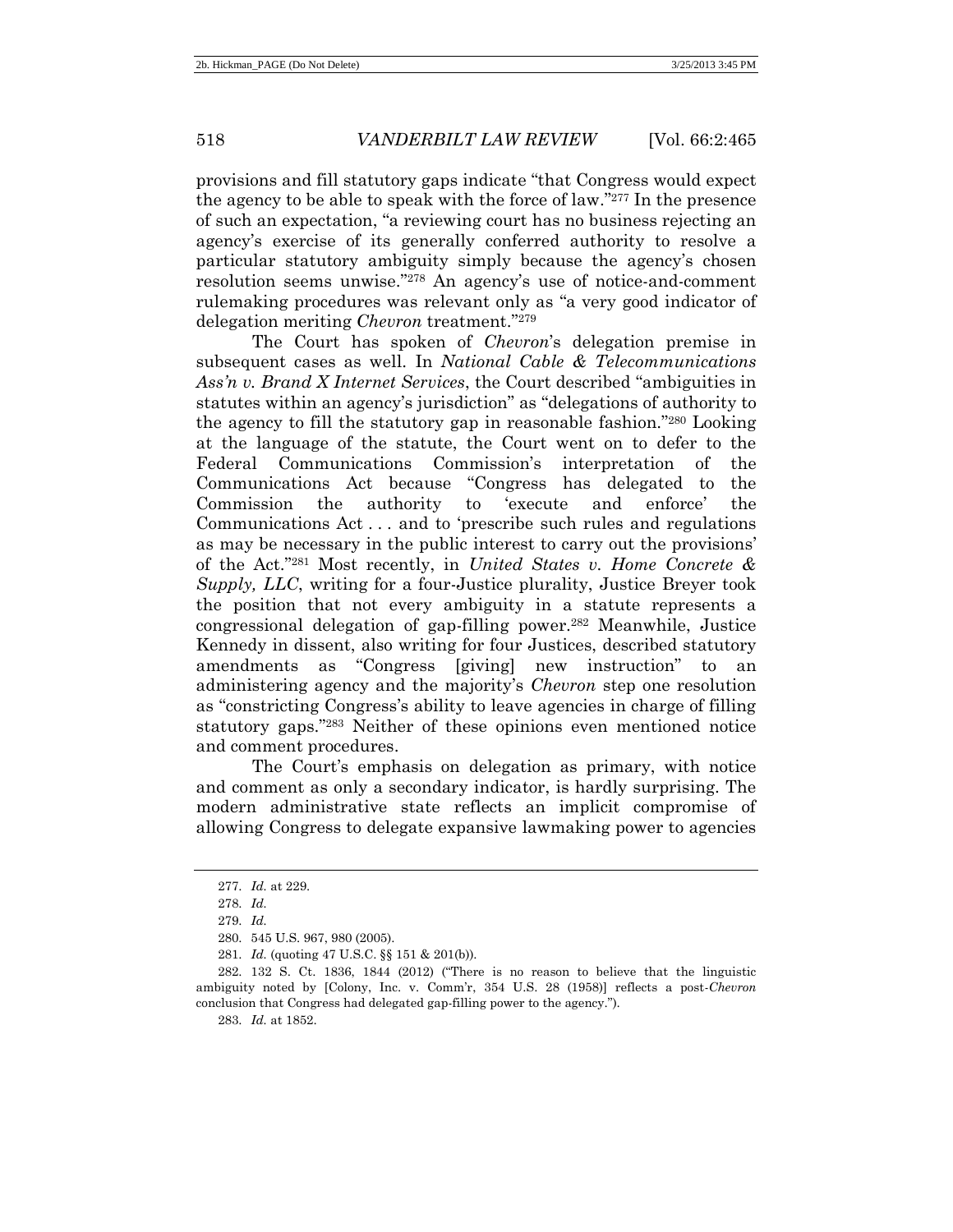in exchange for imposing substantial procedural requirements as agencies exercise those powers, with courts serving as the enforcer thereof. While courts continue formally to recognize the doctrine that Congress may not constitutionally delegate the legislative power conferred upon it by the Constitution,<sup>284</sup> as a practical matter the nondelegation doctrine has been inoperative for several decades.<sup>285</sup> Contemporary administrative law doctrine revolves around the rebalancing of governmental power in light of extensive congressional delegations of legislative power to administrative agencies.<sup>286</sup>

Scholars and courts generally offer two reasons for accepting congressional delegations of lawmaking powers to agencies. First, Congress simply must delegate power if it is to accomplish all that the American people expect from their government.<sup>287</sup> Second, applying the nondelegation doctrine requires distinguishing between legislating and executing the law, but the line between legislation and execution is blurry, and meaningful distinctions are elusive.<sup>288</sup>

A likely third reason the Court has so willingly avoided challenging Congress over delegations, while preserving the option to do so, is that Congress has provided an acceptable alternative in the

286. *See, e.g.*, Davis, *supra* note 285, at 713 (recognizing the nondelegation doctrine's failure and suggesting that "[t]he focus of judicial inquiries thus should shift from statutory standards to administrative safeguards and administrative standards").

287. *See Mistretta*, 488 U.S. at 372 ("[O]ur jurisprudence has been driven by a practical understanding that in our increasingly complex society, replete with ever changing and more technical problems, Congress simply cannot do its job absent an ability to delegate power under broad general directives.").

288. *See id.* at 415 (Scalia, J., dissenting) (recognizing the difficulty of enforcing the nondelegation doctrine because "[o]nce it is conceded, as it must be, that no statute can be entirely precise, and that some judgments, even some judgments involving policy considerations, must be left to the officers executing the law and to the judges applying it, the debate over unconstitutional delegation becomes a debate not over a point of principle but over a question of degree").

<sup>284.</sup> *See, e.g.*, Whitman v. Am. Trucking Ass'ns, Inc., 531 U.S. 457, 472 (2001) (overturning the Court of Appeals's holding that the EPA violated the nondelegation doctrine).

<sup>285.</sup> The Supreme Court has not rejected a statute on nondelegation grounds since 1935. *See* A.L.A. Schechter Poultry Corp. v. United States, 295 U.S. 495, 542 (1935) (declaring Section 3 of the National Industrial Recovery Act "an unconstitutional delegation of legislative power"); Pan. Refining Co. v. Ryan, 293 U.S. 388, 431 (1935) (rejecting Section 9(c) of the National Industrial Recovery Act as unconstitutional on nondelegation grounds). Indeed, much more recently, the Court declared itself unqualified "to second-guess Congress regarding the permissible degree of policy judgment that can be left to those executing or applying the law." *American Trucking Ass'ns*, 531 U.S. at 474–75 (quoting Mistretta v. United States, 488 U.S. 361, 416 (1989)); *see also* 1 PIERCE, *supra* note 26, § 2.6 ("The Court has become increasingly candid in recognizing its inability to enforce any meaningful limitation on Congress' power to delegate its legislative power to an appropriate institution."); Kenneth Culp Davis, *A New Approach to Delegation*, 36 U. CHI. L. REV. 713, 713 (1969) ("The non-delegation doctrine is almost a complete failure. It has not prevented the delegation of legislative power.").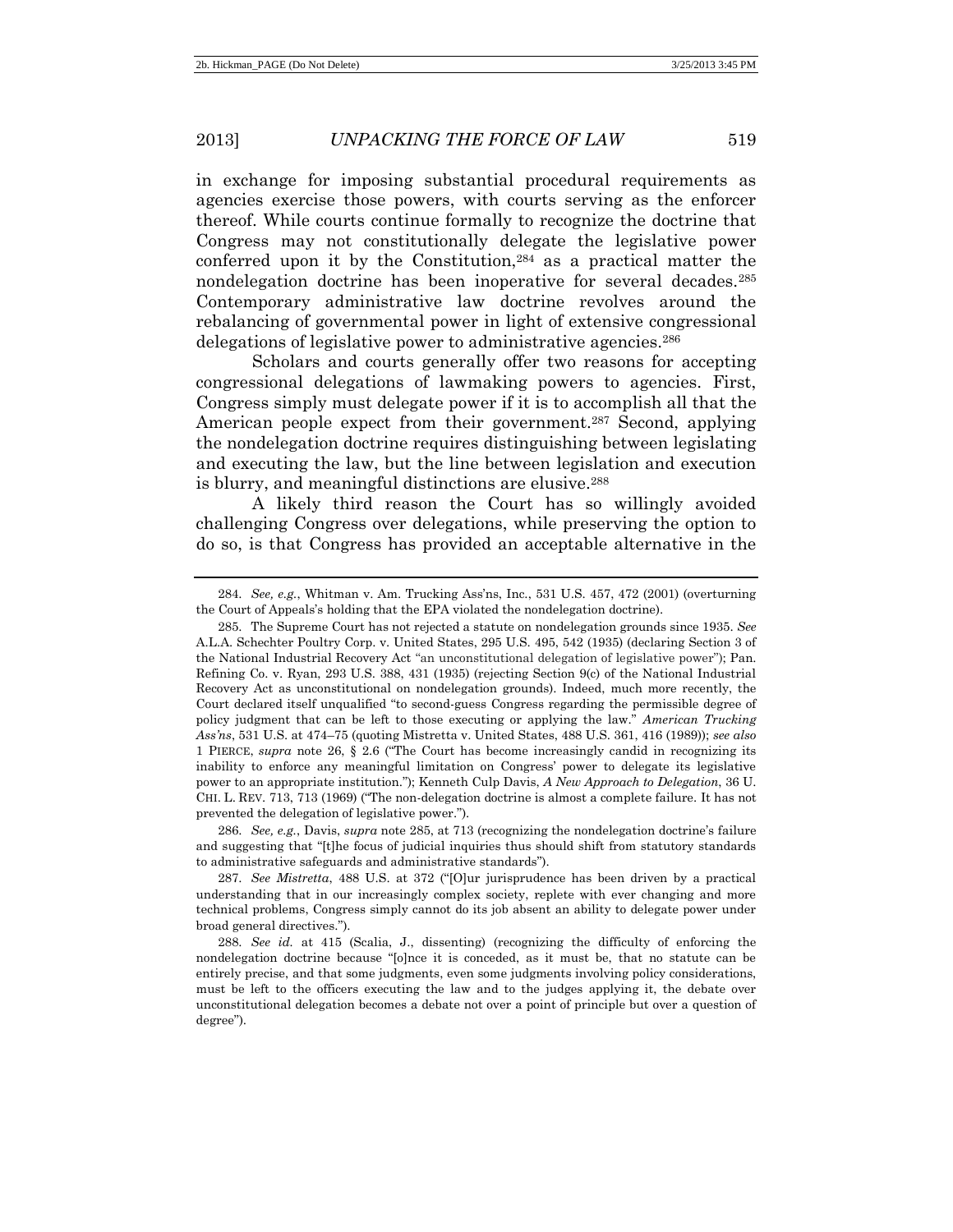form of APA notice and comment procedures. As agencies have expanded their use of statutory authority to promulgate legally binding rules, courts have interpreted the APA's requirements more expansively to facilitate meaningful public participation and transparency in rulemaking and to enhance their own ability to police against agency arbitrariness.<sup>289</sup> Particularly as interpreted by courts, the APA's procedural requirements for agency rulemaking mimic key aspects of the legislative process.<sup>290</sup> Much like the legislative process, the APA's notice and comment requirements provide the agency with "the facts and information relevant to a particular administrative problem, as well as suggestions for alternative solutions," <sup>291</sup> and "reintroduce public participation and fairness to affected parties after governmental authority has been delegated to unrepresentative agencies." 292

Another key feature of the APA is its designation of the courts as a meaningful check against agency exercises of rulemaking power. Since the Court's decision in *Abbott Laboratories v. Gardner* in 1967, courts have interpreted the APA as establishing a presumption in favor of pre-enforcement judicial review of agency rulemaking efforts.<sup>293</sup> Thus, regulated parties ordinarily may challenge the validity of legally binding agency rules in court as soon as the agency finalizes them, before the rules become too entrenched. In other words, regulated parties are not left with a choice between incurring the costs to organize their primary behavior to conform with arguably

<sup>289.</sup> *See* Mathew McCubbins, Roger Noll & Barry Weingast, *Administrative Procedures as Instruments of Political Control*, 3 J. L. ECON. & ORG. 243, 244 (1987) (making a similar observation regarding the relationship between procedure and political control of regulatory agencies, and noting that administrative procedures provide information necessary for policing agency action and allow interested parties to participate in agency decisionmaking); *cf.* Christopher Edley, Jr., *The Governance Crisis, Legal Theory, and Political Ideology*, 1991 DUKE L.J. 561, 566 (describing contemporary U.S. administrative law as an exercise in "antidiscretion," with judges employing doctrine to curtail agency discretion through congressionally enacted procedural safeguards and judicial review).

<sup>290.</sup> *See* Atchison, Topeka & Santa Fe Ry. Co. v. Pena, 44 F.3d 437, 441–42 (7th Cir. 1994) (comparing APA rulemaking requirements with the legislative process). Indeed, McCubbins, Noll, and Weingast have argued that some members of Congress supported the APA's enactment as a means of slowing down the rulemaking process through procedure. *See* McCubbins, Noll & Weingast, *supra* note 289, at 255–59.

<sup>291.</sup> American Hosp. Ass'n v. Bowen, 834 F.2d 1037, 1044 (D.C. Cir. 1987) (quoting Guardian Fed. Sav. & Loan Ass'n v. Fed. Sav. & Loan Ins. Corp., 589 F.2d 658, 662 (D.C. Cir. 1978)).

<sup>292.</sup> *Id.* (quoting Batterton v. Marshall, 648 F.2d 694, 703 (D.C. Cir. 1980)).

<sup>293.</sup> 387 U.S. 136, 140 (1967).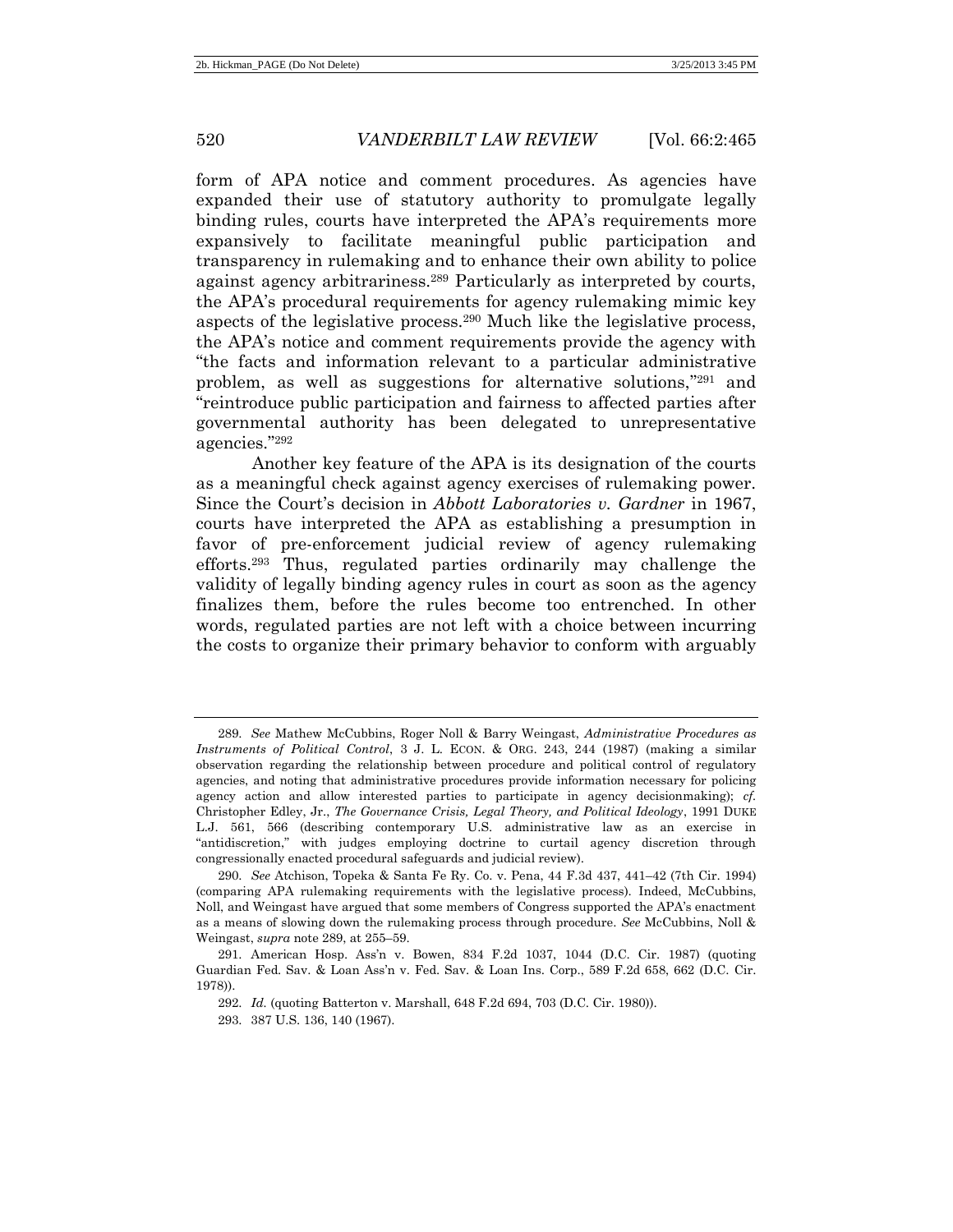invalid rules or suffering the uncertainty and potential penalties of noncompliance.<sup>294</sup>

Nevertheless, while asserting its authority both to police agency behavior and to interpret the law, the Court has recognized that some agency actions are less about legal interpretation and more about choosing between competing policy alternatives, both of which are compatible with statutory language. Indeed, as with the Court's nondelegation jurisprudence, *Chevron* recognizes that the line between lawmaking and statutory interpretation is a difficult one to draw, and that much of what we label as statutory interpretation is really about policy choice. Where Congress's meaning is clear,<sup>295</sup> an agency's actions cannot be anything more than an exercise of congressional intent. But where a statute is ambiguous, and an agency is exercising congressionally delegated power to act with the force of law, *Chevron* instructs reviewing courts to defer to the agency's substantive interpretations of legal meaning so long as those interpretations remain within the boundaries of delegated authority.<sup>296</sup>

The *Chevron* doctrine is designed to remove the courts from the substantive act of agency lawmaking so long as the agency stays within legislatively defined parameters. As the Court made clear in *Mead*, however, *Chevron* only applies where Congress has granted an agency the power to act with the force of law, and where the agency has exercised that power. In other words, the Court has predicated eligibility for *Chevron* on the agency's acting in the role of Congress's delegee.

In sum, agencies act with the force of law when they exercise congressionally delegated power. To the extent the Court's acquiescence to congressional delegations derives from the corresponding guarantees of transparency and accountability offered by the APA, it makes sense that the Court would closely associate

<sup>294.</sup> *See id.* at 152–53 ("If petitioners wish to comply they must . . . invest heavily in new printing type and new supplies. The alternative to compliance—continued use of material which they believe in good faith meets the statutory requirements, but which clearly does not meet the regulation of the Commissioner—may be even more costly. That course would risk serious criminal and civil penalties for the unlawful distribution of 'misbranded' drugs.").

<sup>295.</sup> Of course, how clear is "clear" is a classic *Chevron* question that courts and scholars have never been able to resolve with any accuracy. *See* Antonin Scalia, *Judicial Deference to Administrative Interpretations of Law*, 1989 DUKE L.J. 511, 520–21 ("How clear is clear? It is here, if *Chevron* is not abandoned, that the future battles over acceptance of agency interpretations of law will be fought.").

<sup>296.</sup> 467 U.S. 837, 844 (1984).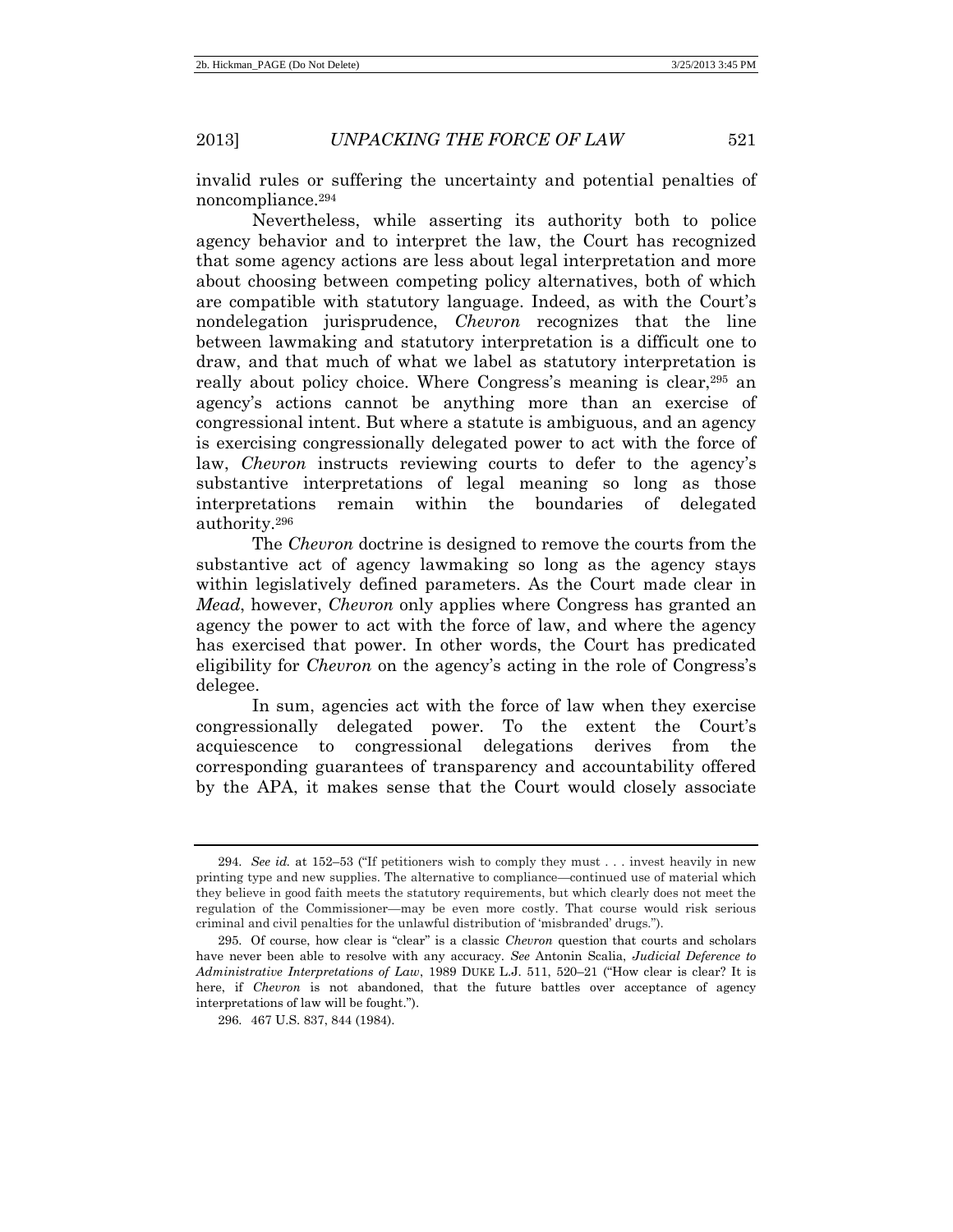both the legislative rule category and *Chevron* deference with noticeand-comment rulemaking.

Congress has at times authorized legally binding regulations through procedures other than the APA's notice and comment requirements. APA notice-and-comment rulemaking reflects a congressional assessment regarding the proper balance in most cases between agency flexibility on the one hand and transparency and accountability on the other. Occasionally, Congress calibrates that balance differently. Sometimes, Congress does this in individual statutes. For example, in the Federal Aviation Reauthorization Act, Congress instructed the FAA to "publish in the Federal Register an initial fee schedule and associated collection process as an interimfinal rule, pursuant to which public comment will be sought and a final rule issued." <sup>297</sup> In *Asiana Airlines v. FAA*, the D.C. Circuit held that, with this language, Congress authorized the FAA to utilize procedures somewhat different than those outlined in the APA in adopting legally binding regulations.<sup>298</sup> More generally, in the APA itself, Congress provided the good cause exception whereby agencies can adopt legislative rules without notice and comment given the right circumstances.<sup>299</sup> If Congress has authorized alternative procedures for binding regulated parties with the force of law, then it makes little sense to deny the resulting rules legal force and thus *Chevron* deference because the agency did not follow the APA's notice and comment procedures.

Commentary regarding *Mead* has been particularly critical of the Supreme Court's delegation premise. Reflecting perhaps the most common criticism, in an article with David Barron, now-Justice Elena Kagan described *Mead*'s emphasis on delegation and its resulting inquiry into congressional intent "chimerical" and "fraudulent," as Congress "rarely discloses (or, perhaps, even has) a view" regarding whether *Chevron* ought to apply instead of *Skidmore*. <sup>300</sup> *Mead*'s critics are absolutely correct that "[f]ederal statutes almost never speak directly to the standard of review of an agency's interpretations."<sup>301</sup> Nevertheless, Congress often attends carefully to the details in establishing which agency it charges with administering particular

<sup>297.</sup> 49 U.S.C. § 45301(b)(2) (2006).

<sup>298.</sup> 134 F.3d 393, 398 (D.C. Cir. 1998).

<sup>299.</sup> 5 U.S.C. § 553(b)(B) (2006); *see also supra* notes 150–61 and accompanying text (discussing the good cause exception).

<sup>300.</sup> David J. Barron & Elena Kagan, Chevron*'s Nondelegation Doctrine*, 2001 SUP. CT. REV. 201, 203.

<sup>301.</sup> *Id.* at 216.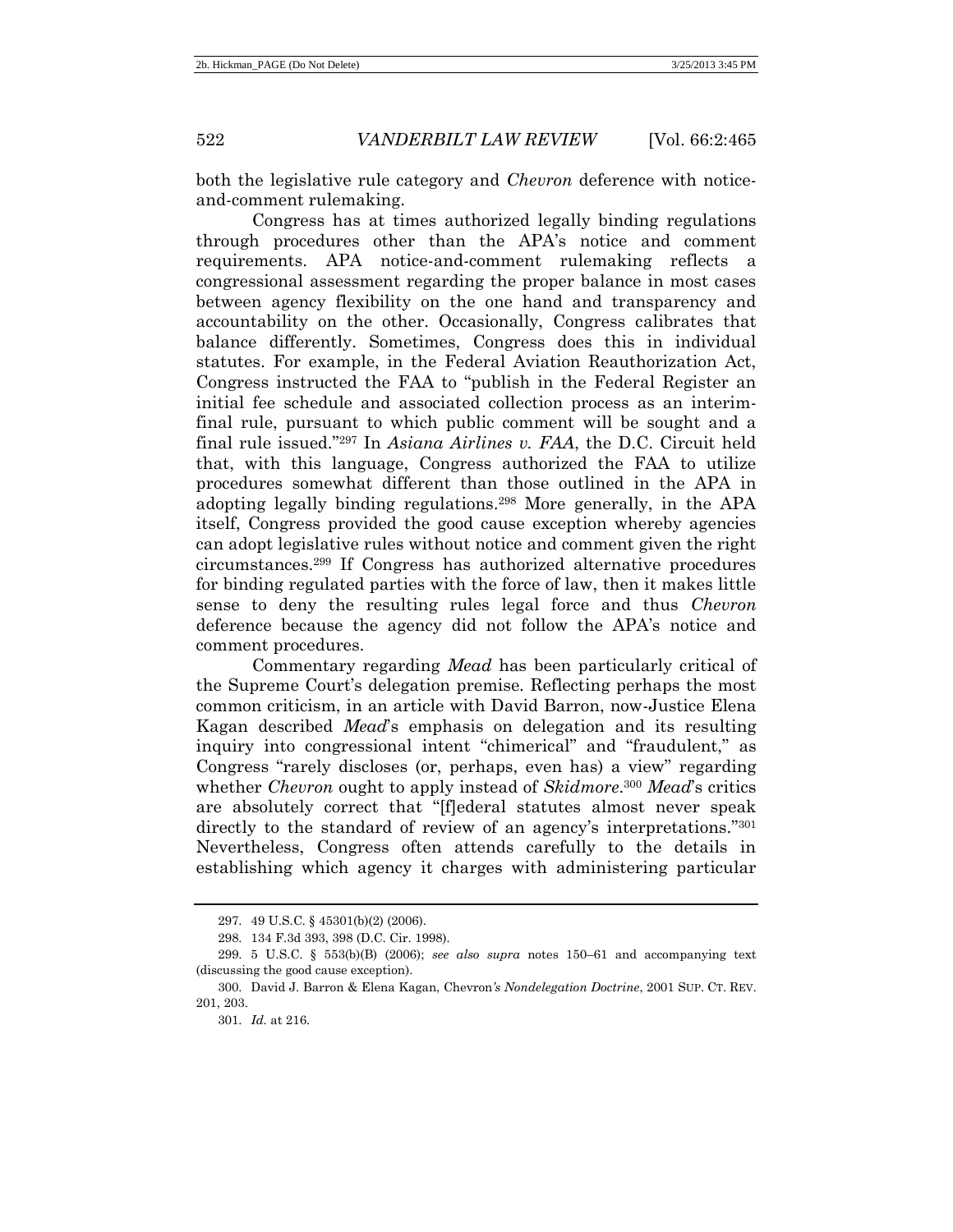statutes, and the organizational elements of new agencies that it establishes for such purposes. For example, Congress has authorized the EEOC only to issue "procedural regulations" under the Civil Rights Act,<sup>302</sup> even while giving the same agency substantive rulemaking power under the Americans with Disabilities Act.<sup>303</sup> As highlighted in *Skidmore*, Congress designated the courts rather than the Wage and Hour Division of the Department of Labor as the primary interpreter of the Fair Labor Standards Act.<sup>304</sup> In some instances, Congress has divided rulemaking and administrative adjudication tasks between different agencies,<sup>305</sup> while in other cases it has combined both powers in the same agency.<sup>306</sup> Courts are entirely reasonable to infer from such statutory markers that Congress intended to give agencies a special gap-filling role in some statutes but not in others.<sup>307</sup> Recent empirical research by Lisa Bressman and Abbe Gluck suggests further that at least today's Congress is both aware of *Chevron*<sup>308</sup> and, in drafting legislation, thinks of delegation in terms consistent with *Mead*'s assumptions.<sup>309</sup>

305. *See, e.g.*, Dir., Office of Workers' Comp. Programs v. O'Keefe, 545 F.2d 337, 342–43 (3d Cir. 1976) (detailing the administrative scheme of the Longshore and Harbor Workers' Compensation Act, which divides responsibilities in this way); George Robert Johnson, Jr., *The Split-Enforcement Model: Some Conclusions from the OSHA and MSHA Experiences*, 39 ADMIN. L. REV. 315, 317–23 (1987) (detailing the history of the Occupational Safety and Health Act and the Mine Safety and Health Act, both of which adopted this model).

306. *See, e.g.*, NLRB v. Bell Aerospace Co. Div. of Textron, Inc., 416 U.S. 267, 290–95 (1974) (recognizing the authority of the NLRB to engage in both rulemaking and adjudication at its discretion).

<sup>302.</sup> *See* 42 U.S.C. § 2000e-12(a) (2006) ("The Commission shall have the authority from time to time to issue, amend, or rescind suitable procedural regulations to carry out the provisions of this subchapter.")

<sup>303.</sup> *See id.* § 12116 (authorizing the EEOC to adopt substantive regulations governing private sector discrimination under the Americans with Disabilities Act).

<sup>304.</sup> *See* Skidmore v. Swift & Co., 323 U.S. 134, 137 (1944) ("Congress did not utilize the services of an administrative agency to find facts and to determine in the first instance whether particular cases fall within or without the Act. Instead, it put this responsibility on the courts.").

<sup>307.</sup> *See* Lisa Schultz Bressman, *Reclaiming the Legal Fiction of Congressional Delegation*, 97 VA. L. REV. 2009, 2012 (2011) (describing the fiction of congressional delegation as "a fiction only in the sense that the Court is not searching for actual legislative intent but is imputing legislative intent").

<sup>308.</sup> *See* Abbe R. Gluck & Lisa Schultz Bressman, *Statutory Interpretation from the Inside— An Empirical Study of Legislative Drafting, Delegation and the Canons*, 65 STAN. L. REV. (forthcoming 2013) (on file with author) (documenting that 82.48 percent of congressional counsels surveyed are aware of the *Chevron* standard).

<sup>309.</sup> *Id.*; *see also* Bressman, *supra* note 307, at 2011 (recognizing additional empirical support that "the basic presumption of congressional delegation is well grounded" and "an express delegation of regulatory authority generally carries an implied delegation of interpretive authority").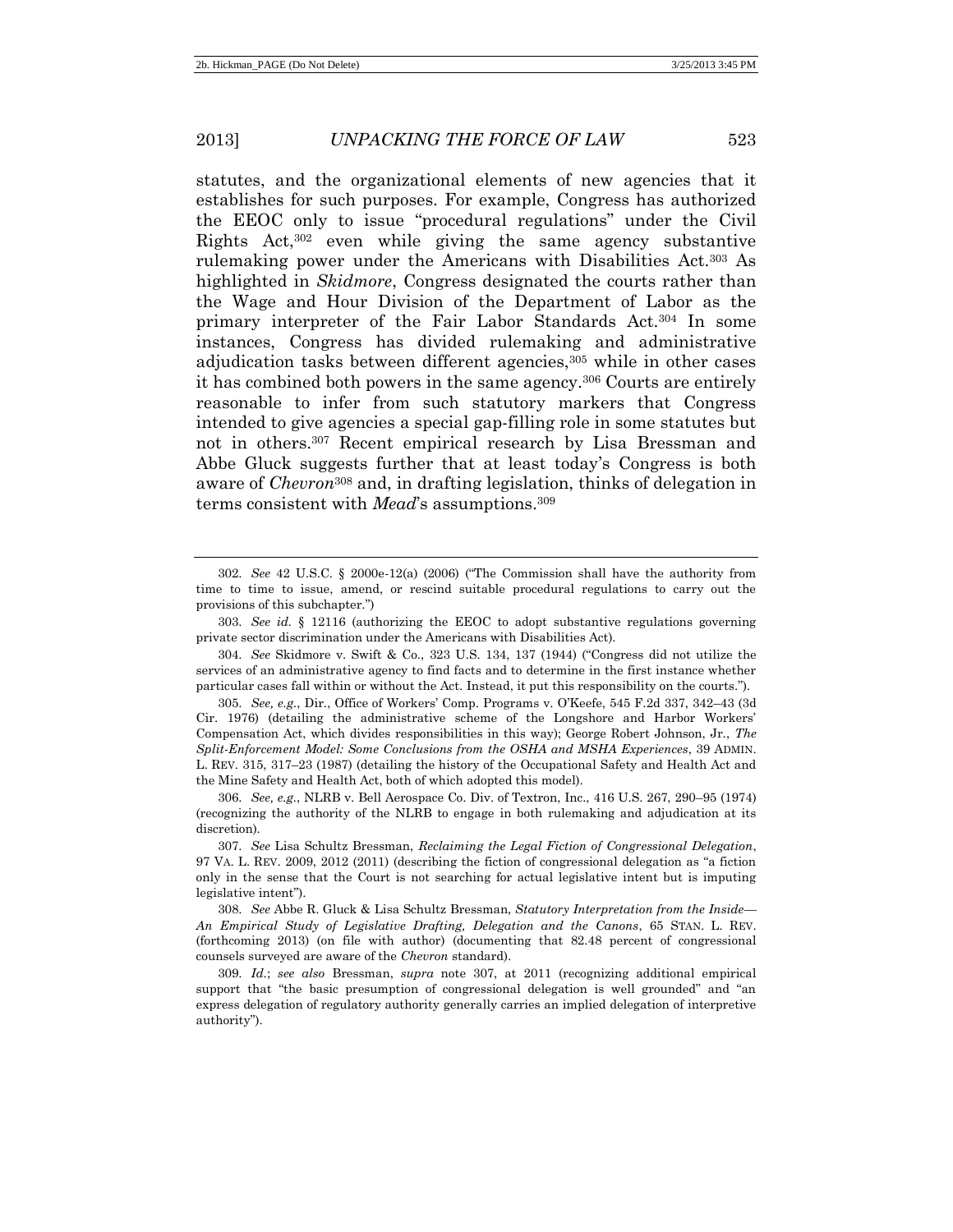#### *C. Penalties as a Key Indicator of Delegation*

So how should the courts discern that Congress has delegated the power to act with the force of law through rulemaking? As discussed above, for the most part, the courts' emphasis has been on statutory language generally authorizing agency rules and regulations, as for example with I.R.C.  $\S$  7805(a).<sup>310</sup> Yet, Congress grants rulemaking authority in statutes using a variety of rhetorical formulations, not all of which have been deemed by the courts as delegations of legislative power.<sup>311</sup> The Court in *Mead* recognized that the relevant statute gave the Customs Service the power to act with the force of law, but found little indication in the statute's language or history that Congress intended to recognize classification ruling letters as an exercise of that delegation.<sup>312</sup>

Shortly after the Court decided the *Mead* case, Thomas Merrill suggested the presence or absence of congressionally imposed sanctions or other adverse consequences for the violation of agency rules as a key variable in ascertaining whether Congress intended to delegate the power to act with the force of law. "Focusing on the presence or absence of congressionally-prescribed legal consequences is more than just a convenient formalism. It also makes sense as a guide to congressional intent." <sup>313</sup> Subsequently, Merrill and Kathryn Watts documented exhaustively that, at least in the context of agency rulemaking, Congress historically signaled its intent to delegate legislative power through provisions imposing penalties or similar consequences for noncompliance with agency commands.<sup>314</sup> If Congress specified in the statute that a violation of agency rules would subject the offending party to some sanction—for example, a civil or criminal penalty; loss of a permit, license, or benefits; or other adverse legal consequences—then the grant conferred power to make rules with the force of law. Conversely, if Congress made no provision for sanctions for rule violations, the grant authorized only procedural or interpretive rules.<sup>315</sup>

<sup>310.</sup> *See supra* notes [108](#page-21-0)–[115](#page-22-0) and accompanying text (summarizing Supreme Court cases recognizing statutes as delegating authority to act with the force of law).

<sup>311.</sup> *See, e.g.*, *supra* notes [116](#page-23-0)–[119](#page-23-1) and accompanying text (discussing the Supreme Court's narrow construction of a general rulemaking grant in the Controlled Substances Act).

<sup>312.</sup> United States v. Mead Corp., 533 U.S. 218, 231–32 (2001).

<sup>313.</sup> Merrill, *supra* note 63, at 827–30.

<sup>314.</sup> Merrill & Watts, *supra* note 49, at 472.

<sup>315.</sup> *Id.*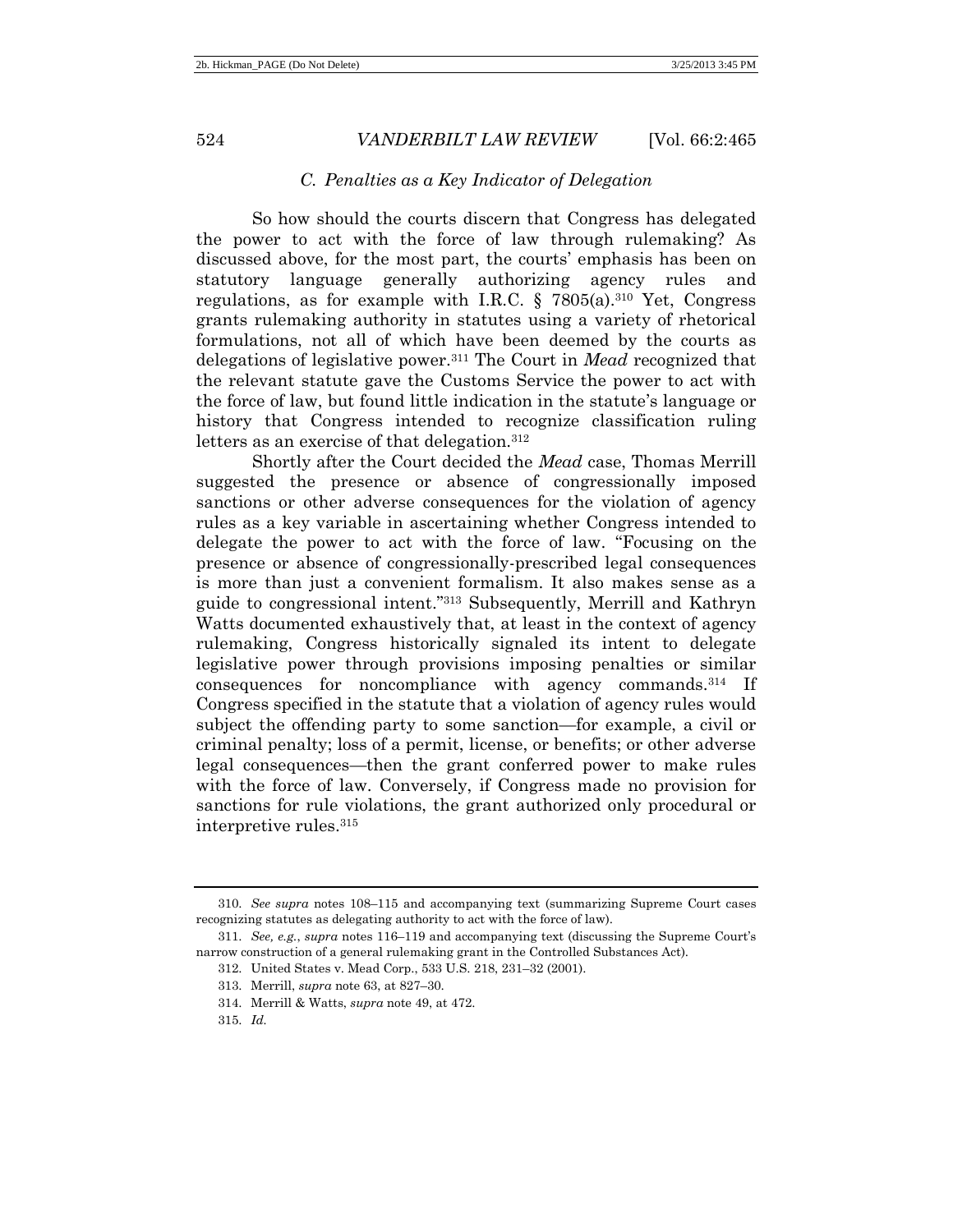The presence or absence of statutory penalties for noncompliance is clearly not the *sine qua non* for concluding that agency pronouncements carry or lack the force of law. Merrill and Watts acknowledge that contemporary courts have not always acted consistently with this approach, leaving the presence of penalty provisions at best a significant indicator of congressional delegation.<sup>316</sup> Certainly, at the margins, courts have occasionally recognized the legal force of agency rules issued under rulemaking grants that lack corresponding statutory sanctions. Einer Elhauge notes further that *Mead* itself denied *Chevron* deference to individualized tariff letter rulings with which the recipients were required to comply if they wanted to bring their goods into the United States, and that this sort of state sanction for noncompliance with agency adjudications is at least analogous to statutory penalties for noncompliance with agency rules.<sup>317</sup> While Elhauge is absolutely correct, the phenomenon he observes appears to be limited to informal adjudications like that in *Mead* that are beyond the scope of this Article.

In other words, courts may sometimes conclude that an agency rule that lacks statutory sanctions nevertheless carries the force of law, or that an informal adjudication with a limited coercive range does not carry legal force. But just as courts' application of the legislative rule category has been an exercise in expanding beyond legal effect to some degree of practical binding effect, and just as the boundaries of *Chevron*'s domain include but are not limited to agency rules promulgated using APA notice-and-comment rulemaking, so it seems the coupling of rulemaking power with statutory penalties represents the paradigmatic example of a congressional delegation of power to act with the force of law. Correspondingly, the agency's choice to advance its legal interpretations through formats directly associated with congressionally imposed penalties would seem to constitute an exercise of congressionally delegated power to act with the force of law.

<sup>316.</sup> *See id.* at 473–74 (acknowledging instances of pre-*Chevron* courts failing to evaluate force of law by reference to sanctions). Merrill and Watts highlight two cases in particular: *National Petroleum Refiners Ass'n v. FTC*, 482 F.2d 672 (D.C. Cir. 1973), and *National Ass'n of Pharmaceutical Manufacturers v. FDA*, 637 F.2d 877 (2d Cir. 1981). *Id.*; *see also id.* at 549–65 (discussing the circumstances of these two cases at length). Merrill and Watts also recognize *Thorpe v. Housing Authority*, 386 U.S. 670 (1967), as another such case. *Id.* at 529.

<sup>317.</sup> *See* EINER ELHAUGE, STATUTORY DEFAULT RULES 92–94 (2008) (discussing the relationship between *Chevron* deference and statutory penalties).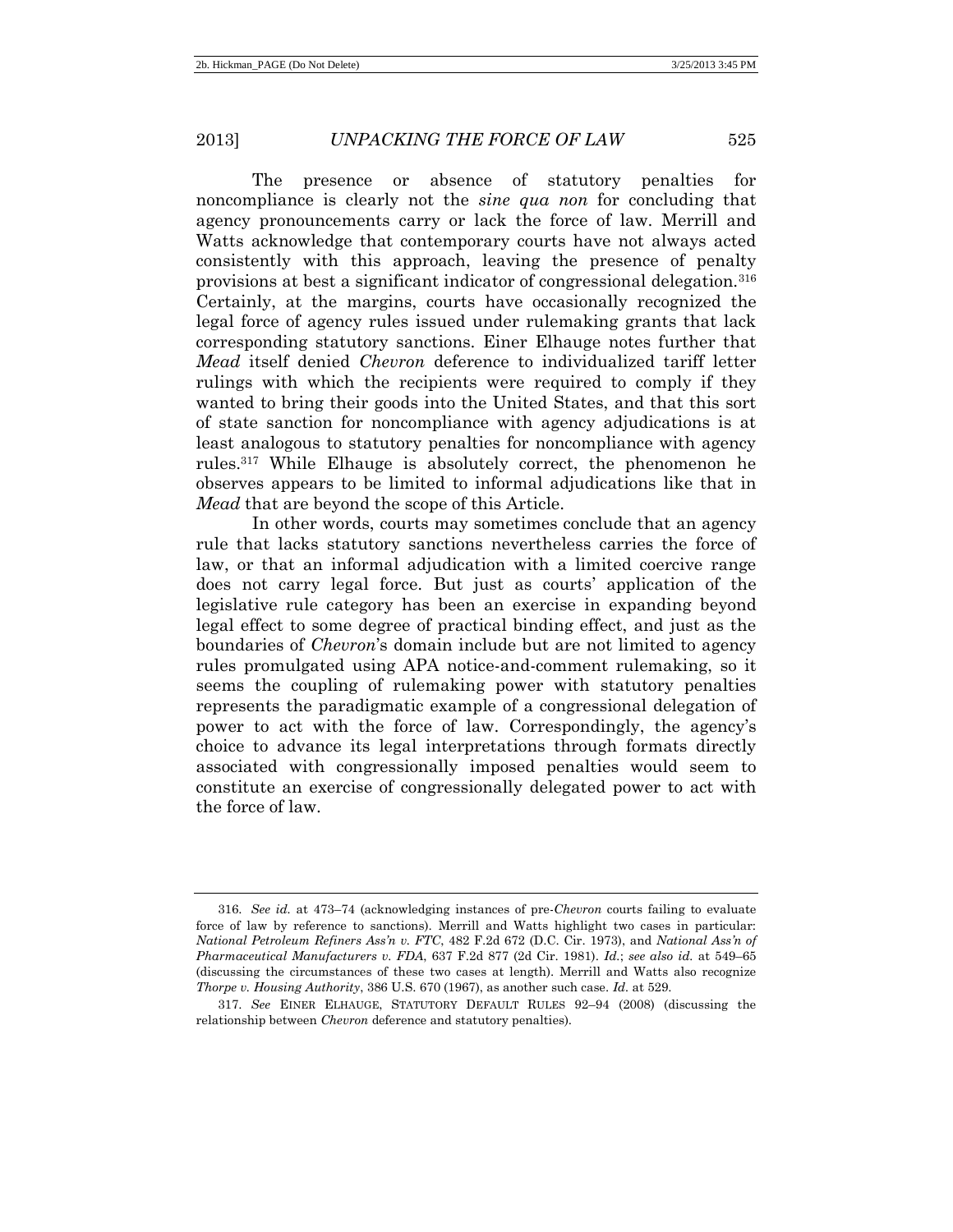#### *D. Delegation, Penalties, and Tax Administration*

In pursuing their thesis, Merrill and Watts present the Internal Revenue Code as an exception, concluding from legislative history that Congress did not intend its inclusion of both general rulemaking authority and corresponding penalties in the early income tax statutes to convey the power to act with the force of law.<sup>318</sup> I have argued elsewhere that Merrill and Watts misconstrue the early tax penalty provisions, and I will not revisit that argument here.<sup>319</sup> Whatever the original understanding, more recent events and the Supreme Court's decision in *Mayo* dictate a different conclusion today.

Penalties for underpayment of taxes due to negligence or intentional disregard of tax "rules and regulations" have been part of the tax laws since 1918 and 1921, respectively.<sup>320</sup> The statute failed to define the scope of those penalties, however, and the legislative history of these penalty provisions offered few insights regarding Congress's intent. As a result, for decades after their enactment, courts declined to apply them so long as taxpayers could articulate a reasonable argument for the inapplicability or invalidity of a tax rule or regulation.<sup>321</sup> As part of the Tax Reform Act of 1976, Congress adopted new penalties for tax return preparers found guilty of "negligent or intentional disregard of rules and regulations." <sup>322</sup> Again, however, Congress at that time failed to define what it meant by either "negligence or intentional disregard" or "rules and regulations," although the legislative history stated that "good faith dispute[s]" over IRS interpretations of the law were not sanctionable and that the new tax preparer penalty and existing penalties for taxpayer disregard of

<sup>318.</sup> *See* Merrill & Watts, *supra* note 49, at 571–72 (discussing the Revenue Act of 1917 and its history).

<sup>319.</sup> *See* Kristin E. Hickman, *The Need for* Mead*: Rejecting Tax Exceptionalism in Judicial Deference*, 90 MINN. L. REV. 1537, 1603–04 & n.336 (2006) (critiquing Merrill and Watts's interpretation of the early tax penalty provisions).

<sup>320.</sup> *See* Revenue Act of 1918, Pub. L. No. 254, § 250(b), 40 Stat. 1057, 1083 (1919) (adopting the negligence penalty); Revenue Act of 1921, Pub. L. No. 67-98, § 250(b), 42 Stat. 227, 264–65 (adding language regarding intentional disregard of rules and regulations).

<sup>321.</sup> *See, e.g.*, Michael Asimow, *Civil Penalties for Inaccurate and Delinquent Tax Returns*, 23 UCLA L. REV. 637, 659 (1976) (recounting the early treatment of the intentional disregard penalty); Arnold Hoffman, *Intentional Disregard of Rules and Regulations*, 28 TAXES 111, 111–13 (1950) (describing the history and application of the intentional disregard penalty); Donald Arthur Winslow, *Tax Penalties—"They Shoot Dogs, Don't They?"*, 43 FLA. L. REV. 811, 836–43 (1991) (describing the history and application of the negligence penalty).

<sup>322.</sup> Pub. L. No. 94-455, § 1203, 90 Stat. 1520, 1689 (1976) (codified at 26 U.S.C. § 6694 (2006)).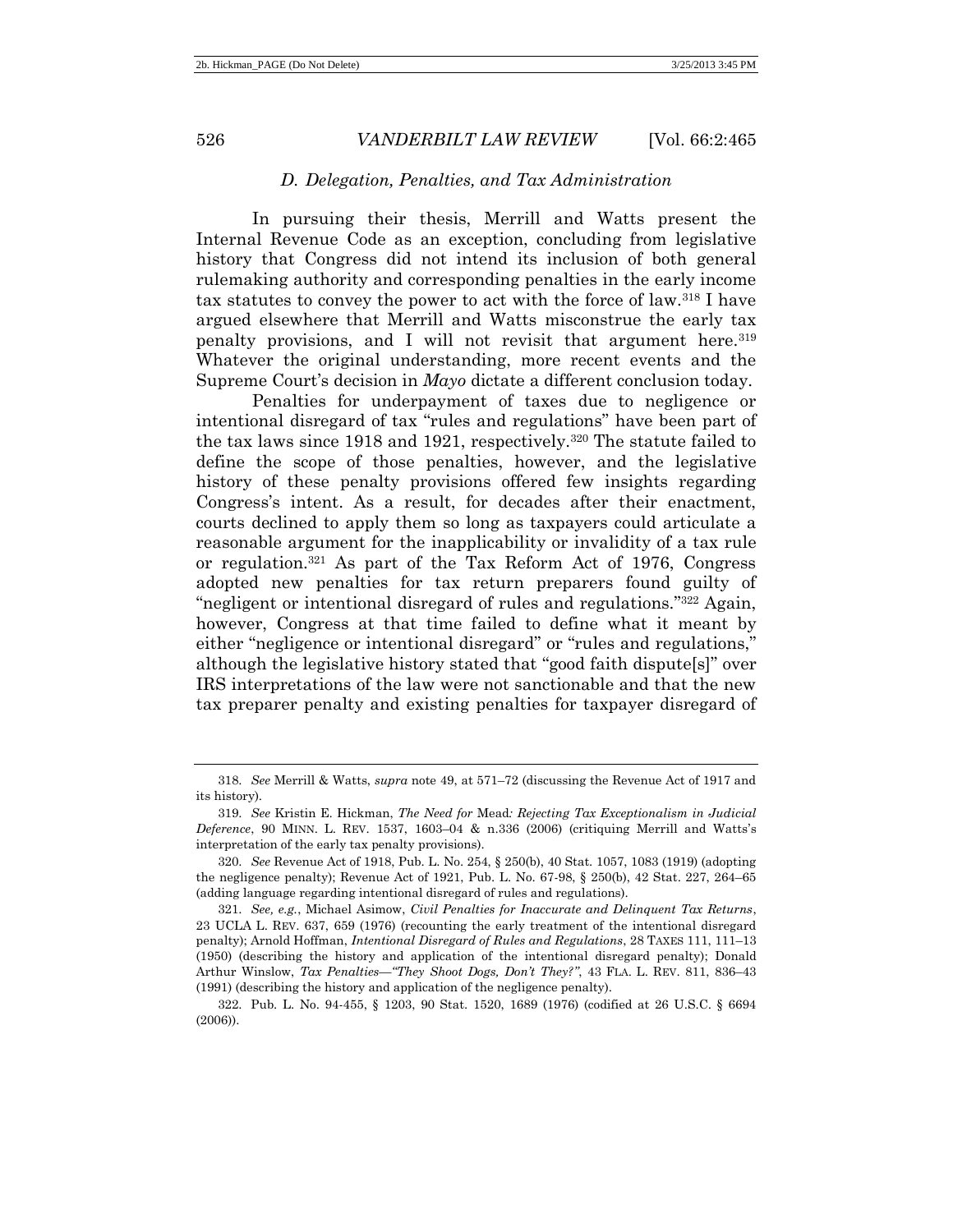tax rules and regulations should be read similarly.<sup>323</sup> Congress has never defined precisely what it means in these penalty provisions by "rules and regulations." Congress defined the terms "negligence" and "disregard" in the Tax Reform Act of 1986, but in doing so mentioned only compliance "with the provisions of this title," and not temporary regulations or IRB guidance.<sup>324</sup>

Nevertheless, as noted above, in 1991, Treasury adopted Treas. Reg. §§ 1.6662-3 and 1.6694-3, in which it expressly defined rules and regulations for purposes of these penalty provisions as including temporary regulations, revenue rulings, and IRS notices, while suggesting in the regulatory preamble that the same would be true of at least some revenue procedures.<sup>325</sup> After comments to the proposed definition objected particularly to the inclusion of revenue rulings on the ground that those documents lacked public notice and comment, Treasury contended that the 1976 legislative history "expressly provides that rules and regulations include regulations and 'IRS rulings.' " <sup>326</sup> But in discussing the new tax preparer penalty, the 1976 legislative history mostly refers to rules and regulations without elaboration, consistent with the statutory language. In a few instances, the history instead substitutes the term "rulings" for "rules," and in one instance the history speaks of "IRS regulations and rulings." <sup>327</sup> That legislative history does not specifically mention revenue rulings or revenue procedures by name, even though the IRS had been issuing those documents since the 1950s. And of course that legislative history is silent regarding temporary regulations and notices, which did not emerge as standard formats until the 1980s.<sup>328</sup>

<sup>323.</sup> *See* H.R. REP. NO. 94-658, at 278 (1975), *reprinted in* 1976 U.S.C.C.A.N. 2897, 3174; S. REP. NO. 94-938, pt. 1, at 355–56 (1976), *reprinted in* 1976 U.S.C.C.A.N. 3439, 3784–85.

<sup>324.</sup> I.R.C. § 6662(c) (2006) ("[T]he term 'negligence' includes any failure to make a reasonable attempt to comply with the provisions of this title, and the term 'disregard' includes any careless, reckless, or intentional disregard."); *see also* Tax Reform Act of 1986, Pub. L. No. 99-514, § 1503, 100 Stat. 2085, 2742; H.R. REP. NO. 99-841, at 4867–80 (1986) (Conf. Rep.), *reprinted in* 1986 U.S.C.C.A.N. 2897, 779–82 (discussing the addition of the definitional language).

<sup>325.</sup> Accuracy-related Penalty, T.D. 8381, 56 Fed. Reg. 67,492-01, 67,494 (Dec. 31, 1991); Penalty on Income Tax Return Preparers Who Understate Taxpayer's Liability on a Federal Income Tax Return or a Claim for Refund, T.D. 8382, 56 Fed. Reg. 67,509-1, 67,513 (Dec. 31, 1991).

<sup>326.</sup> Accuracy-related Penalty, T.D. 8381, 56 Fed. Reg. at 67,494; Penalty on Income Tax Return Preparers Who Understate Taxpayer's Liability on a Federal Income Tax Return or a Claim for Refund, T.D. 8382, 56 Fed. Reg. at 67,513.

<sup>327.</sup> *See* H.R. REP. NO. 94-658, *supra* note 323, at 278; S. REP. NO. 94-938, *supra* note 323, at 355–56.

<sup>328.</sup> *See* Hickman, *supra* note 15, at 1797 (documenting the history of the Treasury's use of temporary regulations); Hickman, *supra* note [17,](#page-3-0) at 250 ("The first notice so-labeled seems to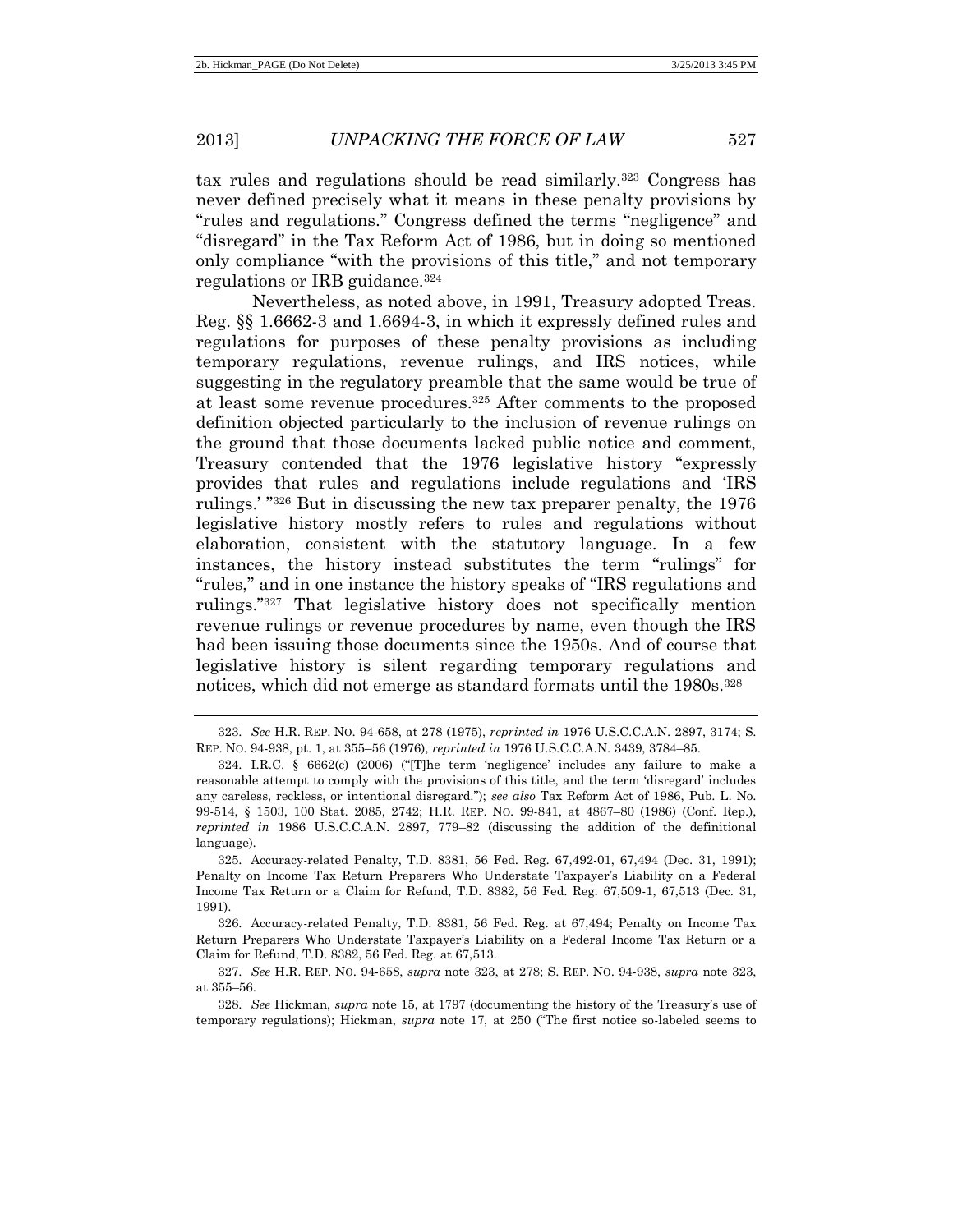Notwithstanding that the legislative history provides at best a weak foundation for extending the penalty provisions to temporary regulations or IRB guidance, the fact remains that Congress has not itself clarified the scope of these penalty provisions by defining rules and regulations. Meanwhile, Congress has clearly authorized Treasury to adopt regulations resolving ambiguities in the I.R.C. Exercising that congressionally delegated power, Treasury has adopted binding regulations proclaiming, based on legislative history, that statutory penalties apply to taxpayers and tax preparers who fail to comply with the interpretations contained in temporary regulations and IRB guidance documents. In so doing, Treasury has staked its position that Congress delegated to it the power to bind regulated parties with the force of law using temporary regulations and IRB guidance documents. In using those formats to communicate interpretations of the I.R.C., therefore, Treasury and the IRS signal their intent to exercise that delegated power.

Admittedly, the standards for assessing penalties for failing to follow temporary regulations and IRB guidance are different from one another. For example, taxpayers who adopt return positions inconsistent with Treasury regulations—whether final or temporary must both disclose their noncompliance on their tax returns and have a "reasonable basis" for the position taken to avoid the twenty percent underpayment penalty imposed by I.R.C.  $\S 6662(b)(1).$ <sup>329</sup> Furthermore, to avoid that penalty, a taxpayer's decision not to comply with a Treasury regulation must represent "a good faith challenge to the validity of the regulation." <sup>330</sup> By comparison, a taxpayer who declines or otherwise fails to follow IRB guidance is exempt from the twenty percent underpayment penalty if the taxpayer's position "has a realistic possibility of being sustained on its merits," whether or not the taxpayer discloses the noncompliance or intends to challenge the rule's validity.<sup>331</sup> In concluding that revenue rulings lack the force of law for purposes of *Mead* and *Chevron*, the Fifth Circuit in *Kornman* 

have been published in the IRB in 1976. . . . The notice format became more regularized in the  $1980s...$ ").

<sup>329.</sup> Disclosure is not required to avoid a penalty for negligence alone, as "[a] return position that has a reasonable basis . . . is not attributable to negligence." Treas. Reg. § 1.6662-3(b)(1) (2012). Yet reasonable basis alone is inadequate to avoid a penalty for "intentional disregard," as the regulations define that phrase. Treas. Reg. § 1.6662-3(b)(2).

<sup>330.</sup> Treas. Reg. § 1.6662-3(c)(1).

<sup>331.</sup> Treas. Reg. § 1.6662-3(a), (b)(2). This standard does not apply to taxpayers who take positions contrary to IRB guidance with respect to a reportable transaction. *Id.*; *see also supra*  notes [215](#page-40-0)–[218](#page-40-1) and [223](#page-41-1) and accompanying text (discussing the role of revenue procedures and notices in identifying reportable transactions and the penalties associated therewith).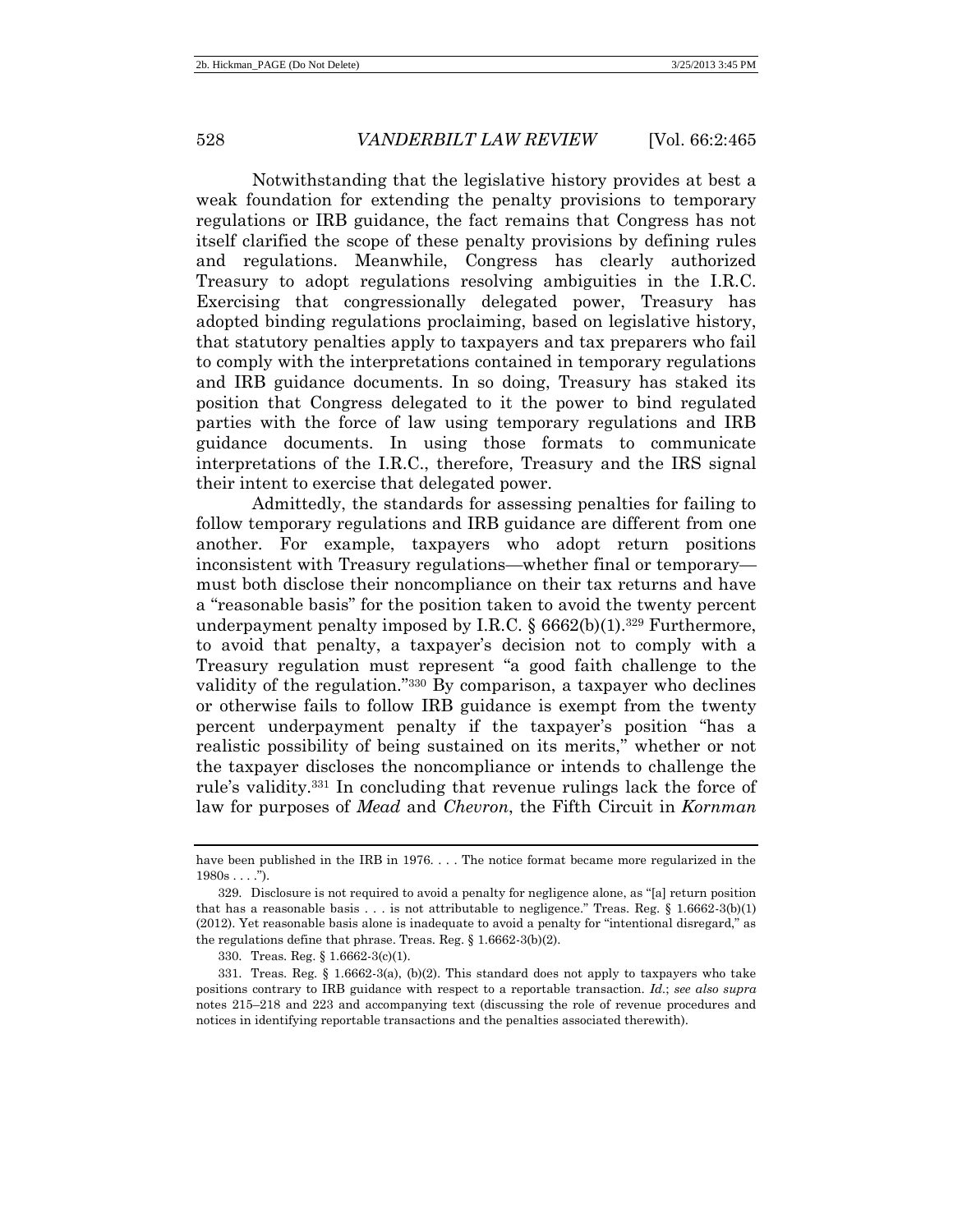*and Associates, Inc. v. United States* made special note of the more lenient penalty standard associated with those documents.<sup>332</sup>

If the goal is to determine which agency actions carry the force of law, then distinguishing between temporary Treasury regulations and IRB guidance based on the relative severity or leniency of Treasury's penalty standards, as the *Kornman* court did, draws the line in the wrong place. Under either standard, the government seeks to impose penalties for noncompliance on at least some taxpayers who fail to comply with interpretations advanced in the listed formats. If one associates congressionally imposed penalty provisions (and agency interpretations thereof) with the delegation of authority to act with the force of law, then the relevant line ought instead to be between formats that carry penalties and those that do not.

### III. CONFRONTING THE IMPLICATIONS FOR TAX ADMINISTRATION

The foregoing analysis leads me to conclude that temporary Treasury regulations and IRB guidance documents carry the force and effect of law, are legislative rules necessitating APA notice and comment (and are invalid to the extent that they lack those procedures), and under *Mead* fall within *Chevron*'s domain. By this statement, I do not mean to suggest that existing legal doctrines concerning the characterization of agency rules or the applicability of *Chevron* review are crystal clear; they certainly are not. If, however, courts continue to take the Supreme Court's delegation rhetoric seriously, then I think these conclusions flow logically from *Mayo*'s characterization of I.R.C. § 7805(a) as a delegation to Treasury to act with the force of law and from Treasury's decision to invest the temporary regulation and IRB guidance formats with penalty potential.

Whatever the doctrinal validity of these conclusions, their practical implications for the systemic integrity of the tax system are challenging. Many if not most administrative law cases concerning the procedural validity of agency rules arise pre-enforcement, before regulated parties have much opportunity to organize their primary behavior in compliance.<sup>333</sup> The standard remedy for agency rules with

<sup>332.</sup> Kornman & Assoc., Inc. v. United States, 527 F.3d 443, 454 (5th Cir. 2008).

<sup>333.</sup> *See* Abbott Labs. v. Gardner, 387 U.S. 136, 140 (1967) (reading the APA as adopting a presumption in favor of pre-enforcement judicial review of agency regulations); 2 PIERCE, *supra* note 26, § 15.14 ("After Abbott, pre-enforcement review of rules became the norm in the large class of cases in which the challenge to the rule's validity raised one or more issues that were susceptible to judicial resolution before the rule was applied.").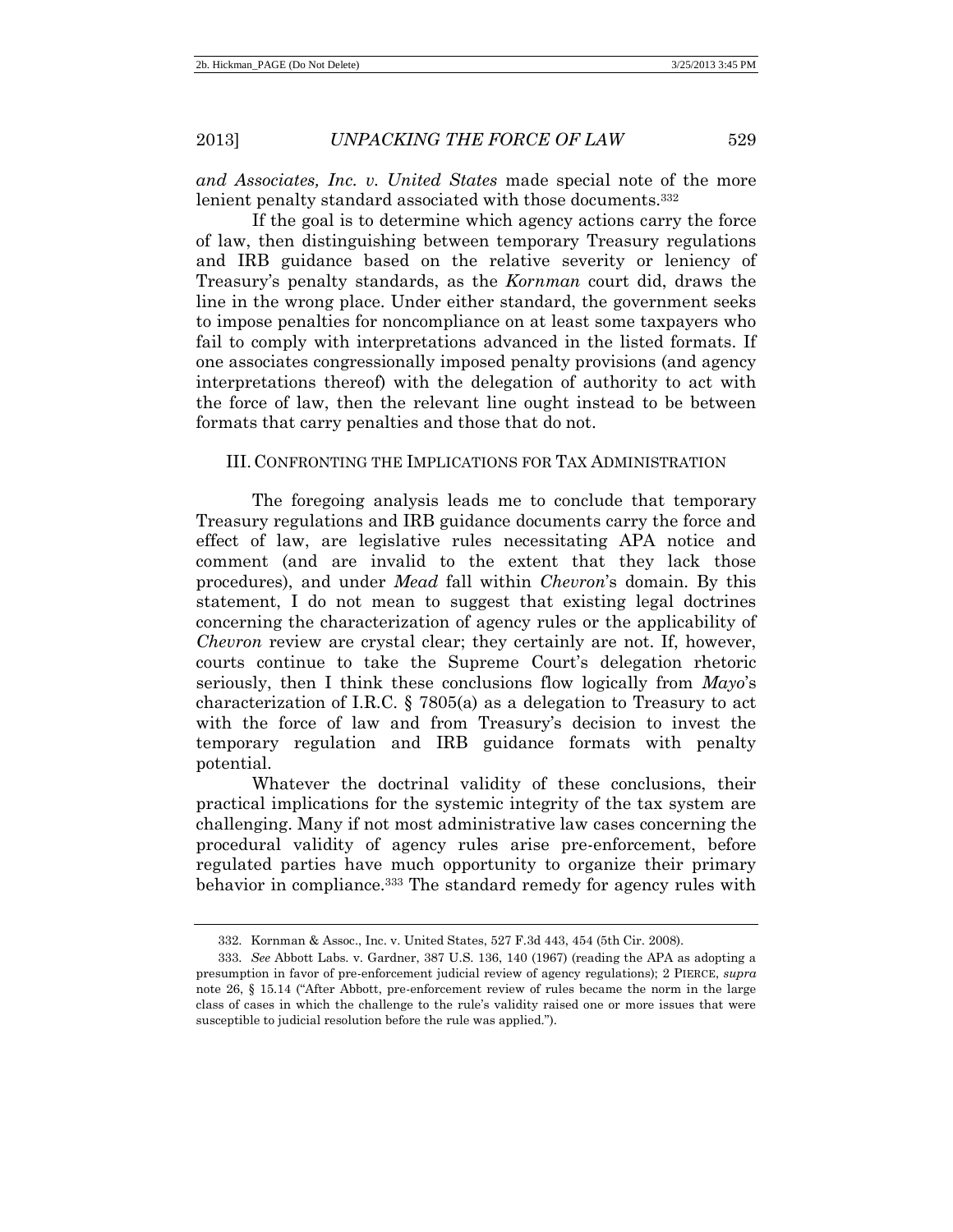procedural errors is remand to the agency.<sup>334</sup> On occasion, a court will remand with instructions to comply with the APA but will allow the rule in question to remain in effect in the interim.<sup>335</sup> More typically, however, the reviewing court will invalidate the rule outright and leave the agency to decide how it wishes to proceed.<sup>336</sup>

Judicial review in tax cases follows a different norm from that in other areas of administrative law. For a variety of reasons, most prominently the Anti-Injunction Act provision of I.R.C.  $\S 7421(a)$ , preenforcement judicial review of APA procedural challenges is a rarity.<sup>337</sup> Instead, taxpayer-initiated tax litigation only occurs after the taxpayer has requested and been denied a refund of taxes already paid or the IRS has examined the taxpayer's tax filings and concluded that taxes or penalties are due.<sup>338</sup> In either of these circumstances, the case comes to court only after the IRS has applied its rules and regulations to reach a conclusion about a particular taxpayer's obligations, which may be years after the initial publication of those rules and regulations.

As noted, Treasury's routine issuance of temporary regulations raises APA procedural questions not only for the temporary regulations themselves but also for final regulations that eventually

336. *See* 3 PIERCE, *supra* note 26, § 18.1 ("In most cases, successful prosecution of a review proceeding yields instead a judicial decision setting aside the agency action and remanding the proceeding for further agency action not inconsistent with the decision of the reviewing court.").

<sup>334.</sup> *See* 3 KOCH, *supra* note 152, § 8:31[2](a) (recognizing prominence of remand as a remedy in administrative law cases, "including such orders as remand for further proceedings, remand with instruction, and reversal and remand").

<sup>335.</sup> *See, e.g.*, Checkosky v. SEC, 23 F.3d 452, 466 (D.C. Cir. 1994) (listing D.C. Circuit cases remanding without vacating agency actions); W. Oil & Gas Ass'n v. EPA, 633 F.2d 803, 813 (9th Cir. 1980) (concluding that the agency failed adequately to comply with APA notice and comment requirements but leaving regulation in effect pending completion of those procedures); *see also*  Daniel B. Rodriguez, *Of Gift Horses and Great Expectations: Remands Without Vacatur in Administrative Law*, 36 ARIZ. ST. L.J. 599, 624–35 (2004) (criticizing remand without vacating as a remedy); Ronald M. Levin, *"Vacation" At Sea: Judicial Remands and the APA*, ADMIN. & REG. L. NEWS, Spring 1996, at 4 (discussing remand without vacating as a remedy).

<sup>337.</sup> I.R.C. § 7421(a) provides generally that "no suit for the purpose of restraining the assessment or collection of any tax shall be maintained in any court by any person, whether or not such person is the person against whom such tax was assessed." I.R.C. § 7421(a) (2006). Although the jurisprudence is not conclusive, this provision is generally thought to preclude preenforcement review of most tax cases, including those that raise APA procedural challenges. *See also* Kristin E. Hickman, *A Problem of Remedy: Responding to Treasury's (Lack of) Compliance with Administrative Procedure Act Rulemaking Requirements*, 76 GEO. WASH. L. REV. 1153, 1165–81 (2008) (discussing doctrinal limitations on pre-enforcement judicial review in the tax context, including but not limited to I.R.C. § 7421(a)).

<sup>338.</sup> *See* GERALD A. KAFKA & RITA A. CAVANAGH, LITIGATION OF FEDERAL CIVIL TAX CONTROVERSIES § 1.01 (2d ed. 1997) (dividing tax litigation generally into the refund and deficiency categories).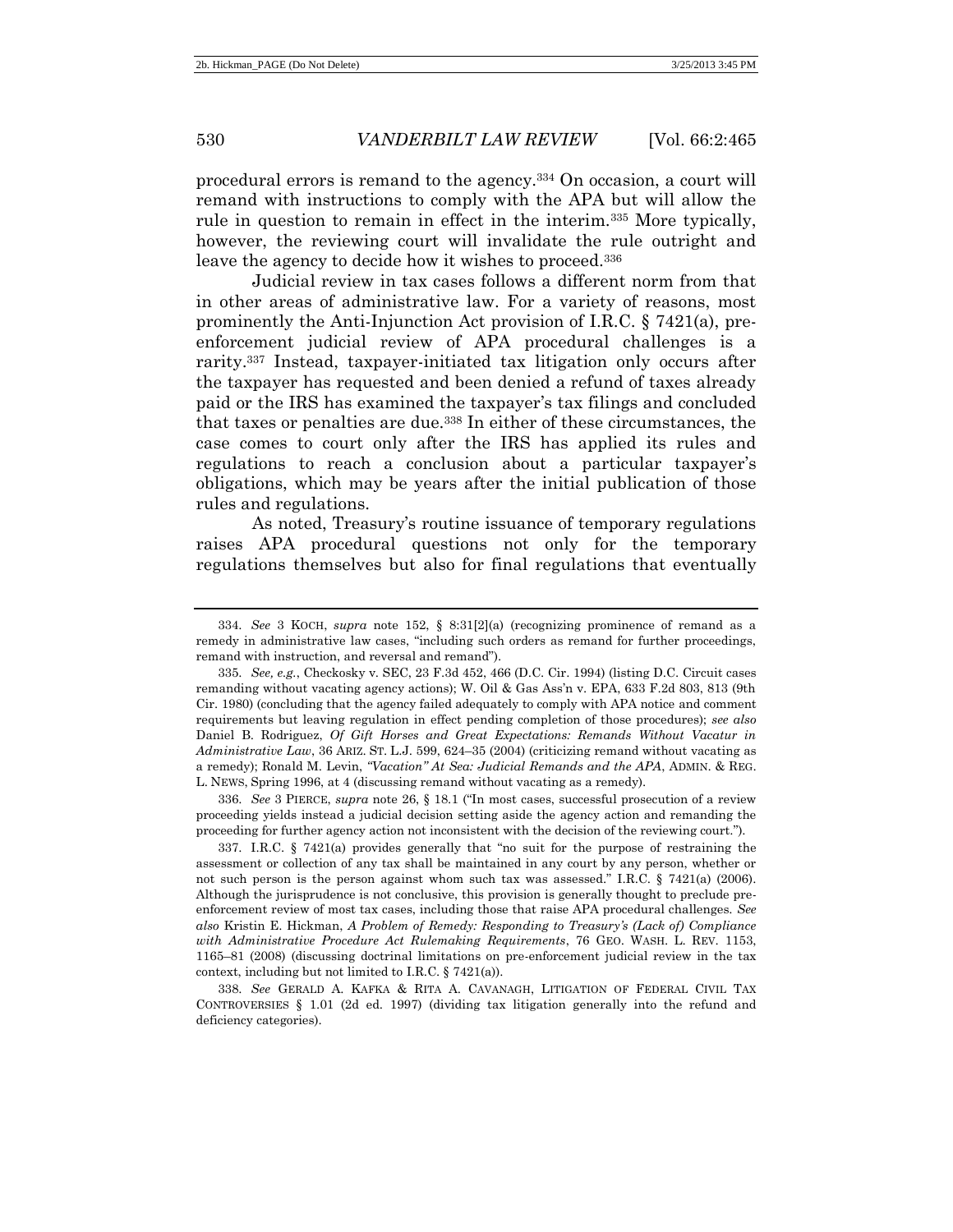replace them. Given the timing of judicial review in tax cases, adopting a categorical rule rejecting as procedurally invalid all Treasury regulations with temporary origins in addition to existing temporary Treasury regulations could be destabilizing. While Treasury has never finalized many of the temporary regulations that it issued in the 1980s and early 1990s, many more Treasury regulations that were initially promulgated in temporary form have since been finalized through postpromulgation notice and comment. Often, though not always, Treasury has made changes to its temporary regulations in response to comments received. Taxpayers have relied upon these regulations in organizing their affairs. Categorically invalidating and remanding Treasury regulations with temporary origins would upset taxpayers' settled expectations and could seem more arbitrary and capricious than leaving the regulations in place notwithstanding their procedural flaws. Other areas of law might suffer similarly from a categorical rejection of Treasury's use of temporary regulations, as many other agencies employ interim-final rulemaking with postpromulgation notice and comment, and presumably at least some of those efforts rest upon flawed assertions of one or another exception from APA § 553.<sup>339</sup>

The procedural shortcomings of IRB guidance documents arguably present a different problem. The IRS simply cannot subject all IRB guidance to APA notice-and-comment rulemaking, nor should taxpayers want it to do so. As already noted, many IRB guidance documents address minor housekeeping-type matters. Subjecting all such pronouncements to notice-and-comment rulemaking would be ridiculously wasteful. To a great extent, such fears are overblown, as IRB guidance that is truly mundane or taxpayer friendly is unlikely to face legal challenge. Nevertheless, the IRS could curtail the IRB guidance it offers, even while taxpayers crave direction. Yet, the courts should be equally wary of utilizing the fuzziness of the force of law concept to categorically permit Treasury and the IRS to continue their existing practices. Tax practitioners are already dismayed by the power they perceive the *Mayo* decision has given to Treasury to dictate legal outcomes. If courts allow Treasury to continue issuing temporary regulations with only postpromulgation notice and comment and also extend *Chevron* deference to those regulations, their dismay will undoubtedly increase, and their respect for the tax system will likely erode. Absent notice and comment, *Chevron*

<sup>339.</sup> *See* Asimow, *supra* note 148, at 712–15 (counting interim-final rules published in the Federal Register and the agencies publishing them over time).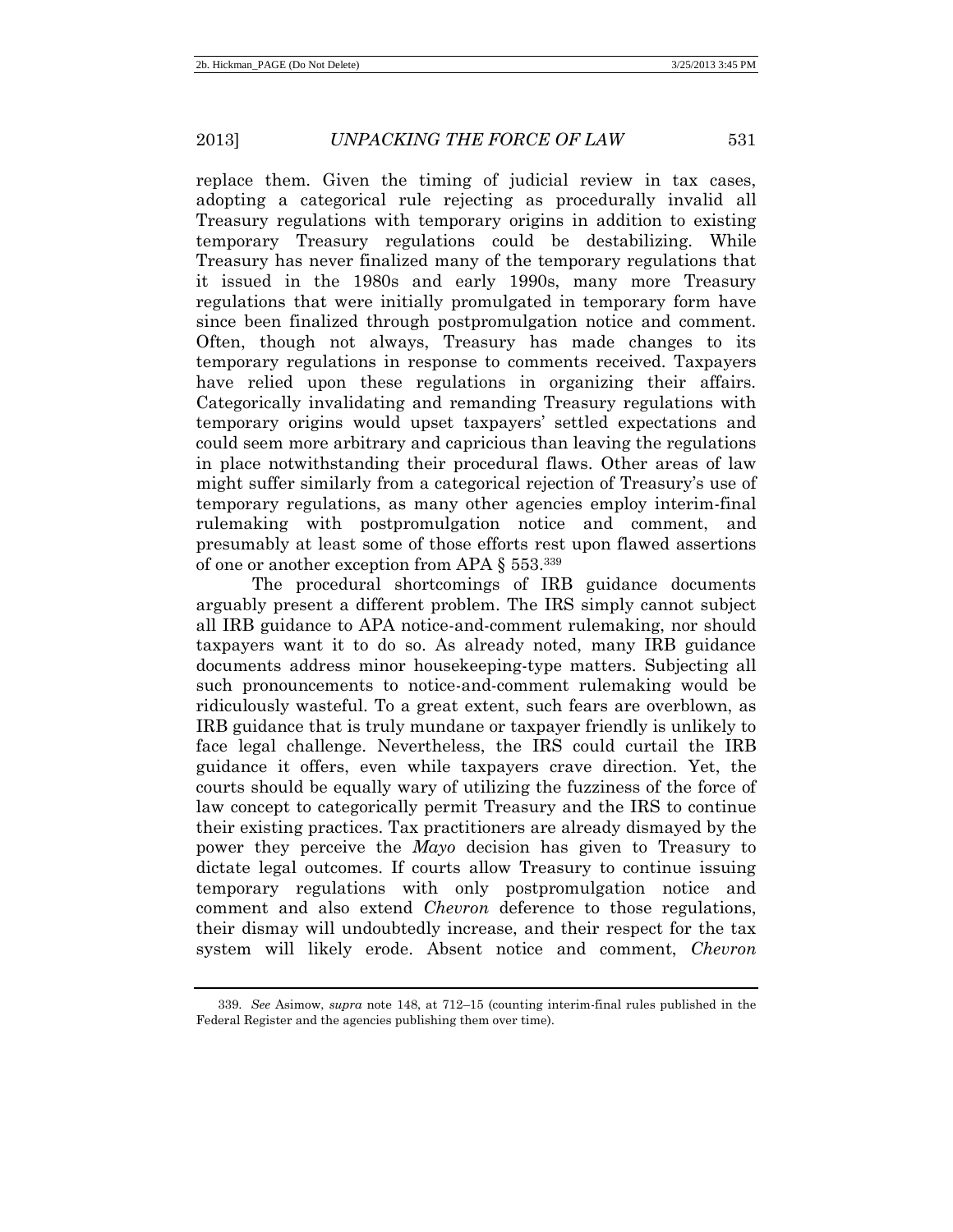deference for IRB guidance would present substantial legitimacy issues.

The solution is neither purely administrative nor purely judicial. Treasury, the IRS, and the courts all have the means to facilitate more precise convergence between tax administration and general administrative law requirements without dramatically altering the status quo.

### *A. Administrative Solutions*

Treasury and the IRS are the authors of the regulations and practices that give rise to all of the force of law questions surrounding temporary Treasury regulations and IRB guidance. To a great extent, therefore, Treasury and the IRS possess the power to resolve the problem as well.

Presumably Treasury would like to retain the legally binding force of the temporary regulations it issues. At least prospectively, Treasury could bring its use of temporary Treasury regulations into line with general administrative law understandings of APA § 553 with little impact on contemporary tax practice. The two standard justifications for issuing legally binding temporary Treasury regulations rather than nonbinding proposed regulations are to protect the integrity of the fisc and to provide taxpayers with guidance upon which they can rely. Where circumstances truly warrant quick action to protect the fisc, as may well be the case with respect to tax shelters, for example, Treasury can still rely on the good cause exception to justify temporary regulations. The Attorney General's Manual on the Administrative Procedure Act, generally considered the authoritative history of that statute, is arguably consistent with this assessment of the good cause exception, in that it offers as an example of good cause "such circumstances that advance notice of [the proposed] rules would tend to defeat their purpose." <sup>340</sup> In the future, Treasury will simply need to provide the requisite specific and particularized explanation that the courts require to substantiate a valid good cause claim. If Treasury complies with the APA in this way, then based on the above analysis, its penalty provisions will justifiably apply, and *Chevron* review is entirely appropriate.

<sup>340.</sup> U.S. DEP'T OF JUSTICE, *supra* note 11, at 31. The specific example offered by the manual is the issuance of financial controls, but the same concern would be true of most tax shelters.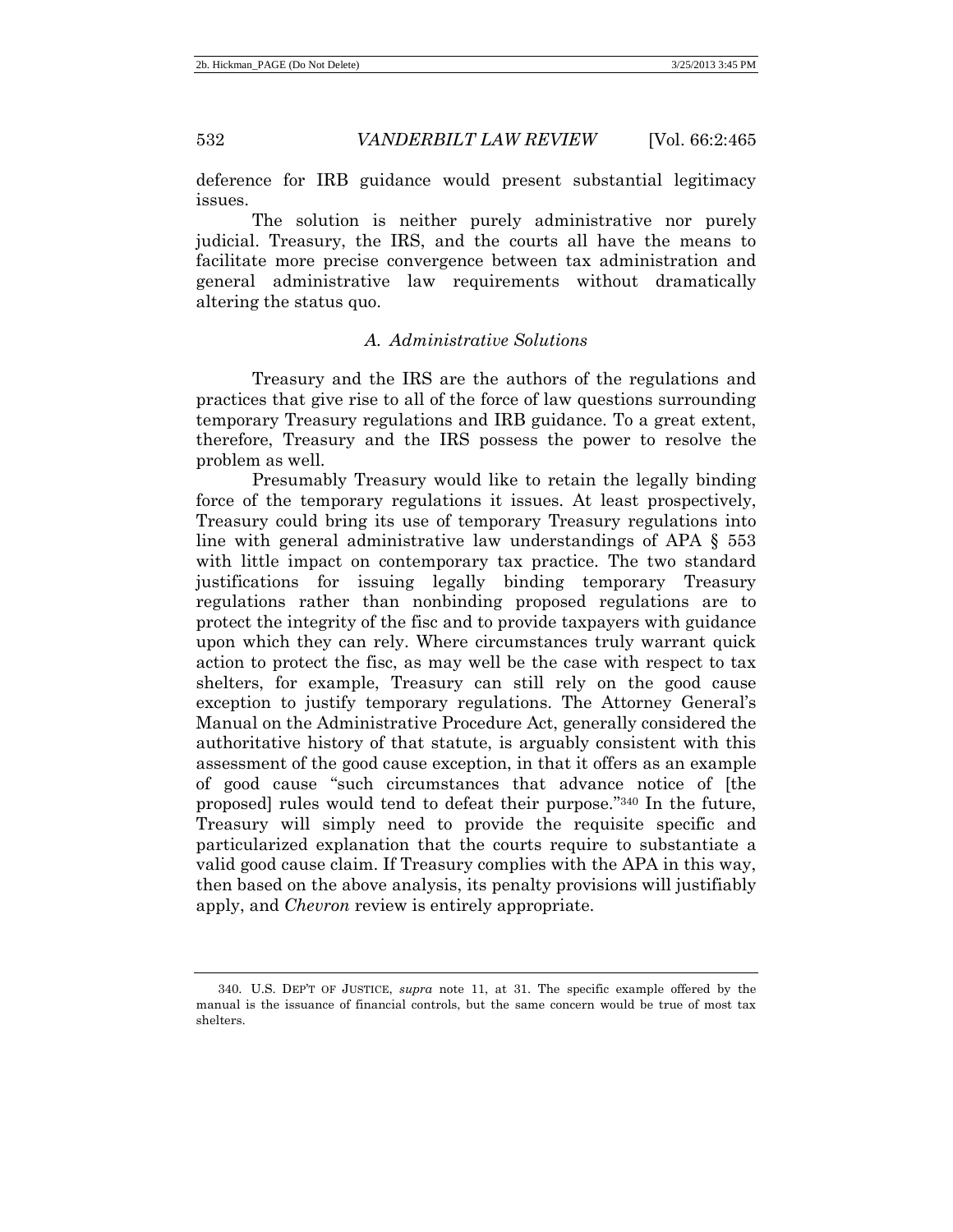Treasury's usual unspecified and generic need for immediate guidance is substantially less persuasive as a basis for utilizing temporary Treasury regulations. By the time that it issues proposed regulations, Treasury has already accomplished much of the work of promulgating final regulations. Finalizing proposed regulations is often accomplished in a matter of months, not years, especially when the regulations in question are narrow in scope.<sup>341</sup> But as I documented empirically a few years ago, when the regulatory project in question is broader, more complicated, or both, Treasury's temporary regulations may fail to consider key issues, forcing Treasury to issue successive additional temporary regulations to address those failings even while it continues to consider taxpayer comments.<sup>342</sup> In other words, Treasury's haste to provide immediate guidance sometimes merely increases rather than lessens taxpayer confusion and uncertainty. Some tax attorneys charged with writing legal opinions regarding the tax consequences of proposed transactions (and their clients) undoubtedly prefer the comparative binding effect of temporary Treasury regulations on the government as well as taxpayers. For most other taxpayers, however, the desire for guidance is driven by the goal of avoiding an audit, a deficiency notice, and litigation. Toward those ends, most taxpayers do want to know how the IRS interprets the law and happily follow whatever scrap of guidance they can find without regard for its legal force. By contrast, penalties for noncompliance while Treasury contemplates adjustments in response to comments would not be these taxpayers' preference. If Treasury cannot articulate good cause with specificity and particularity but nevertheless genuinely believes that taxpayers want immediate guidance that they can rely upon, then Treasury ought simply to inform taxpayers that, if they comply with proposed regulations, they will not be targets for enforcement.

As for IRB guidance, the IRS's preference presumably would be avoiding the necessity of notice-and-comment rulemaking over binding taxpayers through penalties. The meaning of "rules and regulations"

<sup>341.</sup> *See, e.g.*, Amendment of Prohibited Payment Option Under Single-Employer Defined Benefit Plan of Plan Sponsor in Bankruptcy, T.D. 9601, 77 Fed. Reg. 66,915-01, 66,916 (Nov. 8, 2012) (finalizing regulations initially proposed less than five months earlier, on June 21, 2012); Guidance Under Section 267(f); Deferral of Loss on Transactions Between Members of a Controlled Group, T.D. 9583, 77 Fed. Reg. 22,480-02, 22,481 (Apr. 16, 2012) (finalizing regulations initially proposed approximately twelve months earlier, on April 21, 2011); Tax Return Preparer Penalties Under Section 6695, T.D. 9570, 76 Fed. Reg. 78,816-01, 78,816–18 (Dec. 20, 2011) (finalizing proposed regulations issued only two months earlier, on October 21, 2011, notwithstanding comments received and changes made in response to those comments).

<sup>342.</sup> *See* Hickman, *supra* note 15, at 1801–04 (offering examples).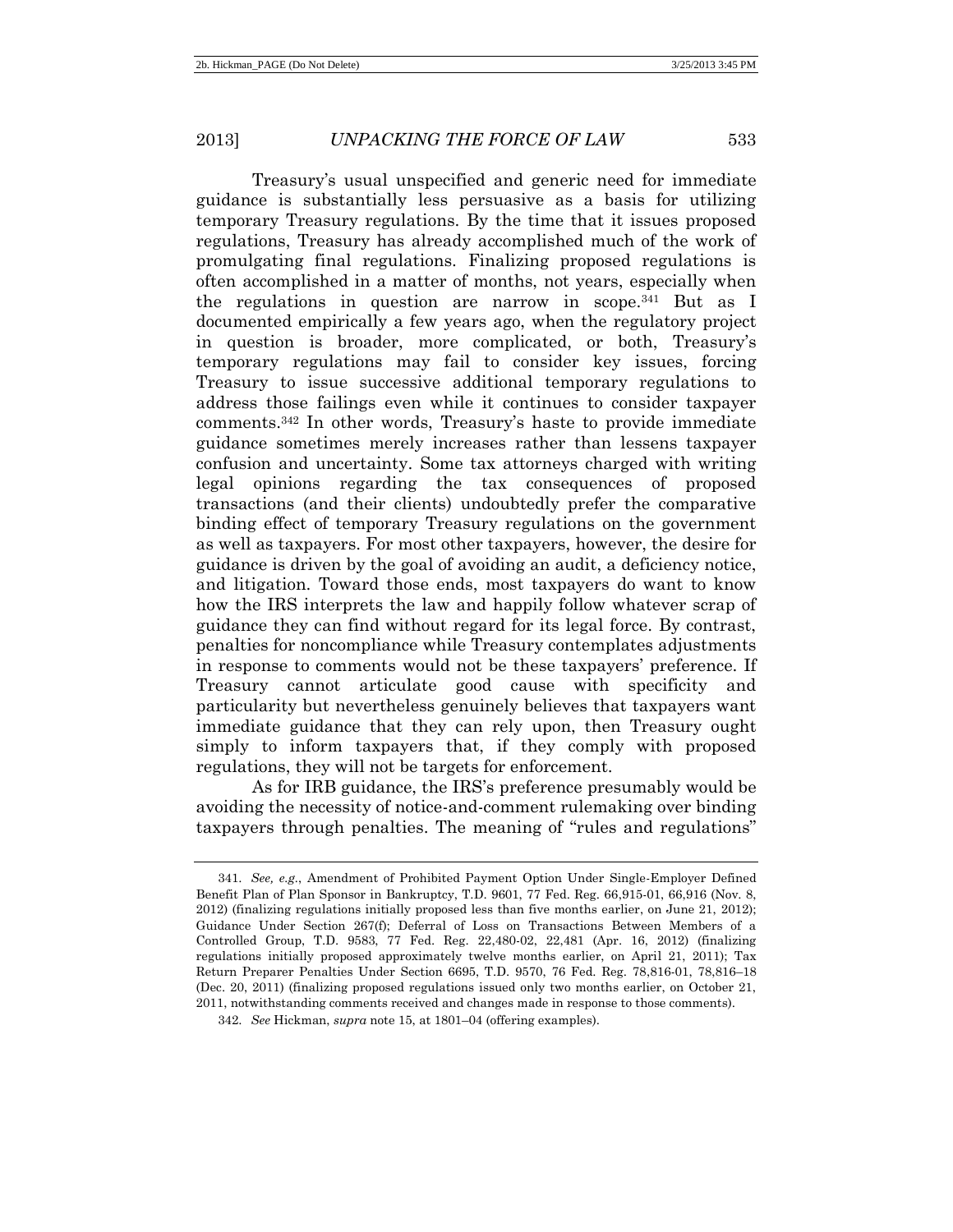is sufficiently ambiguous that, just as Treasury had the power to extend that phrase to encompass revenue rulings, notices, and some revenue procedures, Treasury likewise has the power to interpret that phrase by rescinding that interpretation. Amending Treas. Reg. § 1.6662-3 to disassociate IRB guidance from statutory penalties offers the most comprehensive solution, encompassing existing as well as future IRB guidance documents. In the alternative, if Treasury and the IRS want to continue to use IRB guidance formats to bind taxpayers, or if Treasury simply wants to avoid the hassle of amending its regulations, the IRS could at least mitigate its exposure to judicial imposition of notice and comment requirements by shifting housekeeping matters and other obviously nonlegislative guidance to an alternative informal format that does not fall within the definitional scope of Treas. Reg. § 1.6662-3.

### *B. Judicial Solutions*

Absent further judicial action, however, Treasury and the IRS seem unlikely to alter their current practices. Meanwhile, courts are faced with cases in which the government seeks to enforce the requirements of temporary Treasury regulations and IRB guidance, claiming *Chevron* deference for the former, and seeking to impose penalties upon taxpayers for disregarding its pronouncements in both. Courts have an obligation to require Treasury and the IRS to comply with the APA and to effectuate taxpayers' rights under that statute to have their say in the legal rules that govern them. Yet, as already suggested, courts should be wary of causing more harm than good with a hard line, categorical response. If courts accept as their goal prodding Treasury and the IRS toward greater compliance with the APA without wholly undermining taxpayer expectations and reliance upon existing Treasury regulations and IRB guidance, existing case law offers a few possibilities for charting that middle path.

### 1. Open Minds and Harmless Errors

Scholarly and judicial consensus holds that the procedural sequence Treasury uses when it adopts temporary regulations (and the final regulations that succeed them) is inconsistent with APA requirements absent a valid statutory exception from notice-andcomment rulemaking. Nevertheless, while the courts should not read I.R.C. § 7805(e) as authorizing Treasury to issue temporary Treasury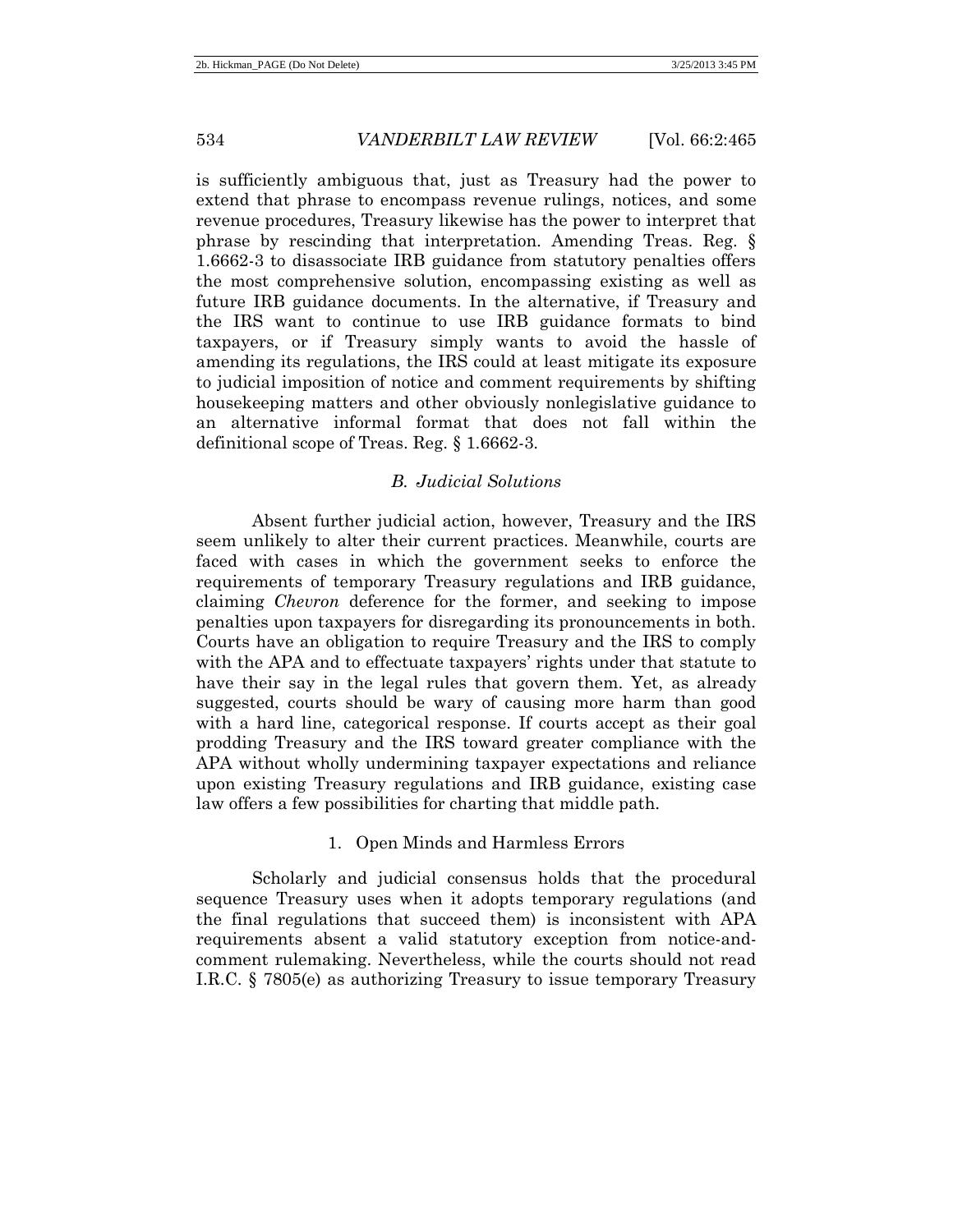regulations at will,  $343$  the fact remains that, due largely to I.R.C. § 7805(e), many Treasury regulations initially promulgated in temporary form have since gone through public notice and comment.

Outside the tax context, some courts have concluded that such postpromulgation notice and comment alone is inadequate to remedy the initial procedural flaws of temporary or interim-final regulations.<sup>344</sup> As these courts have recognized, allowing postpromulgation notice and comment to cure the procedural flaws of temporary or interim-final regulations merely invites agencies to ignore the APA's procedural sequence whenever they like. <sup>345</sup> Further, as observed by the D.C. Circuit, "an agency is not likely to be receptive to suggested changes once the agency puts its credibility on the line in the form of final rules. People naturally tend to become more closeminded and defensive once they have made a final determination." 346

Courts in other cases, however, have expressed reluctance to undo agency regulations where doing so would yield no substantive difference.<sup>347</sup> In some decisions, therefore, courts have declined to

345. *See, e.g.*, Natural Res. Def. Council, Inc. v. EPA, 683 F.2d 752, 768 (3d Cir. 1982) ("To allow the APA procedures in connection with the further postponement to substitute for APA procedures in connection with an initial postponement would allow EPA to substitute postpromulgation notice and comment procedures for pre-promulgation notice and comment procedures at any time by taking an action without complying with the APA, and then establishing a notice and comment procedure on the question of whether that action should be continued."); *Sharon Steel Corp.*, 597 F.2d at 381 ("If a period for comments after issuance of a rule could cure a violation of the APA's requirements, an agency could negate at will the Congressional decision that notice and an opportunity for comment must precede promulgation.").

346. *Air Transp. Ass'n of Am.*, 900 F.2d at 379 (internal quotation marks and brackets omitted).

347. *See, e.g.*, U.S. Steel Corp. v. EPA, 605 F.2d 283, 291 (7th Cir. 1979) ("Given that the agency was clearly willing to consider, fully and objectively, all comments in the post-

<sup>343.</sup> *See supra* notes [169](#page-32-0)–[178](#page-34-0) and accompanying text (rebutting the Justice Department's claim that I.R.C. § 7805(e) independently authorizes the Treasury to issue temporary regulations).

<sup>344.</sup> *See, e.g.*, United States v. Johnson, 632 F.3d 912, 929 (5th Cir. 2011) ("Nor does accepting post-promulgation comments excuse compliance with APA procedures. . . . If we allowed post-promulgation comments to suffice in this case, 'we would make the provisions of § 553 virtually unenforceable.' " (quoting U.S. Steel Corp. v. EPA, 595 F.2d 207, 214 (5th Cir. 1979))); Air Transp. Ass'n of Am. v. Dep't of Transp., 900 F.2d 369, 379–80 (D.C. Cir. 1990) *vacated without opinion and remanded*, 498 U.S. 1023 (1991), *vacated as moot*, 933 F.2d 1043 (D.C. Cir. 1991) ("Finally, we reject the FAA's contention that its response to comments *after* promulgation of the Penalty Rules cured any noncompliance with section 553."); *cf.* U.S. Steel Corp. v. EPA, 649 F.2d 572, 576 (8th Cir. 1981) (rejecting adequacy of postpromulgation notice and comment to satisfy APA procedural requirements); Sharon Steel Corp. v. EPA, 597 F.2d 377, 381 (3d Cir. 1979) ("We hold that the period for comments after promulgation cannot substitute for the prior notice and comment required by the APA.").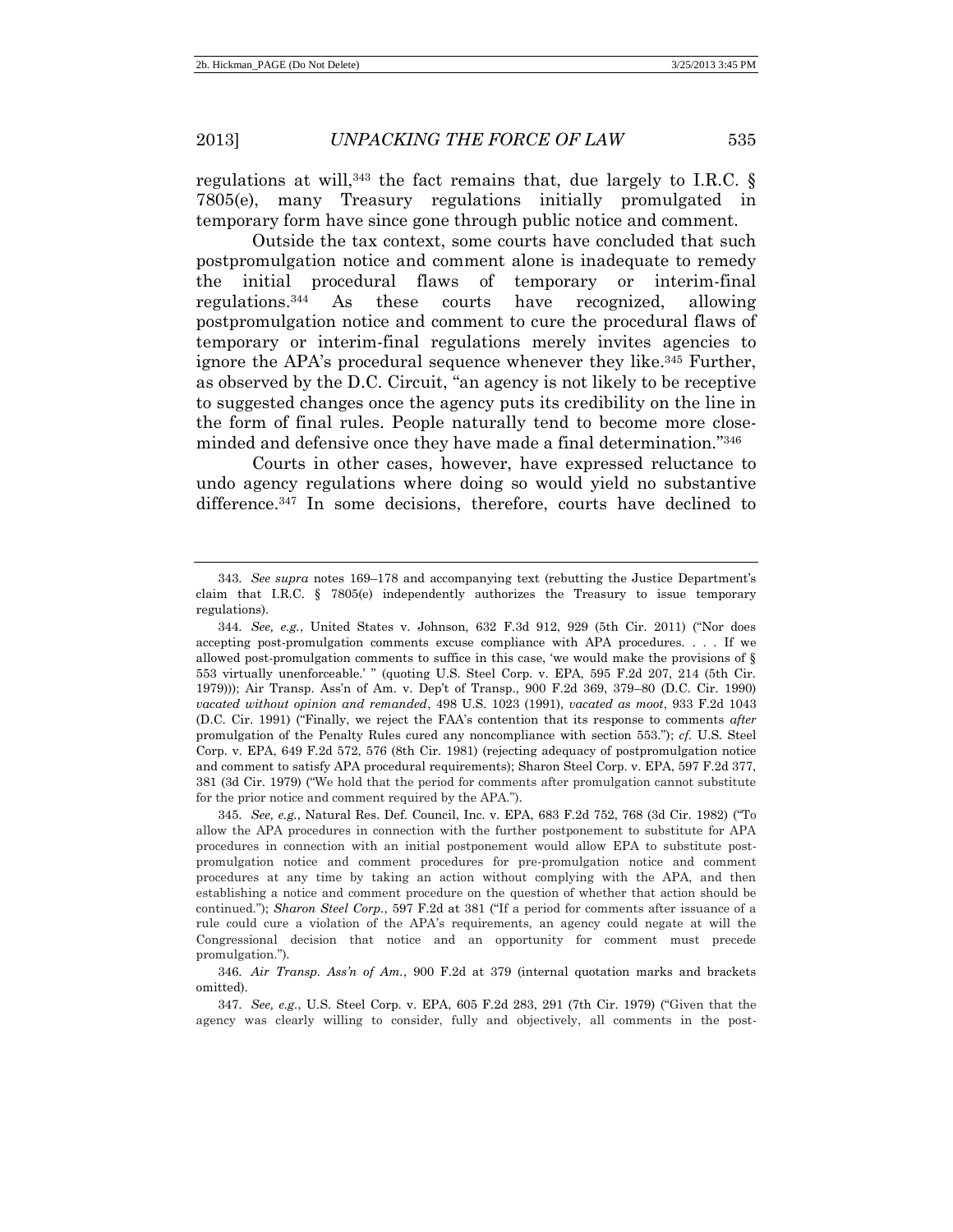invalidate final regulations solely due to their temporary or interimfinal origins, based upon findings that the agency's handling of postpromulgation comments demonstrated an "open mind" in the process of adopting final regulations.<sup>348</sup> In applying this standard, the D.C. Circuit has suggested its presumption that the agency's mind is closed absent "a compelling showing" that the agency considered comments received "with particularly searching consideration." 349

Courts have previously applied this open mind standard in evaluating the procedural validity of regulations that strongly resemble temporary Treasury regulations and their final successors. For example, in *Air Transport Ass'n of America v. Department of Transportation*, the FAA adopted an initial set of legally binding regulations that it labeled as "final" without prepromulgation notice and comment. Analogous to Treasury's standard practice, in the same document, the FAA requested comments, provided for a ninety-day comment period, and subsequently responded in a document labeled "Disposition of comments" without changing any regulatory language.<sup>350</sup> After deciding that the agency's claim of good cause was inadequate, the court held that "[t]he FAA has not come close to overcoming the presumption of closed-mindedness in this case" because the agency failed either to change its rules or otherwise respond to public comments with "particularly searching consideration."<sup>351</sup>

In *Intermountain Insurance Service of Vail, LLC v. Commissioner*, a D.C. Circuit panel suggested that the open mind standard might not apply in evaluating temporary Treasury regulations.<sup>352</sup> According to the D.C. Circuit in that case:

Ordinarily, we evaluate an agency's so-called open-mindedness only when it issues final regulations without the requisite comment period and then tries to cure that Administrative Procedure Act violation by holding a post-promulgation comment period. Here the Commissioner simultaneously issued immediately effective temporary regulations

promulgation period, there is no reason to believe that its consideration of the comments would have been any different if completed before the effective date.").

<sup>348.</sup> *See, e.g.*, Advocates for Highway & Auto Safety v. Fed. Highway Admin., 28 F.3d 1288, 1292 (D.C. Cir. 1994) ("What is at issue is whether the FHWA displayed an open mind when considering the comments received *in response to* the June 3rd request."); Levesque v. Block, 723 F.2d 175, 188 (1st Cir. 1983) ("When the response suggests that the agency has been openminded, the presumption against a late comment period can be overcome and a rule upheld.").

<sup>349.</sup> *Advocates for Highway and Auto Safety*, 28 F.3d at 1292 (quoting *Air Transport Ass'n of Am.*, 900 F.2d at 379–80).

<sup>350.</sup> 900 F.2d at 373.

<sup>351.</sup> *Id.* at 380.

<sup>352.</sup> 650 F.3d 691, 709–10 (D.C. Cir. 2011).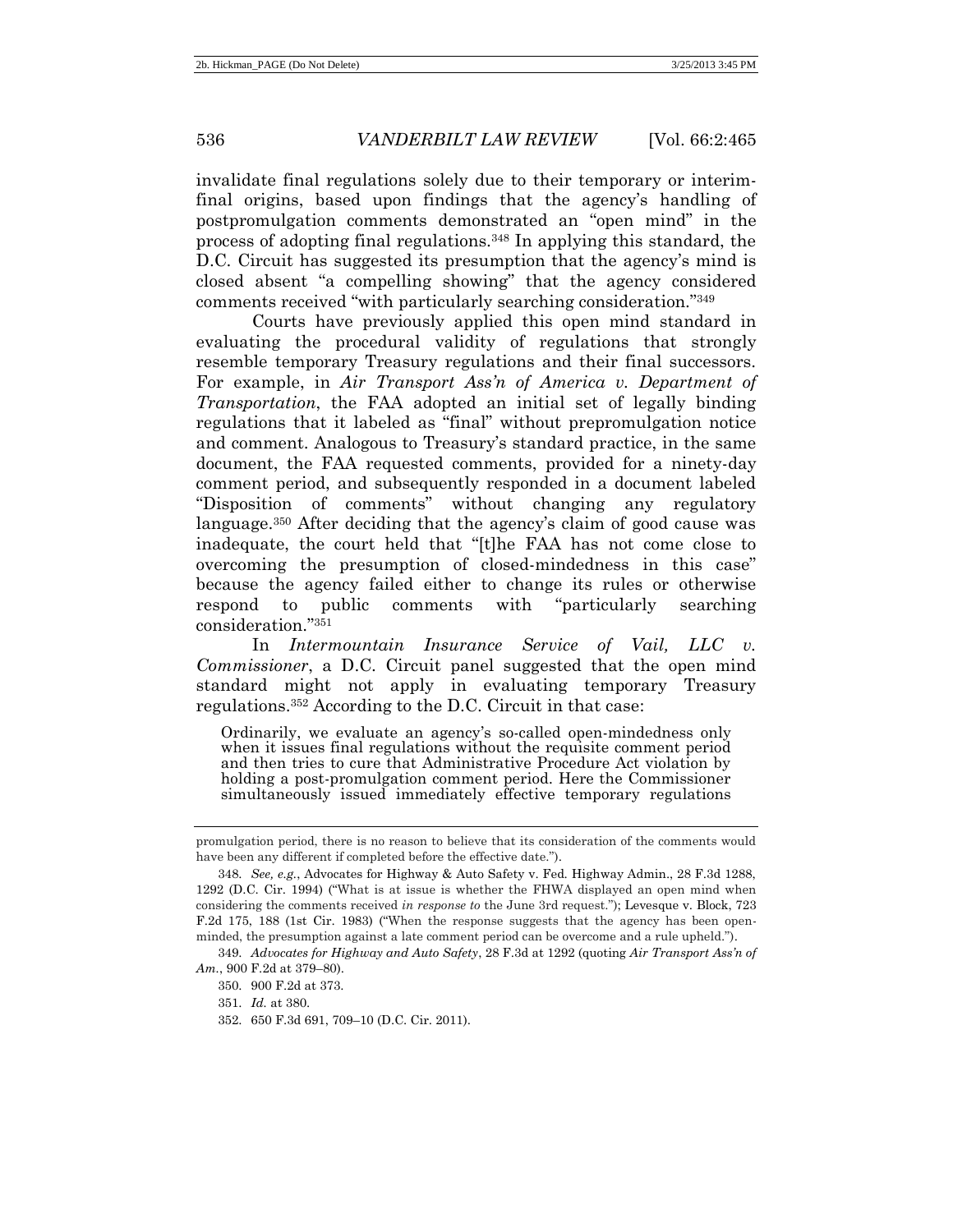and a notice of proposed rulemaking for identical final regulations and then held a 90-day comment period before finalizing the regulations.<sup>353</sup>

From this limited passage, it is unclear whether the D.C. Circuit intended to repudiate altogether the applicability of the open mind standard for temporary Treasury regulations or, if so, exactly why. Treasury clearly labels its temporary regulations as such, rather than as final or interim-final. By comparison, the regulatory documents in the case cited by the *Intermountain* Court as its contrary example, *Advocates for Highway and Auto Safety v. Federal Highway Administration*, <sup>354</sup> were not precisely identified as final, either, but rather carried the labels "Notice of intent to accept applications for waivers,"<sup>355</sup> "Receipt of waiver applications; request for comments,"<sup>356</sup> and "Notice of final disposition." <sup>357</sup> At least one other circuit has applied the open mind standard in evaluating regulations that started as "interim-final" rules.<sup>358</sup> It is unclear why the label a rule bears, rather than the legal effect of the rule, should matter for purposes of the open mind standard, and the *Intermounatin* court did not elaborate further. Also, while the initial rule and request for comments in *Advocates for Highway and Auto Safety* were published several weeks apart rather than simultaneously, the *Intermountain* court did not explain why that distinction should matter, either.

The open mind standard represents one potential middle path for dealing with temporary Treasury regulations. Although jurisprudence applying the open mind standard is limited, courts are already at least somewhat familiar with it. APA § 706 instructs courts reviewing agency action to take "due account . . . of the rule of prejudicial error," <sup>359</sup> offering a textual anchor for an open mind standard for evaluating Treasury regulations with temporary origins. Most importantly, the open mind standard provides Treasury an opportunity to demonstrate case by case that its inversion of the APA's procedural sequence was indeed harmless (or at least less

<sup>353.</sup> *Id.* at 709.

<sup>354.</sup> 28 F.3d 1288 (D.C. Cir. 1994).

<sup>355.</sup> Qualification of Drivers; Waiver Applications; Vision, Notice of Intent to Accept Applications for Waivers, 57 Fed. Reg. 10,295 (Mar. 25, 1992).

<sup>356.</sup> Qualification of Drivers; Waiver Applications; Vision, Receipt of Waiver Applications; Request for Comments, 57 Fed. Reg. 23,370 (June 3, 1992).

<sup>357.</sup> Qualification of Drivers; Vision Waivers, Notice of Final Disposition, 57 Fed. Reg. 31,458 (July 16, 1992).

<sup>358.</sup> *See* Mortg. Investors Corp. of Ohio v. Gober, 220 F.3d 1375, 1378–79 (Fed. Cir. 2000) (evaluating the agency's open-mindedness with respect to an interim-final rule followed by postpromulgation notice and comment).

<sup>359.</sup> 5 U.S.C. § 706 (2006).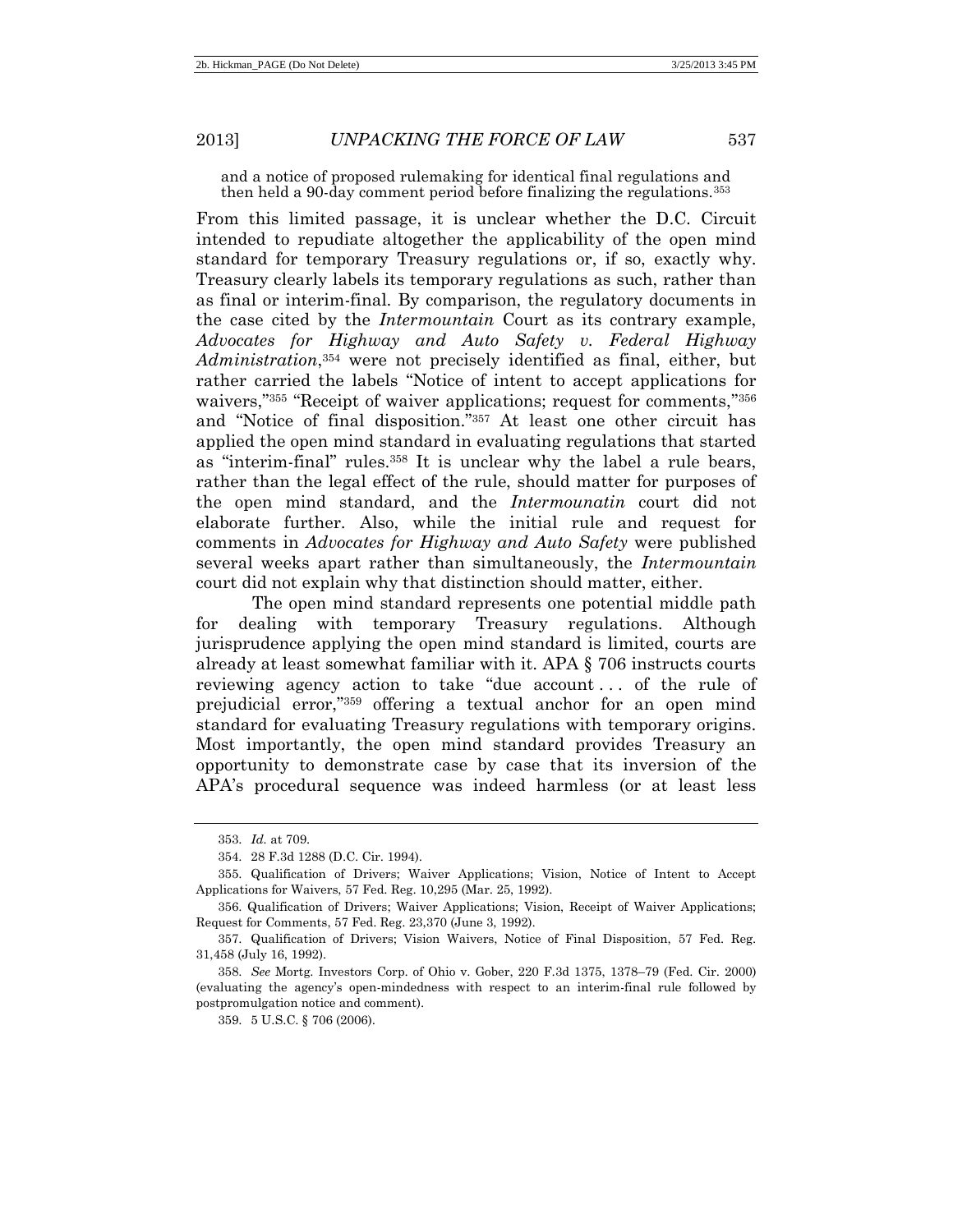harmful than invalidating the regulation), while giving courts the flexibility to enforce the APA's expectations where Treasury cannot meet that burden.

As another possible application of the "prejudicial error" language of APA § 706, at least one court has employed an alternative "harmless error" rule to excuse deviations from APA rulemaking requirements. The Fifth Circuit's decision in *United States v. Johnson* is particularly instructive, as the procedures considered by the court in that case fairly closely approximate Treasury's approach to temporary regulations.<sup>360</sup> In *Johnson*, the court considered the validity of a regulation interpreting the Sex Offender Registration and Notification Act ("SORNA"), which regulation was promulgated by the Attorney General initially as an interim-final rule accompanied by a good cause claim and request for public comments.<sup>361</sup> A few months later, the Attorney General separately issued a NOPR, requested comments, and subsequently issued final regulations.<sup>362</sup> The *Johnson* court rejected the Attorney General's good cause argument, and also rebuffed postpromulgation notice and comment as a categorical cure for improperly promulgated temporary or interim-final rules.<sup>363</sup> "If we allowed post-promulgation comments to suffice in this case, 'we would make the provisions of § 553 virtually unenforceable.' "364 Nevertheless, citing among other cases the Supreme Court's decision in *Shinseki v. Sanders*, the *Johnson* court went on to conclude that the Attorney General's failure to comply with the APA in that instance represented harmless error, "in part because the interim rule publication addressed counter-arguments and set forth the basis and purpose of the rule." 365

<sup>360.</sup> 632 F.3d 912 (5th Cir. 2011).

<sup>361.</sup> Office of the Attorney General; Applicability of the Sex Offender Registration and Notification Act, Interim Rule with Request for Comments, 72 Fed. Reg. 8894 (Feb. 28, 2007).

<sup>362.</sup> *See* Office of the Attorney General; The National Guidelines for Sex Offender Registration and Notification, Final Guidelines 73 Fed. Reg. 38,030 (July 2, 2008) (finalizing proposed SORNA regulations); Office of the Attorney General; The National Guidelines for Sex Offender Registration and Notification, Notice; Proposed Guidelines, 72 Fed. Reg. 30,210 (May 30, 2007) (proposing comprehensive regulations implementing SORNA). For good measure, in response to complaints that the Attorney General had not actually finalized the initial interimfinal rule, the Attorney General formally did so and addressed comments received in response thereto, although without in any way altering the final regulations adopted in July 2008. *See*  Office of the Attorney General; Applicability of the Sex Offender Registration and Notification Act, Final Rule, 75 Fed. Reg. 81,849 (Dec. 29, 2010) (formally "finalizing" the 2007 interim SORNA regulation, effective January 28, 2011).

<sup>363.</sup> *Johnson*, 632 F.3d at 929–31.

<sup>364.</sup> *Id.* at 929 (quoting U.S. Steel Corp. v. EPA, 595 F.2d. 207, 214 (5th Cir. 1979)).

<sup>365.</sup> *Id.* at 931.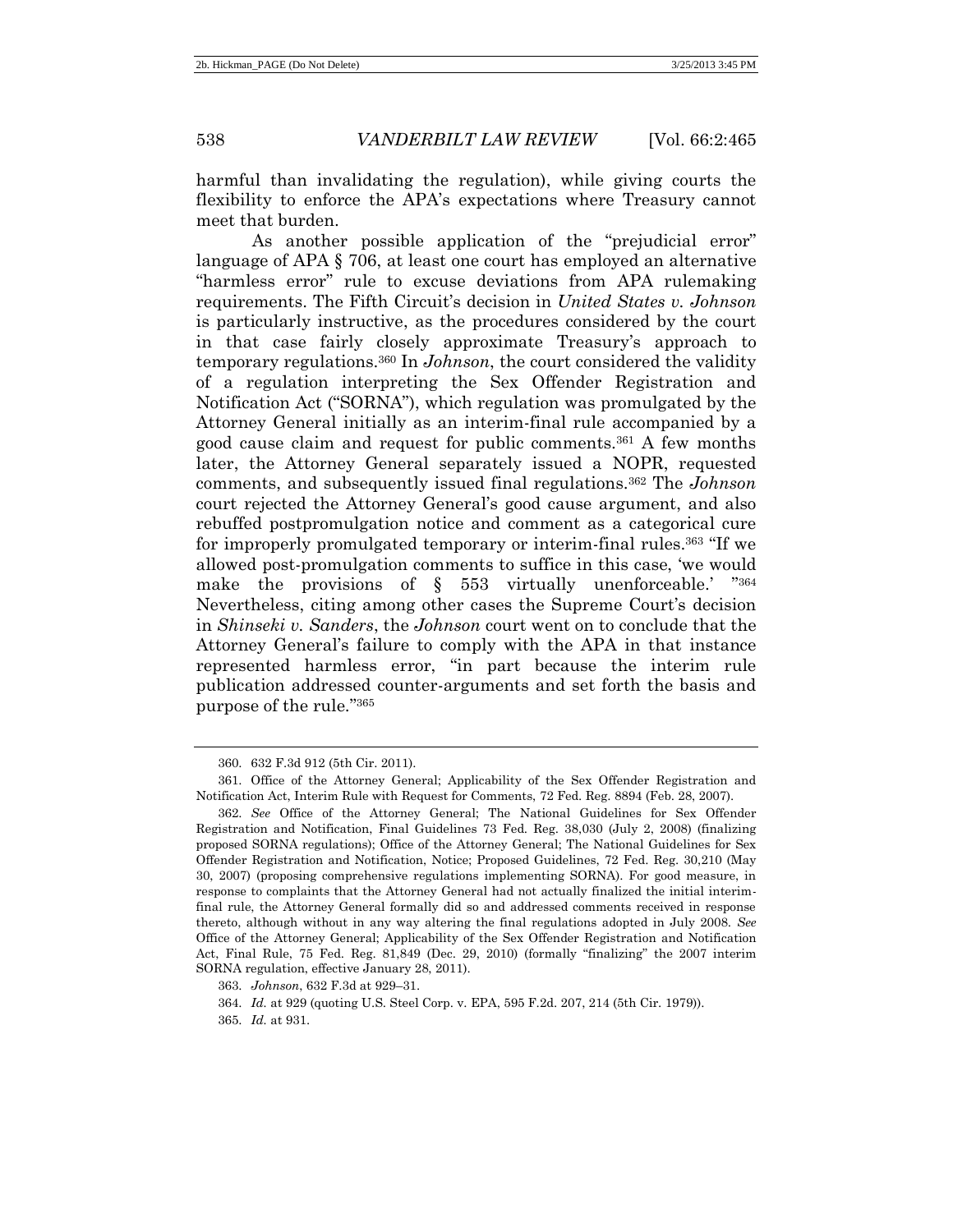According to the Supreme Court in *Sanders*, evaluating the applicability of the harmless error rule is a distinctly case-by-case determination that considers, among other factors,

an estimation of the likelihood that the result would have been different, an awareness of what body (jury, lower court, administrative agency) has the authority to reach that result, a consideration of the error's likely effects on the perceived fairness, integrity, or public reputation of judicial proceedings, and a hesitancy to generalize too broadly about particular kinds of errors when the specific factual circumstances in which the error arises may well make all the difference."<sup>366</sup>

Although courts have placed the burden of demonstrating an open mind on the agency, in describing the harmless error rule, the *Sanders* Court placed the burden of showing prejudice on the party challenging the regulation.<sup>367</sup> Nevertheless, the Court went on to elaborate that the burden of demonstrating that the agency's error was harmful should not be particularly onerous. "Often the circumstances of the case will make clear to the appellate judge that the ruling, if erroneous, was harmful and nothing further need be said. But, if not, then the party seeking reversal normally must explain why the erroneous ruling caused harm." 368

As was the case in *Johnson*, the typical temporary Treasury regulation is accompanied by a preamble in which Treasury offers some explanation of and justification for its interpretive choices. The simultaneously issued NOPR cross-references that document. Presumably many, if not most, of the preambles that accompany temporary Treasury regulations provide adequate justification for Treasury's interpretations to support a conclusion that postpromulgation notice and comment represented harmless error. Like the open mind standard, therefore, the harmless error rule provides courts with a potential basis for upholding many if not most Treasury regulations while still effectuating taxpayer rights under the APA.

<sup>366.</sup> 556 U.S. 396, 411–12 (2009). *Shinseki* concerned the interpretation of prejudicial error language in the statute governing the Veterans Court rather than the APA. *Id.* at 406. In considering that language, however, the Court observed that "Congress used the same words in the Administrative Procedure Act" and noted that "[l]egislative history confirms that Congress intended the Veterans Court 'prejudicial error' statute to 'incorporate a reference' to the APA's approach." *Id.* at 406–07. Consequently, the Court proceeded to evaluate the case at bar "in light of our general case law governing application of the harmless-error standard." *Id.* at 407.

<sup>367.</sup> *Id.* at 409.

<sup>368.</sup> *Id.* at 410.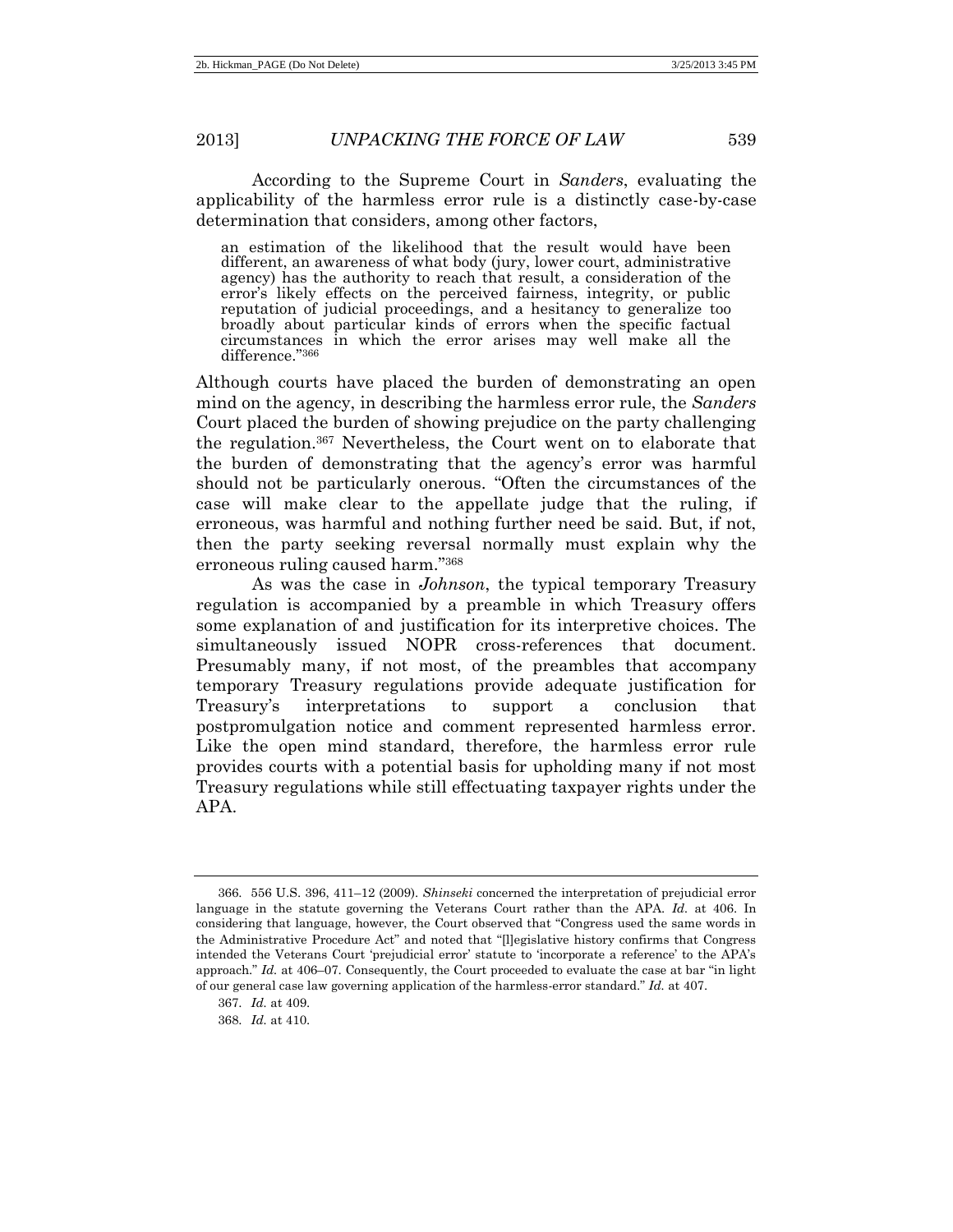## 2. *Chevron* Step Two

While the open mind standard and the harmless error rule offer interesting potential alternatives for addressing APA procedural challenges against temporary Treasury regulations and final Treasury regulations with temporary origins, in many cases, taxpayers do not explicitly raise a direct APA challenge in the course of tax litigation, or at least they do so in a manner clearly distinct from their claims regarding substantive validity. To paraphrase and perhaps oversimplify some litigation briefs, taxpayers often argue merely that courts should decline to extend *Chevron* deference to temporary Treasury regulations because Treasury has not employed notice and comment procedures in issuing those rules. Correspondingly, in cases concerning IRB guidance, taxpayers may argue simply that *Skidmore* provides the appropriate evaluative standard, again solely because the IRS did not subject its interpretations to notice and comment.

One way of construing such arguments—and the way I think courts have often read them in the past—is as invoking *Mead*'s twopart test. If courts accept the analysis of this Article regarding the proper application of *Mead* to temporary Treasury regulations and IRB guidance, then the above-described arguments must fail, as the lack of notice and comment alone does not dictate the standard of review. *Chevron* deference may apply, but potentially for the wrong reason, creating doctrinal confusion.

By contrast, another construction of these arguments exists that would allow the courts to clarify the relationship between procedural compliance and *Chevron* deference. In *Burks v. United States*, the Fifth Circuit in dicta suggested that noncompliance with the procedural requirements of notice-and-comment rulemaking where they clearly apply represents an alternative reason for declining to defer to an agency's legal interpretation as arbitrary and capricious at *Chevron* step two.<sup>369</sup> Although the *Burks* court did not offer much analysis for this assertion, existing law does offer some basis for such an argument.

In *Motor Vehicle Manufacturers Ass'n of United States, Inc. v. State Farm Mutual Automobile Insurance Co.* and subsequent cases, the Supreme Court interpreted the arbitrary and capricious standard of APA  $\S$  706(2)(A) as requiring agencies to contemporaneously justify

<sup>369.</sup> *See* Burks v. United States, 633 F.3d 347, 360 n.9 (5th Cir. 2011).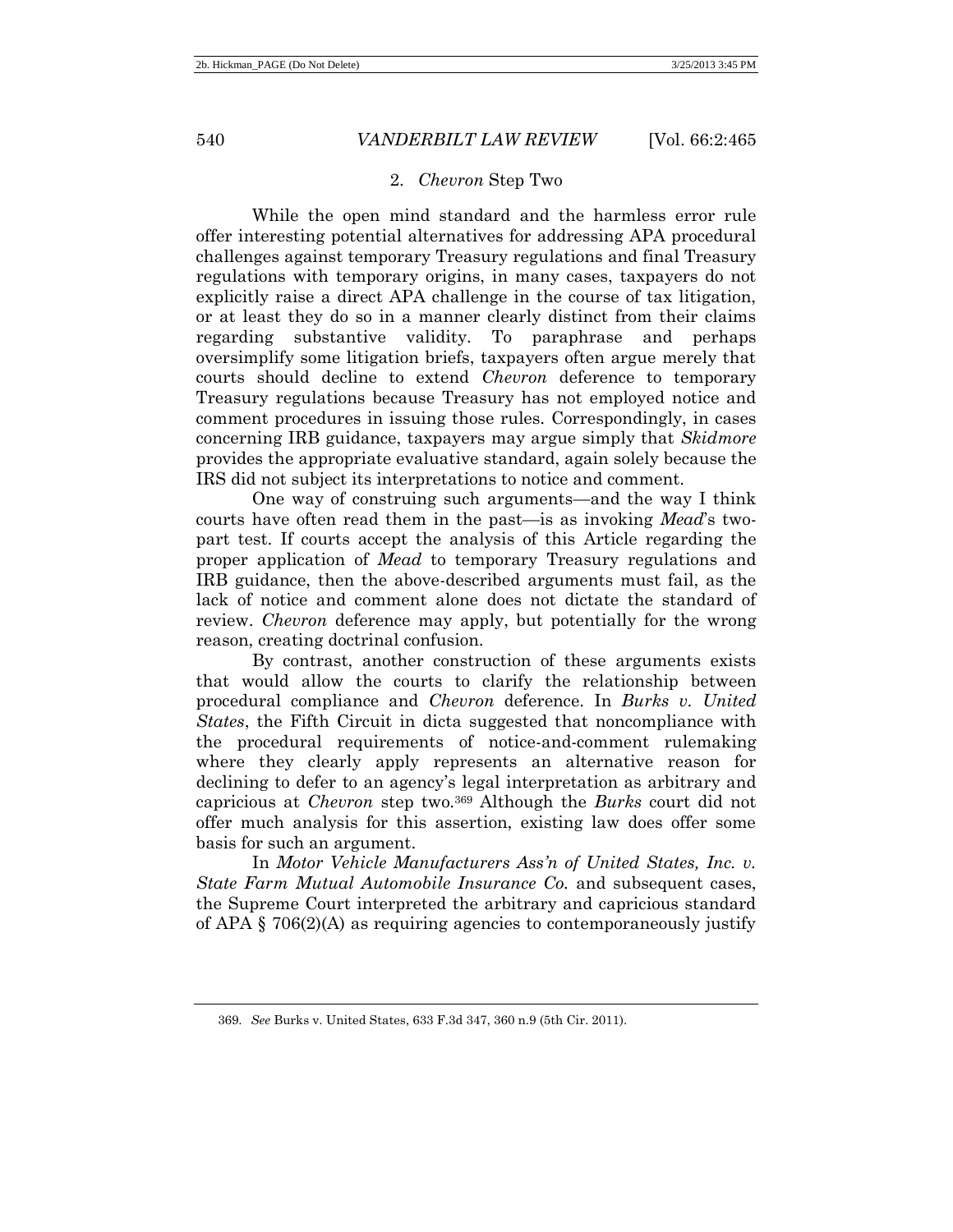their interpretive choices.<sup>370</sup> Encouraged by at least some administrative law scholars,<sup>371</sup> many courts have extended the second step of *Chevron* analysis to encompass not only an evaluation of the substantive validity of agency action but also the variant of arbitrary and capricious review envisioned by the Court in *State Farm*. <sup>372</sup> In other words, by incorporating the *State Farm* approach to the arbitrary and capricious standard of APA § 706(2)(A) into *Chevron* step two analysis, these courts have rejected agency interpretations of ambiguous statutes that might otherwise be substantively valid on the ground that the agency has failed to explain the basis for its choice. Although the Supreme Court has not conclusively embraced this melding of *State Farm* arbitrary and capricious review and *Chevron* step two, it has at least hinted that its sympathies may lie in that direction.<sup>373</sup>

At least in theory, an APA procedural challenge is reviewable under APA  $\S$  706(2)(D), which specifically instructs reviewing courts to invalidate regulations that fail to comply with statutory procedures, rather than under the arbitrary and capricious standard of APA §

<sup>370.</sup> 463 U.S. 29, 42–43 (1983) (rejecting rules where the agency has, inter alia, "relied on factors which Congress has not intended it to consider, entirely failed to consider an important aspect of the problem, [or] offered an explanation for its decision that runs counter to the evidence before the agency"); *see also, e.g.*, Judulang v. Holder, 132 S. Ct. 476, 483–84 (2011) (applying *State Farm* arbitrary and capricious—or hard look—review to reject agency action); FCC v. Fox Television Stations, Inc., 556 U.S. 502, 514–16 (2009) (elaborating the parameters of arbitrary and capricious review under APA § 706(2)(A) and *State Farm*).

<sup>371.</sup> *See, e.g.*, Ronald M. Levin, *The Anatomy of* Chevron*: Step Two Reconsidered*, 72 CHI.- KENT L. REV. 1253, 1285–86 (1997) (advocating a merger of *Chevron* step two and *State Farm* hard look review based on an analysis of D.C. Circuit jurisprudence); Mark Seidenfeld, *A Syncopated* Chevron*: Emphasizing Reasoned Decisionmaking in Reviewing Agency Interpretations of Statutes*, 73 TEX. L. REV. 83, 128–29 (1994) ("Substituting something akin to hard look review for the deferential reasonableness standard that courts have used in *Chevron*'s step two would go far toward implementing the deliberative model.").

<sup>372.</sup> *See* Nat'l Ass'n of Regulatory Util. Comm'rs v. Interstate Commerce Comm'n, 41 F.3d 721, 726 (D.C. Cir. 1994) (noting that "the inquiry at the second step of *Chevron* overlaps analytically with a court's task under the [APA] . . . in determining whether agency action is arbitrary and capricious (unreasonable)"); *see also* Leyse v. Clear Channel Broad. Inc., 697 F.3d 360, 372 (6th Cir. 2012) (describing *Chevron* step two analysis by reference to *State Farm*); River Street Donuts, LLC v. Napolitano, 558 F.3d 111, 115 (1st Cir. 2009) (explaining the *Chevron* framework in *State Farm* terms); North Carolina v. EPA, 531 F.3d 896, 906 (D.C. Cir. 2008) (quoting *State Farm* standard in describing *Chevron* analysis). *But see* Recording Indus. Ass'n of Amer., Inc. v. Librarian of Cong., 608 F.3d 861, 865 (D.C. Cir. 2010) ("[T]his is a *State Farm* case, not a *Chevron* case."); Rural Cellular Ass'n v. FCC, 588 F.3d 1095, 1105 (D.C. Cir. 2009) ("Unlike *Chevron* step two review, which focuses on whether the agency's interpretation was reasonable, 'arbitrary and capricious' review focuses on the reasonableness of the agency's decisionmaking processes.").

<sup>373.</sup> *See Judulang*, 132 S. Ct. at 483 n.7 (2011) (calling *Chevron* step two and arbitrary and capricious review under APA  $\S$  706(2)(A) "the same" in dicta).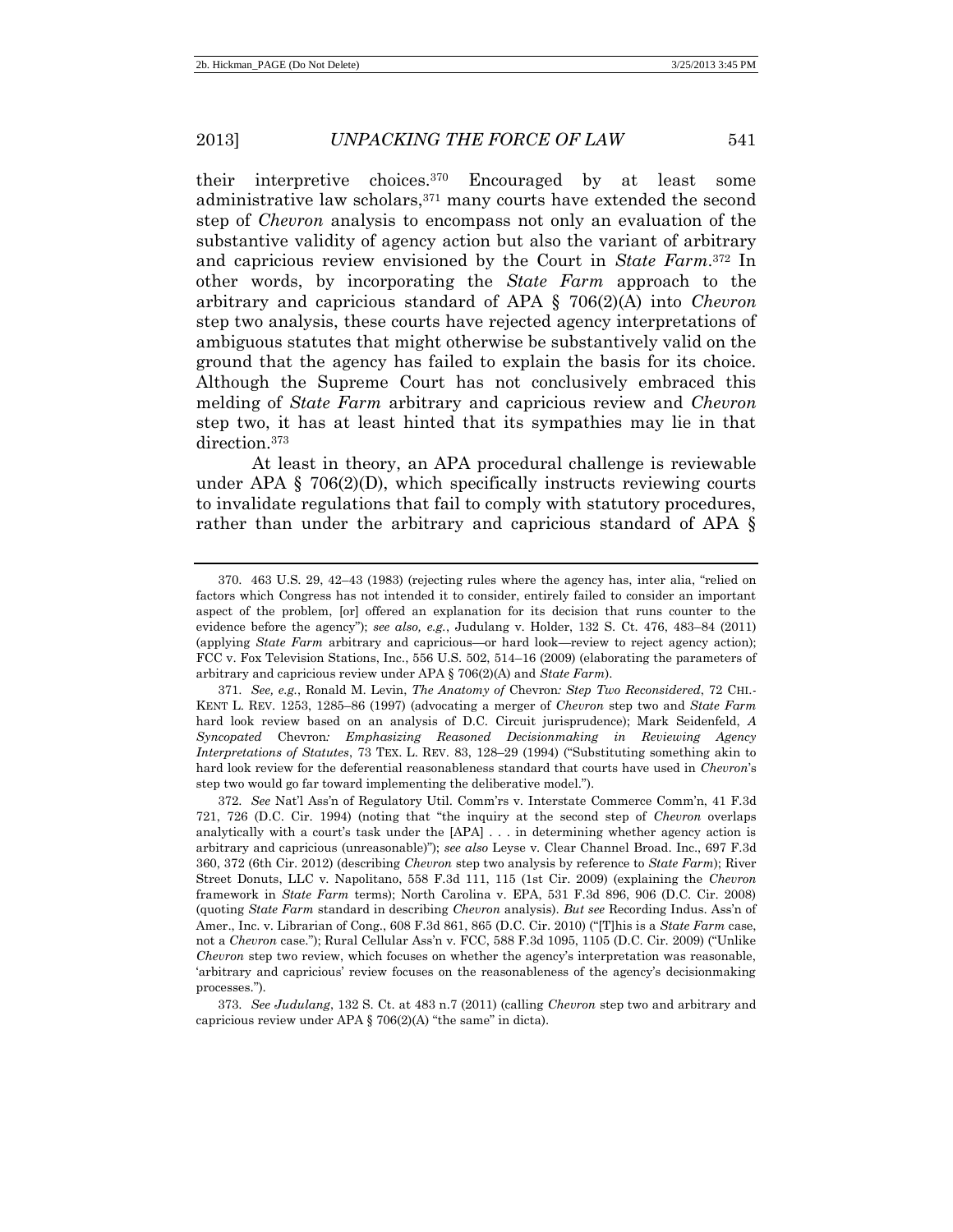706(2)(A). Nevertheless, APA § 706(2)(A) in full correspondingly compels reviewing courts to set aside regulations found to be "arbitrary, capricious, an abuse of discretion, or *otherwise not in accordance with law*." <sup>374</sup> Failing to comply with congressionally mandated procedural requirements, whether found in APA § 553(b) or elsewhere, is obviously not in accordance with law. Viewing APA § 706(2)(A) and (D) in this way supports the *Burks* court's linkage of procedural noncompliance with *Chevron* step two.

In any case in which the government bases its enforcement claims upon a temporary Treasury regulation or IRB guidance document, and particularly where the government asserts penalties for noncompliance with those formats, courts should recognize that *Chevron* provides the appropriate evaluative standard. When confronted with taxpayer arguments that *Chevron* deference is inappropriate or *Skidmore* review applies due to the government's lack of notice and comment, courts ought to adopt the approach suggested by the *Burks* court. In other words, courts should, at *Chevron* step two, at least contemplate whether the want of notice and comment procedures means that Treasury regulations and IRB guidance documents are arbitrary, capricious, and contrary to law.

Such an approach does not necessarily mean that the taxpayer will win in all cases. For example, courts may conclude that the government's interpretation of the law is demonstrably correct at *Chevron* step one. Alternatively, in the case of temporary Treasury regulations with postpromulgation notice and comment, courts could decide at *Chevron* step two that the lack of notice and comment represents harmless error, as described above. But to the extent that the I.R.C. is ambiguous, blending *Chevron* step two and procedural review in this manner again offers courts flexibility to accept or reject temporary Treasury regulations or IRB guidance documents case by case while maintaining doctrinal consistency.

## **CONCLUSION**

From an administrative law perspective, the tax system is a bit of a mess. Unnoticed and unchecked, administrative law doctrine and the government's tax administrative practices evolved in different directions. Many legal scholars would argue that existing administrative law doctrines are misguided and that the government's tax administrative practices are better. They may be right as a

<sup>374.</sup> 5 U.S.C. § 706(2)(A) (2006) (emphasis added).